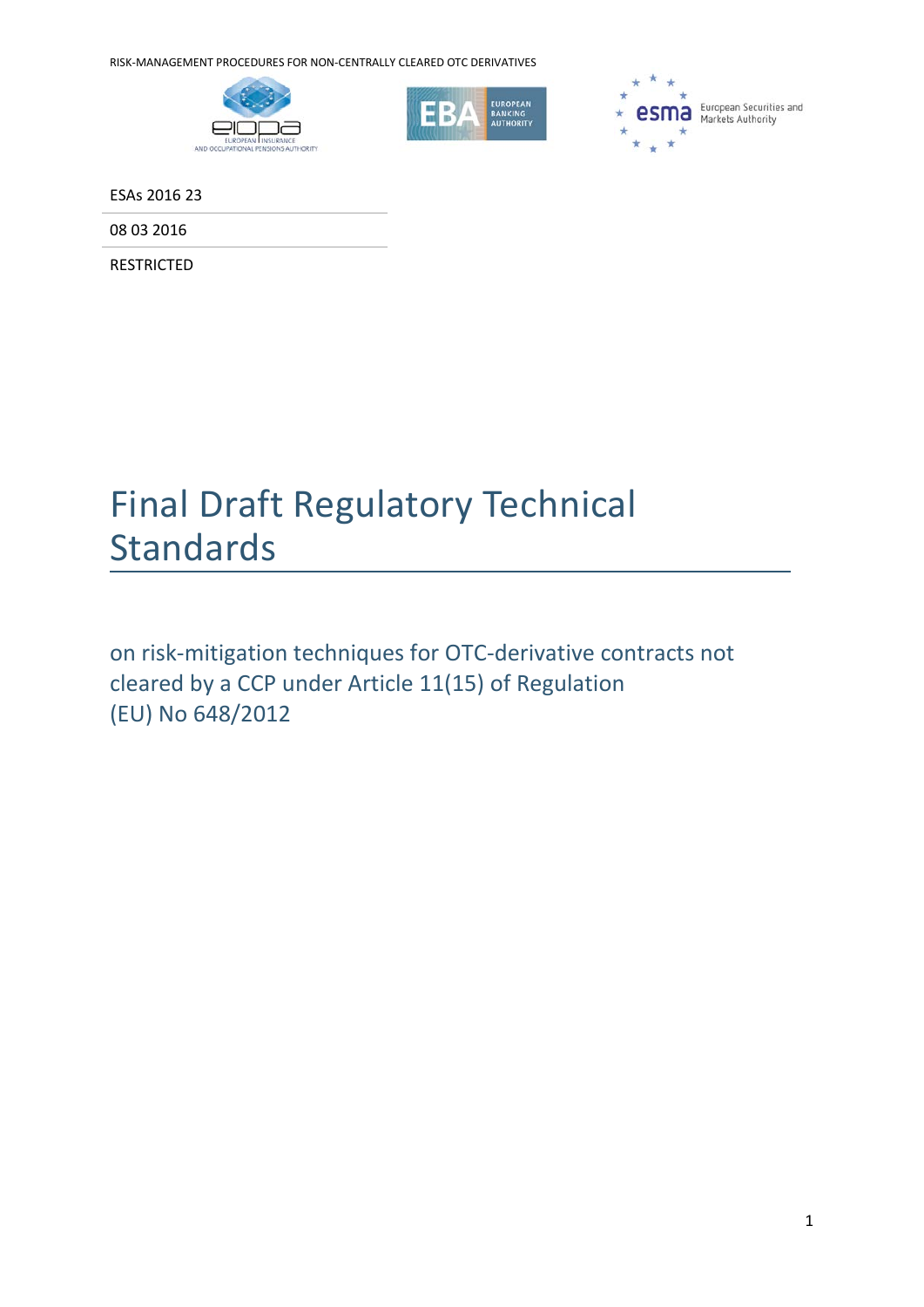





# **Contents**

|     | 1. Executive Summary                                                                                                                                                                            | 3  |
|-----|-------------------------------------------------------------------------------------------------------------------------------------------------------------------------------------------------|----|
|     | 2. Background and rationale                                                                                                                                                                     | 5  |
|     | 3. Draft regulatory technical standards on risk-mitigation techniques for OTC derivative contracts<br>not cleared by a central counterparty under Article 11(15) of Regulation (EU) No 648/2012 | 15 |
|     | 4. Accompanying documents                                                                                                                                                                       | 65 |
| 4.1 | Draft cost-benefit analysis                                                                                                                                                                     | 65 |
|     | 4.2 Feedback on the public consultation                                                                                                                                                         | 95 |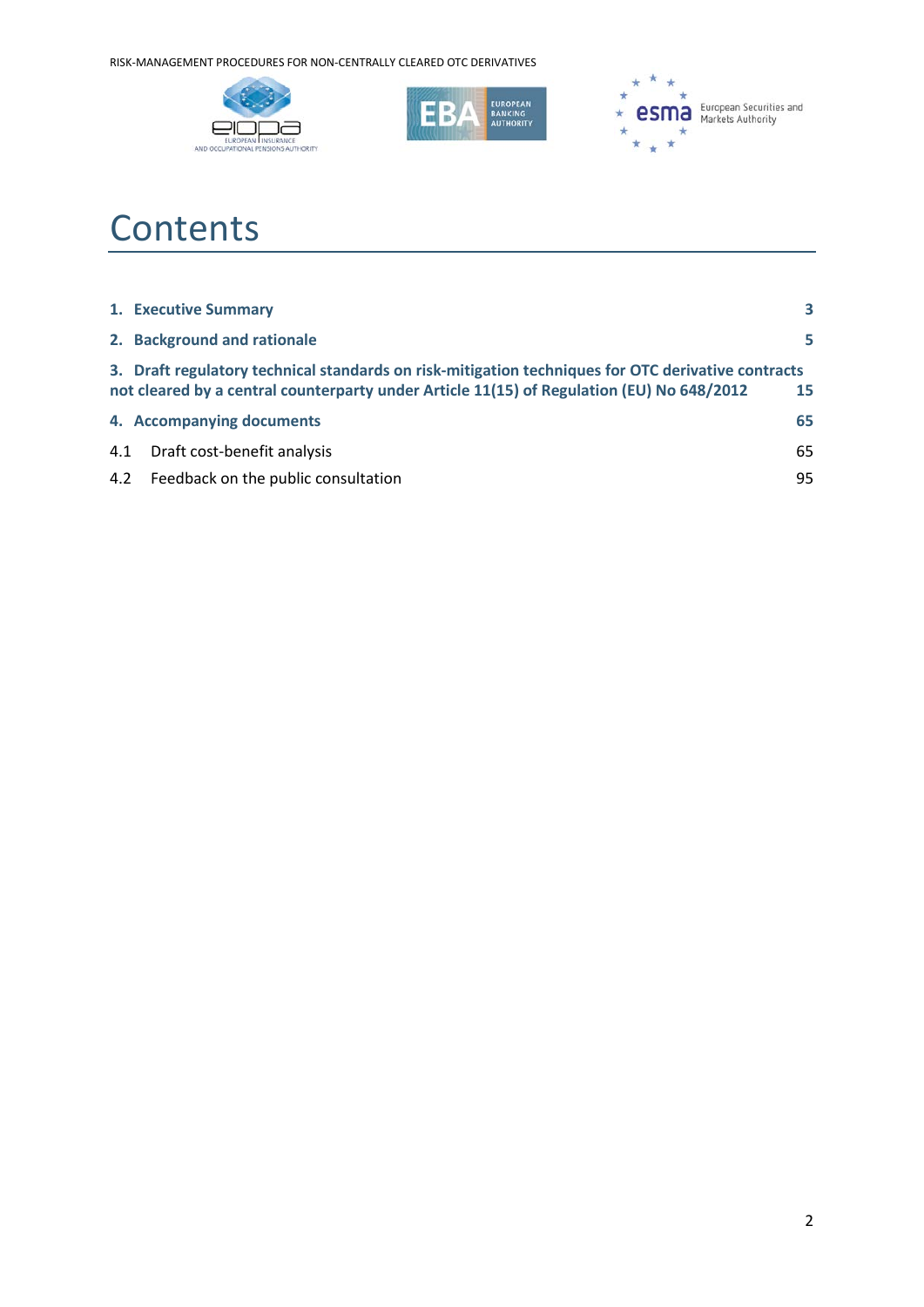

 $\overline{a}$ 





# <span id="page-2-0"></span>1. Executive Summary

The European Supervisory Authorities (ESAs) have been mandated to develop common draft regulatory technical standards (RTS) that outline the concrete details of the regulatory framework which implements Article [1](#page-2-1)1 of Regulation (EU) No 648/2012 (EMIR)<sup>1</sup>. The EMIR introduces a requirement to exchange margins on non-centrally cleared OTC derivatives. Specifically, the EMIR delegates powers to the Commission to adopt RTS specifying:

- 1. the risk-management procedures for non-centrally cleared OTC derivatives;
- 2. the procedures for counterparties and competent authorities concerning intragroup exemptions for this type of contract; and
- 3. the criteria for the identification of practical or legal impediment to the prompt transfer of funds between counterparties.

The EMIR mandates the ESAs to develop standards that set out the levels and type of collateral and segregation arrangements required to ensure the timely, accurate and appropriately segregated exchange of collateral. This will include margin models, the eligibility of collateral to be used for margins, operational processes and risk-management procedures. In developing these standards, the ESAs have taken into consideration the need for international consistency and have consequently used the BCBS-IOSCO framework as the natural starting point. In addition, a number of specific issues have been clarified so that the proposed rules will implement the BCBS-IOSCO framework while taking into account the specific characteristics of the European financial market.

The second consultation paper, published on June [2](#page-2-2)015<sup>2</sup>, built on the proposals outlined in the ESAs' first consultation paper<sup>[3](#page-2-3)</sup>. The ESAs, after reviewing all the responses to the first consultation paper, engaged in intensive dialogues with other authorities and industry stakeholders in order to identify all the operational issues that may arise from the implementation of this framework.

These draft RTS prescribe the regulatory amount of initial and variation margins to be posted and collected and the methodologies by which that minimum amount should be calculated. Under both approaches, variation margins are to be collected to cover the mark-to-market exposure of the OTC derivative contracts. Initial margin covers the potential future exposure, and counterparties can choose between a standard pre-defined approach based on the notional value of the contracts and an internal modelling approach, where the initial margin is determined based on the modelling of the exposures. This allows counterparties to decide on the complexity of the models to be used.

<span id="page-2-1"></span>Regulation (EU) No [648/2012 of the European Parliament and of the Council of 4](http://eur-lex.europa.eu/LexUriServ/LexUriServ.do?uri=OJ:L:2012:201:0001:0059:EN:PDF) July 2012 on OTC derivatives, central [counterparties and trade repositories.](http://eur-lex.europa.eu/LexUriServ/LexUriServ.do?uri=OJ:L:2012:201:0001:0059:EN:PDF)

<span id="page-2-2"></span><sup>2</sup> [Second Joint Consultation on draft RTS on risk-mitigation techniques for OTC-derivative contracts not cleared by a CCP](https://www.eba.europa.eu/news-press/calendar?p_p_id=8&p_p_lifecycle=0&p_p_state=normal&p_p_mode=view&p_p_col_id=column-1&p_p_col_count=1&_8_struts_action=%2Fcalendar%2Fview_event&_8_redirect=https%3A%2F%2Fwww.eba.europa.eu%2Fnews-press%2Fcalendar%3Fp_p_id%3D8%26p_p_lifecycle%3D0%26p_p_state%3Dnormal%26p_p_mode%3Dview%26p_p_col_id%3Dcolumn-1%26p_p_col_count%3D1%26_8_advancedSearch%3Dfalse%26_8_tabs1%3Devents%26_8_keywords%3D%26_8_delta%3D75%26_8_resetCur%3Dfalse%26_8_struts_action%3D%252Fcalendar%252Fview%26_8_andOperator%3Dtrue%26_8_eventTypes%3Dconsultation%252Cdiscussion&_8_eventId=1106133)  [\(EBA/JC/CP/2015/002\).](https://www.eba.europa.eu/news-press/calendar?p_p_id=8&p_p_lifecycle=0&p_p_state=normal&p_p_mode=view&p_p_col_id=column-1&p_p_col_count=1&_8_struts_action=%2Fcalendar%2Fview_event&_8_redirect=https%3A%2F%2Fwww.eba.europa.eu%2Fnews-press%2Fcalendar%3Fp_p_id%3D8%26p_p_lifecycle%3D0%26p_p_state%3Dnormal%26p_p_mode%3Dview%26p_p_col_id%3Dcolumn-1%26p_p_col_count%3D1%26_8_advancedSearch%3Dfalse%26_8_tabs1%3Devents%26_8_keywords%3D%26_8_delta%3D75%26_8_resetCur%3Dfalse%26_8_struts_action%3D%252Fcalendar%252Fview%26_8_andOperator%3Dtrue%26_8_eventTypes%3Dconsultation%252Cdiscussion&_8_eventId=1106133)

<span id="page-2-3"></span>Joint Consultation on draft RTS on risk-mitigation techniques for OTC-derivative contracts not cleared by a CCP [\(JC/CP/2014/03\), issued by the EBA, EIOPA and ESMA on 14 April 2014.](https://www.eba.europa.eu/news-press/calendar?p_p_id=8&p_p_lifecycle=0&p_p_state=normal&p_p_mode=view&p_p_col_id=column-1&p_p_col_count=1&_8_struts_action=%2Fcalendar%2Fview_event&_8_redirect=https%3A%2F%2Fwww.eba.europa.eu%2Fnews-press%2Fcalendar%3Fp_p_id%3D8%26p_p_lifecycle%3D0%26p_p_state%3Dnormal%26p_p_mode%3Dview%26p_p_col_id%3Dcolumn-1%26p_p_col_count%3D1%26_8_advancedSearch%3Dfalse%26_8_tabs1%3Devents%26_8_keywords%3D%26_8_delta%3D75%26_8_resetCur%3Dfalse%26_8_struts_action%3D%252Fcalendar%252Fview%26_8_andOperator%3Dtrue%26_8_eventTypes%3Dconsultation%252Cdiscussion&_8_eventId=655146)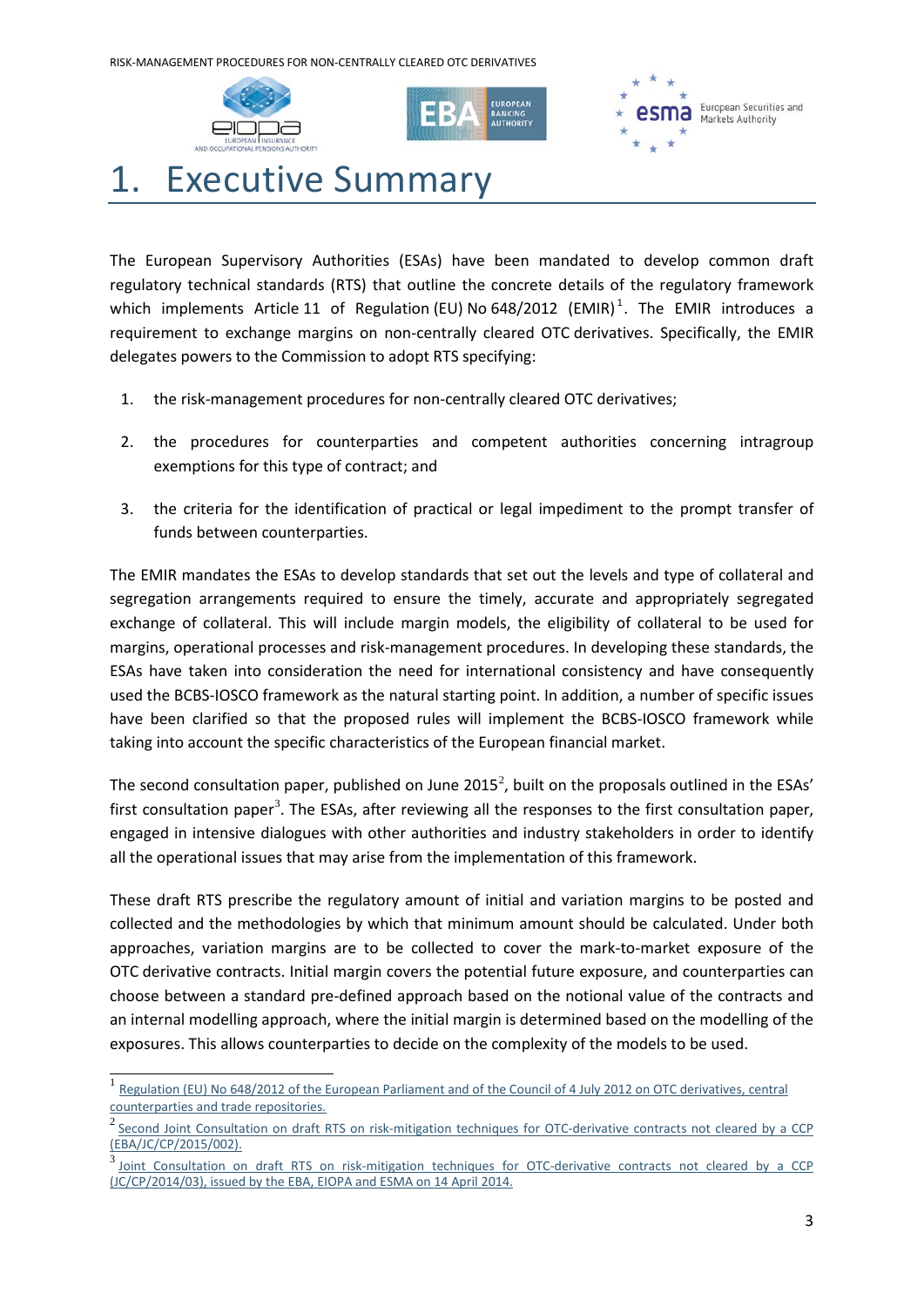





The draft RTS also outline the collateral eligible for the exchange of margins. The list of eligible collateral covers a broad set of securities, such as sovereign securities, covered bonds, specific securitisations, corporate bonds, gold and equities. In addition, the RTS establish criteria to ensure that collateral is sufficiently diversified and not subject to wrong-way risk. Finally, to reflect the potential market and foreign exchange volatility of the collateral, the draft RTS prescribe the methods for determining appropriate collateral haircuts.

Significant consideration has also been given to the operational procedures that have to be established by the counterparties. Appropriate risk-management procedures should include specific operational procedures. The draft RTS provide the option of applying an operational minimum transfer amount of up EUR 500 000 when exchanging collateral.

With regard to intragroup transactions, a clear procedure is established for the granting of intragroup exemptions allowed under the EMIR. This procedure will harmonise the introduction of such procedures and provide clarity on these aspects.

The draft RTS also acknowledge that a specific treatment of certain products may be appropriate. This includes, for instance, physically settled FX swaps, which may not be subject to initial margin requirements.

Furthermore, to allow counterparties time to phase in the requirements, the standard will be applied in a proportionate manner. Therefore, the requirements for the initial margin will, at the outset, apply only to the largest counterparties until all counterparties with notional amounts of noncentrally cleared derivatives in excess of EUR 8 billion are subject to the rules, as from 2020. The scope of application for counterparties subject to initial margin requirements is therefore clearly specified.

Quantitative and qualitative aspects concerning the costs and benefits of the proposed rules are discussed in the annex. The annex supplements the proposal and illustrates the reasoning behind the policy choices made.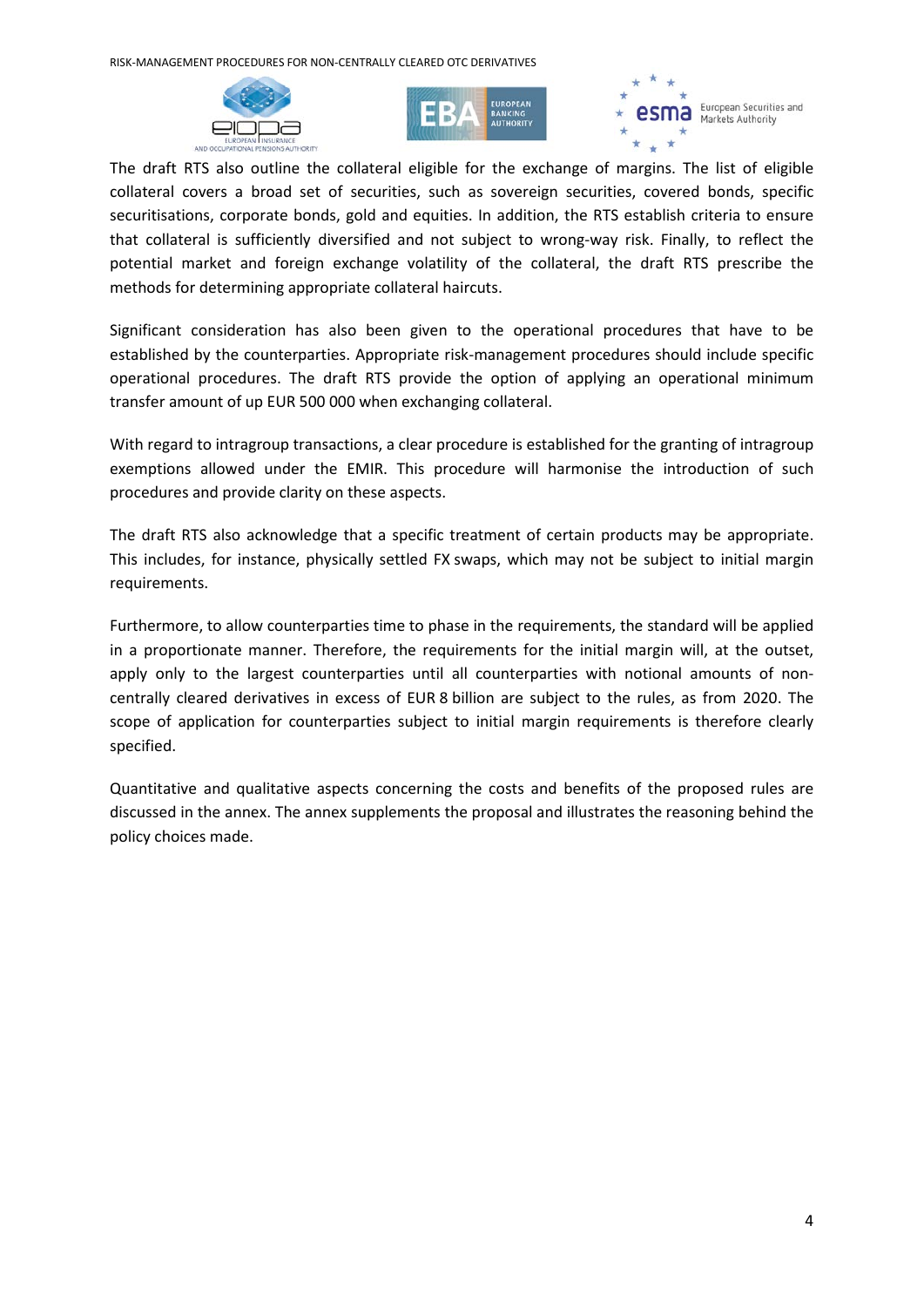





European Securities and Markets Authority

# <span id="page-4-0"></span>2. Background and rationale

The EMIR establishes provisions aimed at increasing the safety and transparency of the over-thecounter (OTC) derivative markets. Among other requirements, it introduces a legal obligation to clear certain types of OTC derivatives through central counterparties (CCPs). However, not all OTC derivative contracts will be subject to the clearing obligation or would meet the conditions to be centrally cleared. In the absence of clearing by a CCP, it is essential that counterparties apply robust risk-mitigation techniques to their bilateral relationships to reduce counterparty credit risk. This will also mitigate the potential systemic risk that can arise in this regard.

Therefore, Article 11 of the EMIR requires the use of risk-mitigation techniques for transactions that are not centrally cleared and, in paragraph 15, mandates the ESAs to develop RTS on three main topics: (1) the risk-management procedures for the timely, accurate and appropriately segregated exchange of collateral; (2) the procedures concerning intragroup exemptions; and (3) the criteria for the identification of practical or legal impediment to the prompt transfer of funds between counterparties belonging to the same group.

The ESAs consulted twice on this set of RTS, in 2014 and 2015. The ESAs also engaged in intensive dialogues with other authorities and industry stakeholders in order to identify all the operational issues that may arise from the implementation of this framework.

To avoid regulatory arbitrage and to ensure a harmonised implementation at both the EU level and globally, it is crucial for individual jurisdictions to implement rules consistent with international standards. Therefore, these draft RTS are aligned with the margin framework for non-centrally cleared OTC derivatives issued by the Basel Committee on Banking Supervision (BCBS) and the International Organization of Securities Commissions (IOSCO) on September 2013<sup>[4](#page-4-1)</sup>. The international standards outline the final margin requirements, which the ESAs have endeavoured to transpose into the RTS.

The overall reduction of systemic risk and the promotion of central clearing are identified as the main benefits of this framework. To achieve these objectives, the BCBS-IOSCO framework set out eight key principles and a number of detailed requirements. It is the opinion of the ESAs that this regulation is in line with the principles of that framework.

These draft RTS are divided into three main parts: the introductory remarks, a draft of the RTS and the accompanying material, including a cost-benefit analysis and an impact assessment. The draft RTS document is further split into chapters in line with the mandate. A number of topics are covered in the first chapter, such as general counterparties' risk-management procedures, margin methods, eligibility and treatment of collateral, operational procedures and documentation.

 $\overline{a}$ 

<span id="page-4-1"></span> $^4$  [Margin requirements for non-centrally cleared derivatives –](http://www.bis.org/bcbs/publ/d317.htm) final document, issued by BCBS and IOSCO on March 2015.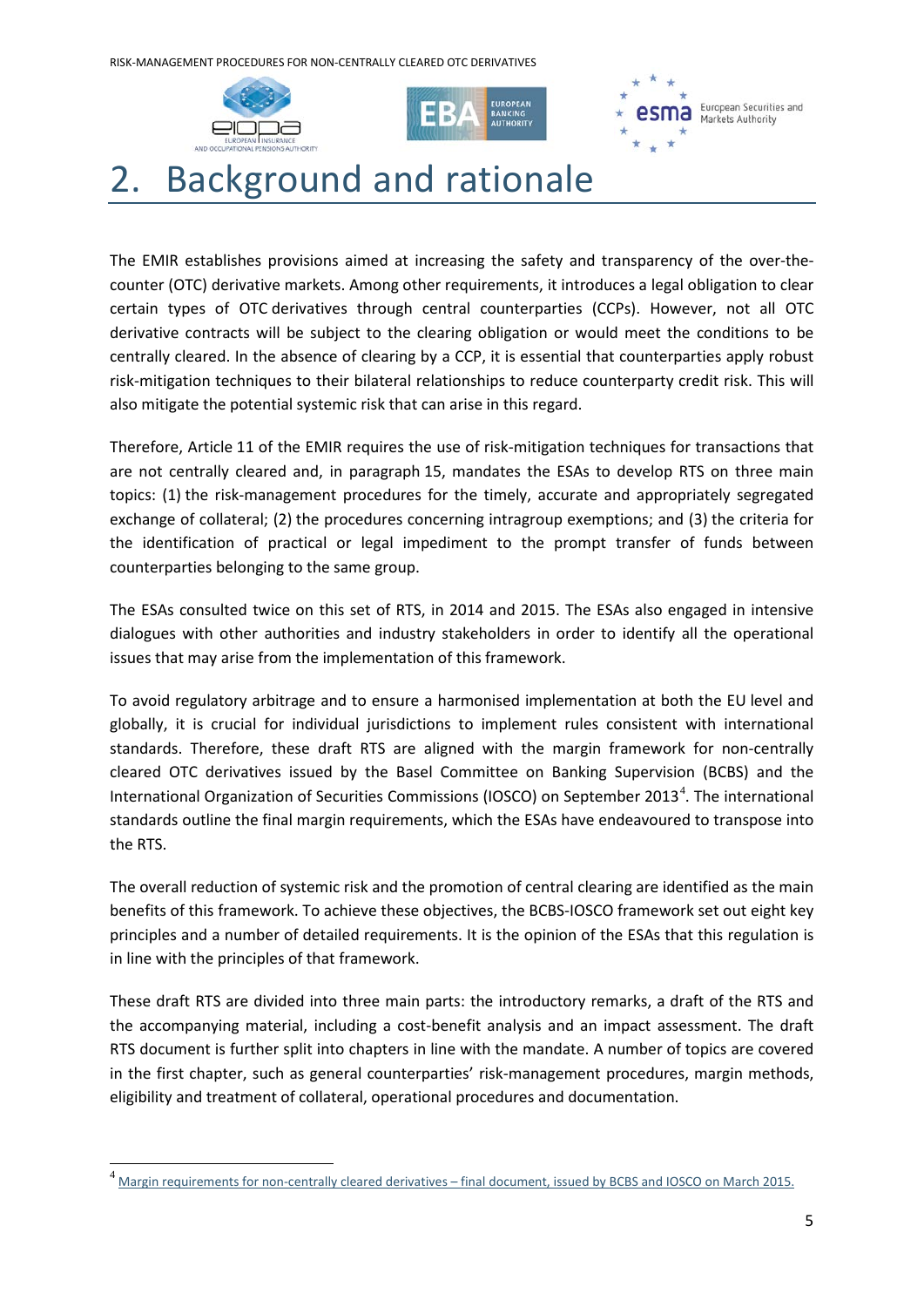





The last two chapters cover the procedures for counterparties and competent authorities concerning the exemption of intragroup OTC derivative contracts.

The sections below describe in greater detail the content of these draft RTS.

# **Counterparties' risk-management procedures required for compliance with Article 11(3) of the EMIR**

The first part of these draft RTS outlines the scope of the application of these requirements by identifying the counterparties and transactions subject to the following provisions. The EMIR requires financial counterparties to have risk-management procedures in place that require the timely, accurate and appropriately segregated exchange of collateral with respect to OTC derivative contracts. Non-financial institutions must have similar procedures in place, if they are above the clearing threshold. Consistent with this goal, to prevent the build-up of uncollateralised exposures within the system, the RTS require the daily exchange of variation margin with respect to transactions between such counterparties.

Subject to the provisions of the RTS, the entities mentioned above, i.e. financial and certain non-financial counterparties, will also be required to exchange two-way initial margin to cover the potential future exposure resulting from a counterparty default. To act as an effective risk mitigant, initial margin calculations should reflect changes in both the risk positions and market conditions. Consequently, counterparties will be required to calculate and collect variation margin daily and to calculate initial margin at least when the portfolio between the two entities or the underlying risk measurement approach has changed. In addition, to ensure current market conditions are fully captured, initial margin is subject to a minimum recalculation period.

In order to align with international standards, the requirements of the RTS will apply only to transactions between identified OTC derivative market participants. The provisions of the RTS on initial margin will therefore apply to entities that have an OTC derivative exposure above a predetermined threshold, defined in the draft RTS as above EUR 8 billion in gross notional outstanding amount. This reduces the burden on smaller market participants, while still achieving the margin framework's principle objective of a sizable reduction in systemic risk. These draft RTS impose an obligation on EU entities to collect margins in accordance with the prescribed procedures, regardless of whether they are facing EU or non-EU entities. Given that non-financial entities established in a third country that would be below the clearing threshold if established in the Union would have the same risk profile as non-financial counterparties below the clearing threshold established in the Union, the same approach should be applied to them in order to prevent regulatory arbitrage.

The RTS recognise that the exchange of collateral for only minor movements in valuation might lead to an overly onerous exchange of collateral and that initial margin requirements will have a measurable impact. Therefore, the RTS include a threshold to limit the operational burden and a threshold for managing the liquidity impact associated with initial margin requirements. Both thresholds are fully consistent with international standards.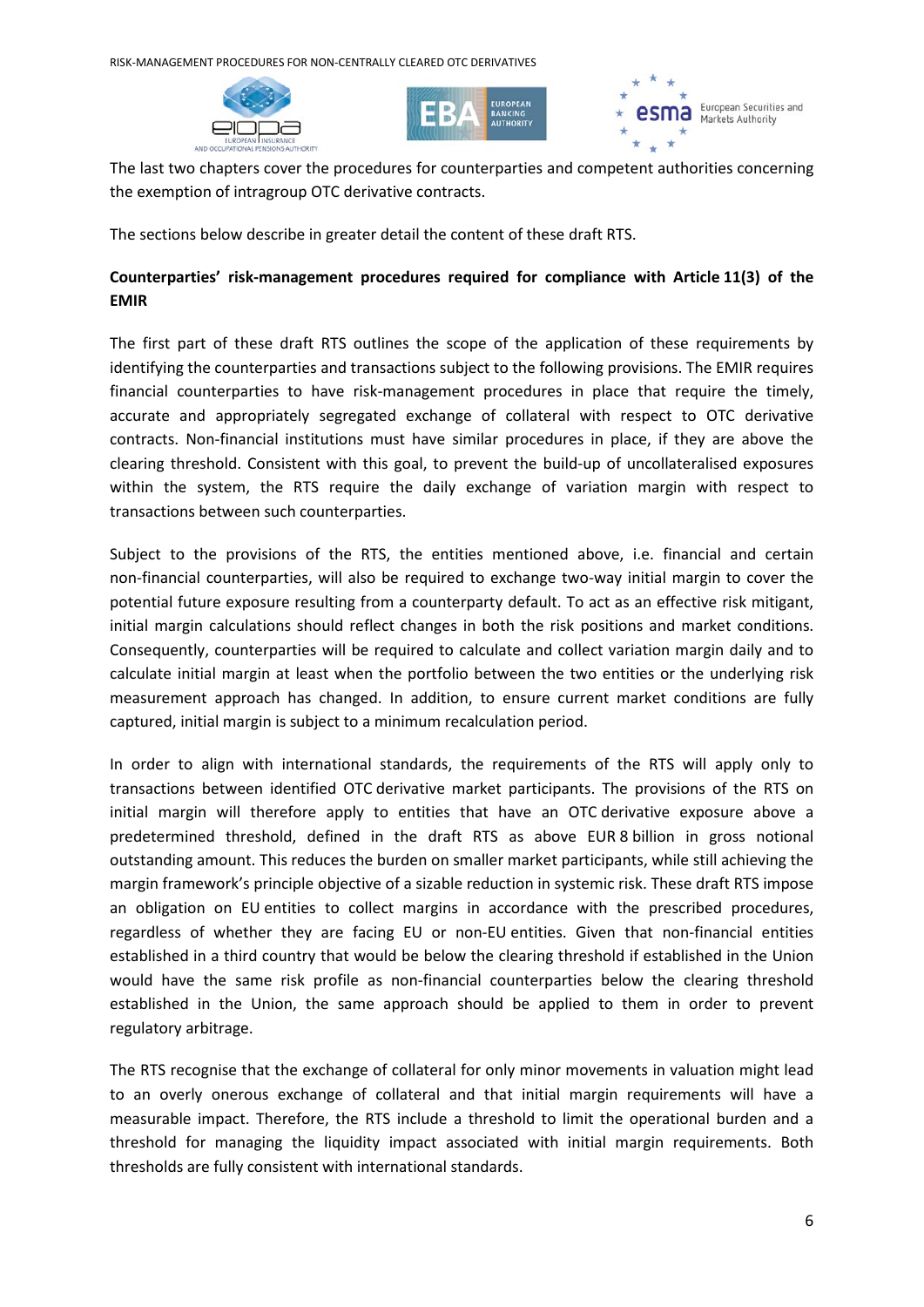





The first threshold ensures that the exchange of initial margins does not need to take place if a counterparty has no significant exposures to another counterparty. Specifically, it may be agreed bilaterally to introduce a threshold of up to EUR 50 million, which will ensure that only counterparties with significant exposures will be subject to the initial margin requirements.

The second threshold (minimum transfer amount) ensures that, when market valuations fluctuate, new contracts are drawn up or other aspects of the covered transactions change; an exchange of collateral is only necessary if the change in the initial and variation margin requirements exceeds EUR 500 000. Similarly to the first threshold, counterparties may agree on the introduction of a threshold in their bilateral agreement as long as the minimum exchange threshold does not exceed EUR 500 000. Therefore, the exchange of collateral only needs to take place when recalculated changes to the margin requirements are above the agreed thresholds, to limit the operational burden relating to these requirements.

In the first consultation paper, the draft RTS were developed on the basis that counterparties in the scope of the margin requirements are required to collect margins. As two counterparties that are subject to EU regulation are both obliged to collect collateral, this would imply an exchange of initial margins. The underlying assumption was also that counterparties in equivalent third country jurisdictions would also be required to collect, so Union counterparties trading with third country counterparties were expected to post and collect initial and variation margins. Respondents to the first consultation and third country authorities highlighted that this would not always be the case, as some entities might be not covered by margin rules in a third country jurisdiction. In the final draft RTS counterparties are required not only to collect but also to post margins. This approach ensures that Union counterparties are not put at a competitive advantage with respect to entities in other major jurisdictions.

For derivative contracts with counterparties domiciled in certain emerging markets, the enforceability of netting agreements or the protection of collateral cannot be supported by an independent legal assessment (non-netting jurisdictions). Where such assessments are negative, counterparties should rely on alternative arrangements such as posting collateral to international custodians. As this is not always a viable solution, these situations should be treated as special cases. The final RTS prescribe that, where possible, a Union counterparty should collect collateral and post it to its counterparty; however, where a jurisdiction lacks proper infrastructures, the Union counterparty should be allowed to only collect collateral without posting any, as this would result in sufficient protection for the counterparty subject to the EMIR. In order to avoid undermining the objectives of the EMIR, OTC derivative contracts that are not covered by margin exchange at all should be strictly limited; this can be achieved by setting a maximum ratio between the total notional amount of OTC derivative contracts with counterparties in non-netting jurisdictions and the total amount at group level.

The group-wide aggregate notional amount determines when counterparties are in the scope of the variation margin requirements and determines when and what counterparties are in the scope of the initial margin requirements. The RTS prescribe that all intragroup OTC derivatives are to be included in the calculation and but should be counted only once. Intragroup derivatives exempted under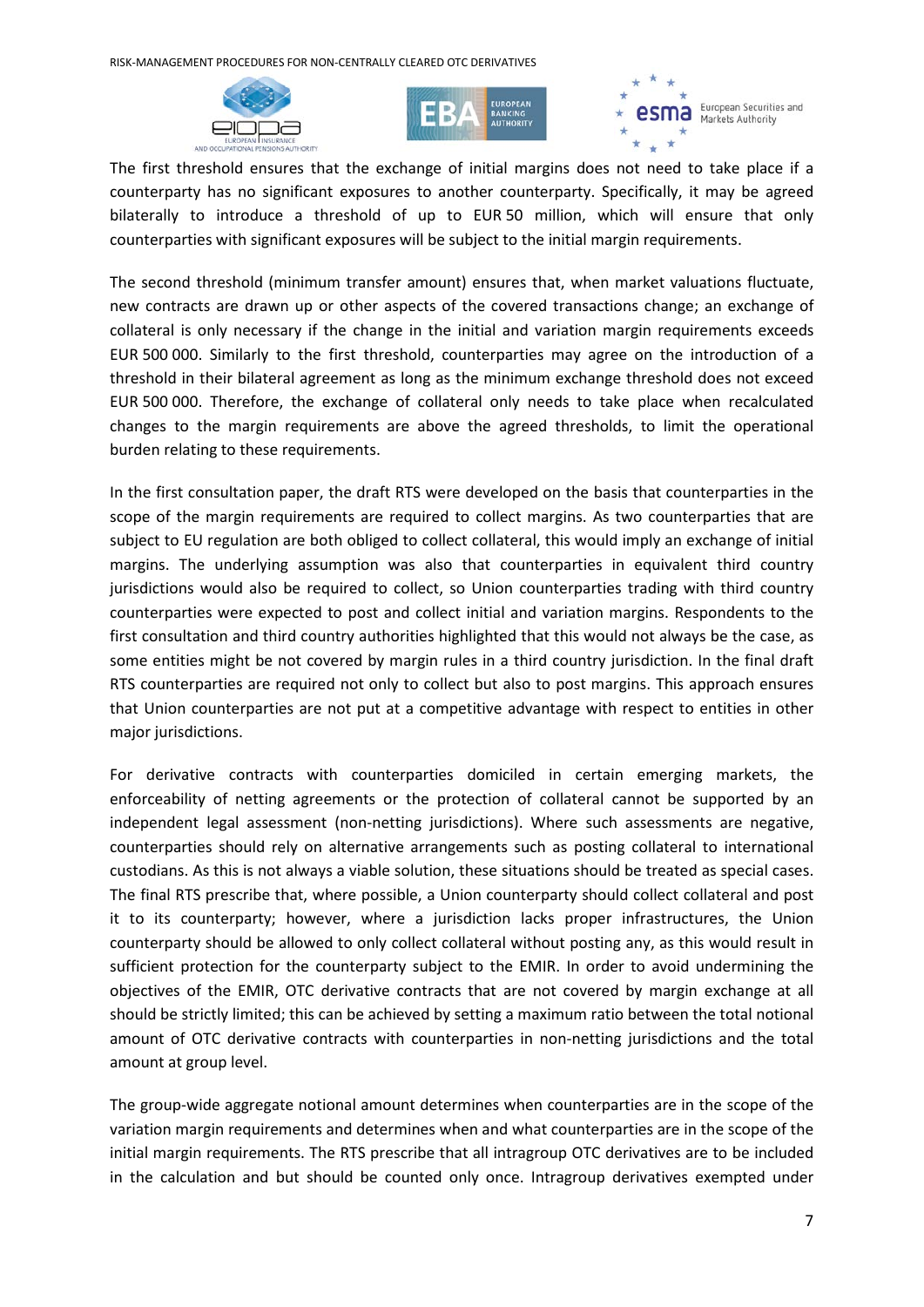





Articles 11(5) to (10) of the EMIR should also be included in the calculation. This is in line with the similar treatment of intragroup transactions for the calculation of the aggregated notional amount for the clearing threshold. Furthermore, this approach was chosen to align with prevailing international practices.

The use of cash initial margin is limited: a maximum of 20% of the total collateral collected from a single counterparty can be maintained in cash per single custodian. This requirement applies only to systemically important banks, GSIIs and OSIIs, dealing among themselves. Other counterparties would have no limit on posting or collecting cash IM. The final RTS prescribe that when a counterparty exchange IM in cash the choice of the custodian should be taken into account the custodian's credit quality; this is because cash is difficult to be segregated and therefore there is a credit risk toward the custodian itself. The RTS do not set any limit on the exposures or constraints on the credit quality of the custodian itself; in particular, there is no reference to any minimum external rating. Furthermore, the final RTS provide that cash VM should not be subject to a currency mismatch haircut but cash IM should be subject to a currency mismatch haircut, like any other collateral.

#### **Margin calculation**

Section 4 of the final RTS outlines the approach that counterparties may use to calculate initial margin requirements: the standardised approach and the initial margin models.

The standardised approach mirrors the mark-to-market method set out in Articles 274 and 298 of Regulation (EU) No 575/2013 (CRR). It is a two-step approach: firstly, derivative notional amounts are multiplied by add-on factors that depend on the asset class and the maturity, resulting in a gross requirement; secondly, the gross requirement is reduced to take into account potential offsetting benefits in the netting set (net-to-gross ratio). Unlike the mark-to-market method, the add-on factors are adjusted to align with those envisaged in the international standards.

Alternatively, counterparties may use initial margin models that comply with the requirements set out in the RTS. Initial margin models can either be developed by the counterparties or be provided by a third-party agent. The models are required to assume the maximum variations in the value of the netting set at a confidence level of 99% with a risk horizon of at least 10 days. Models must be calibrated on a historical period of at least three years, including a period of financial stress; in particular, in order to reduce procyclicality, observations from the period of stress must represent at least 25% of the overall data set. To limit the recognition of diversification benefits, a model can only account for offset benefits for derivative contracts belonging to the same netting set and the same asset class. Additional quantitative requirements are set out to ensure that all relevant risk factors are included in the model and that all basis risks are appropriately captured. Furthermore, the models must be subject to an initial validation, periodical back-tests and regular audit processes. All key assumptions of the model, its limitations and operational details must be appropriately documented.

Cross-border transactions where jurisdictions apply different definitions of OTC derivatives or a different scope of the margin rules are addressed in a separate article. The strict requirements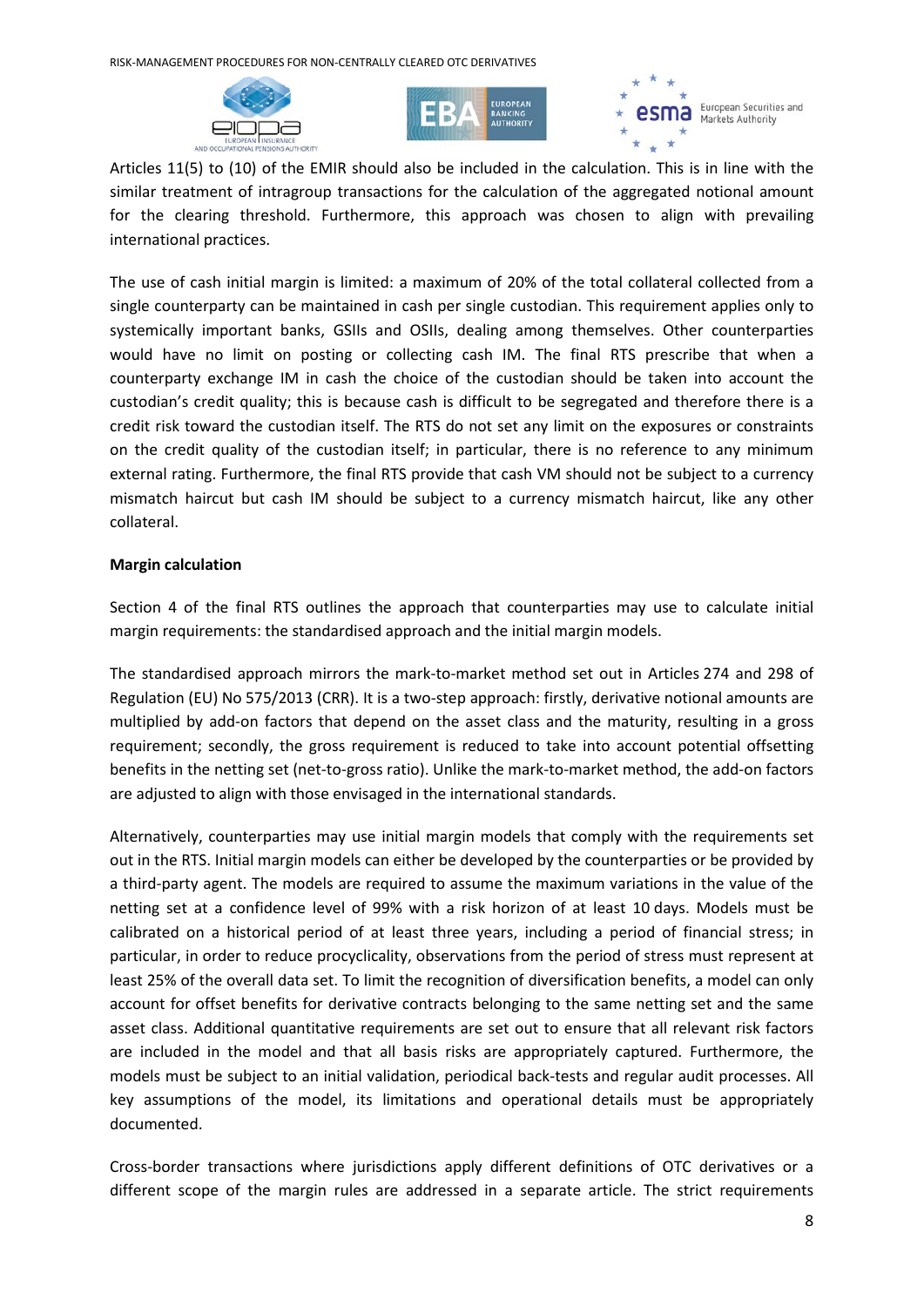





impose limits on the calculation of margins in a netting set only to non-centrally cleared OTC derivatives that are in the scope of the margin rules in one or the other jurisdiction. This should avoid margin calculations being improperly reduced, for example by including in the calculation other products that are not non-centrally cleared OTC derivatives.

#### **Eligibility and treatment of collateral**

The final RTS set out the minimum requirements for collateral to be eligible for the exchange of margins by counterparties and the treatment of collateral, its valuation and the haircuts to be applied.

Even if margin is exchanged in an amount appropriate to protect the counterparties from the default of a derivative counterparty, the counterparties may nevertheless be exposed to loss if the posted collateral cannot be readily liquidated at full value should the counterparty default. This issue may be particularly relevant during periods of financial stress. The RTS provide counterparties with the option of agreeing on the use of more restrictive collateral requirements, i.e. a subset of the eligible collateral as set out in the RTS.

Assets that are deemed to be eligible for margining purposes should be sufficiently liquid, not be exposed to excessive credit, market and FX risk and hold their value in a time of financial stress. Furthermore, with regard to wrong-way risk, the value of the collateral should not exhibit a significant positive correlation with the creditworthiness of the counterparty. The accepted collateral should also be reasonably diversified. To the extent that the value of the collateral is exposed to market and FX risk, risk-sensitive haircuts should be applied. This ensures that the risk of losses in the event of a counterparty default is minimised.

The draft RTS set out a list of eligible collateral, eligibility criteria, requirements for credit assessments and requirements regarding the calculation and application of haircuts. Wrong-way risk and concentration risk are also addressed by specific provisions. Additionally, the RTS require that risk-management procedures include appropriate collateral-management procedures. A set of operational requirements is therefore included to ensure that counterparties have the capabilities to properly record the collected collateral and manage the collateral in the event of the default of the other counterparty.

The ESAs have adopted the key principles outlined in the international standards and have adapted these principles to take into account EU-wide market conditions. This will ensure a harmonised EU implementation of the RTS whilst respecting the conditions of the relevant markets. The ESAs consider it appropriate to allow a broad set of asset classes to be eligible collateral and expect that bilateral agreements will further restrict the eligible collateral in a way that is compatible with the complexity, size and business of the counterparties. As a starting point, the list of eligible collateral is based on the provisions laid down by Articles 197 and 198 of the CRR, relating to financial collateral available under the credit risk mitigation framework of institutions, and includes only funded protection. All asset classes on this list are deemed to be eligible in general for the purposes of the RTS. However, all collateral has to meet additional eligibility criteria such as low credit, market and FX risk.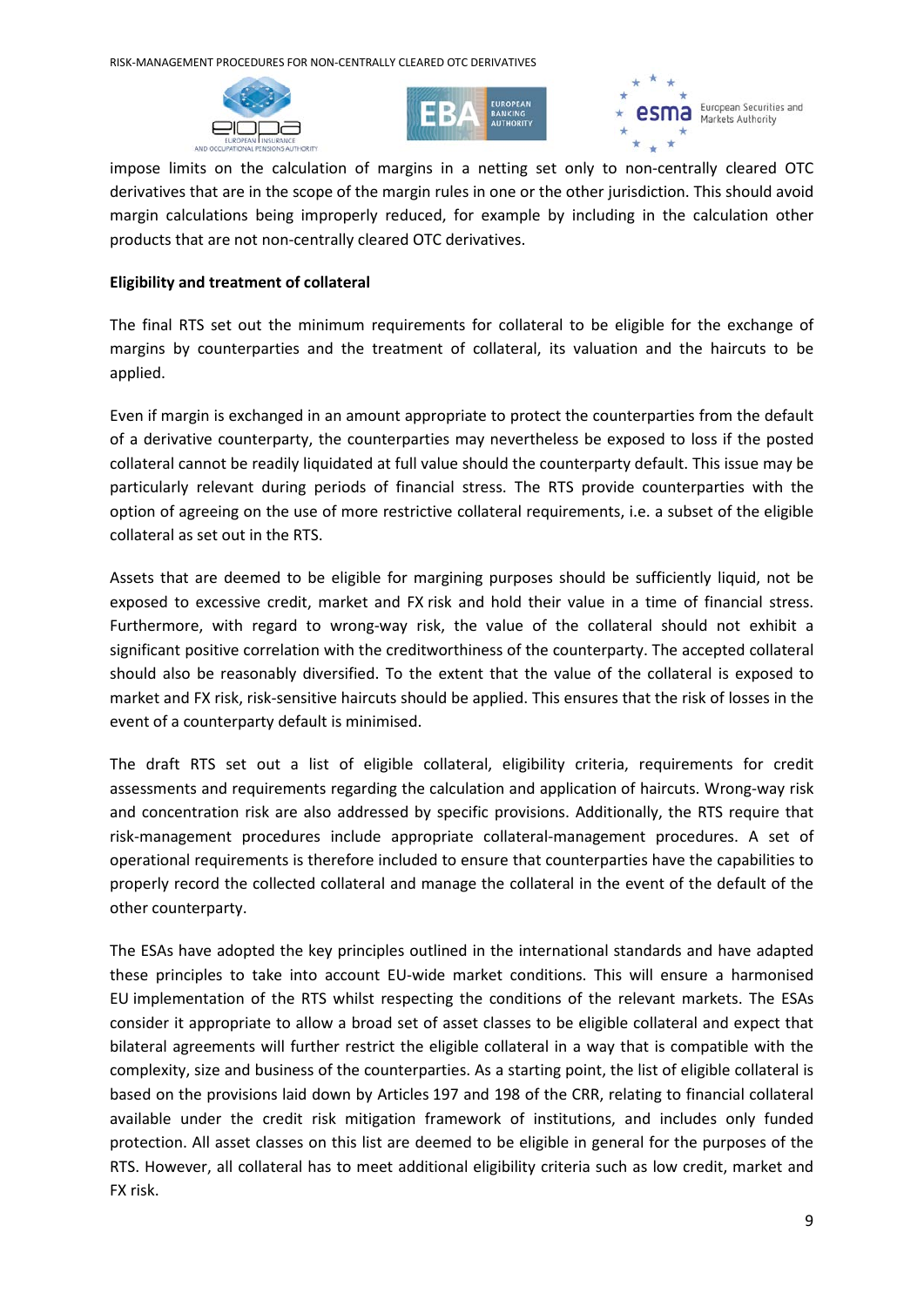





The ESAs have considered several methodologies to ensure that the collected collateral is of sufficient credit quality. In particular, in accordance with Regulation No 462/2013 on credit rating agencies (CRA 3), the ESAs introduced mitigants against an excessive reliance on external ratings.

Furthermore, the use of either an internal or external credit assessment process remains subject to a minimum level of credit quality. Namely, the RTS allow the use of internal-ratings-based (IRB) approaches by credit institutions authorised under the CRR. The current disclosure requirements are sufficient to allow counterparties the necessary degree of understanding of the methodology. If there is not an approved IRB approach for the collateral or if the two counterparties do not agree on the use of the internal-ratings-based approach developed by one counterparty, the two counterparties can define a list of eligible collateral relying on the external credit assessments of recognised external credit assessment institutions (ECAIs). The minimum level of credit quality is set out with reference to a high Credit Quality Step (CQS) for most collateral types. The use of the CQS must be consistent with the Implementing Technical Standards (ITS) of the ESA on the mapping of credit assessments to risk weights of ECAIs under Article 136 of the CRR.

The risk of introducing 'cliff effects' possibly triggering a market sell-off after a ratings downgrade where counterparties would be required by the regulation to replace collateral has also been addressed in the development of the RTS with the introduction of concentration limits. As the risk of cliff effects may not be sufficiently mitigated by the introduction of internal credit assessments, these draft RTS also allow the minimum level of credit quality set out in the RTS to be exceeded for a 'grace period' following a downgrade. However, this is conditional on the counterparty starting a welldefined process to replace the collateral.

Two requirements are necessary on top of the other provisions on the collateral eligible for the exchange of margins: measures preventing wrong-way risk on the collateral and concentration limits. The RTS do not allow own-issued securities to be eligible collateral, except on sovereign debt securities. However, this requirement extends to corporate bonds, covered bonds, other debt securities issued by institutions and securitisations. These requirements will reduce concentration risk in the collateral placed in margins and are considered necessary to fulfil the requirement to have sufficient high-quality collateral available following the default of a counterparty.

The ESAs considered the peculiar market characteristics of sovereign debt securities and their investors. As many smaller market participants tend to have substantial investments in local sovereign securities and a diversification may increase, instead of reducing, their risk profile, the ESAs are of the opinion that concentration limits for this particular asset class should be required only for systemically important entities. However, the existing identification of systemically important banks (GSIIs and OSIIs) would only be valid for that particular sector. Therefore, the draft RTS include an additional threshold that, referring to the total amount of collected initial margin, aims to identify other major participants in the OTC derivative market that are not banks. For the sake of consistency, the diversification requirements for this asset class only apply to trades between systemically important counterparties and not to trades between them and smaller counterparties.

The collateral requirements set out in the draft RTS strive to strike a good balance between two conflicting objectives. Firstly, there is the need to have a broad pool of eligible collateral that also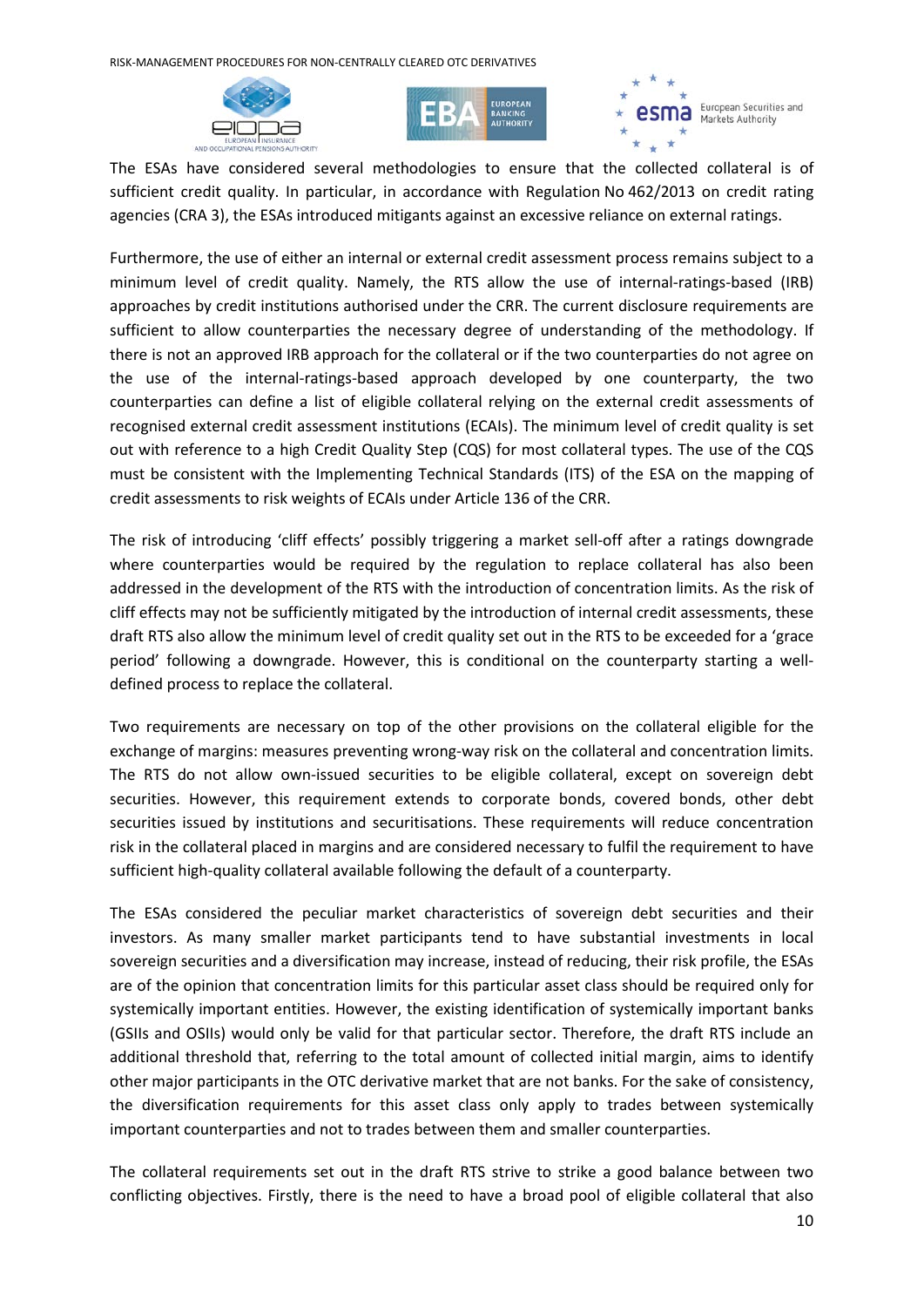





avoids an excessive operational and administrative burden on both supervisors and market participants. Secondly, the quality of eligible collateral must be sufficient while limiting cliff effects in the form of introducing reliance on ECAI ratings. However, the risk of losses on the collateral is not only mitigated by ensuring collateral of sufficiently high quality; it is also considered necessary to apply appropriate haircuts to reflect the potential sensitivity of the collateral to market and foreign exchange volatilities. The current draft RTS allow either the use of internal models for the calculation of haircuts or the use of standardised haircuts. Haircut methodologies provide transparency and are designed to limit procyclical effects.

In order to provide a standardised haircut schedule, haircuts in line with the credit risk mitigation framework have been adopted across the different levels of Credit Quality Steps. It should be noted that the international standards provide haircut levels in the standardised method (standard schedule), also derived from the standard supervisory haircuts adopted in the Basel Accord's approach to the collateralised transactions framework. However, the standard schedule presented in the international standards only contains haircuts for collateral of very high credit quality with an external credit assessment equivalent to CQS 1. The list of eligible collateral in the draft RTS includes collateral with a lower, albeit still sufficiently high, credit quality. The draft RTS extend the standardised schedule of haircuts based on the credit risk mitigation framework of the CRR.

The section on eligible collateral has been drafted to ensure full alignment with the international standards. It was considered important to take into account the specificities of the European markets, but also to provide a harmonised approach that would ensure consistency of implementation across EU jurisdictions.

#### **Operational procedures**

The RTS recognise that the operational aspects relating to the exchange of margin requirements will require substantial effort to implement in a stringent manner. It is therefore necessary for counterparties to implement robust operational procedures that ensure that documentation is in place between counterparties and internally at the counterparty. These requirements are considered necessary to ensure, that the requirements of the RTS are implemented in a careful manner that minimises the operational risk of these processes.

The operational requirements include, among other things, clear senior management reporting, escalation procedures (internally and between counterparties) and requirements to ensure sufficient liquidity of the collateral. Furthermore, counterparties are required to conduct tests on the procedures, at least on an annual basis.

Segregation requirements must be in place to ensure that collateral is available in the event of a counterparty defaulting. In general, operational and legal arrangements must be in place to ensure that the collateral is bankruptcy remote.

The BCBS-IOSCO framework does not generally allow re-use or re-hypothecation of initial margins and restricts re-use to very specific cases. After considering the characteristics of the European market, where re-use and re-hypothecation subject to the restrictions of the international standards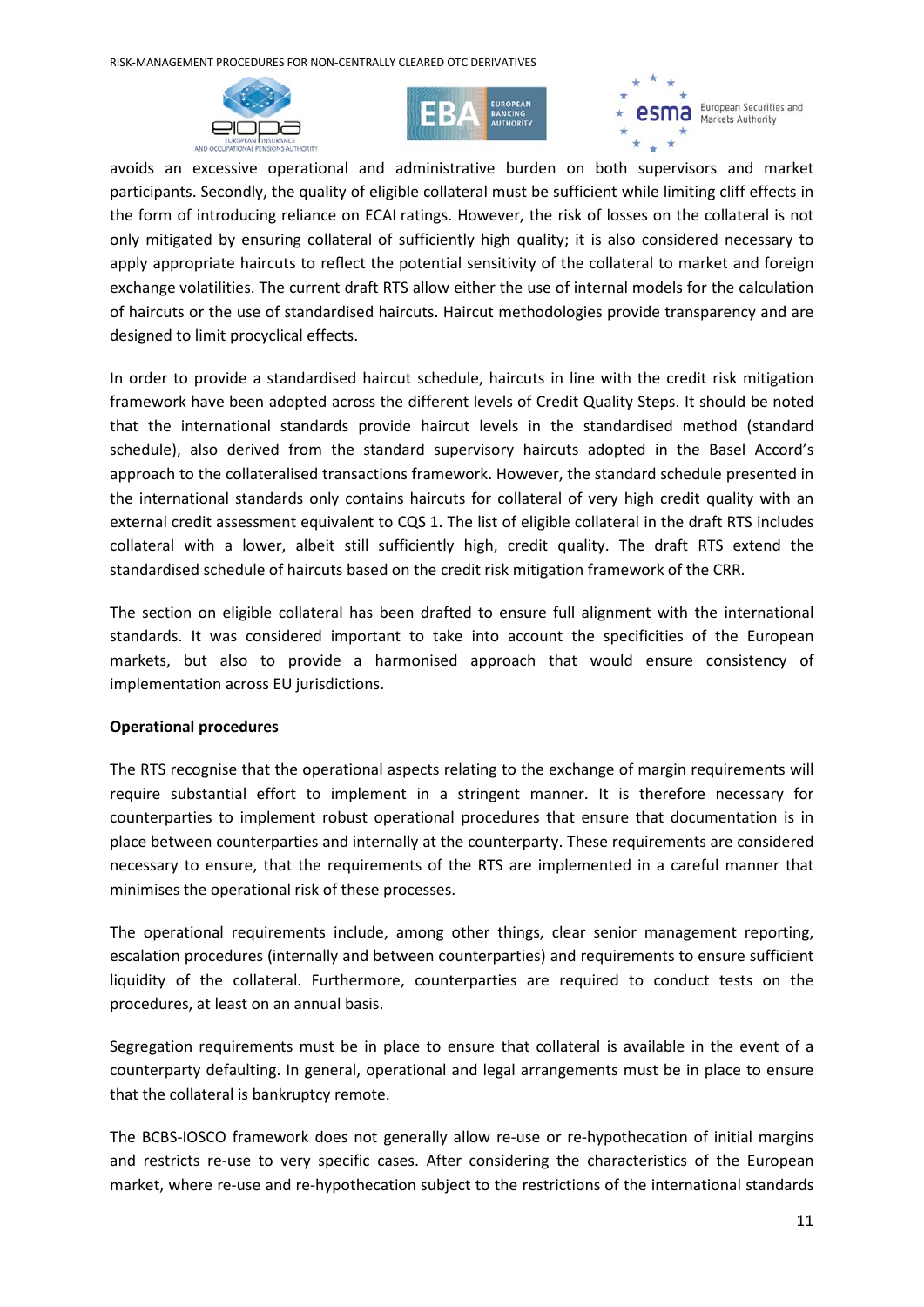





would be of limited use, the ESAs propose that the RTS do not include this possibility. As a special case, the RTS allow a third-party custodian or holder to re-invest initial margin posted in cash as this seems to be common market practice and the use of cash IM is usually disincentivised by the same custodians because of the additional costs related to it.

#### **Procedures concerning intragroup derivative contracts**

In accordance with Article 11(6) to 11(10) of the EMIR, intragroup transactions can be exempted from the requirement to exchange collateral if certain requirements regarding risk-management procedures are met and there are no practical or legal impediments to the transferability of own funds and the repayment of liabilities. Depending on the type of counterparties and where they are established, there is either an approval or a notification process.

Without further clarification, there would be a risk that competent authorities would follow very different approaches regarding the approval or notification process. Therefore, these draft RTS specify a number of key elements including the amount of time that competent authorities have to grant an approval or to object, the information to be provided to the applicant and a number of obligations on the counterparties.

To ensure that the criteria for granting an exception are applied consistently across the Member States, the draft RTS further clarify which requirements regarding risk-management procedures have to be met, and specify the practical or legal impediments to the prompt transfer of own funds and the repayment of liabilities.

The ESAs considered the interaction of the provision concerning the exemption of intragroup OTC derivatives and the recognition of third countries' regulatory regimes referred to in Article 13(2) of the EMIR. A special provision is included to avoid a situation where exemption cannot be granted because the determination is still pending. [Since this would lead to a disproportionate implementation of the margin requirements, it is necessary to postpone the introduction of the requirements concerning initial margin to allow competent authorities to provide a response to the groups applying for an exemption.

#### **Phase-in of the requirements**

A last article deals with transitional provisions and phase-in requirements. In order to ensure a proportionate implementation, the RTS propose that the requirements will enter into force on 1 September 2016, giving counterparties subject to these requirements time to prepare for the implementation. The initial margin requirements will be phased in over a period of four years. Initially, the requirements will only apply to the largest market participants. Subsequently, after four years, more market participants will become subject to the requirements. Specifically, from 1 September 2016, market participants that have an aggregate month-end average notional amount of non-centrally cleared derivatives exceeding EUR 3 trillion will be subject to the requirements from the outset. From 1 September 2020, any counterparty belonging to a group whose aggregate monthend average notional amount of non-centrally cleared derivatives exceeds EUR 8 billion will be subject to the requirements. Similarly, but with a shorter timescale, the requirements for the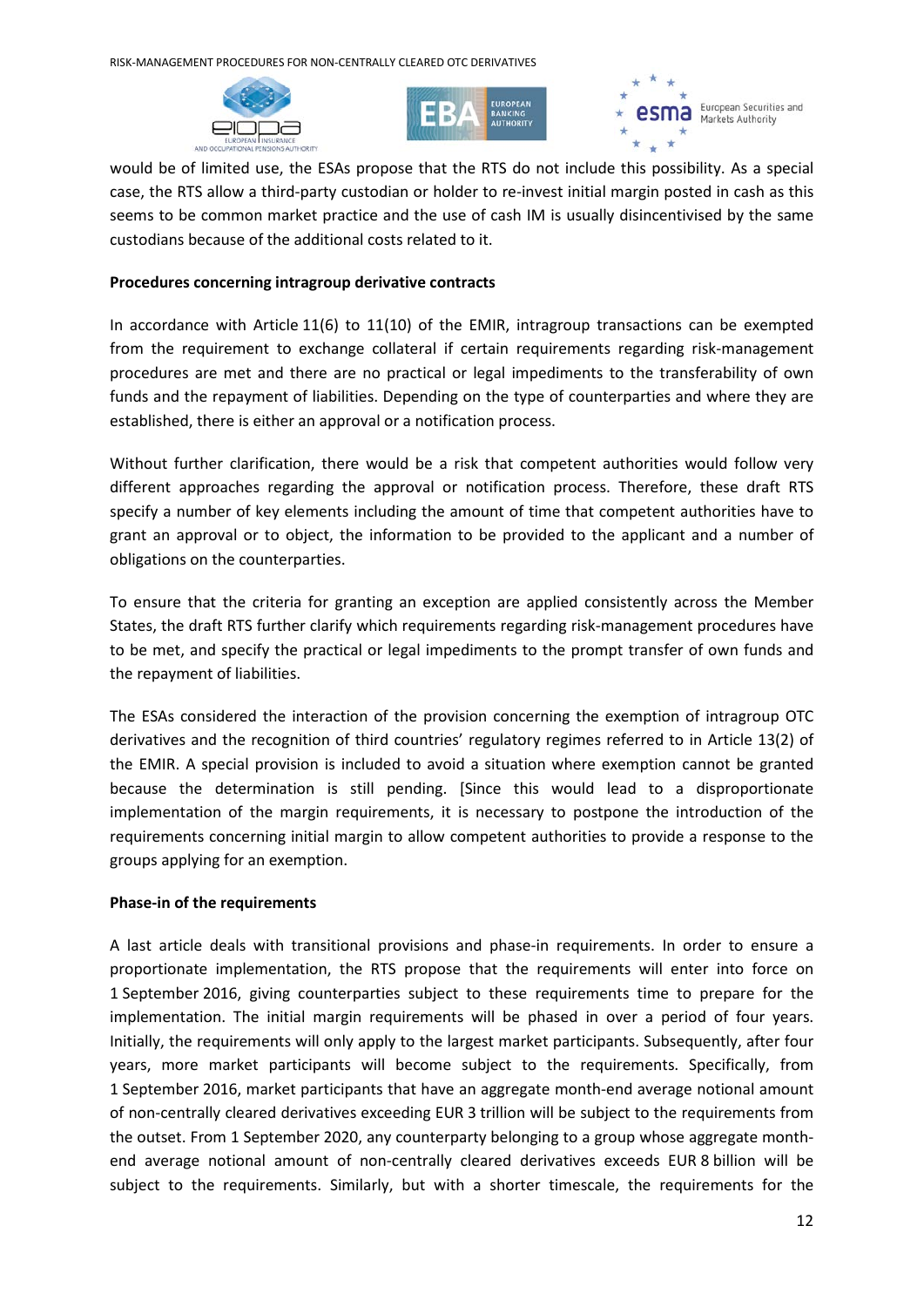





implementation of variation margin will be binding for the major market participants from September 2016 and for all the other counterparties that fall within the scope of these RTS by 1 March 2017. Therefore, the requirements of these RTS are fully aligned with the BCBS and IOSCO standards, as amended in March 201[5](#page-12-0)<sup>5</sup>.

During the development of the RTS, the issue of the risks posed by physically settled foreign exchange contracts was carefully considered. To maintain international consistency, entities subject to the RTS may agree not to collect initial margin on physically settled foreign exchange forwards and swaps, or the principal in cross-currency swaps. Nevertheless, counterparties are expected to post and collect the variation margin associated with these physically settled contracts, which is assessed to sufficiently cover the risk. It should be noted, however, that in the EU there is currently no unique definition of physically settled FX forwards and introducing this requirement before such a common definition is introduced at Union level would have significant distortive effects. For this reason, the draft RTS introduce a delayed application of the requirement to exchange variation margins for physically settled FX forwards. Given that this inconsistency at EU level is expected to be solved via the Commission delegated act defining theses type of derivatives under MiFID II, the postponement is linked to the earlier of the date of entry into force of this delegated act and 31 December 2018. This is to provide certainty regarding the full application of these RTS should there be delays in the adoption of this delegated act.

Uncertainty about whether or not equity options or options on equity indexes will be subject to margin in other jurisdictions justifies caution in the implementation of the margin requirements within the Union. The final draft RTS include a phase-in of three years for these kinds of options to avoid regulatory arbitrage.

The phase-in requirements give smaller market participants more time to develop the necessary systems and implement the RTS. Moreover, it is important to streamline the implementation of this framework and to align it with international standards in order to achieve a global level playing field.

The approval process for the exemption referred to in Article 11(5) to 11(10) of the EMIR may not be completed by the 1 September 2016. Therefore, Union counterparties belonging to the same group should not be required to collect and post initial margin when dealing among them, even where the exemption process is not complete. The ESA acknowledge the cost that requiring initial margin for intragroup transaction would have, especially considering the fact that those requirements may apply only for a short period of time until when the exemption is granted. However, counterparties belonging to the same group should at least exchange variation margin in accordance with the BCBS-IOSCO framework schedule. This does not require setting aside dedicated financial resources. Furthermore, exchanging variation margin is already common practice among major derivative dealers, which are the ones in the scope of the first phase of the initial margin requirements. For this reason the ESAs introduced a specific deadline for the exchange of initial margins for non-exempted intragroup transactions (1 March 2017), which would allow the relevant authorities to complete the assessment of the relevant requests for exemptions.

 $\overline{a}$ 

<span id="page-12-0"></span> $^5$  [Margin requirements for non-centrally cleared derivatives, issued by the Basel Committee and IOSCO on March 2015.](http://www.bis.org/bcbs/publ/d317.htm)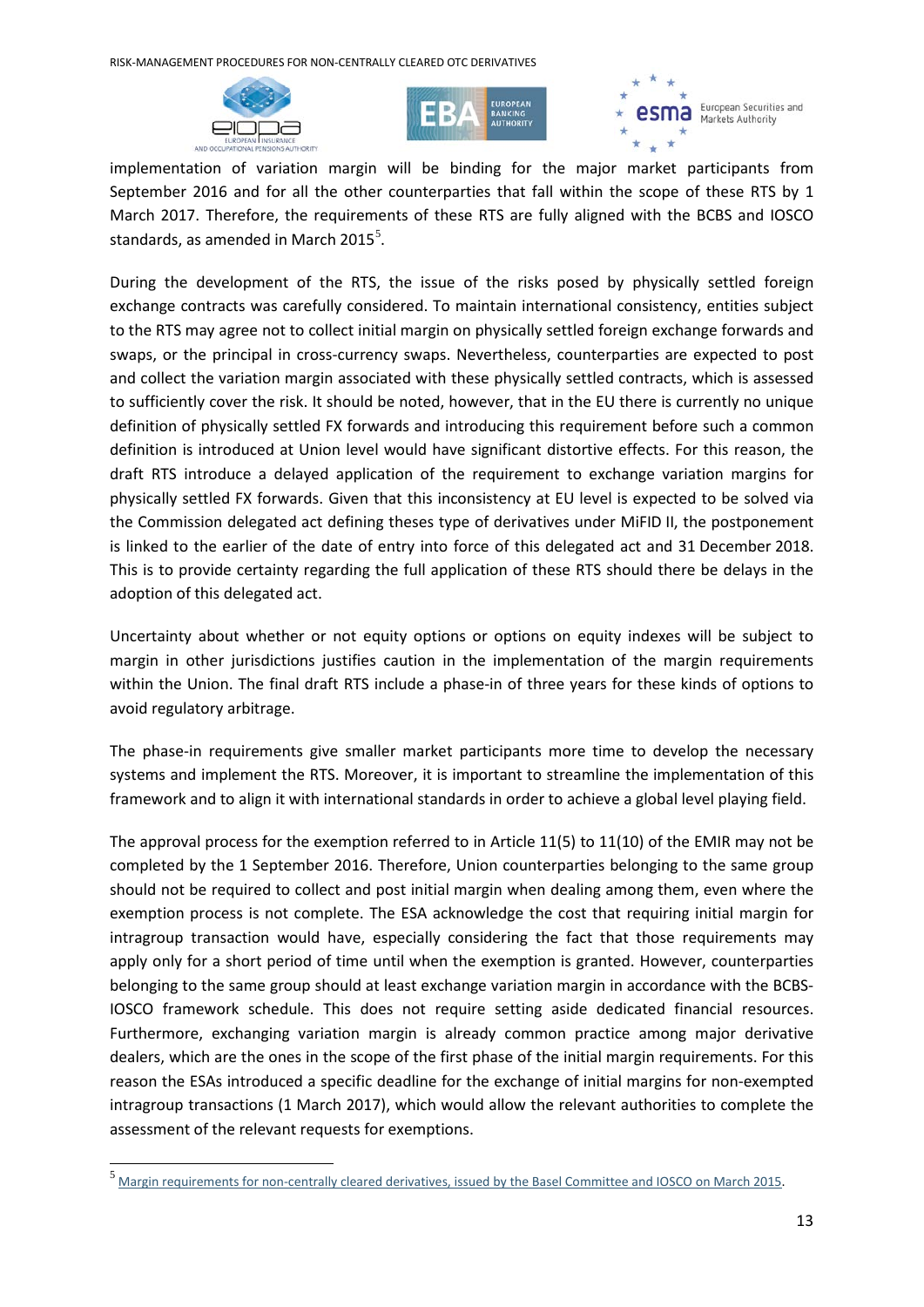





esma European Securities and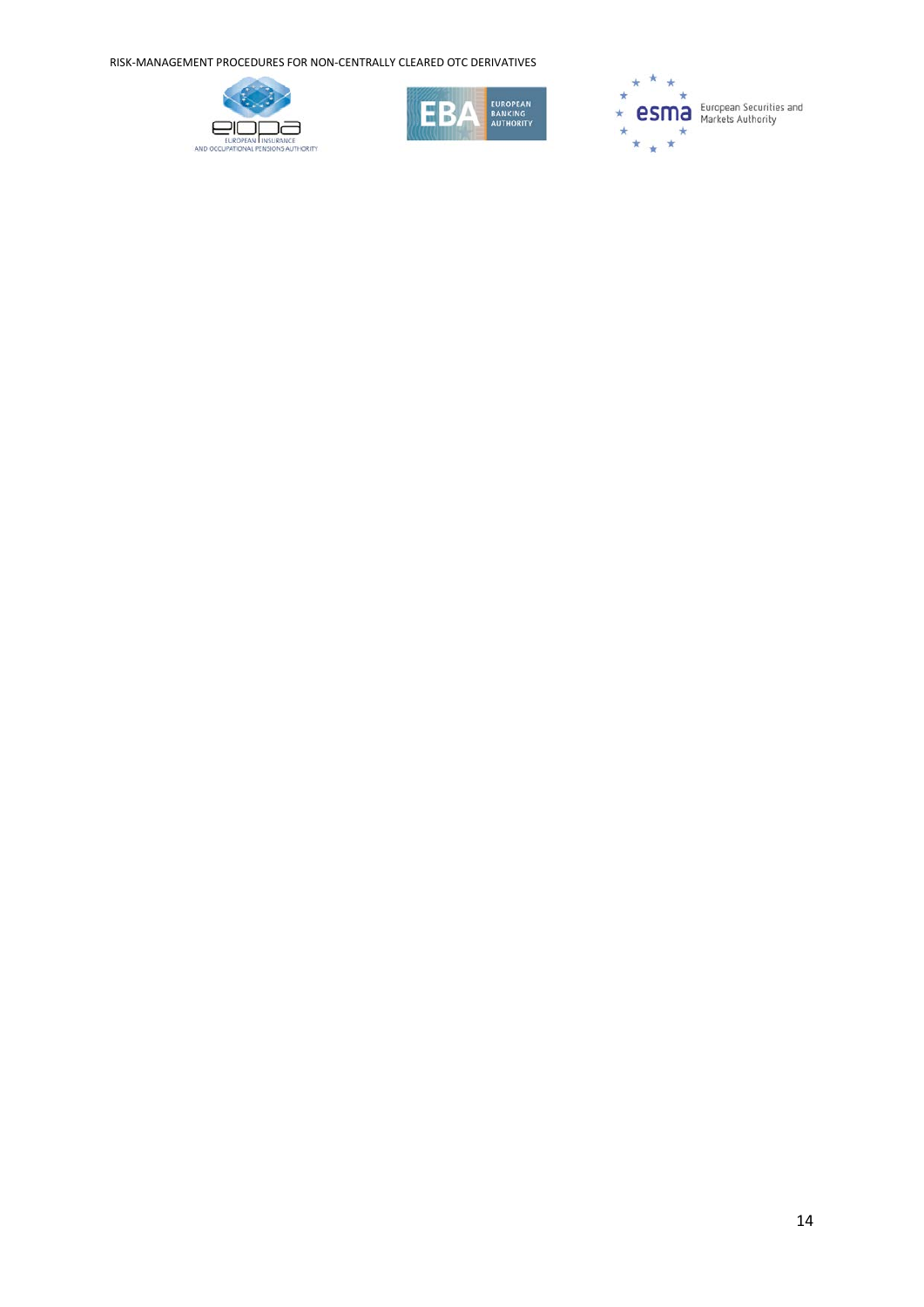





<span id="page-14-0"></span>3. Draft regulatory technical standards on risk-mitigation techniques for OTC derivative contracts not cleared by a central counterparty under Article 11(15) of Regulation (EU) No 648/2012



Brussels, XXX [...](2015) **XXX** draft

# **COMMISSION DELEGATED REGULATION (EU) No …/..**

**of XXX**

**Supplementing Regulation (EU) No 648/2012 on OTC derivatives, central counterparties and trade repositories of the European Parliament and of the Council with regard to regulatory technical standards for risk-mitigation techniques for OTC derivative contracts not cleared by a central counterparty**

(Text with EEA relevance)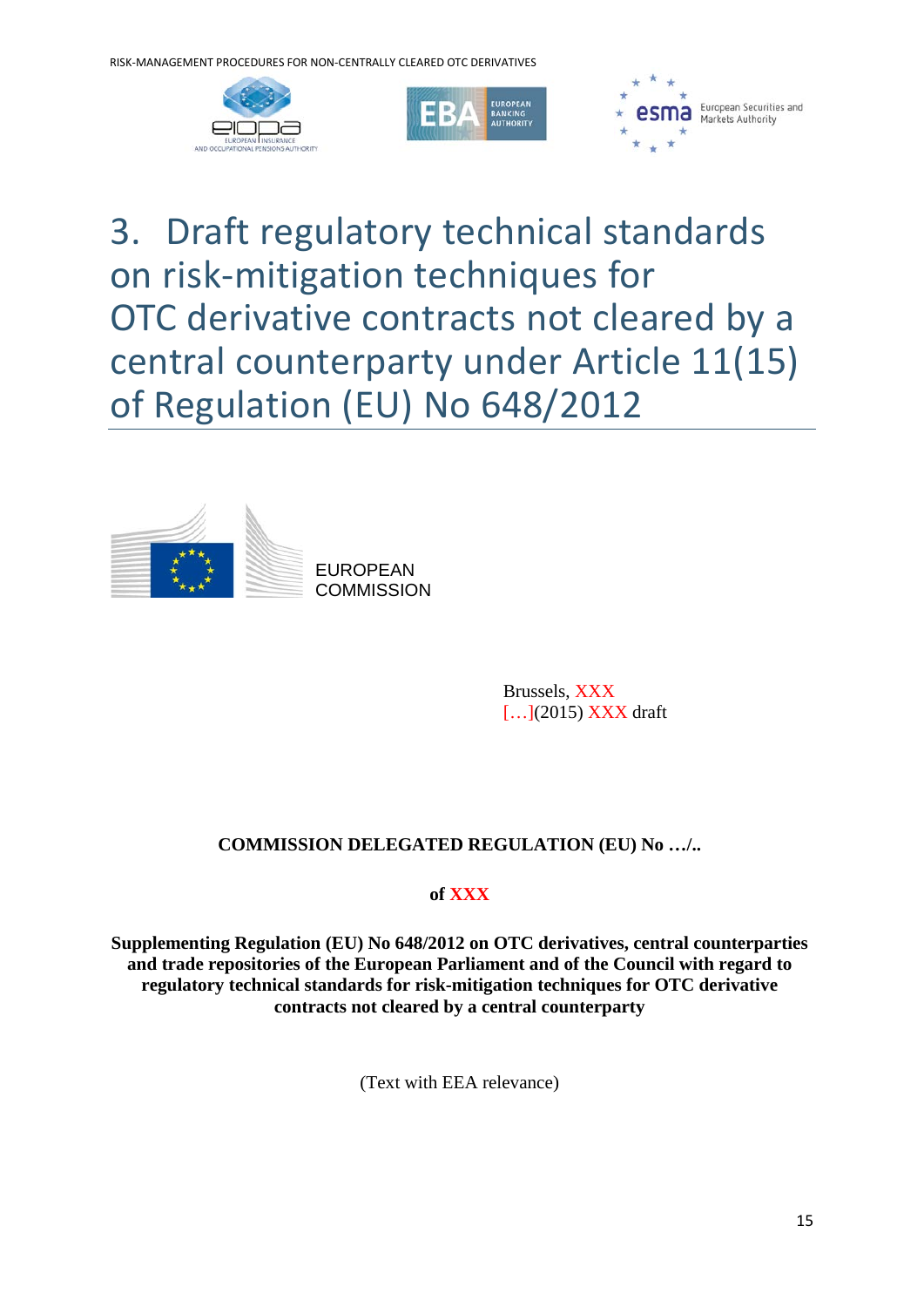





# **EXPLANATORY MEMORANDUM**

# **1. CONTEXT OF THE DELEGATED ACT**

Article 11(15) of Regulation (EU) No 648/2012 ('the Regulation') as amended by Regulation (EU) No 575/2013 ('CRR') empowers the Commission to adopt, following submission of draft standards by the European Banking Authority, the European Insurance and Occupational Pensions Authority and the European Securities and Market Authority, which constitute the European Supervisory Authorities (ESA), and in accordance with either Articles 10 to 14 of Regulation (EU) No 1093/2010, Regulation (EU) No 1094/2010 and Regulation (EU) No 1095/2010 delegated acts specifying the risk-management procedures, including the levels and type of collateral and segregation arrangements, required for compliance with paragraph 3 of Article 11 of the Regulation, the procedures for the counterparties and the relevant competent authorities to be followed when applying exemptions under paragraphs 6 to 10 and the applicable criteria referred to in paragraphs 5 to 10 including in particular what should be considered as practical or legal impediment to the prompt transfer of own funds and repayment of liabilities between the counterparties.

In accordance with Article 10(1) of Regulation (EU) No 1093/2010, Regulation (EU) No 1094/2010 and Regulation (EU) No 1095/2010 establishing the ESA, the Commission shall decide within three months of receipt of the draft standards whether to endorse the drafts submitted. The Commission may also endorse the draft standards in part only, or with amendments, where the Union's interests so require, having regard to the specific procedure laid down in those Articles.

# **2. CONSULTATIONS PRIOR TO THE ADOPTION OF THE ACT**

In accordance with the third subparagraph of Article 10(1) of Regulation (EU) No 1093/2010, Regulation (EU) No 1094/2010 and Regulation (EU) No 1095/2010, the ESA have carried out a public consultation on the draft technical standards submitted to the Commission in accordance with Article 11(15) of Regulation (EU) No 648/2012. A discussion paper and two consultation papers were published on the ESA websites respectively on 6 March 2012, 14 April 2014 and 10 June 2015. Together with these draft technical standards, the ESA have submitted an explanation on how the outcome of these consultations has been taken into account in the development of the final draft technical standards submitted to the Commission.

Together with the draft technical standards, and in accordance with the third subparagraph of Article 10(1) of Regulation (EU) No 1093/2010, Regulation (EU) No 1094/2010 or Regulation (EU) No 1095/2010, the ESA have submitted its impact assessment, including its analysis of the costs and benefits, related to the draft technical standards submitted to the Commission. This analysis is available at [https://eiopa.europa.eu/Pages/Publications/Draft-](https://eiopa.europa.eu/Pages/Publications/Draft-Regulatory-Technical-Standards-on-margin-requirements-for-non-centrally.aspx)[Regulatory-Technical-Standards-on-margin-requirements-for-non-centrally.aspx.](https://eiopa.europa.eu/Pages/Publications/Draft-Regulatory-Technical-Standards-on-margin-requirements-for-non-centrally.aspx)

# 3. **LEGAL ELEMENTS OF THE DELEGATED ACT**

This delegated act covers three mandates in the following areas:

a) the risk-management procedures, including the levels and type of collateral and segregation arrangements;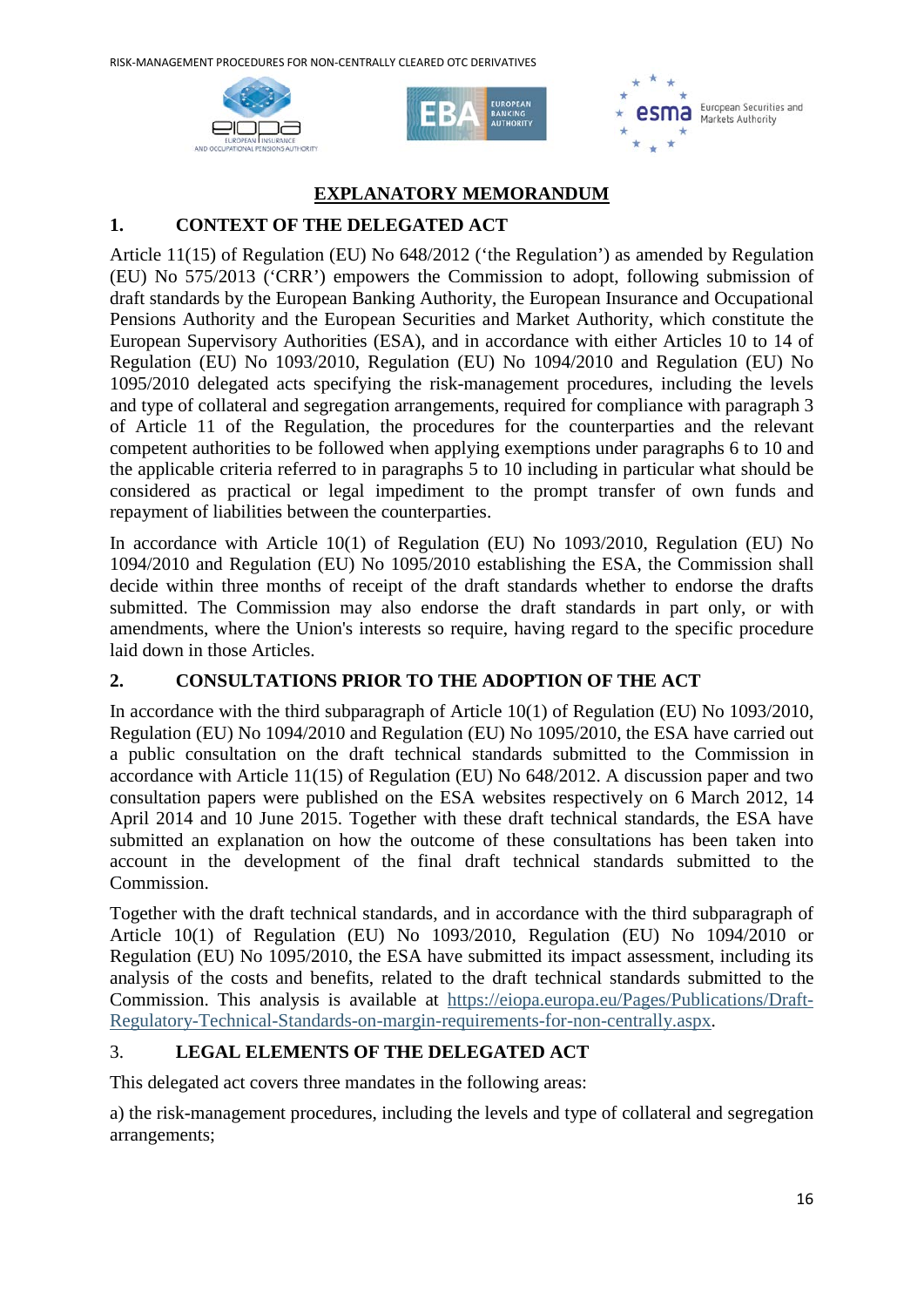





b) the procedures for the counterparties and the relevant competent authorities to be followed when applying exemptions for intragroup OTC derivative contracts;

c) the applicable criteria on what should be considered as practical or legal impediment to the prompt transfer of own funds and repayment of liabilities arising from OTC derivative contracts between the counterparties belonging to the same group.

Therefore, this delegated act is structured in three chapters in line with each of the areas covered by the mandate. Since the first chapter is more complex, it was necessary to split it further in various sections. A final chapter includes transitional and final provisions.

The first chapter covers all the requirements concerning the risk management procedures for the margin exchange, detailed procedures for specific cases, the approaches to be applied for the margin calculation, the procedures around the margin collection, the eligibility, valuation and treatment of collateral, the operational aspects and requirements concerning the trading documentation.

The second chapter includes the procedures for the counterparties and the relevant competent authorities when applying exemptions for intragroup derivative contracts including process, timing and notifications to authorities.

The criteria for applying exemptions for intragroup derivative contracts and what has to be considered a practical or legal impediment are specified in the third chapter. In particular, legal impediments include not only regulatory constraints but also constraints that may arise by internal restrictions or legally binding agreements within and outside the group.

A fourth chapter includes transitional and final provisions. The need for international convergence, regulatory arbitrage and specific characteristic of the OTC derivative market within the Union make necessary a staggered implementation of these requirements in some specific cases such as intragroup transactions, equity options and foreign exchange forwards.

In developing this delegated act, the ESA took into account the Basel Committee-IOSCO margin framework for non-centrally cleared OTC derivatives and the Basel Committee guidelines for managing settlement risk in foreign exchange transactions.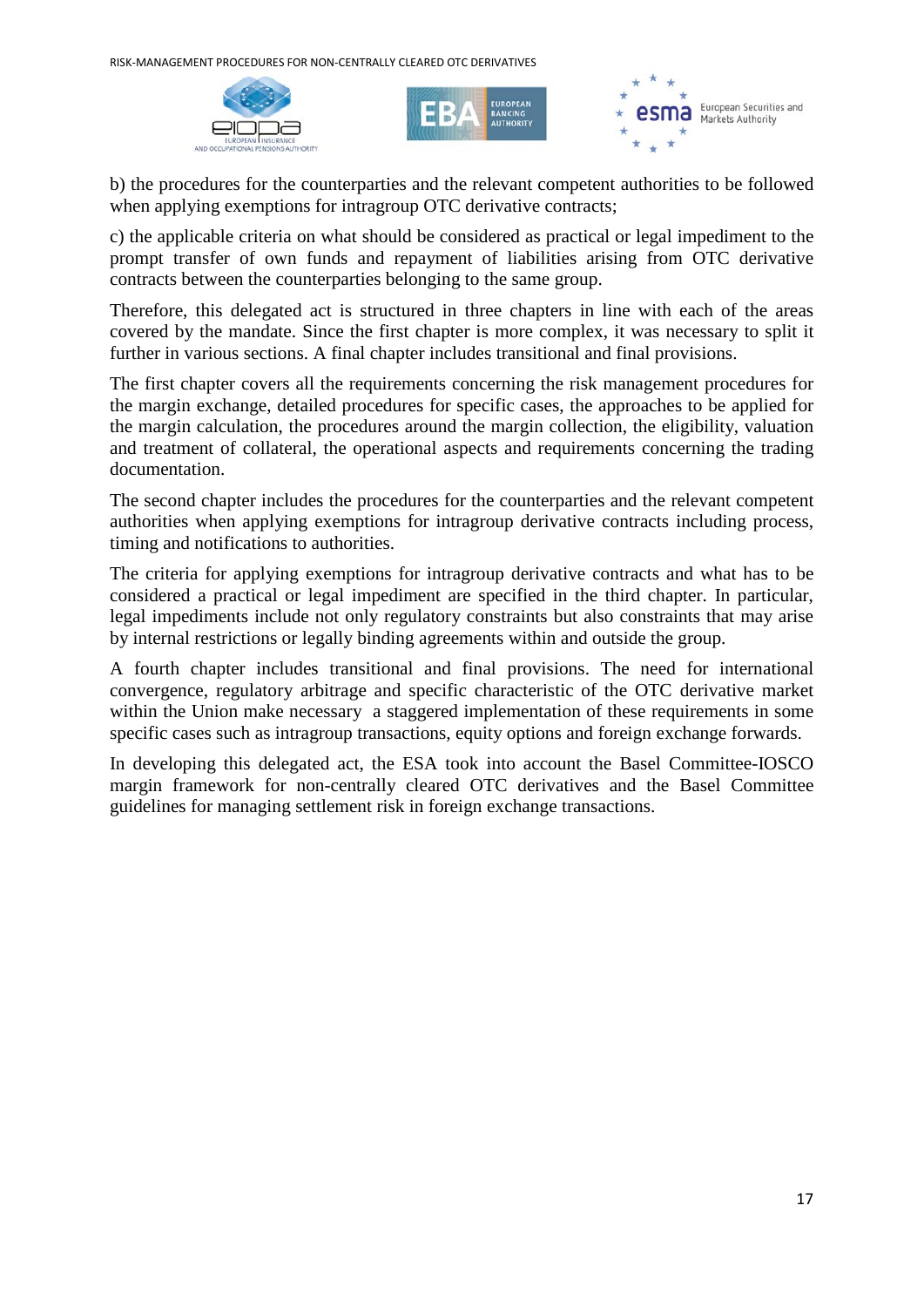



European Securities and **Manufacturitie**<br>Markets Authority

# **COMMISSION DELEGATED REGULATION (EU) …/..**

# **of XXX**

# **Supplementing Regulation (EU) No 648/2012 of the European Parliament and of the Council on OTC derivatives, central counterparties and trade repositories with regard to regulatory technical standards for risk-mitigation techniques for OTC derivative contracts not cleared by a central counterparty**

(Text with EEA relevance)

THE EUROPEAN COMMISSION,

Having regard to the Treaty on the Functioning of the European Union,

Having regard to Regulation (EU) 648/2012 of 4 July 2012 of the European Parliament and of the Council on OTC derivatives, central counterparties and trade repositories  $\frac{1}{1}$  $\frac{1}{1}$  $\frac{1}{1}$ , and in particular the third subparagraph of Article 11(15) thereof,

Whereas:

- (1) Counterparties have an obligation to protect themselves against credit exposures to derivatives counterparties by collecting margins. This Regulation lays out the standards for the timely, accurate and appropriately segregated exchange of collateral. These standards apply on a mandatory basis only to the portion of collateral that counterparties are required by this Regulation to collect or post. However, counterparties which agree to collecting or posting collateral beyond the requirements of this Regulation should be able to choose to have such collateral to be covered by these standards or not.
- (2) Over-the-counter derivatives (OTC derivative contracts) entered into by clients or indirect clients cleared by a central counterparty (CCP) may be cleared through a clearing member intermediary or through an indirect clearing arrangement. Under the indirect clearing arrangement, the client or the indirect client posts the margins directly to the CCP, or to the party that is between the client or indirect client and the CCP. Indirectly cleared OTC derivative contracts are considered as centrally cleared and are therefore not subject to the risk management procedures set out in this Regulation.
- (3) Counterparties subject to the requirements of Article 11(3) of Regulation (EU) 648/2012 should take into account the different risk profiles of non-financial counterparties that are below the clearing threshold referred to in Article 10 of that Regulation when establishing their risk management procedures for OTC derivative contracts with such entities. It is therefore appropriate to allow counterparties to determine whether or not the level of counterparty credit risk posed by a non-financial counterparty that is below that clearing threshold needs to be mitigated through the exchange of collateral. When taking this decision, the counterparty credit risk resulting from the transactions with the non-financial counterparty should be taken into account

 $\overline{a}$ 

<span id="page-17-0"></span> $^{1}$  OJ L 201, 27.7.2012, p.1.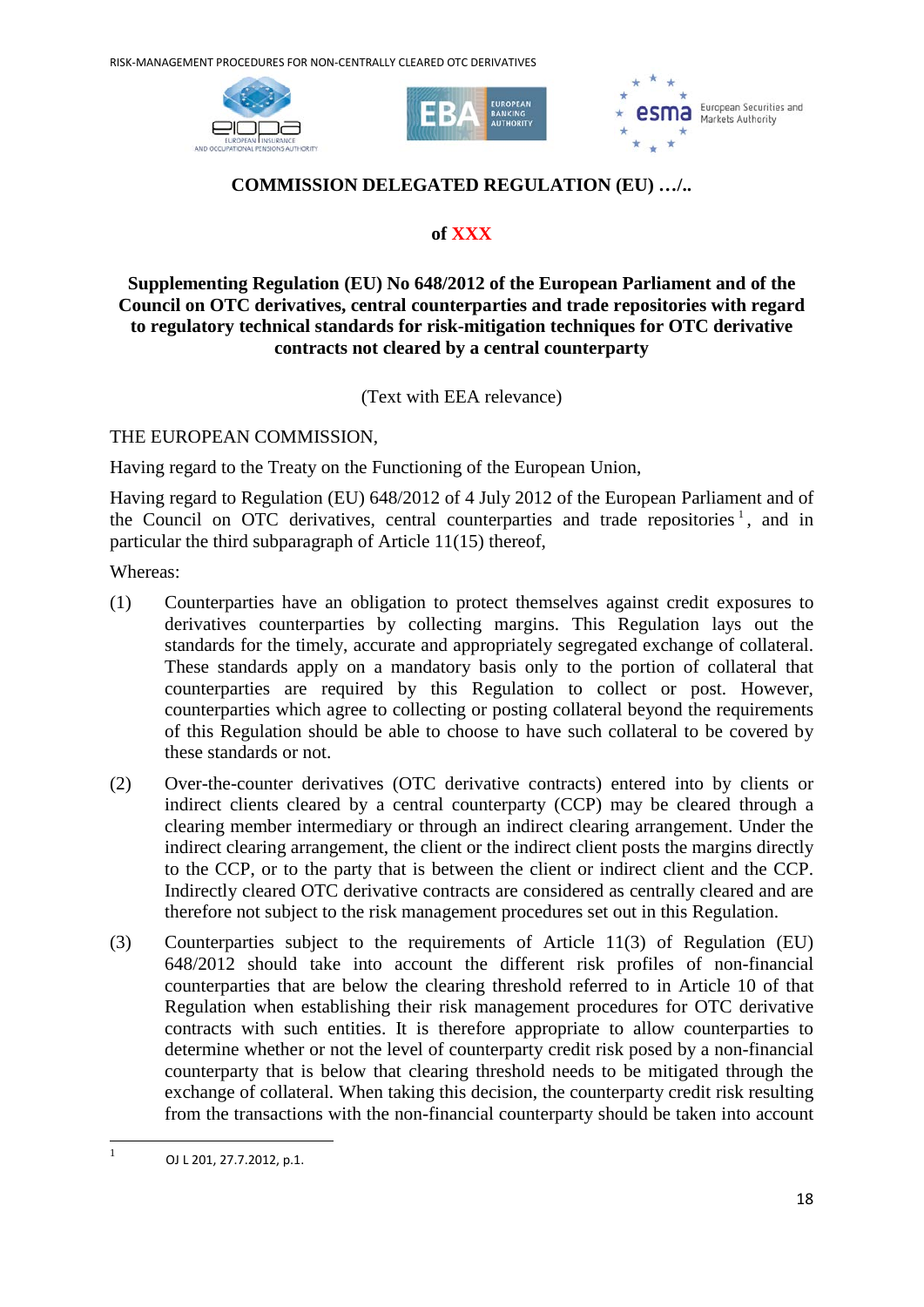

 $\overline{a}$ 





together with the size and nature of the OTC derivative contracts. Given that nonfinancial entities established in a third country that would be below the clearing threshold if established in the Union can be assumed to have the same risk profile as non-financial counterparties below the clearing threshold established in the Union, the same approach should be applied to both types of entities in order to prevent regulatory arbitrage.

- (4) A CCP may enter into non-centrally cleared OTC derivative contracts in the context of customer position management upon the insolvency of a clearing member. These trades are subject to requirements on the part of the CCP as referred to in point 2 of Annex II of Delegated Regulation (EU) No  $153/2013^2$  $153/2013^2$  $153/2013^2$  and are reviewed by the competent authorities. These non-centrally cleared OTC derivative contracts are an important component of a robust and efficient risk management processes for a CCP. The additional liquidity needs that those trades could trigger, were they covered by regulatory margin requirements, would fall under the responsibility of the CCP. As this would potentially increase systemic risk, instead of mitigating it, the risk management procedures set out in this Regulation should not apply to such trades.
- (5) Counterparties of OTC derivatives contracts need to be protected from the risk of a potential default of the other counterparty. Therefore, two types of collateral in the form of margins are necessary to properly manage the risks to which those counterparties are exposed. The first type is variation margin, which protects counterparties against exposures related to the current market value of their OTC derivative contracts. The second type is initial margin, which protects counterparties against expected losses which could stem from movements in the market value of the derivatives position occurring between the last exchange of variation margin before the default of a counterparty and the time that the OTC derivative contracts are replaced or the corresponding risk is hedged.
- (6) Initial margins cover current and potential future exposure due to the default of the other counterparty and variation margins reflect the daily mark-to-market of outstanding contracts. For OTC derivative contracts that imply the payment of a premium upfront to guarantee the performance of the contract, the counterparty receiving the payment of the premium ('option seller') is not exposed to current or potential future exposure if the counterparty paying the premium defaults. Also, the daily mark-to-market is already covered by the premium paid. Therefore, where the netting set consists solely of such option positions, the option seller should be able to choose not to collect additional initial or variation margins for these types of OTC derivatives, whereas the option buyer should collect both initial and variation margins as long as the option seller is not exposed to any credit risk.
- (7) While dispute resolution processes contained in bilateral agreements between counterparties are useful for minimising the length and frequency of disputes, counterparties should, at a first stage, collect at least the undisputed amount in case the amount of a margin call is disputed. This will mitigate the risk arising from the

<span id="page-18-0"></span> $2$  Commission Delegated Regulation (EU) No 153/2013, of 19 December 2012, supplementing Regulation (EU) No 648/2012 of the European Parliament and of the Council with regard to regulatory technical standards on requirements for central counterparties (OJ L 52, 23.2.2013, p.41).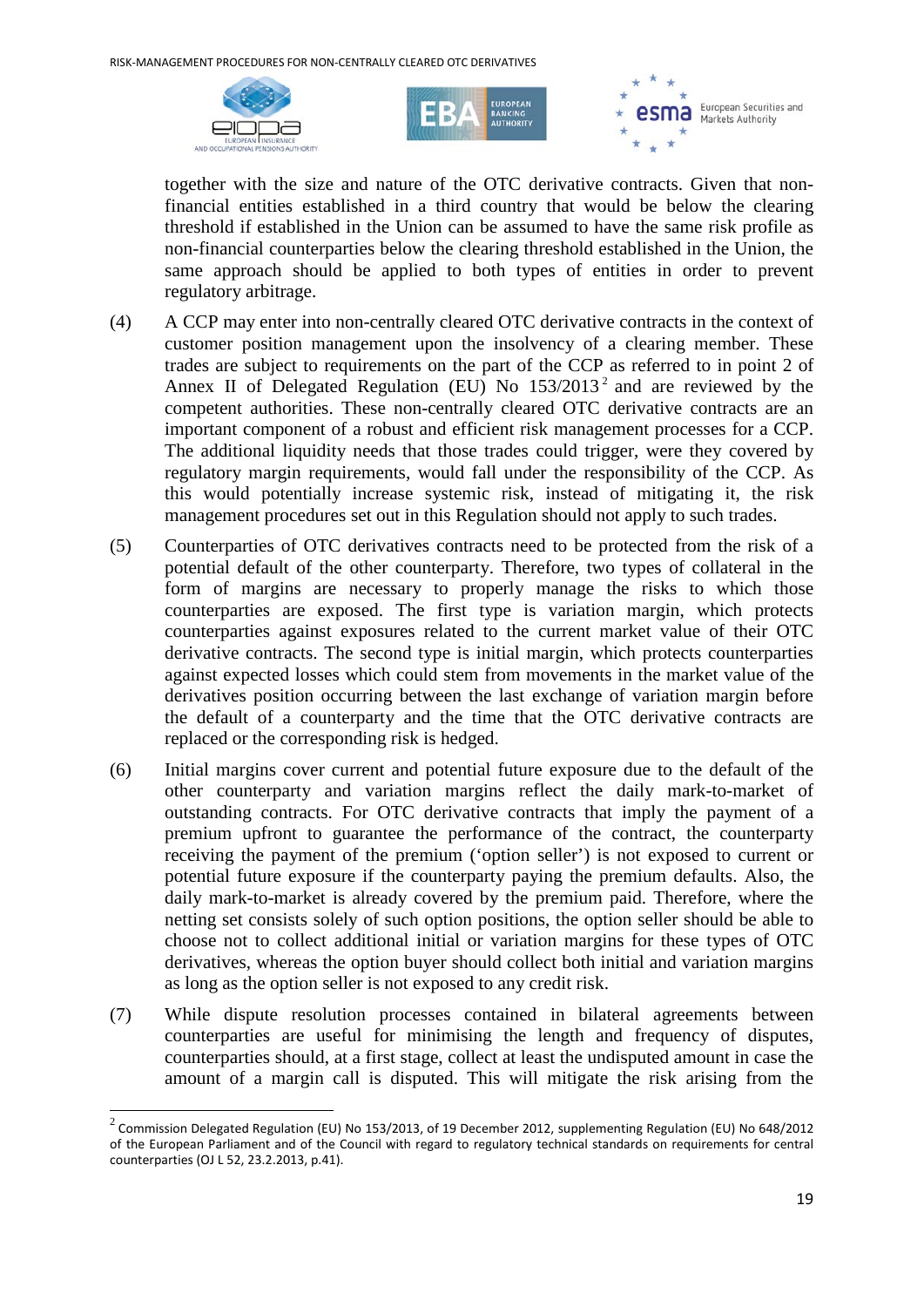





disputed transactions and therefore ensure that OTC derivative contracts are collateralised in accordance with this Regulation. However, both parties should make all necessary and appropriate efforts, including timely initiation of dispute resolution protocols, to resolve the dispute and exchange any required margin in a timely fashion.

- (8) In order to guarantee a level playing field across jurisdictions, where a counterparty established in the Union enters into a OTC derivative contract with a counterparty that is established in a third country and would be subject to the requirements of this Regulation if it was established in the Union, initial and variation margins should be exchanged in both directions. Counterparties should remain subject to the obligation of assessing the legal enforceability of the bilateral agreements and the effectiveness of the segregation agreements. When such assessments highlight that the agreements might not be in compliance with this Regulation, counterparties established in the Union should identify alternative processes to post collateral, such as relying on thirdparty banks or custodians domiciled in jurisdictions where the requirements in this Regulation can be guaranteed.
- (9) It is appropriate to allow counterparties to apply a minimum transfer amount when exchanging collateral in order to reduce the operational burden of exchanging limited sums when exposures move only slightly. However, it should be ensured that such minimum transfer amount is used as an operational tool and not with the view to serving as an uncollateralised credit line between counterparties. Therefore, a maximum level should be set out for that minimum transfer amount.
- (10) For operational reasons, it might in some cases be more appropriate to have separate minimum transfer amounts for the initial and the variation margin. In those cases it should be possible for counterparties to agree on separate minimum transfer amounts for variation and initial margin with respect to OTC derivative contracts subject to this Regulation. However, the sum of the two separate minimum transfer amounts should not exceed the maximum level of the minimum transfer amount set out in this Regulation. For practical reasons, it should be possible to define the minimum transfer amount in the currency in which margins are normally exchanged, which may not be the Euro. However, recalibration of the minimum transfer amount should be frequent enough to maintain its effectiveness.
- (11) The scope of products subject to the proposed margin requirements is not consistent across the Union and other major jurisdictions. Where this Regulation require that only OTC derivative contracts governed by Regulation (EU) No 648/2012 are included in the margin calculations for cross-border netting sets, the two counterparties would have to double the calculations to take into account different definitions or different scope of products of the margin requirements. Furthermore, this would likely increase the risk of disputes. Allowing the use of a broader set of products in cross-border netting sets that includes all the OTC derivative contracts that are subject to regulation in one or the other jurisdiction would facilitate the process of margin collection. This approach is consistent with the systemic risk-reduction goal of this Regulation, since all regulated products will be subject to the margin requirements.
- (12) Counterparties may choose to collect initial margins in cash, in which case the collateral should not be subject to any haircut. However, where initial margins are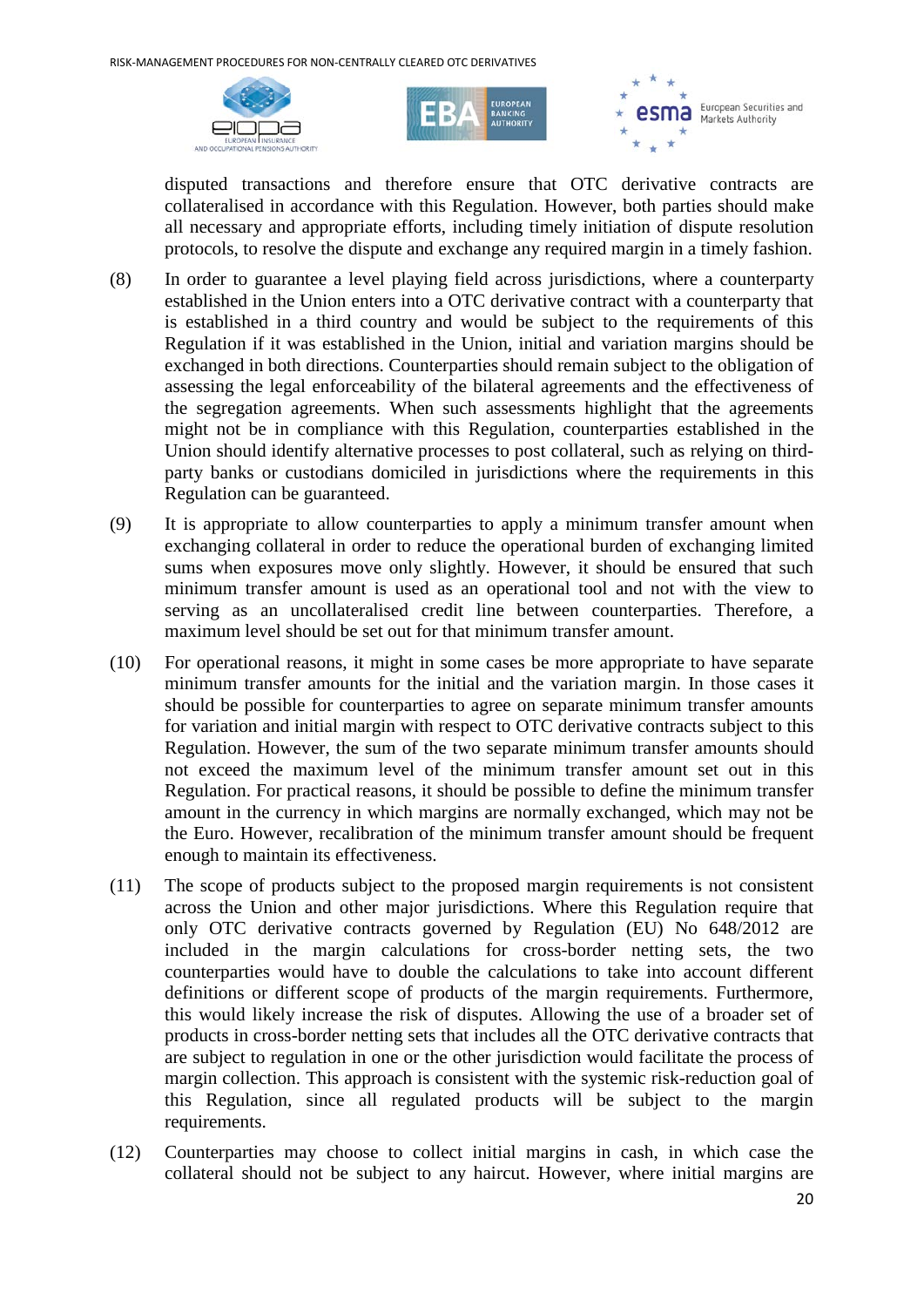





collected in cash in a currency different than the currency in which the contract is expressed, currency mismatch may generate foreign exchange risk. For this reason, a currency mismatch haircut should apply to initial margins collected in cash in another currency. For variation margins collected in cash no haircut is necessary in line with the BCBS-IOSCO framework, even where the payment is executed in a different currency than the currency of the contract.

- (13) When setting the level of initial margin requirements, the international standard setting bodies referred to in Recital 24 of Regulation (EU) No 648/2012 have explicitly considered two aspects in their framework. This framework is the Basel Committee on Banking Supervision and Board of the International Organization of Securities Commissions Margin requirements for non-centrally cleared derivatives, March 2015 ('BCBS-IOSCO framework'). The first aspect is the availability of high credit quality and liquid assets covering the initial margin requirements. The second is the proportionality principle, as smaller financial and non-financial counterparties might be hit in a disproportionate manner from the initial margin requirements. In order to maintain a level playing field, this Regulation should introduce a threshold below which two counterparties are not required to exchange initial margin that is exactly the same as in the BCBS-IOSCO framework. This should substantially alleviate costs and operational burden for smaller participants and address the concern about the availability of high credit quality and liquid assets without undermining the general objectives of Regulation (EU) No 648/2012.
- (14) While the thresholds should always be calculated at group level, investment funds should be treated as a special case as they can be managed by a single investment manager and captured as a single group. Where the funds are distinct pools of assets and they are not collateralised, guaranteed or supported by other investment funds or the investment manager itself, they are relatively risk remote from the rest of the group. Such investment funds should therefore be treated as separate entities when calculating the thresholds. This approach is consistent with the BCBS-IOSCO framework.
- (15) With regard to initial margin, the requirements of this Regulation will likely have a measurable impact on market liquidity, as assets provided as collateral cannot be liquidated or otherwise reused for the duration of the OTC derivative contract. Such requirements will represent a significant change in market practice and will present certain operational and logistical challenges that will need to be managed as the new requirements come into effect. Taking into account that the variation margin already covers realised fluctuations in the value of OTC derivatives contracts up to the point of default, it is considered proportionate to apply a threshold of EUR 8 billion in gross notional amounts of outstanding OTC derivative contracts to the application of the initial margin requirements under this Regulation. This threshold applies at the group level or, where the counterparty is not part of a group, at the level of the single entity. Further, counterparties that are above this threshold and therefore subject, *prima facie*, to the initial margin requirements should have the option of not collecting initial margin for an amount of up to EUR 50 million, calculated at group level, and an amount of up to EUR 10 million, calculated at intragroup level. The aggregated gross notional amount of outstanding OTC derivative contracts should be used as the measure given that it is an appropriate benchmark, or at least an acceptable proxy, for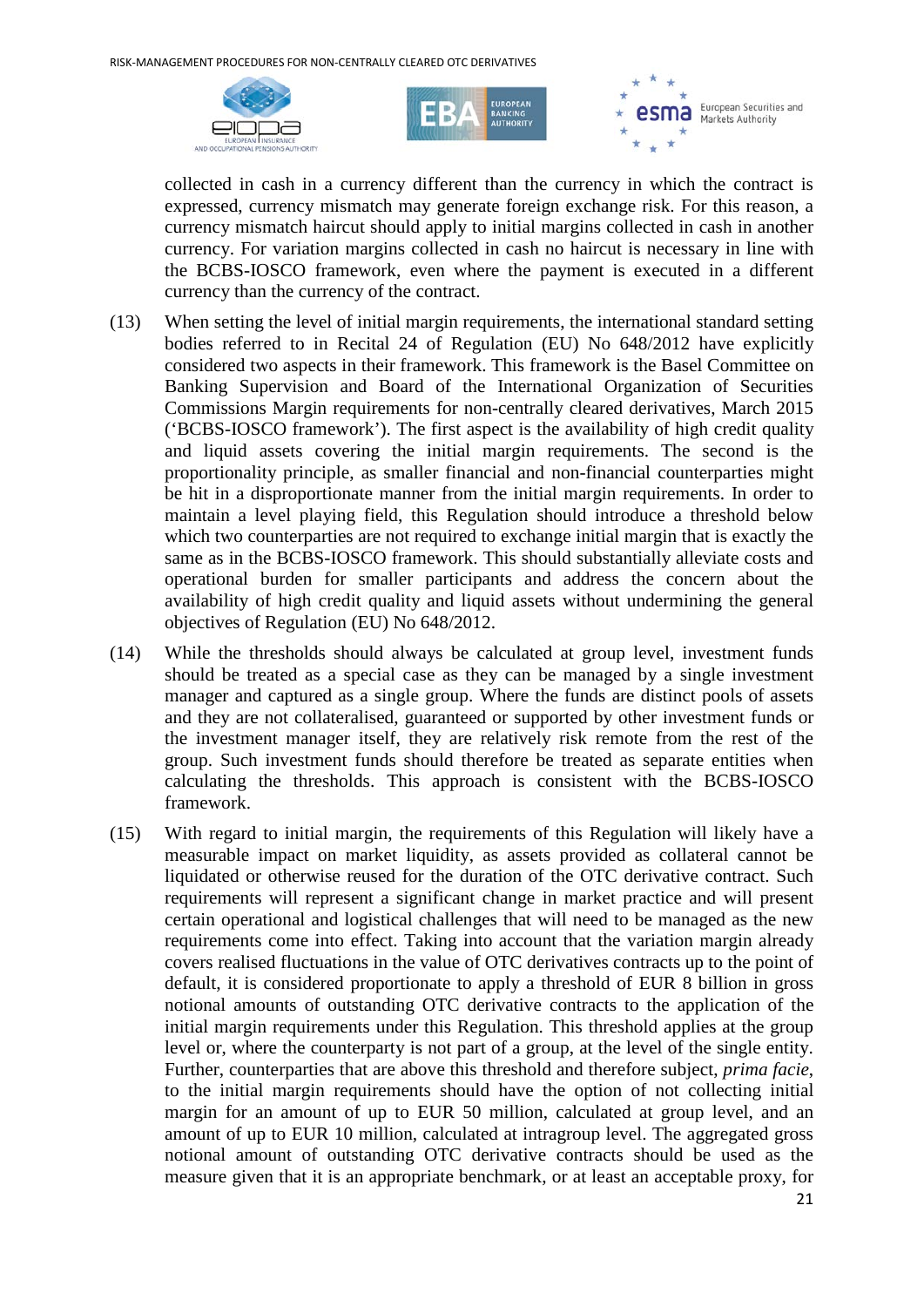





measuring the size and complexity of a portfolio of non-centrally cleared OTC derivatives. It is also a benchmark that is easy to monitor and report. These thresholds are also in line with the BCBS-IOSCO framework for non-centrally cleared OTC derivatives.

- (16) Exposures arising from either OTC derivative contracts or to counterparties that are permanently or temporarily exempted or partially exempted from margins according to this Regulation, should also be included in the calculation of the aggregated gross notional amount. This is due to the fact that all the contracts contribute to the determination of the size and complexity of a counterparty's portfolio. Therefore, noncentrally cleared OTC derivatives such as physically-settled foreign exchange swaps and forwards, cross currency swaps, swaps associated to covered bonds for hedging purposes and derivatives entered into with exempted counterparties or with respect to exempted intragroup transactions are also relevant for determining the size, scale and complexity of the counterparty's portfolio and should therefore also be included in the calculation of the thresholds.
- (17) It is appropriate to set out in this Regulation special risk management procedures for certain types of products that show particular risk profiles. The exchange of variation margin without initial margin should, consistently with the BCBS-IOSCO framework, be considered an appropriate exchange of collateral for physically-settled foreign exchange products. Similarly, as cross-currency swaps can be decomposed in a sequence of foreign exchange forwards, only the interest rate component should be covered by initial margin.
- (18) The Commission Delegated Act referred to in Article 4(2) of Directive 2014/65/EU introduce a harmonised definition of physically-settled foreign exchange forwards within the Union. At this juncture, these products are defined in a non-homogenous way in the Union. Therefore, in order to avoid creating an un-level playing field within the Union, it is necessary that the corresponding risk mitigation techniques in this Regulation are aligned to the date of entry into force of that Delegated Act. A specific date on which the margin requirements for such products will enter into force even in absence of that Delegated Act is also laid down in this Regulation to avoid excess delays in the introduction of the risk mitigation techniques set out in this Regulation, with respect to the BCBS-IOSCO framework.
- (19) In order to ensure a level playing field for Union counterparties on a global level, in order to avoid market fragmentation, and acknowledging the fact that in some jurisdictions the exchange of variation and initial margin for single-stock options and equity index options is not subject to equivalent margin requirements, the treatment of those products should be aligned to international practices. This can be achieved by a delayed implementation of the requirements concerning the margin exchange given there is no international alignment on the margins for those types of options.
- (20) Recital 24 of Regulation (EU) No 648/2012 states that this Regulation should take into account the impediments faced by covered bonds issuers or cover pools in providing collateral. Under a specific set of conditions, covered bonds issuers or cover pools should therefore not be required to post collateral. This includes the case where the relevant OTC derivative contracts are only used for hedging purposes and where a regulatory overcollateralization is required. This should allow for some flexibility for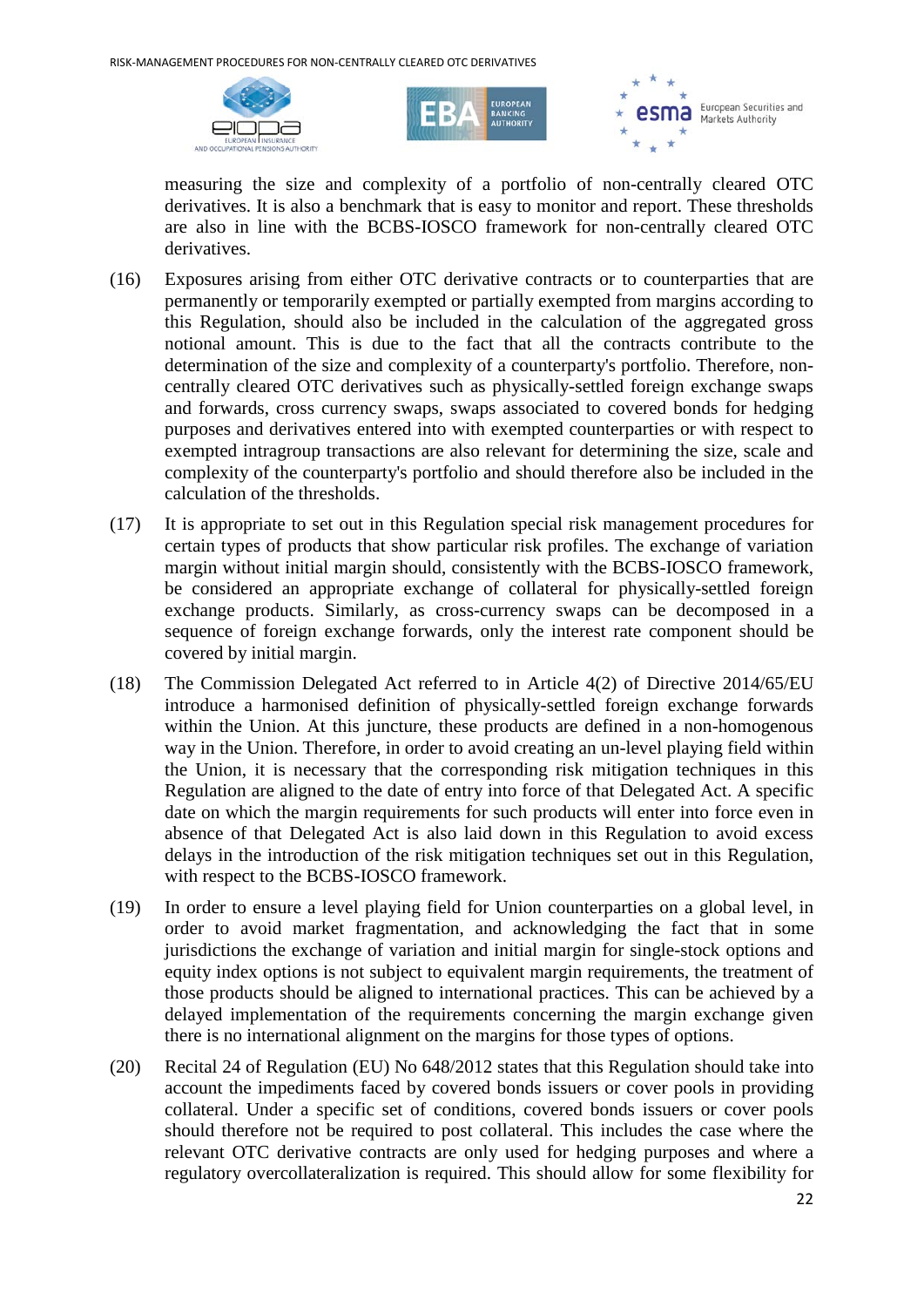





covered bonds issuers or cover pools while ensuring that the risks for their counterparties are limited.

- (21) Covered bond issuers or cover pools may face legal impediments to posting and collecting non-cash collateral for initial or variation margin or posting variation margin in cash. However, there are no constraints on a covered bond issuer or cover pool to return cash previously collected as variation margin. Counterparties of covered bond issuers or cover pools should therefore be required to post variation margin in cash and should have the right to get back part or all of it, but the covered bond issuers or cover pools should only be required to post variation margin for the amount in cash that was previously received. The reason behind this is that a variation margin payment could be considered a claim that ranks senior to the bond holder claims, which could result in a legal impediment. Similarly, the possibility to substitute or withdraw initial margin could be considered a claim that ranks senior to the bond holder claims facing the same type of constraints.
- (22) Counterparties should always assess the legal enforceability of their netting and segregation agreements. Where, because of the legal framework of a third country, these assessments turn out to be negative ('non-netting jurisdictions'), it can happen that counterparties have to rely on arrangements different from the two-way exchange of margins. With a view to ensuring consistency with international standards, to avoid that it becomes impossible for Union counterparties to trade with counterparties in those jurisdictions and to ensure a level playing field for Union counterparties it is appropriate to set out a minimum threshold below which counterparties can trade with those non-netting jurisdictions without exchanging initial or variation margins. Where the counterparties have the possibility to collect margins and it is ensured that for the collected collateral, as opposed to the posted collateral, the provisions of this Regulation can be met, Union counterparties should always be required to collect collateral. Exposures from those contracts that are not covered by any exchange of margin because of the legal impediments in non-netting jurisdictions should be constrained by setting a limit, as capital is not considered equivalent to margin exchange in relation to the exposures arising from OTC derivative contracts. The limit should be set in such a way that it is simple to calculate and verify. To avoid the buildup of systemic risk and to avoid that such specific treatment would create the possibility to circumvent the provisions of this Regulation, the limit should be set at a very low level. These treatments would be considered sufficiently prudent, because there are also other risk mitigation techniques as an alternative to margins. For example, credit institutions usually have to hold capital for cross border OTC derivative contracts with counterparties in non-netting jurisdictions on a gross basis because the netting arrangements are not legally enforceable and therefore not recognised for regulatory purposes.
- (23) In case that collateral cannot be liquidated immediately after default, it is necessary to take into account the time period from the most recent exchange of collateral covering a netting set of OTC derivative contracts with a defaulting counterparty until the OTC derivative contracts are closed out and the resulting market risk is re-hedged, which is known as 'margin period of risk' ('MPOR') and is the same tool as that used in Article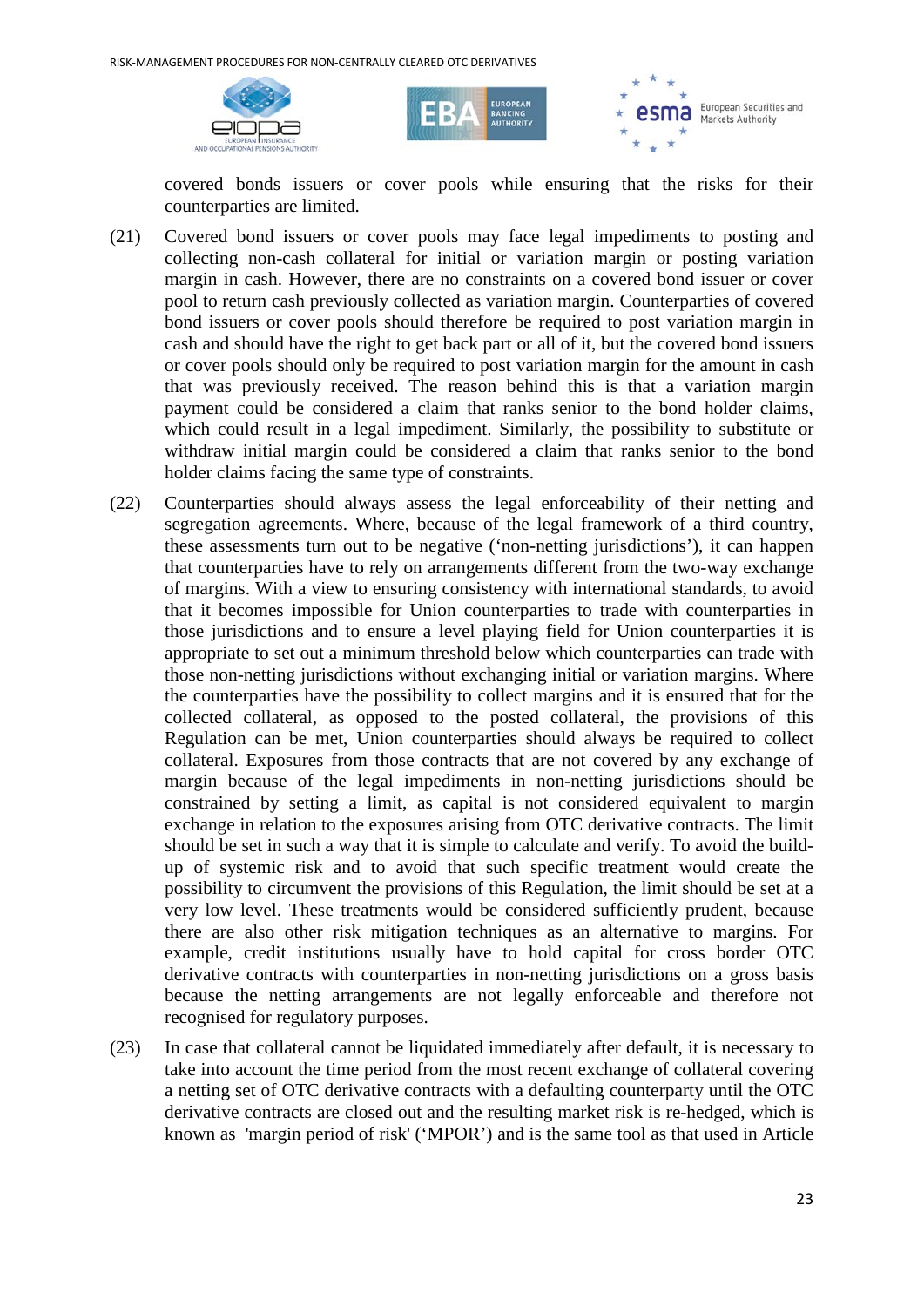

 $\overline{a}$ 





272(9) of Regulation (EU) No 575/2013 of the European Parliament and of the Council<sup>[3](#page-23-0)</sup>. Nevertheless, as the objectives of the two Regulations differ, and Regulation (EU) No 575/2013 sets out rules for calculating the MPOR for the purpose of own funds requirements only, this Regulation should include specific rules on the MPOR that are required in the context of the risk management procedures for non-centrally cleared OTC derivatives. The MPOR should take into account the processes required by this Regulation for the exchange of margins. Normally, both initial and variation margin are exchanged no later than the end of the following business day. An extension of the time for the exchange of variation margin could be compensated by an adequate rescaling of the MPOR. Therefore, taking into account possible operational issues, it should be allowed to extend the time for the exchange of variation margin where such an extension is included in the rescaling of the MPOR. Alternatively, where no initial margin requirements apply an extension is allowed if an appropriate amount of additional variation margin has been collected.

- (24) When developing initial margin models and when estimating the appropriate MPOR, counterparties should take into account the need to have models that capture the liquidity of the market, the number of participants in that market and the volume of the relevant OTC derivative contracts. At the same time there is the need to develop a model that both parties can understand, reproduce and on which they can rely to solve disputes. Therefore counterparties should be allowed to calibrate the model and estimate MPOR dependent only on market conditions, without the need to adjust their estimates to the characteristics of specific counterparties. This in turn implies that counterparties may choose to adopt different models to calculate the initial margin, and that the initial margin requirements are not symmetrical.
- (25) While there is a need for recalibrating an initial margin model with sufficient frequency, a new calibration might lead to unexpected levels of margin requirements. For this reason, an appropriate time period should be established, during which margins may still be exchanged based on the previous calibration. This should allow counterparties to have enough time to comply with margin calls resulting from the recalibration.
- (26) Collateral should be considered as being freely transferable in the case of a default of the collateral provider if there are no regulatory or legal constraints or third party claims, including those of the third party custodian. However, certain claims, such as costs and expenses incurred for the transfer of the collateral, in the form of liens routinely imposed on all securities' transfer should not be considered an impediment. Otherwise it would lead to a situation where an impediment would always be identified.
- (27) The collecting counterparty should have the operational capability to appropriate and, where necessary, to liquidate the collateral in the case of a default of the collateral provider. The collecting counterparty should also be able to use the cash proceeds of liquidation to enter into an equivalent contract with another counterparty or to hedge

<span id="page-23-0"></span><sup>3</sup> Regulation (EU) No 575/2013 of the European Parliament and of the Council of 26 June 2013 on prudential requirements for credit institutions and investment firms and amending Regulation (EU) No 648/2012 (OJ L 176, 27.6.2013, p. 1).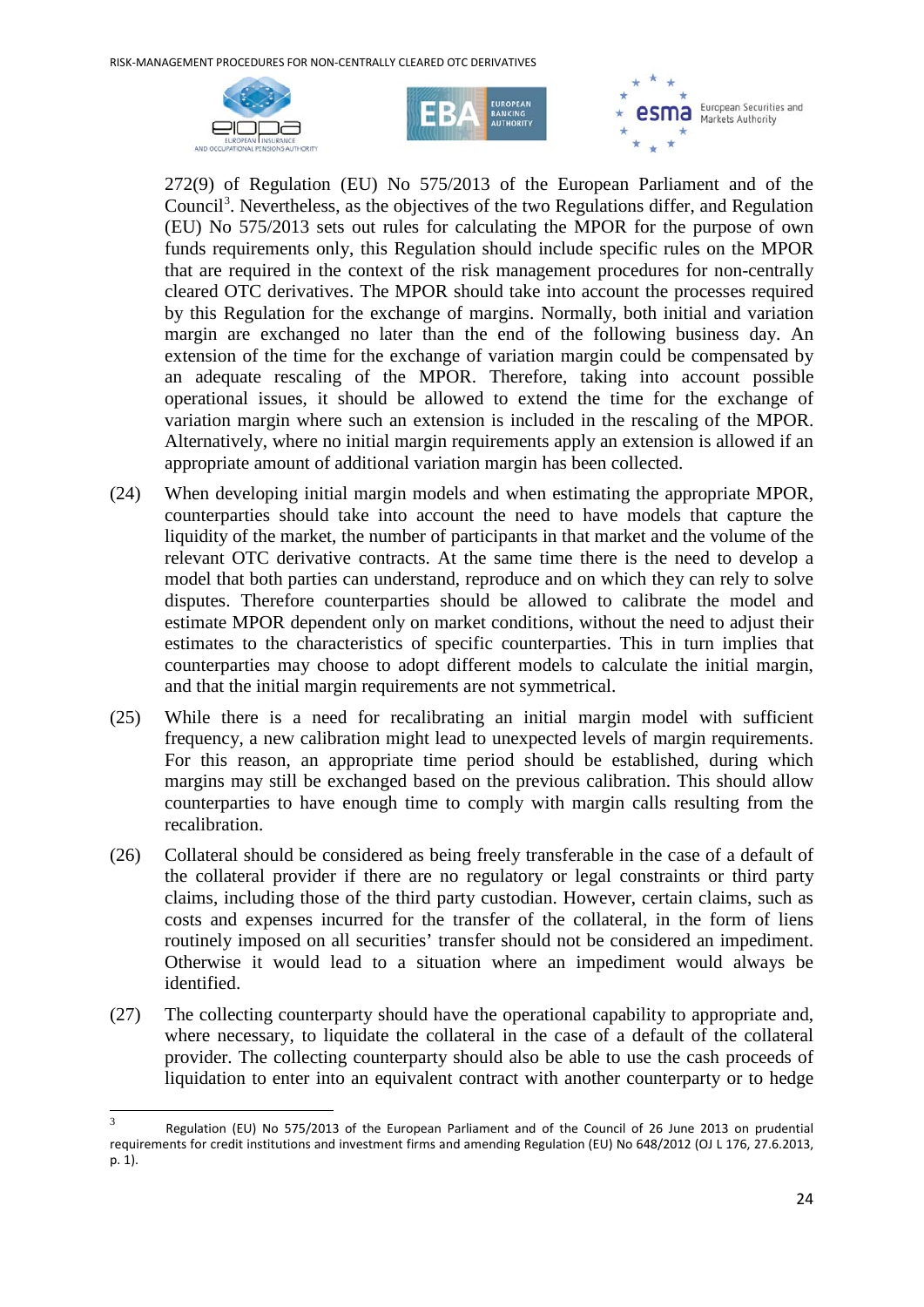

 $\overline{a}$ 





the resulting risk. Having access to the market should be a pre-requisite for the collateral taker to enable it to either sell the collateral or repo it within a reasonable amount of time. This capability should be independent of the collateral provider and should therefore include having broker arrangements and repo arrangements with other counterparties or comparable measures.

- (28) Collateral collected must be of sufficiently high liquidity and credit quality to allow the collecting counterparty to liquidate the positions without significant price changes in case the other counterparty defaults. The credit quality of the collateral should be assessed relying on recognised methodologies such as the ratings of external credit assessment institutions. In order to mitigate the risk of mechanistic reliance on external ratings, however, this Regulation should introduce a number of additional safeguards. These should include the possibility to use an approved Internal Rating Based ('IRB') model and the possibility to delay the replacement of collateral that becomes ineligible due to a rating downgrade, with the view to efficiently mitigating potential cliff effects that may arise from excessive reliance on external credit assessments.
- (29) While haircuts mitigate the risk that collected collateral is not sufficient to cover margin needs in a time of financial stress, other risk mitigants are also needed when accepting non-cash collateral. In particular, counterparties should ensure that the collateral collected is reasonably diversified in terms of individual issuers, issuer types and asset classes.
- (30) The impact on financial stability of collateral liquidation by non-systemically important counterparties may be expected to be limited. Further, concentration limits on initial margin might be burdensome for counterparties with small OTC derivative portfolios as they might have only a limited range of eligible collateral. Therefore, even though collateral diversification is a valid risk mitigant, non-systemically important counterparties should not be required to diversify collateral. On the other hand, systemically important financial institutions and other counterparties with large OTC derivative portfolios trading with each other should apply the concentration limits at least to initial margin and that should include Member States' sovereign debt securities. Those counterparties are sophisticated enough to either transform collateral or to access multiple markets and issuers to sufficiently diversify the collateral posted. Article 131 of Directive  $2013/36/EU<sup>4</sup>$  $2013/36/EU<sup>4</sup>$  $2013/36/EU<sup>4</sup>$  provides for the identification of institutions as systemically important under Union law. However, given the broad scope of Regulation (EU) No 648/2012, a quantitative threshold should be introduced so that the requirements for concentration limits apply also to counterparties that might not fall under the existing classifications of systemically important institutions but which should nonetheless be subject to concentration limits because of the size of their OTC derivative portfolio. Recital (26) of the EMIR suggests that counterparties such as pension scheme arrangement should be subject to the bilateral collateralisation requirements; the same recital, however, recognises the need to avoid excessive burden from such requirements on the retirement income of future pensioners.

<span id="page-24-0"></span><sup>4</sup> Directive 2013/36/EU of the European Parliament and of the Council of 26 June 2013 on access to the activity of credit institutions and the prudential supervision of credit institutions and investment firms, amending Directive 2002/87/EC and repealing Directives 2006/48/EC and 2006/49/EC (OJ L 176, 27.6.2013, p. 338).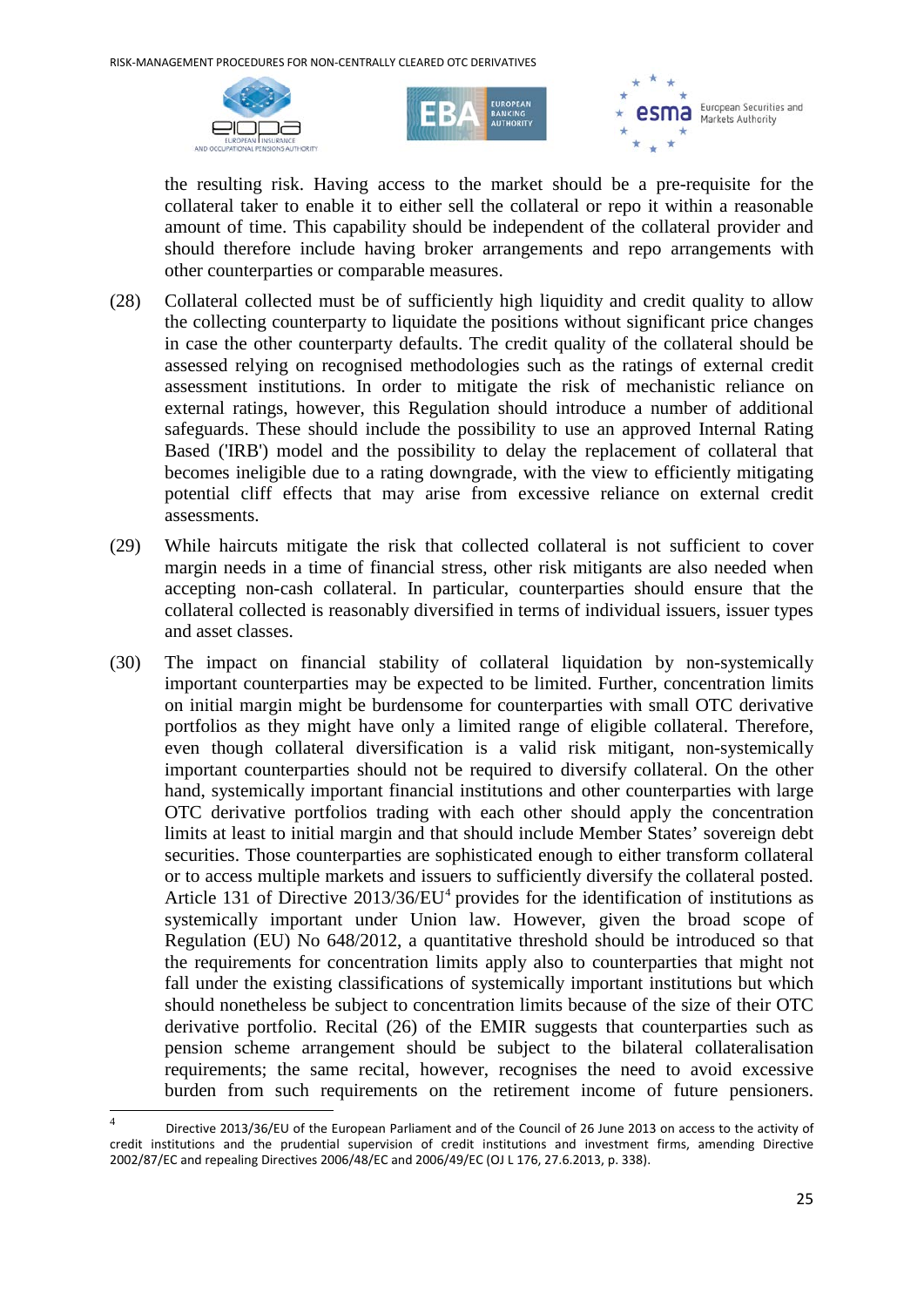





Therefore it would be disproportionate to require those counterparties to apply the requirements to monitor the concentration limits in the same manner as for other counterparties. Consequently, it is appropriate to provide that the monitoring of such exposures is carried out on a less frequent basis than for other counterparties, provided that the exposures of such counterparties remain significantly below the level where the concentration limits start applying. For the same reasons, where this condition is only temporarily not met it is appropriate to provide the possibility for those counterparties to return to the monitoring of such exposures on a less frequent basis.

- (31) In order to limit the effects of the interconnectedness between financial institutions that may arise from non-centrally cleared derivative contracts, different concentration limits should apply to the different classes of debt securities issued by the financial sector. Therefore, stricter diversification requirements should be set out for debt securities issued by institutions and used as collateral for initial margin purposes. On the one hand, the difficulties in segregating cash collateral should be acknowledged by allowing participants to post a limited amount of initial margin in the form of cash and by allowing custodians to reinvest this cash collateral in accordance with the relevant rules on custody services. On the other hand, cash held by a custodian is a liability that the custodian has towards the posting counterparty, which generates a credit risk for the posting counterparty. Therefore, in order to address the general objective of Regulation (EU) No 648/2012 to reduce systemic risk, the use of cash as initial margin should be subject to diversification requirements at least for systemically important institutions. Systemically important institutions should be required to either limit the amount of cash initial margin collected for the purpose of this Regulation or to diversify the exposures relying in more than one custodian.
- (32) The value of collateral should not exhibit a significant correlation with the creditworthiness of the collateral provider or the value of the underlying non-centrally cleared derivatives portfolio, since this would undermine the effectiveness of the protection offered by the collateral collected. Accordingly, securities issued by the collateral provider or its related entities should not be accepted as collateral. Counterparties should be required to monitor that collateral collected is not subject to more general forms of wrong way risk.
- (33) It should be possible to liquidate assets collected as collateral for initial or variation margin in a sufficiently short time in order to protect collecting counterparties from losses on non-centrally cleared OTC derivatives contracts in the event of a counterparty default. These assets should therefore be highly liquid and should not be exposed to excessive credit, market or foreign exchange risk. To the extent that the value of the collateral is exposed to these risks, appropriately risk-sensitive haircuts should be applied.
- (34) In order to ensure timely transfer of collateral, counterparties should have efficient operational processes in place. This requires that the processes for the bilateral exchange of collateral are sufficiently detailed, transparent and robust. A failure by counterparties to agree upon and provide an operational framework for efficient calculation, notification and finalisation of margin calls can lead to disputes and fails that result in uncollateralised exposures under OTC derivative contracts. As a result, it is essential that counterparties set clear internal policies and standards in respect of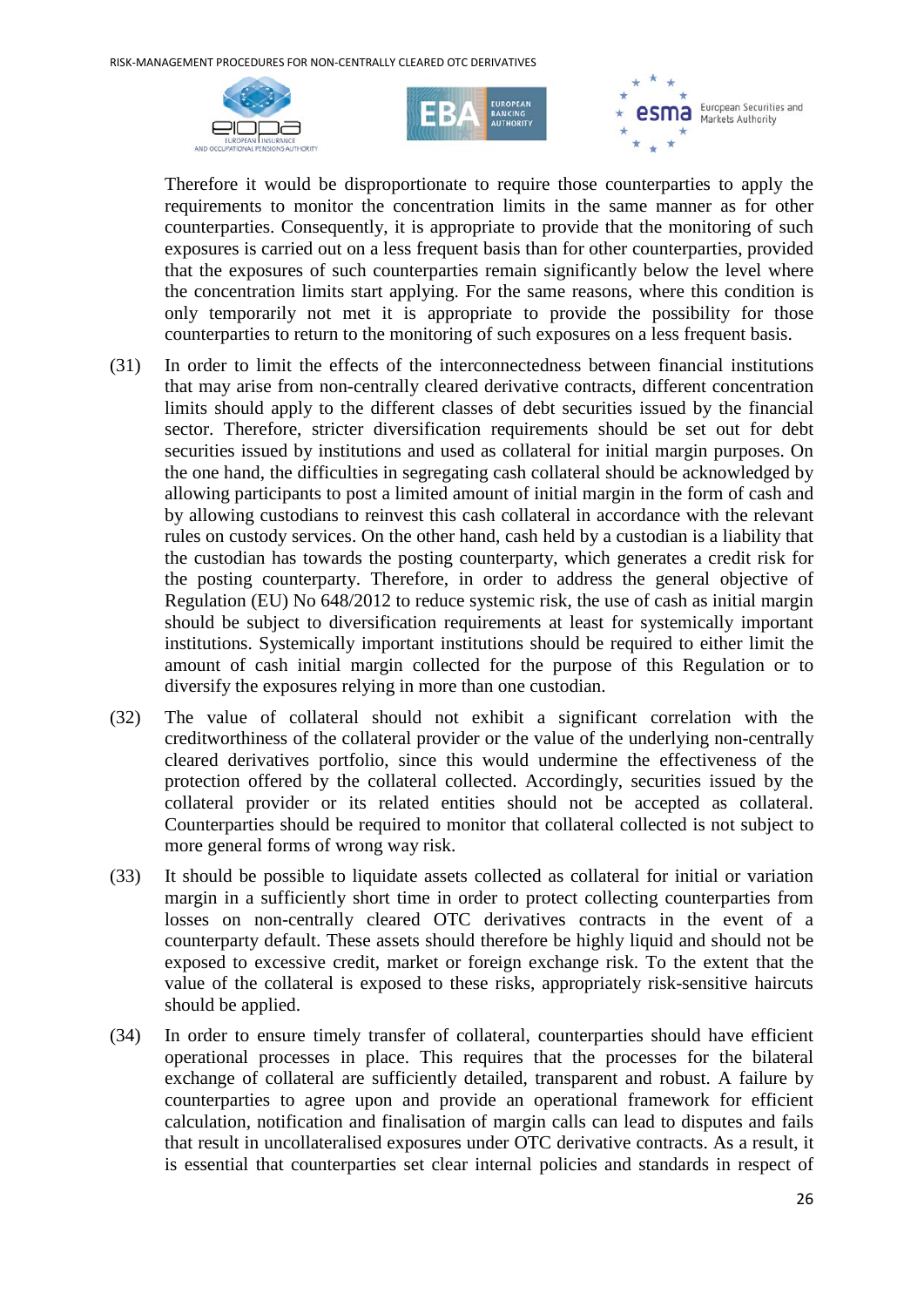





collateral transfers. Any deviation from those standards should be rigorously reviewed by all relevant internal stakeholders that are required to authorise those deviations. Furthermore, all applicable terms in respect of operational exchange of collateral should be accurately recorded in detail in a robust, prompt and systematic way.

- (35) Trading relationship documentation should be produced by counterparties entering into multiple OTC derivative contracts in order to provide legal certainty. As a result, the trading relationship documentation should include all material rights and obligations of the counterparties applicable to non-centrally cleared OTC derivative contracts. Where parties enter into a single, one-off OTC derivative contract, the trading relationship documentation could take the form of a trade confirmation that includes all material rights and obligations of the counterparties.
- (36) Collateral protects the collecting counterparty in the event of the default of the posting counterparty. However, both counterparties are also responsible for ensuring that the collateral collected does not increase the risk for the posting counterparty in case the collecting counterparty defaults. For this reason, the bilateral agreement between the counterparties should allow both counterparties to access the collateral in a timely manner when they have the right to do so, hence the need for rules on segregation and for rules providing for an assessment of the effectiveness of the agreement in this respect, taking into account the legal constraints and the market practices of each jurisdiction.
- (37) The re-hypothecation, re-pledge or re-use of collateral collected as initial margins would create new risks due to claims of third parties over the assets in the event of a default. Legal and operational complications could delay the return of the collateral in the event of a default of the initial collateral taker or the third party or even make it impossible. In order to preserve the efficiency of the framework and ensure a proper mitigation of counterparty credit risks, the re-hypothecation, re-pledge or re-use of collateral collected as initial margin should therefore not be permitted.
- (38) Given the difficulties in segregating cash, the current practices on the exchange of cash collateral in certain jurisdictions and the need of relying on cash instead of securities in certain circumstances where transferring securities may be impeded by operational constraints, cash collateral collected as initial margin should always be held by a central bank or third party credit institution, since this ensures the separation from the two counterparties in the OTC derivative contract. To ensure such separation, the third party credit institution should not belong to the same group as either of the counterparties. Credit institutions that are not able to segregate cash collateral should be allowed to reinvest cash deposited as initial margin.
- (39) When a counterparty notifies the relevant competent authority regarding the exemption of intragroup transactions, in order for the competent authority to decide whether the conditions for the exemption are met, the counterparty should provide a complete file including all relevant information.
- (40) For a group to be deemed to have adequately sound and robust risk management procedures, a number of conditions have to be met. The group should ensure a regular monitoring of the intragroup exposures. The timely settlement of the obligations resulting from the intragroup OTC derivative contracts should be guaranteed, based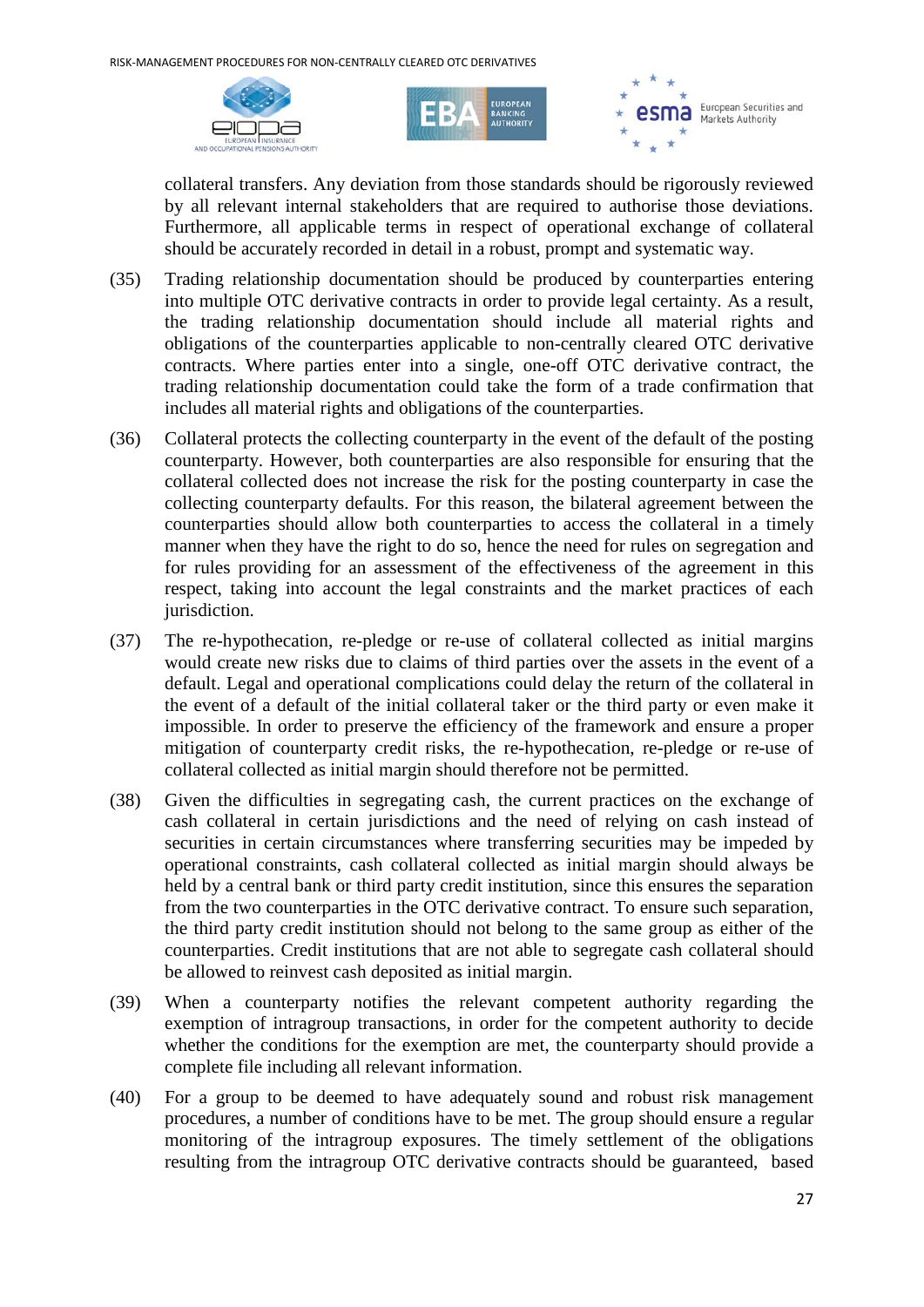





on the monitoring and liquidity tools at group level, which are consistent with the complexity of the intragroup transactions.

- (41) In order to for the exemption for intragroup transactions to be applicable, it must be certain that no legislative, regulatory, administrative or other mandatory provisions of applicable law could legally prevent the intragroup counterparties from meeting their obligations to transfer monies or repay liabilities or securities under the terms of the intragroup transactions. Similarly, there should be no operational or business practices of the intragroup counterparties or the group that could result in funds not being available to meet payment obligations as they fall due on a day-to-day basis, or in prompt electronic transfer of funds not being possible.
- (42) This Regulation includes a number of detailed requirements to be met for a group to obtain the exemption from posting margin for intragroup transactions. In addition to those requirements, where one of the two counterparties in the group is domiciled in a third-country for which an equivalence determination under Article 13(2) of Regulation (EU) No 648/2012 has not yet been provided, the group has to exchange, and where appropriate segregate, variation and initial margins for all the intragroup transactions with the subsidiaries in those third-countries. In order to avoid a disproportionate application of the margin requirements and taking into account similar requirements for clearing obligations, this Regulation should provide for a delayed implementation of that particular requirement. This would allow enough time for completing the process to produce the equivalence determination, while not requiring an inefficient allocation of resources to the groups with subsidiaries domiciled in third-countries.
- (43) Taking into account the principle of proportionality, counterparties that have smaller portfolios and therefore generally smaller operations should be allowed more time to adapt their internal systems and processes in order to comply with the requirements of this Regulation. In order to achieve a proper balance between mitigating the risks of OTC derivatives and the proportionate application of this Regulation, as well as achieve international consistency and minimise possibilities of regulatory arbitrage with the view to avoiding economic disruptions, a phase-in period of the requirements is necessary. The phase-in period for the requirements introduced in this Regulation are consistent with the schedule agreed in the BCBS-IOSCO framework.
- (44) In order to avoid any retroactive effect of this Regulation, the requirements hereunder should apply only to new contracts entered into after the relevant phase-in dates. Exchanges of variation margin and initial margin on contracts entered into before these dates should not be subject to the regulatory obligation to modify the existing bilateral agreements as this would impact their market value.
- (45) This Regulation is based on the draft regulatory technical standards submitted by the European Banking Authority, the European Insurance and Occupational Pensions Authority and the European Securities and Markets Authority to the Commission.
- (46) The European Banking Authority, the European Insurance and Occupational Pensions Authority and the European Securities and Markets Authority have conducted open public consultations on the draft regulatory technical standards on which this Regulation is based, analysed the potential related costs and benefits and requested the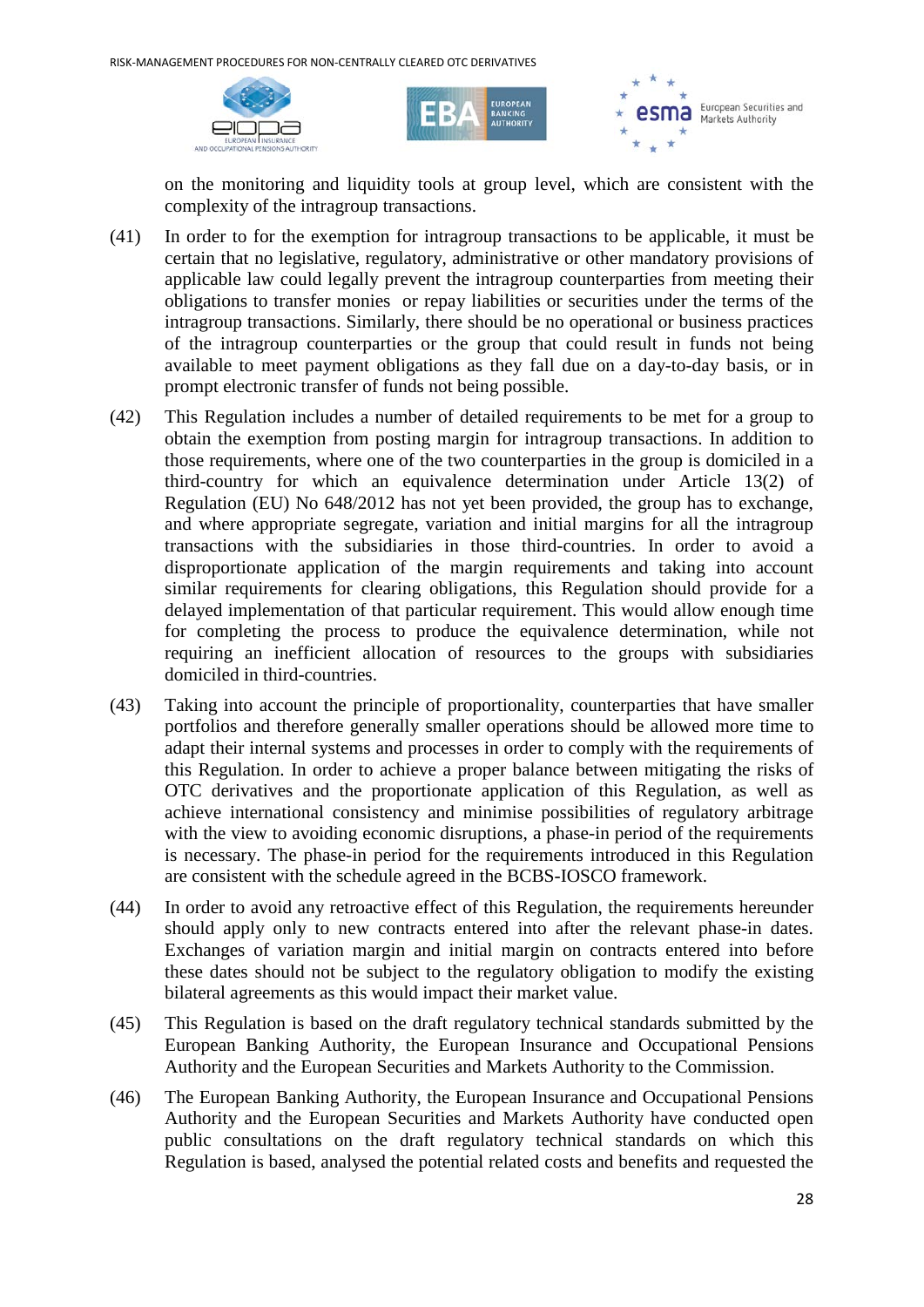





opinion of the Banking Stakeholder Group established in accordance with Article 37 of Regulation (EU) No 1093/2010<sup>[5](#page-28-0)</sup>, the opinion of the Insurance and Reinsurance Stakeholder Group and the Occupational Pensions Stakeholder Group established in accordance with Article 37 of Regulation (EU) No 1094/2010<sup>[6](#page-28-1)</sup>, and the Securities and Markets Stakeholder Group established in accordance with Article 37 of Regulation  $(EU)$  No  $1095/2010^7$  $1095/2010^7$ ,

# HAS ADOPTED THIS REGULATION:

 $\overline{a}$ 

# **CHAPTER I**

# **Counterparties' Risk Management Procedures required for compliance with paragraph 3 of Article 11 of Regulation (EU) No 648/2012**

# **SECTION 1 RISK MANAGEMENT PROCEDURES**

# *Article 1*

# *General requirements*

- 1. The risk management procedures required for compliance with Article 11(3) of Regulation (EU) No 648/2012 (the 'risk management procedures') shall apply to financial counterparties within the meaning of Article 2(8) of Regulation (EU) No 648/2012 and non-financial counterparties referred to in Article 10 of Regulation (EU) No 648/2012 (the 'counterparties').
- 2. The risk management procedures required for compliance with Article 11(3) of Regulation (EU) No 648/2012 shall apply throughout the life of all over-the-counter ('OTC') derivative contracts that were subject to the requirements of this Regulation at the contract's inception date.
- 3. The risk management procedures shall provide for all of the following, unless otherwise provided in Articles 2, 3 and 4:
	- (a) the collection of collateral as initial margin, in accordance with Article 14, without the possibility of offsetting the initial margin amounts between the two counterparties;
	- (b) the collection of collateral as variation margin in accordance with Article 13;

<span id="page-28-0"></span>Regulation (EU) No 1093/2010 of the European Parliament and of the Council of 24 November 2010 establishing a European Supervisory Authority (European Banking Authority), amending Decision No 716/2009/EC and repealing Commission Decision 2009/78/EC (OJ L 331, 15.12.2010, p. 12).

<span id="page-28-1"></span><sup>6</sup> Regulation (EU) No 1094/2010 of the European Parliament and of the Council of 24 November 2010 establishing a European Supervisory Authority (European Insurance and Occupational Pensions Authority), amending Decision No 716/2009/EC and repealing Commission Decision 2009/79/EC (OJ L 331, 15.12.2010, p. 48).

<span id="page-28-2"></span>Regulation (EU) No 1095/2010 of the European Parliament and of the Council of 24 November 2010 establishing a European Supervisory Authority (European Securities and Markets Authority), amending Decision No 716/2009/EC and repealing Commission Decision 2009/77/EC (OJ L 331, 15.12.2010, p. 84).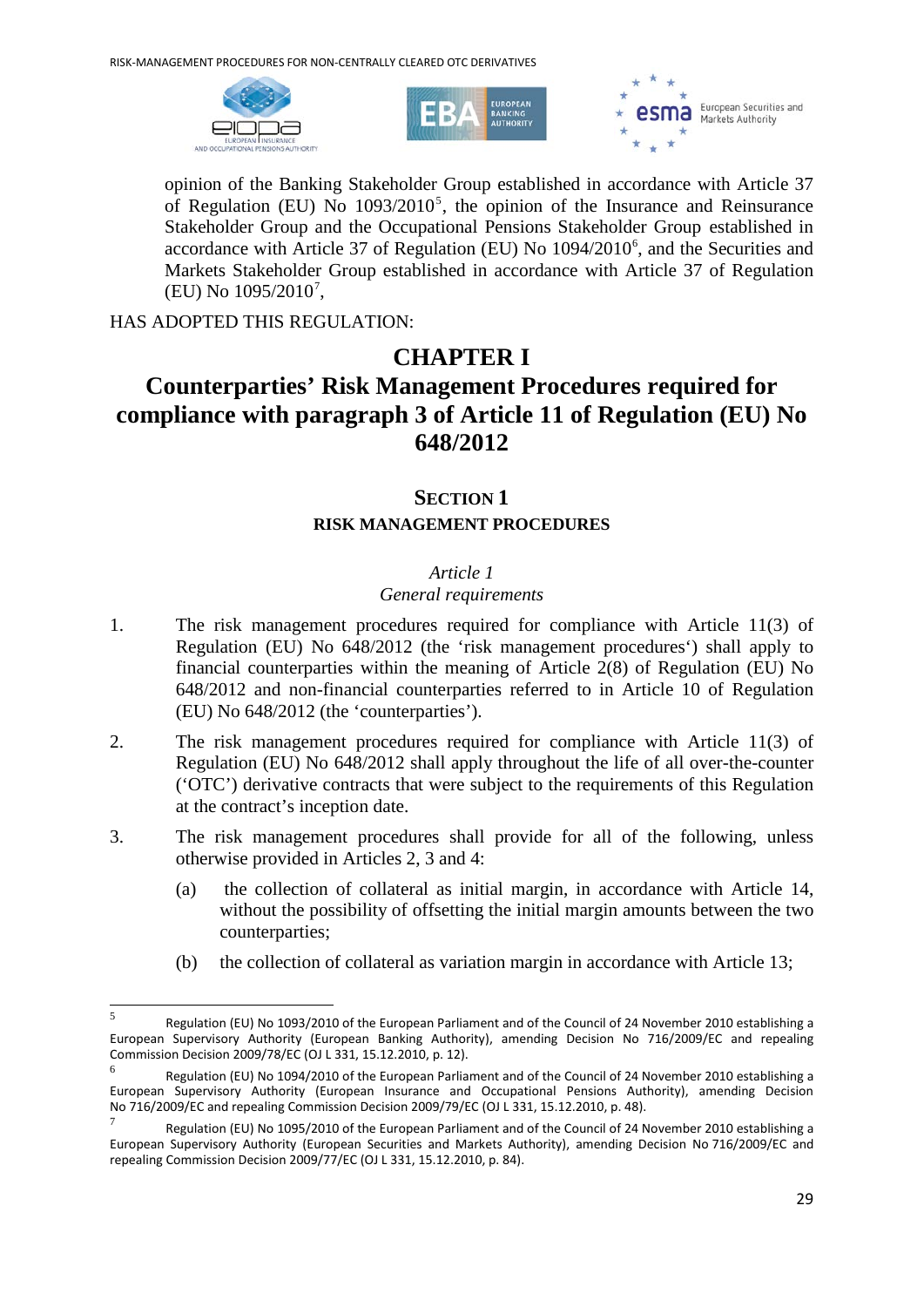





- (c) the *ex-ante* agreement between the counterparties on a list of eligible collateral fulfilling the requirements of Article 22.
- 4. For the purposes of this Regulation, initial margin means the collateral collected by a counterparty to cover its current and potential future exposure in the interval between the last margin exchange and the liquidation of positions following a default of the other counterparty or hedging the risk.
- 5. For the purposes of this Regulation, variation margin means the collateral collected to reflect the results of the daily marking-to-market of outstanding contracts referred to in Article 11(2) of Regulation (EU) No 648/2012.
- 6. The collateral referred to in points (a) and (b) of paragraph 3 shall meet the eligibility criteria referred to in Section 5, and shall be adjusted according to the modalities referred to in Articles 28 and 29 of that Section.

# **SECTION 2**

# **RISK MANAGEMENT PROCEDURES FOR SPECIFIC CASES**

# Subsection 1

Potential exemptions from the requirement to collect collateral

# *Article 2 Non-financial counterparties*

The risk management procedures may provide that no collateral is exchanged in relation to transactions with non-financial counterparties other than those referred to in Article 10 of Regulation (EU) No 648/2012, or with non-financial entities established in a third country that would be considered non-financial counterparties other than those referred to in Article 10 of Regulation (EU) No 648/2012 if they were established in the Union.

#### *Article 3*

#### *Transactions with third country counterparties*

Where a counterparty established in the Union enters into an OTC derivative contract with a counterparty that is established in a third country and would be subject to this Regulation if it was established in the Union, the risk management procedures shall provide that initial and variation margin are exchanged between the counterparties and that the collateral is maintained and protected, in accordance with this Regulation.

#### *Article 4*

#### *Minimum transfer amount*

1. The risk management procedures may provide that no collateral is collected from a single counterparty where the amount due from the last collection of collateral is equal to or lower than a certain amount to be agreed by the counterparties ('minimum transfer amount') and which cannot be greater than EUR 500 000 or the equivalent amount in another currency.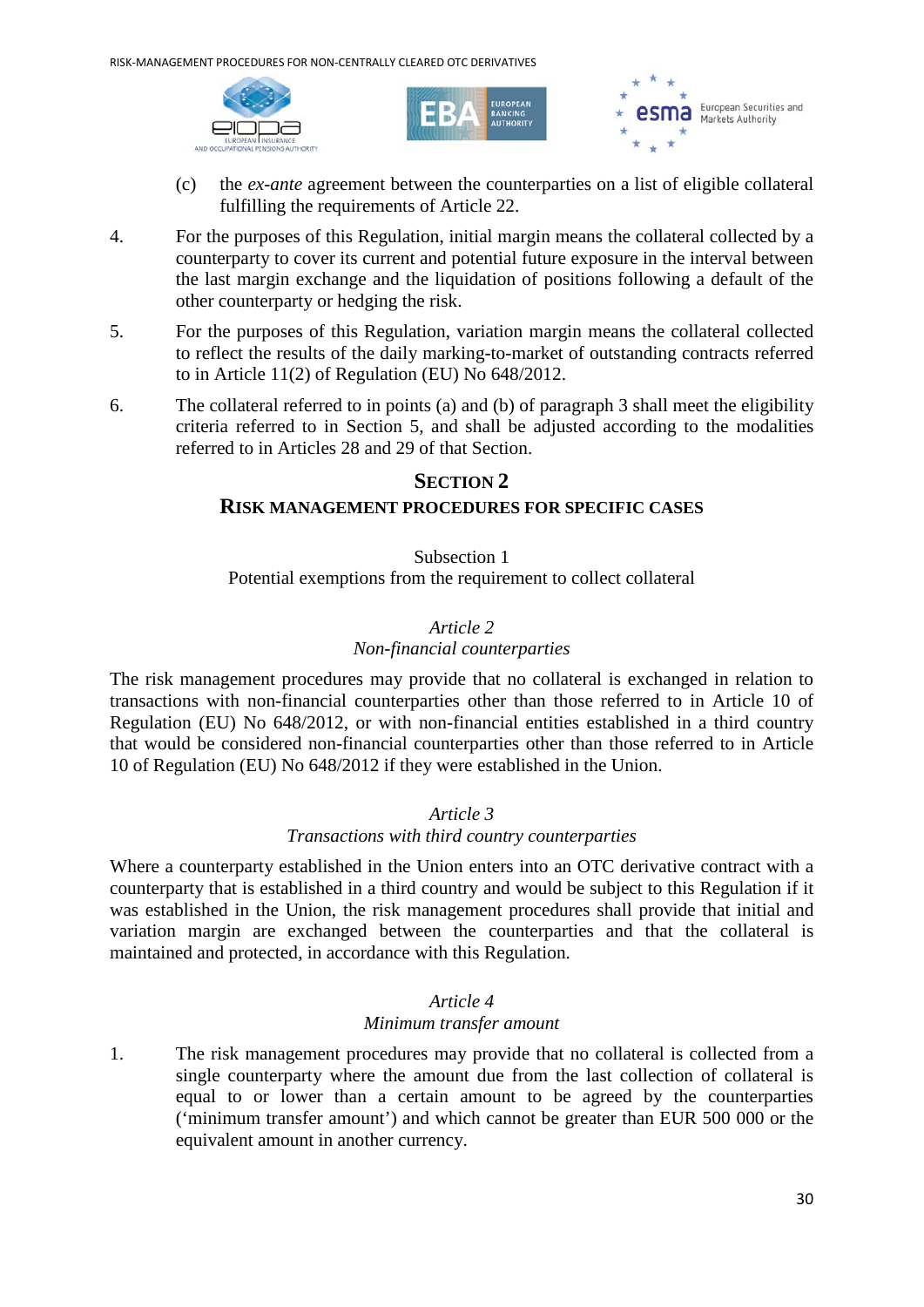





- 2. Where counterparties agree on a minimum transfer amount, the amount due shall be calculated as the sum of:
	- (a) the variation margin due from its last collection calculated in accordance with Article 13;
	- (b) the initial margin due from its last collection calculated in accordance with Article 14;
	- (c) any excess collateral that may have been provided to or returned by both counterparties.
- 3. Counterparties may agree on separate minimum transfer amounts for initial and variation margins, provided that the sum of those two minimum transfer amounts is equal to or lower than the amount set out in paragraph 1.
- 4. Where the amount of collateral due to the collecting counterparty exceeds the minimum transfer amount agreed by the counterparties, the collecting counterparty shall collect the full amount of collateral due without deduction of the minimum transfer amount. Counterparties that agree to separate the minimum transfer amount in accordance with paragraph 3 shall collect the full amount of initial or variation margin due, without any deduction where it exceeds the minimum transfer amount for initial or variation margin, respectively.

#### *Article 5*

# *Margin calculation with third country counterparties*

- 1. Where a counterparty is domiciled in a third country using a definition of OTC derivative contracts that is different from that of Regulation (EU) No 648/2012, counterparties shall calculate margins for all contracts that meet either definition of an OTC derivative contract, provided that the counterparty domiciled in the third country is subject to margin requirements for those contracts which are considered as OTC derivative contracts under the third country regulatory regime.
- 2. For the purposes of calculation of the margins, where a netting agreement is in place between two counterparties, one of which is domiciled in a third country, that agreement has to meet the same conditions as if both counterparties were domiciled in the EU.

# *Article 6*

#### *Treatment of OTC derivative contracts in the context of a CCP's position management upon the insolvency of a clearing member*

Where a central counterparty (CCP) is an authorised credit institution and therefore qualifies as a financial counterparty in accordance with Article 2(8) of Regulation (EU) No 648/2012, the risk management procedures may provide that no initial margin or variation margin is collected in relation to the OTC derivative contracts referred to in Annex II, paragraph 2 of Commission Delegated Regulation (EU) No 153/2013.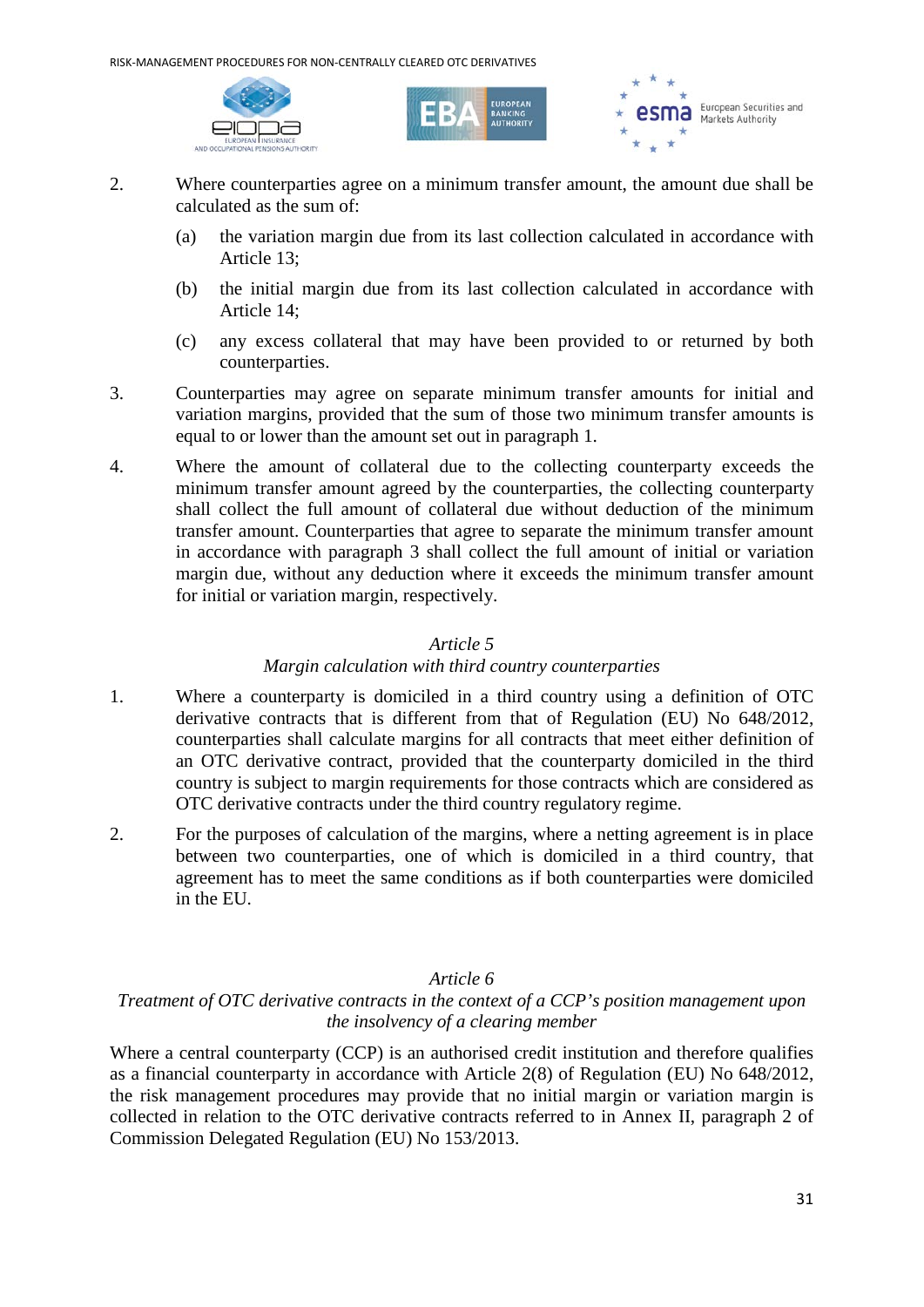





#### Subsection 2 Potential exemptions in calculating levels of initial margin

# *Article 7 Foreign exchange contracts*

- 1. The risk management procedures may provide that initial margins are not collected with respect to:
	- (a) physically settled OTC derivative contracts that solely involve the exchange of two different currencies on a specific future date at a fixed rate agreed at the inception of the contract covering the exchange ('foreign exchange forwards');
	- (b) physically settled OTC derivative contracts that solely involve an exchange of two different currencies on a specific date at a fixed rate that is agreed at the inception of the contract covering the exchange, and a reverse exchange of the two currencies at a later date and at a fixed rate that is also agreed at the inception of the contract covering the exchange ('foreign exchange swaps');
	- (c) the exchange of principal of an OTC derivative contract by which the two counterparties solely exchange the principal and any interest payments in one currency, for the principal and any interest payments in another currency, at specified points in time according to a specified formula ('currency swap').

#### *Article 8*

# *Threshold based on notional amount*

- 1. The risk management procedures may provide that initial margins are not collected for all new contracts from January of each calendar year where one of the two counterparties has at entity level an aggregate month-end average notional amount or belongs to a group which has an aggregate month-end average notional amount of non-centrally cleared derivatives for the months March, April and May of the preceding year below EUR 8 billion.
- 2. Both of the following shall be included in the calculation of the group aggregate month-end average notional amount:
	- (a) all non-centrally cleared OTC derivative contracts of the group;
	- (b) all intragroup non-centrally cleared OTC derivative contracts of the group, taken into account only once.
- 3. Investment funds may be considered distinct entities and treated separately when applying the thresholds referred to in paragraph 1, only where the funds are distinct segregated pools of assets for the purposes of the fund's insolvency or bankruptcy that are not collateralised, guaranteed or supported by other investment funds or the investment managers.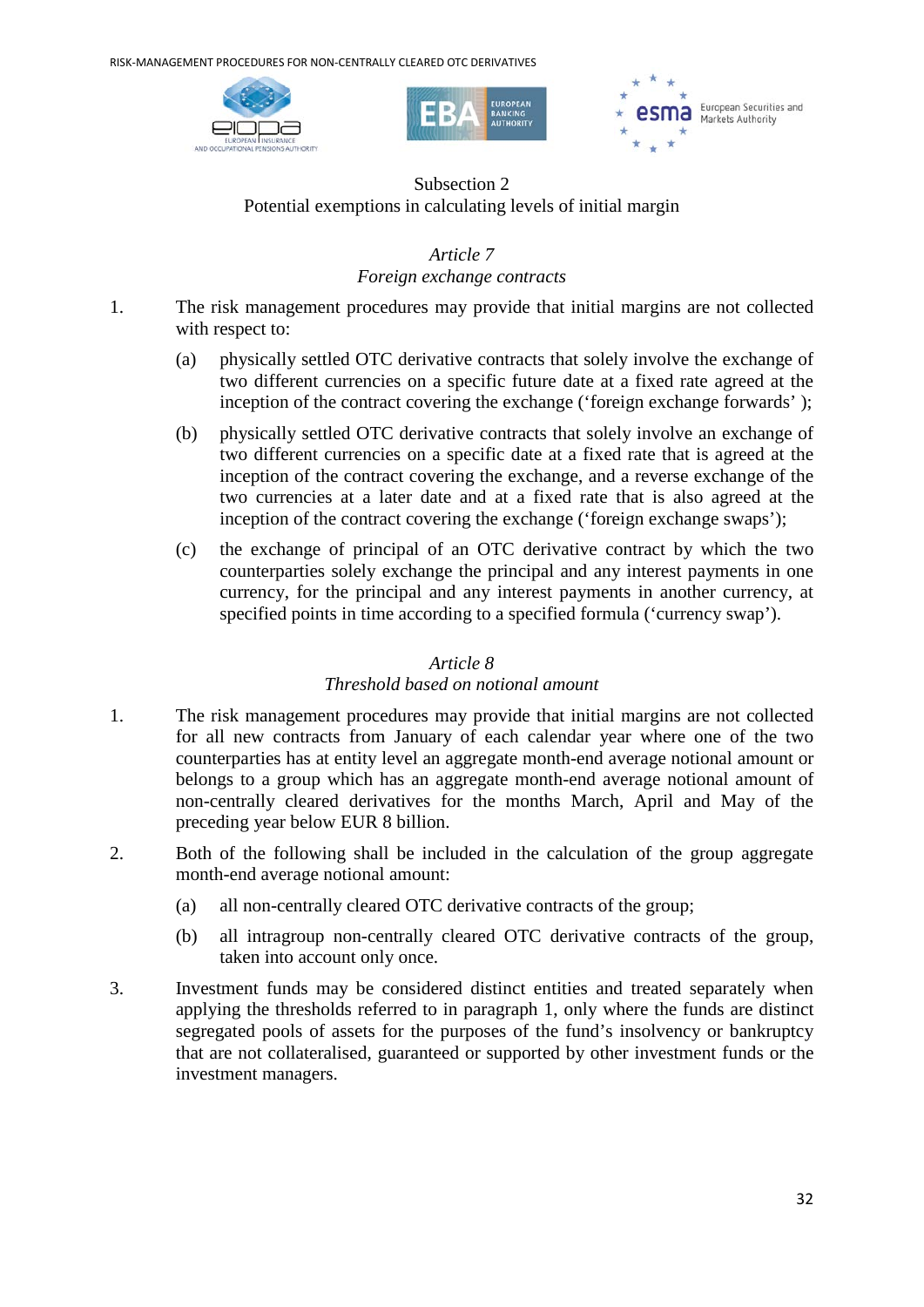





*Article 9 Threshold based on initial margin amount*

- 1. The risk management procedures may provide that a counterparty is not required to collect initial margins where:
	- (a) neither counterparty belongs to any group and the sum of all initial margins required to be collected by that counterparty is equal to or lower than EUR 50 million;
	- (b) the counterparties are part of different groups and the sum of all initial margins to be collected from all counterparties belonging to the posting group by all counterparties belonging to the collecting group is equal to or lower than EUR 50 million;
	- (c) both counterparties belong to the same group and the sum of all initial margins required to be collected by that counterparty is equal to or lower than EUR 10 million.
- 2. Where a counterparty applies one of the thresholds referred to in paragraph 1, all of the following shall apply:
	- (a) the counterparty applying the threshold referred to in paragraph 1 may reduce the amount of initial margin collected by the value of the threshold;
	- (b) the risk management procedures of the group applying the threshold referred to in paragraph 1(b) shall determine how to allocate the received initial margin amongst the relevant entities within the group;
	- (c) the risk management procedures of the group applying the threshold referred to in paragraph 1(b) shall include provisions on monitoring, at group level, whether the threshold is exceeded and provisions on the maintenance of appropriate records of the group's exposures to each single counterparty in the same group.
- 3. Investment funds may be considered distinct entities and treated separately when applying the thresholds referred to in paragraph 1, only where the funds are distinct pools of assets for the purposes of the fund's insolvency or bankruptcy that are not collateralised, guaranteed or supported by other investment funds or the investment managers.

# Subsection 3

Potential exemptions from the requirement to post or collect initial or variation margin

# *Article 10*

# *Treatment of derivatives associated to covered bonds for hedging purposes*

1. Subject to the conditions set out in paragraph 3, the risk management procedures relating to derivatives associated to covered bonds may specify the following:

- (a) that variation margin is not posted by the covered bond issuer or cover pool;
- (b) that initial margin is not posted or not collected or neither.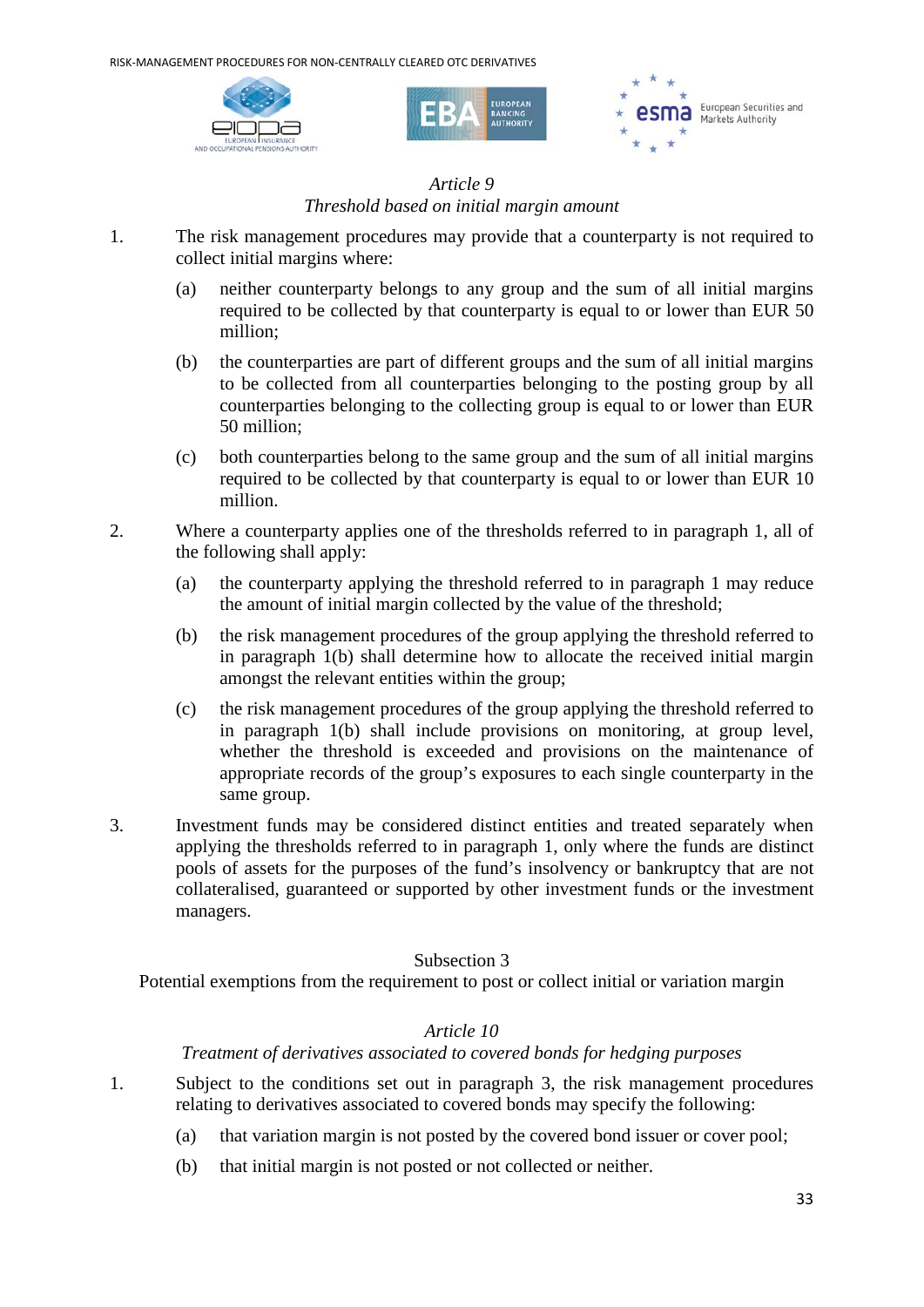





- 2. The covered bond issuer or cover pool shall collect variation margin, in cash and shall return the collected amount where it is no longer due.
- 3. Paragraph 1 applies where all of the following conditions are met:
	- (a) the OTC derivative contract is not terminated in case of resolution or insolvency of the covered bond issuer or cover pool;
	- (b) the counterparty to the OTC derivative contract ranks at least *pari passu* with the covered bond holders. A more junior ranking of the counterparty to the OTC derivative contract concluded with covered bond issuers or with cover pools for covered bonds is permitted only where the counterparty is the defaulting or the affected party;
	- (c) the OTC derivative contract is registered or recorded in the cover pool of the covered bond in accordance with national covered bond legislation;
	- (d) the OTC derivative contract is used only to hedge the interest rate or currency mismatches of the cover pool in relation to the covered bond;
	- (e) the netting set as defined in Article 272(4) of Regulation (EU) 575/2013 ('netting set') does not include OTC derivative contracts unrelated to the cover pool of the covered bond;
	- (f) the covered bond to which the derivatives are associated meets the requirements of paragraphs (1), (2) and (3) of Article 129 of Regulation (EU) No 575/2013;
	- (g) the cover pool of the covered bond to which the OTC derivative contract is associated is subject to a regulatory collateralisation requirement of at least 102 %.

#### *Article 11*

#### *Treatment of derivatives with counterparties in jurisdictions where legal enforceability of netting agreements or collateral protection may not be ensured*

- 1. Where a counterparty concludes OTC derivative contracts with counterparties domiciled in the third-country jurisdictions meeting the conditions of paragraph 4, that counterparty does not need to post any variation or initial margin for those contracts.
- 2. Where a counterparty concludes OTC derivative contracts with counterparties domiciled in a third-country jurisdiction, that counterparty does not need to either collect or post variation or initial margin for those contracts, where all of the following conditions are met:
	- (a) the OTC derivative contracts are entered into with a counterparty domiciled in a third-country jurisdiction meeting the conditions of paragraph 4;
	- (b) the legal reviews referred to in paragraph 4 conclude that collecting collateral in accordance with this Regulation is not possible;
	- (c) the ratio calculated in accordance with paragraph 3 is lower than 2.5%.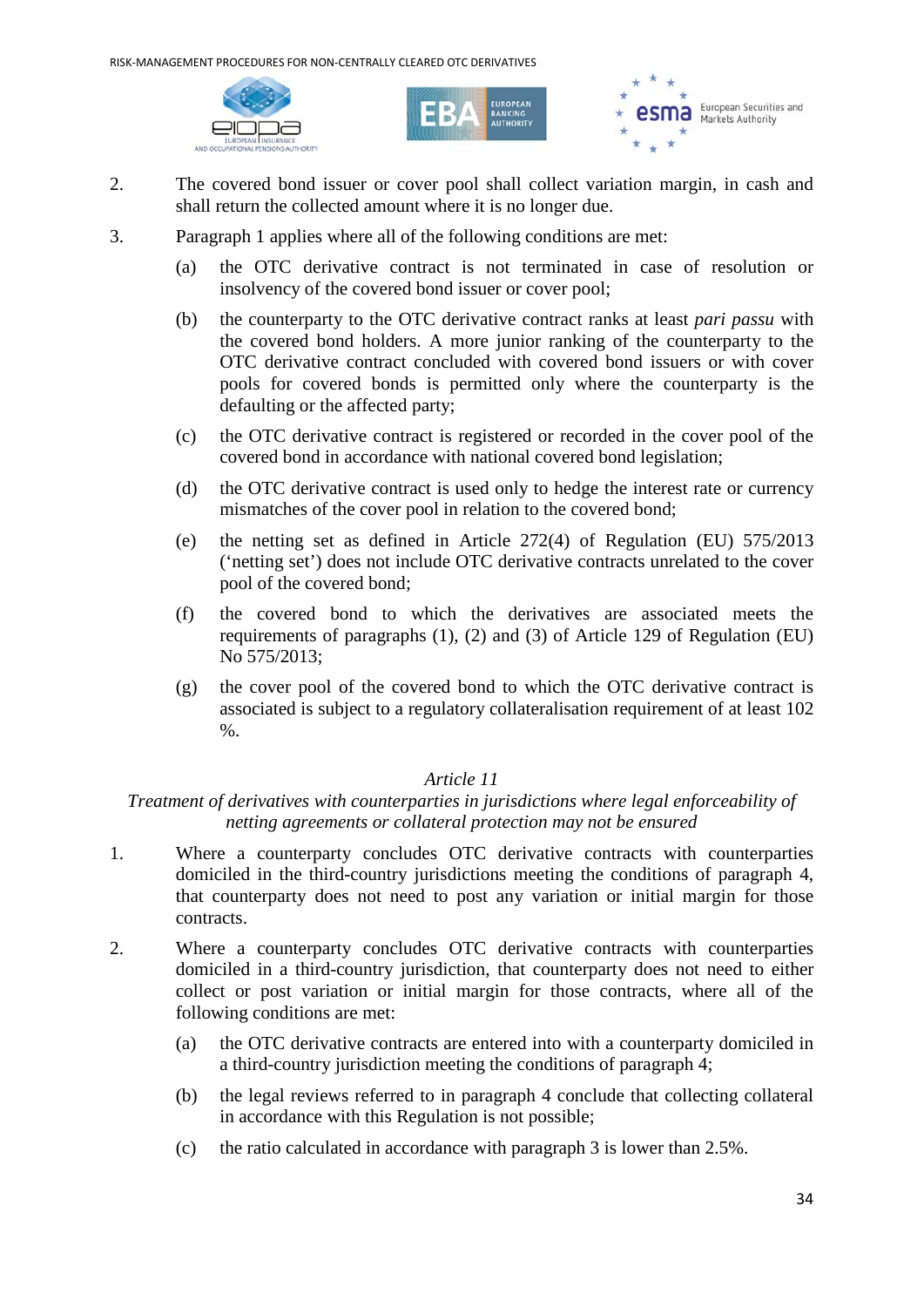





- 3. A counterparty shall calculate the ratio referred to in paragraph 2(c) as follows:
	- (a) it shall add the notional outstanding amounts of the OTC derivative contracts of the group to which it belongs, for which no margin is collected for all the counterparties in all the jurisdictions meeting the conditions of paragraph 4;
	- (b) it shall calculate the notional outstanding amount for all the OTC derivative contracts of the group to which it belongs, excluding intragroup transactions;
	- (c) it shall divide the amount resulting from point (a) with that resulting from point (b).
- 4. In order to apply the treatment laid down in paragraphs 1, 2 and 3, either of the following conditions shall be met:
	- (a) the legal review referred to in Article 32(2) does not confirm that the bilateral netting arrangements in the jurisdiction concerned can be legally enforced with certainty at all times;
	- (b) the legal review referred to in Article 33(5) confirms that no segregation arrangement with a counterparty domiciled in the jurisdiction concerned can meet the requirements referred to in paragraphs 1 to 3 of Article 33.

# **SECTION 3 CALCULATION AND COLLECTION OF MARGINS**

# *Article 12*

# *Calculation date*

- 1. Counterparties shall calculate variation margin at least on a daily basis and initial margin at least as prescribed in Article 14(3).
- 2. For the purpose of setting the dates for the margin calculation, the following shall apply:
	- (a) where two counterparties are located in the same time-zone the calculation shall refer to the netting set of the previous business day;
	- (b) where two counterparties are not located in the same time-zone, the calculation shall refer to the transactions in the netting set entered into before 16:00 hours of the previous business day of the time-zone where it is first 16:00 hours.

# *Article 13*

# *Calculation of variation margin*

1. The amount of variation margin to be collected by a counterparty shall be the outstanding balance between the aggregated value of all contracts in the netting set calculated in accordance with Article 11(2) of Regulation (EU) No 648/2012, and the value of all variation margin previously posted, collected or settled.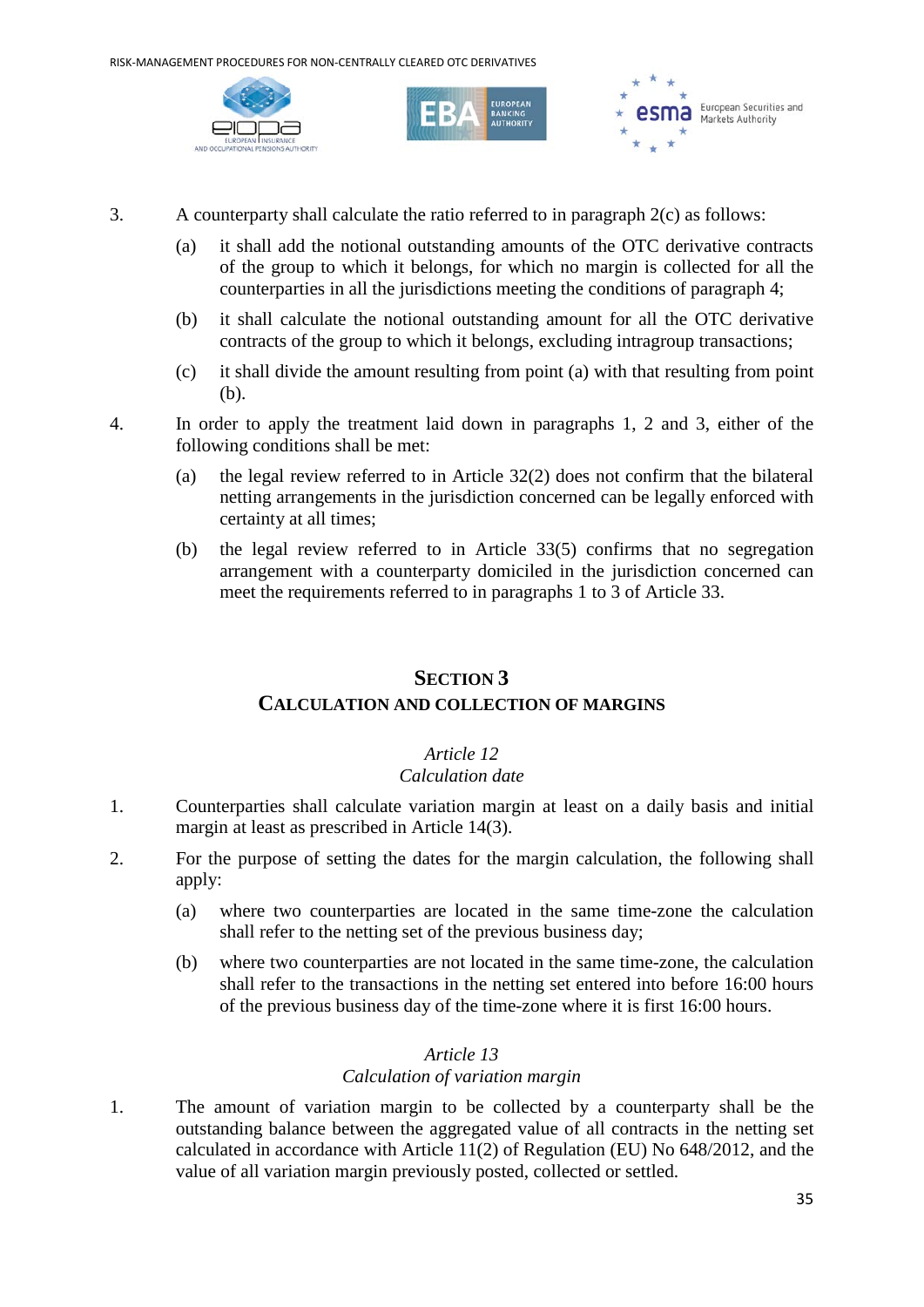





2. Variation margins shall be collected in one of the following ways:

(a) by collecting in cash in accordance with point (a) of Article 22(2);

(b) by collecting in non-cash collateral in accordance with points (b) to (r) of Article 22(2), subject to the requirements referred to in Section 5 and the haircut requirements referred to in Section 6.

- 3. Variation margins shall be collected within one of the following:
	- (a) within the business day of the calculation;
	- (b) where the conditions in paragraph 4 are met, within two business days after the calculation date.
- 4. The collection of variation margin in accordance with paragraph 3(b) may be applied only to netting sets that meet either of the following conditions:
	- (a) for all the derivative contracts not subject to initial margin requirements by virtue of Regulation (EU) No 648/2012 and this Regulation, where the collecting counterparty has collected, at or before the calculation date of the variation margin, an amount of variation margin calculated in the same manner as that applicable to initial margins in accordance with Article 17, adjusted by the number of days in between, and including, the calculation date and the collection date; in case no mechanism for segregation is in place between the two counterparties, these may offset the amounts to be collected.
	- (b) for derivative contracts subject to initial margin requirements, where the initial margin has been rescaled in accordance with paragraph 5.
- 5. For the purpose of paragraph 4(b), initial margin may be adjusted in one of the following ways:
	- (a) by increasing the margin period of risk ('MPOR') referred to in Article 17(2) by the number of days in between, and including, the calculation date and the collection date;
	- (b) by increasing the initial margin calculated in accordance with Article 15 by the number of days in between, and including, the calculation date and the collection date adjusted using an appropriate methodology.
- 6. The part of the collateral related to variation margin referred to in paragraph 4(a) shall be collected in accordance with Article 22.
- 7. In the event of a dispute over the amount of variation margin due for collection, counterparties shall collect, in the same time frame as referred to in this Article, at least the part of the variation margin amount that is not being disputed.

# *Article 14*

# *Calculation of initial margins*

1. A counterparty shall calculate the amount of initial margin to be collected using either the standardised approach laid down in Article 15 ('standardised approach') or the initial margin models referred to in Article 16 ('initial margin models') or both.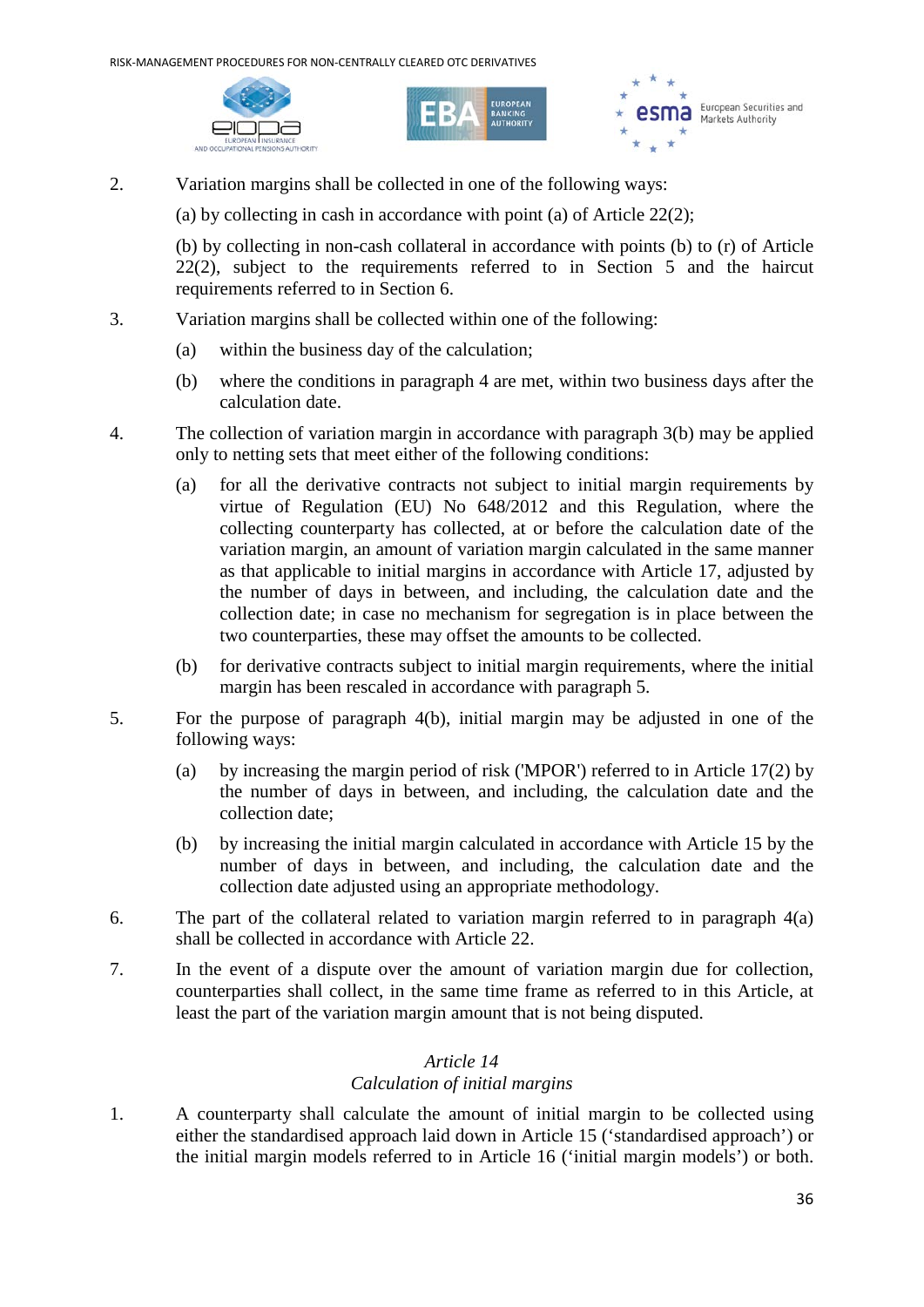





Where both of these approaches are used, the total initial margin requirements for a netting set shall be the sum of the initial margins calculated according to the two approaches.

- 2. The counterparties shall agree on the method each counterparty uses to determine the initial margin it has to collect. Where one or both counterparties rely on an initial margin model they shall agree on the characteristics of the model and the data used for the calibration referred to in Article 18. Counterparties are not required to agree on a common methodology.
- 3. The total amount of initial margins shall be calculated no later than the business day following one of these events:
	- (a) where a new OTC derivative contract is executed or added to the netting set;
	- (b) where an existing OTC derivative contract expires or is removed from the netting set;
	- (c) where an existing OTC derivative contract triggers a payment or a delivery other than the posting and collecting of margins;
	- (d) where the initial margin is calculated in accordance with the standardised approach and an existing contract is reclassified in terms of the asset category referred to in paragraph 1 of Annex IV as a result of reduced time to maturity;
	- (e) where no calculation has been performed in the preceding ten business days.
- 4. Initial margins shall be collected in one of the following ways:

(a) by collecting in cash, in accordance with point (a) of Article 22(2);

(b) by collecting non-cash collateral in accordance with points (b) to (r) of Article 22(2), subject to the requirements referred to in Section 5 and the haircut requirements referred to in Section 6.

- 5. Initial margin shall be collected within the business day of calculation.
- 6. In the event of a dispute over the amount of initial margin due for collection, counterparties shall collect, in the same time frame as referred to in this Article, at least the part of the initial margin amount that is not being disputed.

## **SECTION 4**

## **APPROACHES FOR CALCULATING INITIAL MARGIN**

#### *Article 15*

#### *Standardised approaches*

Where a counterparty uses the standardised approach, the initial margin for each netting set shall be calculated in accordance with Annex IV.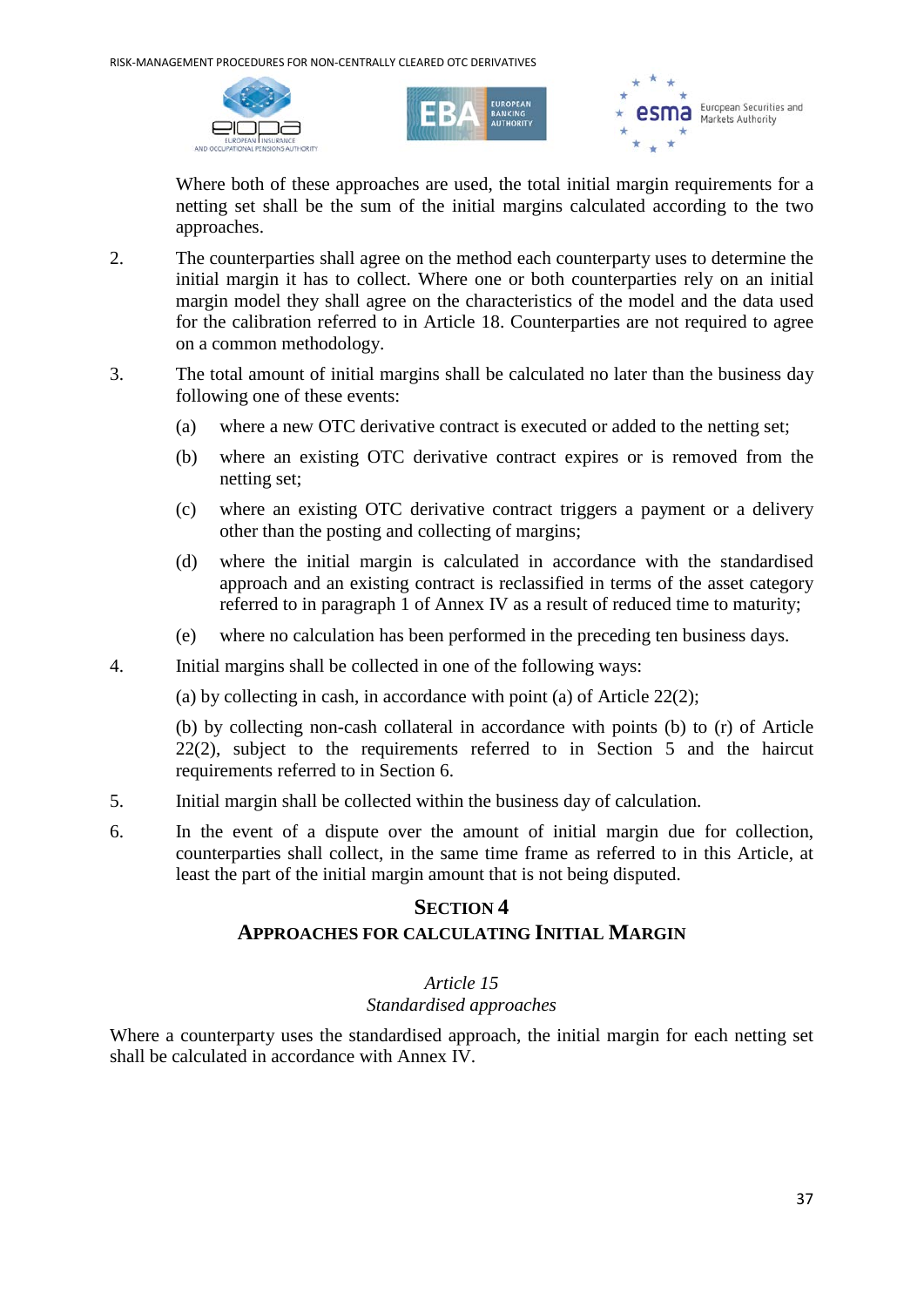





## *Article 16 Initial margin models*

- 1. Where a counterparty uses an initial margin model, that model may be developed by any of, or both, counterparties or by a third party agent.
- 2. Where a counterparty uses an initial margin model developed by a third party agent, the counterparty shall remain responsible for ensuring that that model complies with the requirements referred to in this Section.
- 3. At the request of one of the two counterparties the other counterparty shall provide all the information necessary to explain the determination of a given value of initial margin in a way that a knowledgeable third party would be able to verify the calculation.

#### *Article 17*

#### *Confidence interval and margin period of risk*

- 1. The assumed variations in the value of the contracts in the netting set for the calculation of initial margins using an initial margin model shall be based on a onetailed 99 percent confidence interval over a MPOR of at least 10 days.
- 2. The MPOR of a netting set for the calculation of initial margins using an initial margin model shall include:
	- (a) the period that may elapse from the last margin exchange of variation margin to the default of the counterparty;
	- (b) the estimated period needed to replace the OTC derivative contracts or hedge the risks taking into account the level of liquidity of the market where that type contracts or risks are traded, the total volume of the OTC derivative contracts in that market and the number of participants in that market.

#### *Article 18 Calibration of the model*

- 1. Initial margin models shall be calibrated based on historical data from a period of at least three years and not exceeding five years.
- 2. The data used in initial margin models shall include the most recent continuous period from the calibration date and shall contain at least 25% of data representative of a period of significant financial stress ('stressed data').
- 3. Where the most recent data period does not contain at least 25% of stressed data, the least recent data in the time series shall be replaced by data from a period of significant financial stress, until the overall proportion of stressed data is at least 25% of the overall data set.
- 4. The period of financial stress used for calibration shall be identified and applied separately at least for each of the asset classes referred to in Article 19(2).
- 5. The model shall be calibrated using equally weighted data.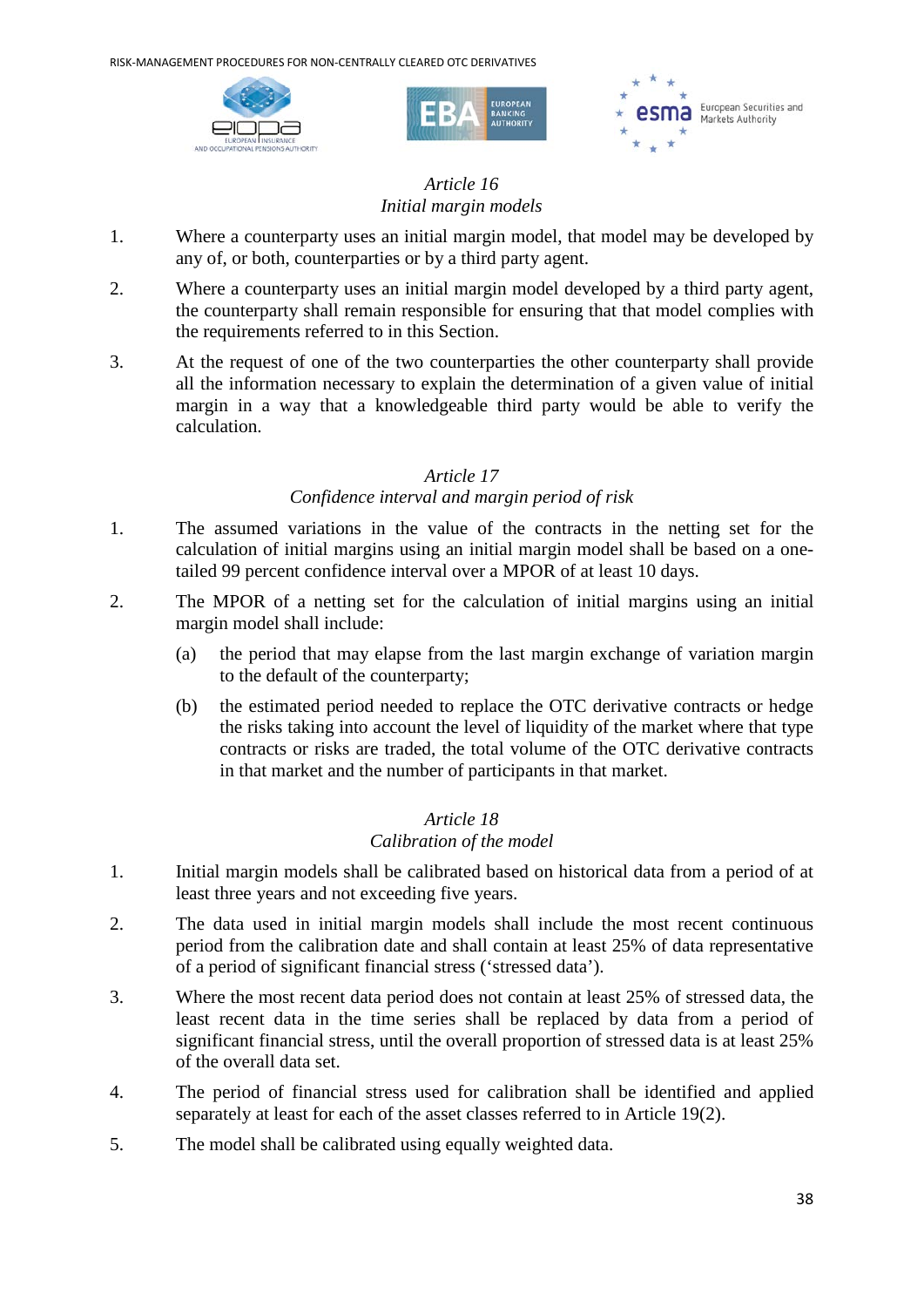





- 6. The parameters may be calibrated for shorter periods than the MPOR and adjusted to the MPOR by an appropriate methodology.
- 7. The model shall be recalibrated at least every 12 months. Counterparties shall have written policies which set out the circumstances that would trigger an earlier recalibration.
- 8. Counterparties shall establish procedures for adjusting the margins to be collected in response to changing market conditions. These procedures may allow each counterparty to post the additional initial margin resulting from the recalibration of the model over a period that ranges between one and thirty business days.
- 9. The quality of the process relating to the data used in the model in accordance with paragraph 1, including the selection of appropriate data provider, the cleaning of the data and interpolation of the data, shall be ensured.
- 10. Proxies shall be used only where both of the following conditions are met:

(a) where available data is insufficient or is not reflective of the true volatility of an OTC derivative contract or portfolio of OTC derivative contracts;

(b) where the proxies lead to a conservative level of margins.

#### *Article 19*

#### *Diversification, hedging and risk offsets across underlying classes*

- 1. Initial margin models shall include only non-centrally cleared OTC derivative contracts within the same netting set. Initial margin models may account for diversification, hedging and risk offsets arising from the risks of OTC derivative contracts that are in the same netting set, provided that the diversification, hedging or risk offset is carried out within the same underlying asset class referred to in paragraph 2 and not across such classes.
- 2. For the purpose of accounting for diversification, hedging and risk offsets referred to in paragraph 1, the following underlying asset classes shall be considered:
	- (a) interest rates, currency and inflation;
	- (b) equity;
	- (c) credit;
	- (d) commodities and gold;
	- (e) other.

## *Article 20*

#### *Integrity of the modelling approach*

- 1. Initial margin models shall be conceptually and practically sound and shall capture all the material risks arising from entering into the OTC derivative contracts included in the netting set.
- 2. Counterparties shall calculate the initial margin to be collected without taking into account any correlations between the unsecured exposure and the collateral.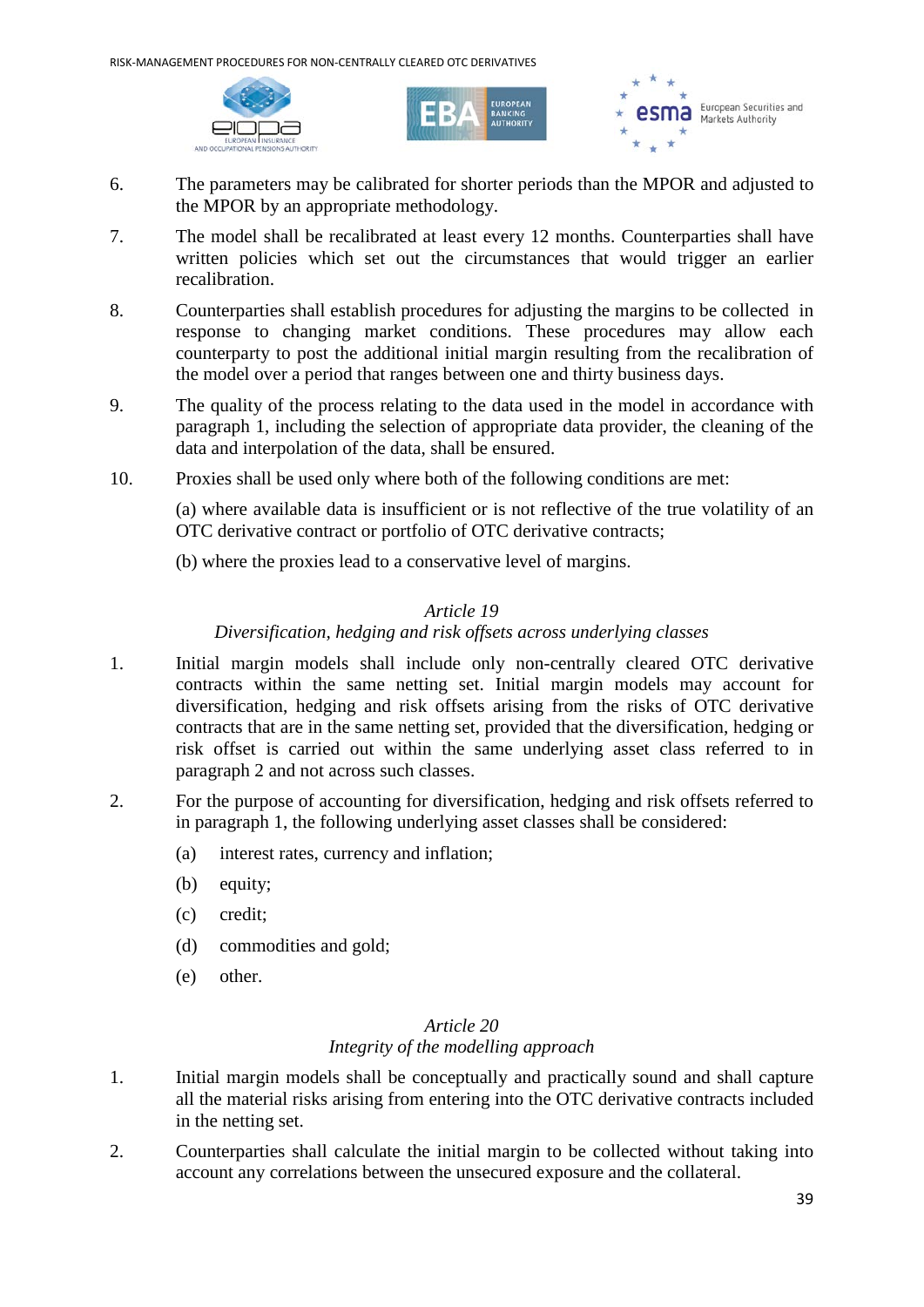





- 3. Initial margin models shall meet the following requirements:
	- (a) the model shall incorporate risk factors corresponding to the individual currencies in which the OTC derivative contracts in the netting sets are denominated;
	- (b) the model shall incorporate interest rate risk factors corresponding to the individual currencies in which the OTC derivative contracts are denominated;
	- (c) for exposures to interest-rate risk in the major currencies and markets, the yield curve shall be divided into a minimum of six maturity buckets;
	- (d) the model shall capture the risk of movements between different yield curves and between different maturity buckets;
	- (e) the model shall use a separate risk factor at least for each equity or equity index that is significant for the OTC derivative contracts within the netting set;
	- (f) the model shall use a separate risk factor at least for each commodity or commodity index which is significant for the OTC derivative contracts within the netting set;
	- (g) the model shall account for, in a conservative manner, the risk arising from less liquid positions and positions with limited price transparency under realistic market scenarios;
	- (h) the model shall capture the idiosyncratic risk for credit underlyings;
	- (i) the model shall capture the risk of movements between similar, but not identical, underlying risk factors and the exposure to changes in values arising from maturity mismatches;
	- (j) the model shall capture main non-linear dependences.
- 4. A counterparty shall monitor the performance of the model on a continuous basis. The performance analysis shall include a comparison between the risk measures generated by the model and realized market value of the derivatives in the netting set ('back-testing') every three months. The counterparties shall retain records of the results of that analysis.
- 5. The risk management procedures shall outline the methodologies used for undertaking back-testing, including statistical tests of performance.
- 6. The risk management procedures shall describe what results of the back-testing would lead to a model change, recalibration or other remediation action.
- 7. The modelling approach shall reflect the nature, scale and complexity of the risks inherent in the underlying OTC derivative contracts. The initial margin model shall reflect factors like parameter uncertainty, correlation, basis risk and data quality in a prudent manner.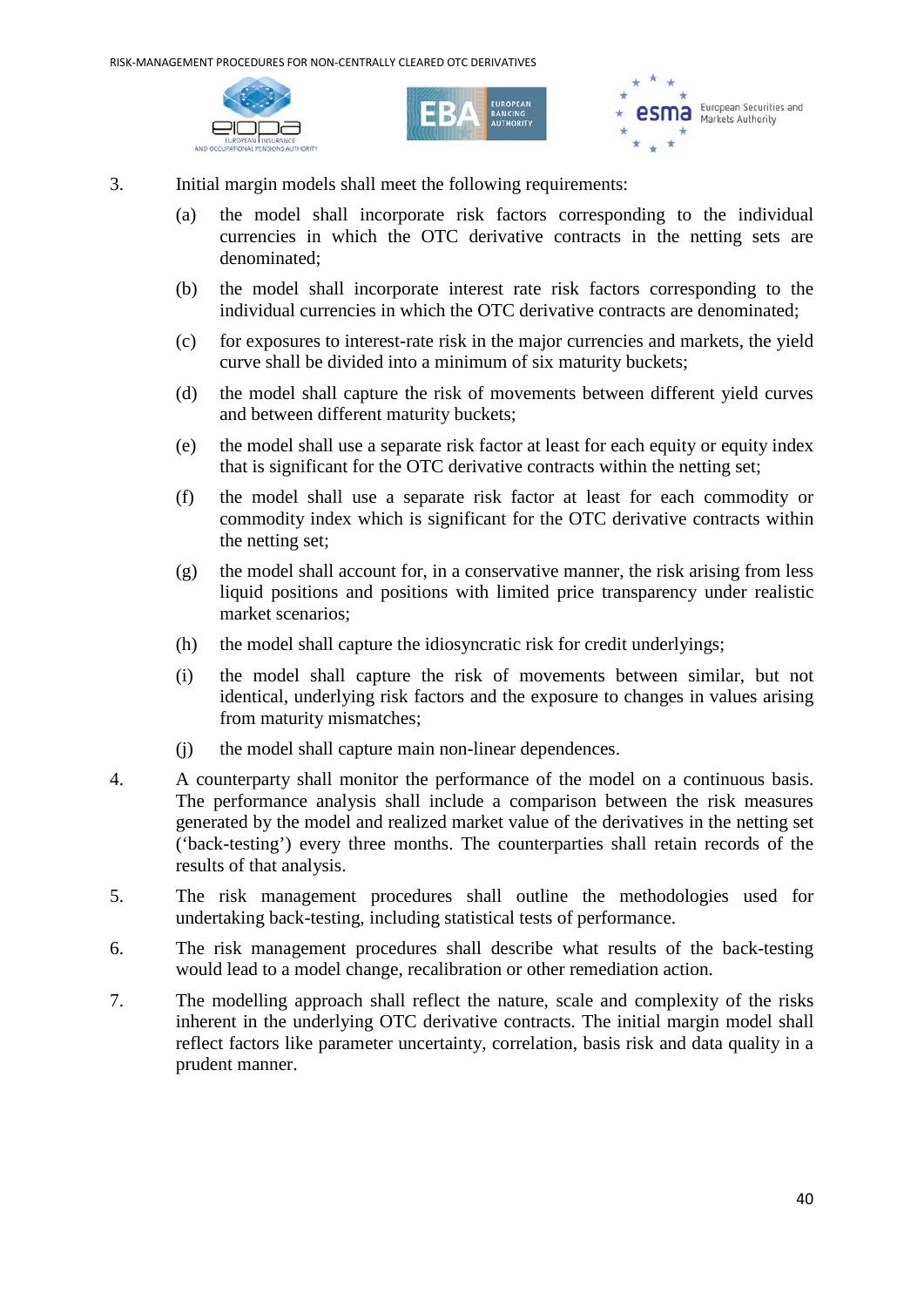





#### *Article 21 Qualitative requirements*

- 1. Initial margin models shall be subject to an internal governance process that continuously assesses the validity of the outcome produced by the initial margin model.
- 2. For the purposes of paragraph 1, a counterparty shall carry out all of the following:
	- (a) it shall ensure that suitably qualified parties, independent from the parties developing the model, carry out an initial validation;
	- (b) a follow up validation whenever a significant change is made to the initial margin model and at least once a year;
	- (c) a regular audit process to assess the integrity and reliability of the data sources and the management information system used to run the model, the accuracy and completeness of data used, the accuracy and appropriateness of volatility and correlation assumptions.
- 3. The documentation of the risk management procedures shall meet all of the following conditions:
	- (a) it shall be sufficient to ensure that any knowledgeable third-party would be able to understand the design and operational detail of the initial margin model;
	- (b) it shall contain the key assumptions and the limitations of the initial margin model;
	- (c) it shall define the circumstances under which the assumptions of the initial margin model should no longer be considered valid.
- 4. The counterparties shall maintain clear documentation showing all changes to the initial margin model and detailing the results of the validation carried out after those changes.

## **SECTION 5**

#### **ELIGIBILITY AND TREATMENT OF COLLATERAL**

#### *Article 22*

#### *Eligible collateral for initial and variation margin*

- 1. For the purposes of Article 11(3) of Regulation (EU) No 648/2012, asset classes for which the counterparty has no access to the market or is unable to liquidate the collateral in a timely manner in case of default of the posting counterparty shall not be eligible for initial and variation margin.
- 2. A counterparty shall only collect collateral from the following asset classes:
	- (a) cash in the form of money credited to an account in any currency, or similar claims for the repayment of money, such as money market deposits accounts;
	- (b) gold in the form of allocated pure gold bullion of recognised good delivery;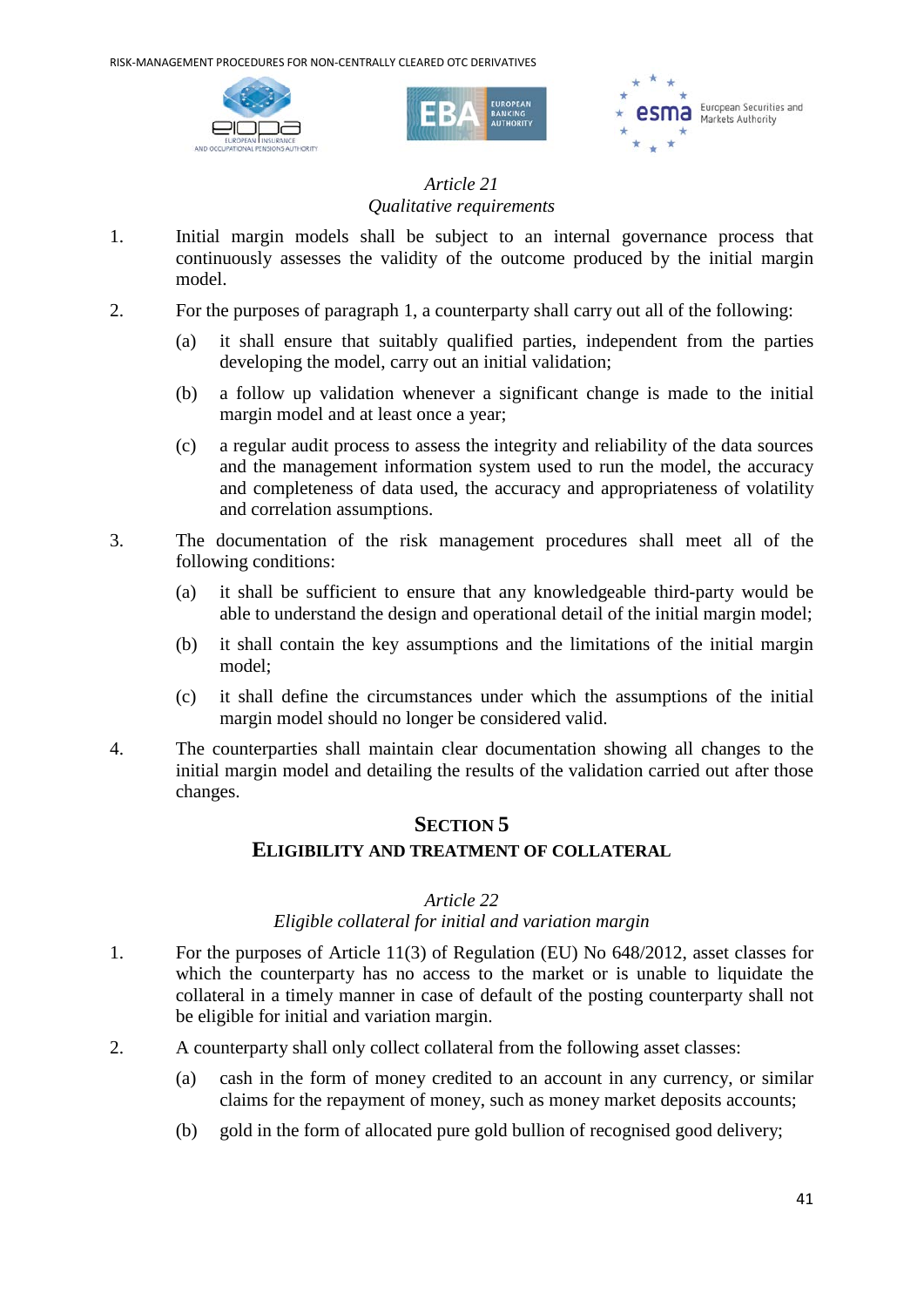





- (c) debt securities issued by Member States' central governments and central banks;
- (d) debt securities issued by Member States' regional governments or local authorities according to Article 115(2) of Regulation (EU) No 575/2013;
- (e) debt securities issued by Member States' public sector entities according to Article 116(4) of Regulation (EU) No 575/2013;
- (f) debt securities issued by Member States' regional governments or local authorities not meeting the requirements of Article 115(2) of Regulation (EU) No 575/2013;
- (g) debt securities issued by Member States' public sector entities not meeting the requirements of Article 116(4) of Regulation (EU) No 575/2013;
- (h) debt securities issued by multilateral development banks listed in Article 117(2) of Regulation (EU) No 575/2013;
- (i) debt securities issued by the international organisations listed in Article118 of Regulation (EU) No 575/2013;
- (j) debt securities issued by third countries' governments and central banks;
- (k) debt securities issued by third countries' regional governments or local authorities that meet the requirements of the first subparagraph of Article 115(2) of Regulation (EU) No 575/2013 and third countries' public sector entities that meet the requirements of Article 116 (4) of Regulation (EU) No 575/2013;
- (l) debt securities issued by third countries' regional governments or local authorities not meeting the requirements of the first subparagraph of Article 115(2) of Regulation (EU) No 575/2013 or third countries' public sector entities not meeting the requirements of the first subparagraph of Article 116 (4) of Regulation (EU) No 575/2013;
- (m) debt securities issued by credit institutions and investment firms including bonds referred to in Article 52(4) of Directive 2009/65/EC;
- (n) corporate bonds;
- (o) the most senior tranche of a securitisation, as defined in Article 4(62) of Regulation (EU) 575/2013, that is not a re-securitisation as defined in Article 4(64) of that Regulation;
- (p) convertible bonds provided that they can be converted only into equities which are included in a main index as referred to in point (a) of Article 197 (8) of Regulation (EU) No 575/2013;
- (q) equities included in a main index as referred to in point (a) of Article 197(8) of Regulation (EU) No 575/2013;
- (r) shares or units in undertakings for collective investments in transferable securities (UCITS), provided that the criteria in Article 26 are met.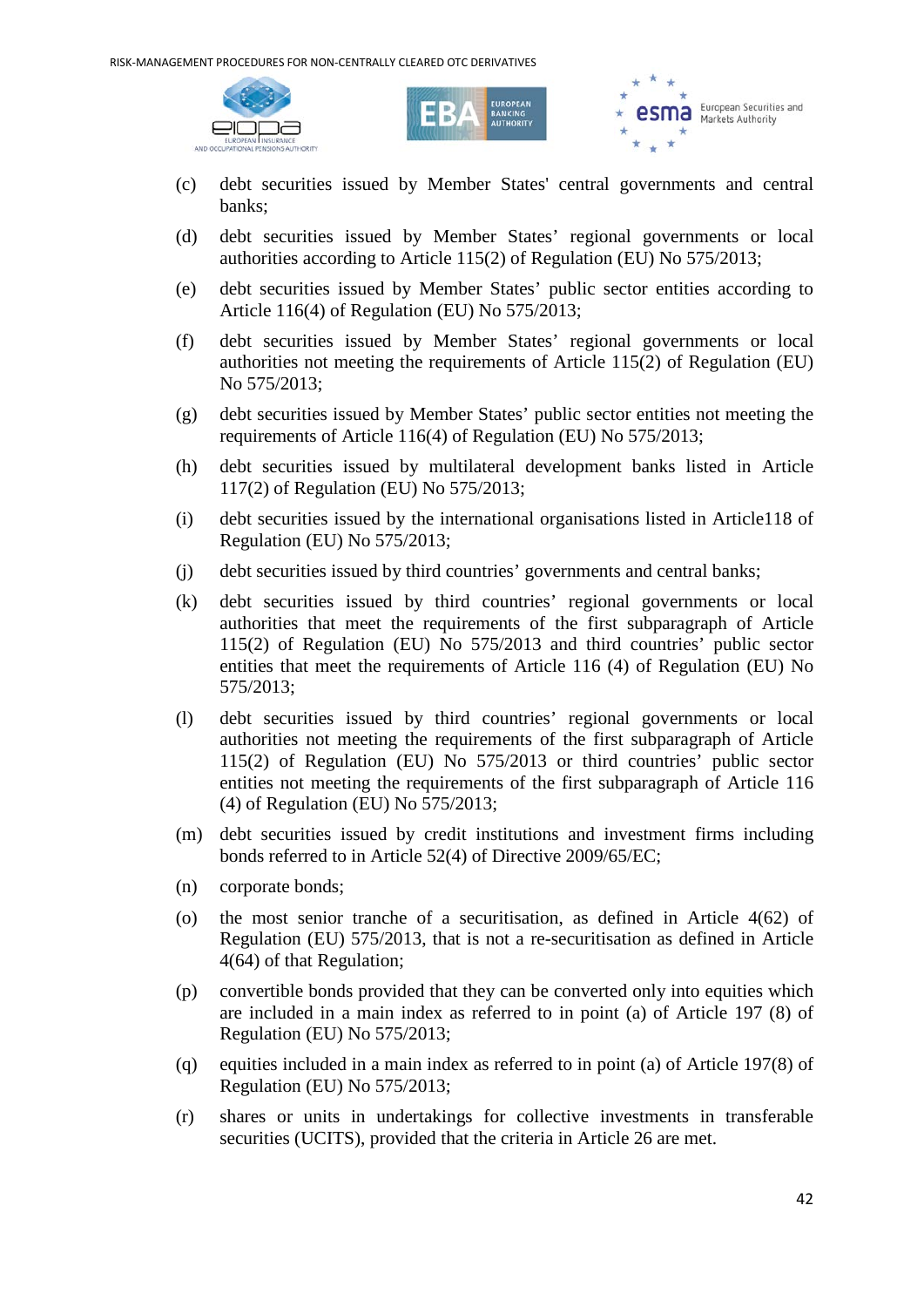





## *Article 23 Collateral management*

The risk management procedures of the counterparty collecting collateral shall ensure that all of the following are in place:

- (a) a re-evaluation on a daily basis of the assets held as collateral;
- (b) legal arrangements and a collateral holding structure that allow access to the received collateral where it is held in third party custody;
- (c) where initial margin is maintained with the collateral provider, that the securities are maintained in insolvency-remote custody accounts;
- (d) that cash accounts for initial margin are maintained at central banks or credit institutions which fulfil both of the following conditions:
	- (i) they are authorised in accordance with Regulation (EU) No 575/2013;
	- (ii) they are neither the posting nor the collecting counterparties;
- (e) that the unused collateral can be made available to the liquidator or other insolvency official of the defaulting counterparty;
- (f) that, in the event of the default of the collecting counterparty, the initial margin is freely transferable back in a timely manner to the posting counterparty;
- (g) that the non-cash collateral is transferable without any regulatory or legal constraints or third party claims, including those of the liquidator of the collecting counterparty or third party custodian, other than liens for fees and expenses incurred in providing the custodial accounts and other than liens routinely imposed on all securities in a clearing system in which such collateral may be held;
- (h) that the collateral is returned in whole other than costs and expenses incurred for the process of appropriation of collateral.

#### *Article 24*

#### *Credit quality assessment*

- 1. The collecting counterparty shall assess the credit quality of assets belonging to the asset classes referred to in points (c), (d) and (e) of Article 22(2) that are not denominated or funded in the issuer's domestic currency and in points (f), (g), (j) to (n) and (p) of Article 22(2) using one of the following methodologies:
	- (a) an approved internal model as referred to in Article 25;
	- (b) the approved internal model referred to in Article 25 of its counterparty, where the counterparty is established in the Union, or third country counterparty, where the third country counterparty is subject to laws applying prudential supervisory and regulatory requirements equivalent to those applied in the Union in accordance with Article 127 of Directive 2013/36/EU;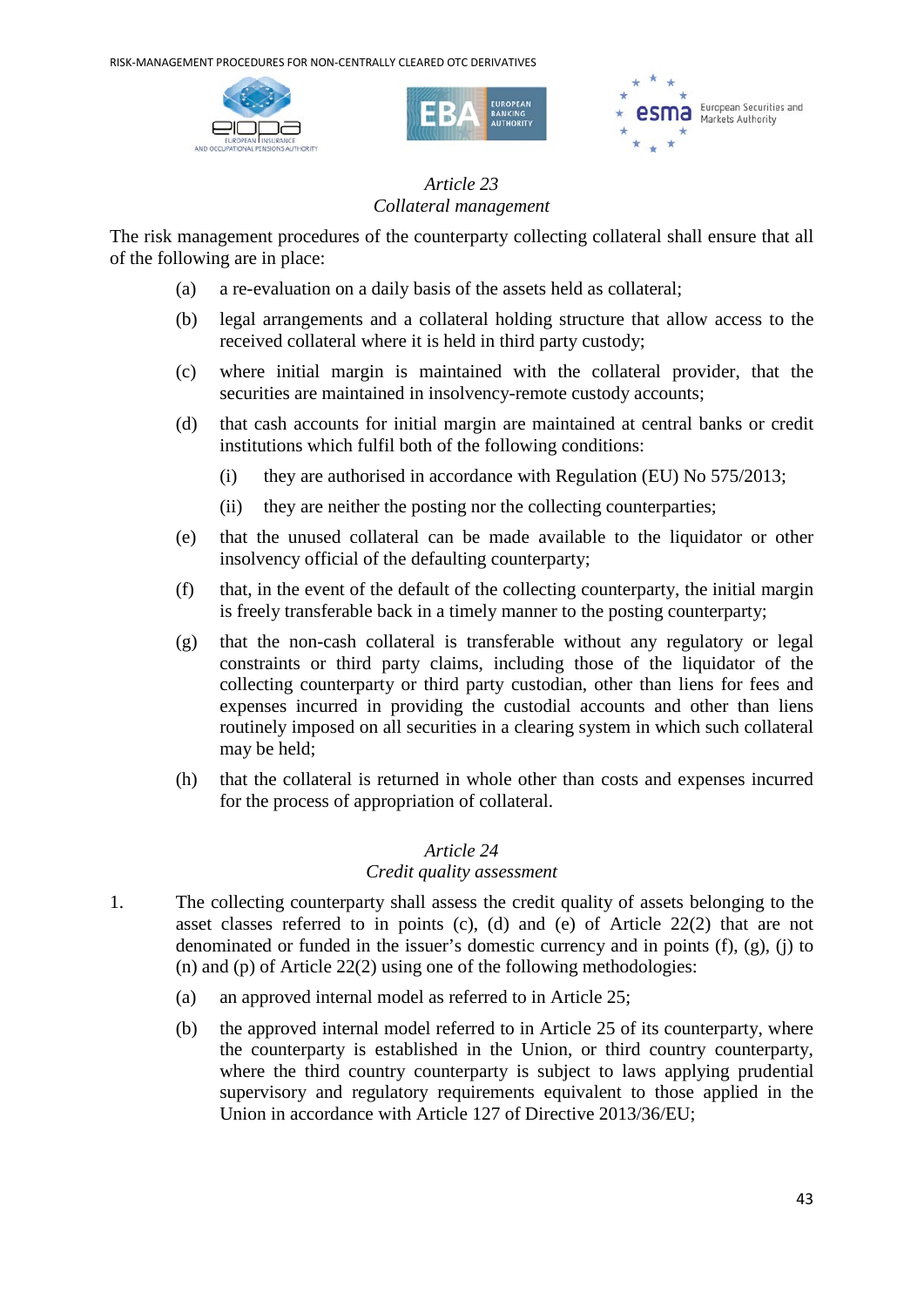





- (c) a credit quality assessment issued by a recognised External Credit Assessment Institution (ECAI) according to Article 4(98) of Regulation (EU) No 575/2013 or export credit agency referred to in Article 137 of that Regulation.
- 2. The collecting counterparty shall assess the credit quality of assets belonging to the asset class referred to in point (o) of Article 22(2) using the methodology referred to in point (c) of paragraph 1.
- 3. The risk management procedures shall require that assets referred to in in points (f), (g), (j) to (p) of Article 22(2) are only eligible as collateral for the purposes of Article 11(3) of Regulation (EU) No 648/2012 where their credit quality has been assessed as credit quality step 3 or above.
- 4. The risk management procedures shall require that assets referred to in points (c), (d) and (e) of Article 22(2) that are not denominated or funded in the issuer's domestic currency are only eligible as collateral for the purposes of Article 11(3) of Regulation (EU) No 648/2012 where their credit quality has been assessed as credit quality step 4 or above.
- 5. For the purposes of paragraphs 3 and 4 the credit quality assessment shall be mapped to credit quality steps in accordance with Articles 136 and 270 of Regulation (EU) No 575/2013.
- 6. The counterparties shall have procedures in place for the case where the credit quality of the collateral assessed using the methodology referred to in paragraphs 1 and 2, falls below the limits set out in paragraphs 3 and 4. Such procedures shall meet all of the following requirements:
	- (a) they shall prohibit the counterparties from accepting additional collateral assets which no longer meet the level referred to in paragraphs 3 and 4;
	- (b) they shall define a schedule by which already accepted collateral is to be replaced over a period of time not exceeding two months;
	- (c) they shall set a credit quality step level that is below the levels set out in paragraphs 3 and 4, which, when exceeded, requires immediate replacement;
	- (d) they shall enable counterparties to increase the haircuts on the relevant collateral over the period set out in point (b).

#### *Article 25*

#### *Credit risk assessment by the collateral taker using the Internal Rating Based Approach*

- 1. A counterparty authorised to use the Internal Rating Based (IRB) approach in accordance with Section 6 of Regulation (EU) No 575/2013 may use their internal ratings in order to assess the credit quality of the collateral collected for the purposes of this Regulation.
- 2. A counterparty using the IRB approach for the purpose of this Regulation in accordance with paragraph 1, shall determine the credit quality step of the collateral based on Table 1 CQS in Annex I as the highest credit quality step corresponding to a probability of default ('PD'), in the sense of point (54) of Article 4(1) of Regulation (EU) No 575/2013, equal or lower than the internal rating.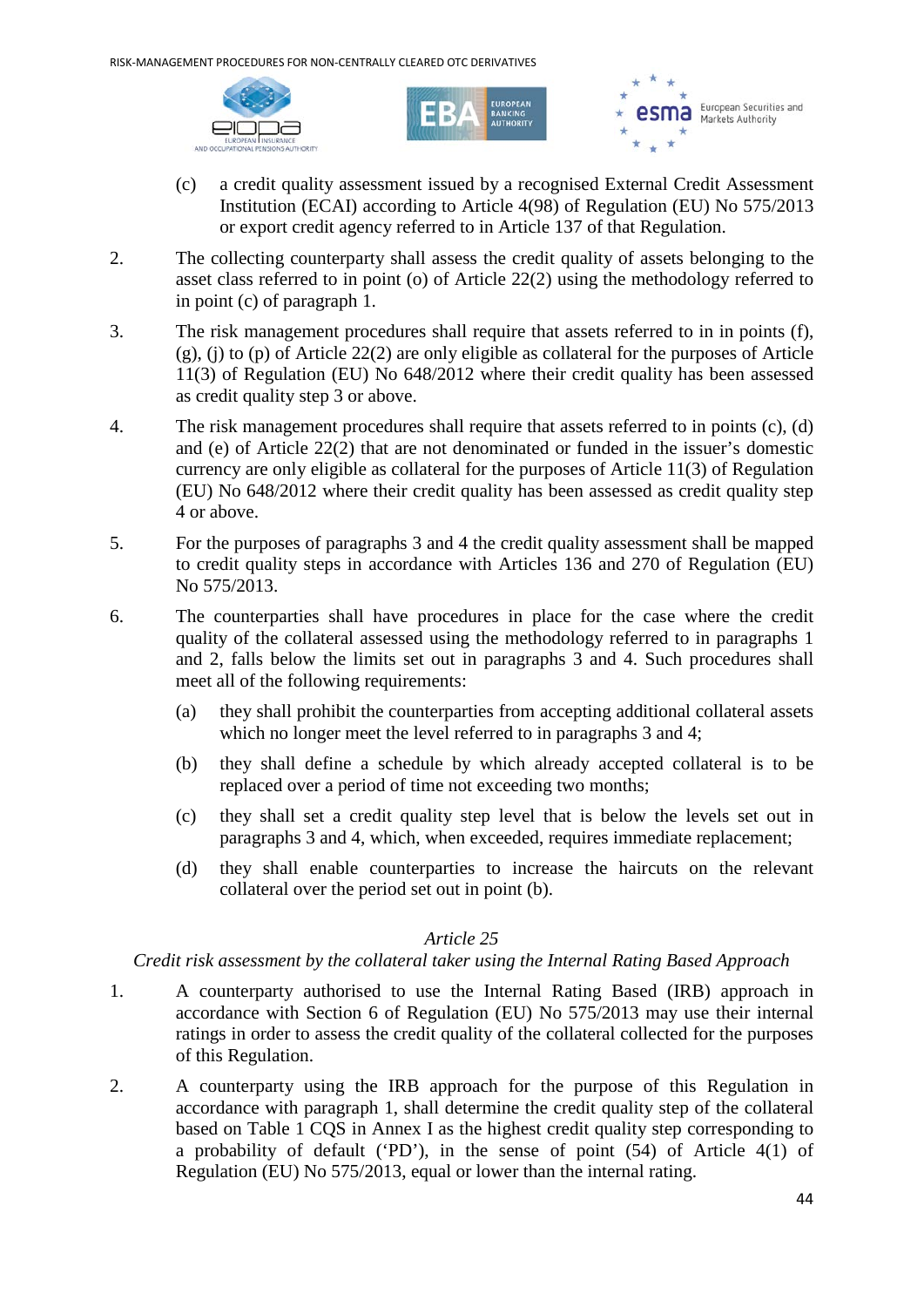





3. A counterparty using the IRB approach for the purpose of this Regulation in accordance with paragraph 1, shall communicate to the other counterparty the credit quality step associated to the securities that are eligible to be posted as collateral.

## *Article 26*

#### *Eligibility criteria for units or shares in UCITS*

- 1. For the purposes of Article 22, counterparties may use units or shares in UCITS as eligible collateral where all the following conditions are met:
	- (a) the units or shares have a daily public price quote;
	- (b) the UCITS are limited to investing in instruments that are eligible for recognition under Article 22;
	- (c) the UCITS meet the conditions laid down in Article 132(3) of Regulation (EU) 575/2013.

Where a UCITS invests in shares or units of another UCITS, the conditions laid down in paragraph 1 shall apply equally to any such underlying UCITS.

The use of derivative instruments to hedge permitted investments by a UCITS shall not prevent units or shares in that UCITS from being eligible as collateral.

2. For the purposes of paragraph 1, where a UCITS ('the original UCITS') or any of its underlying UCITS are not limited to investing in instruments that are eligible under Article 22, institutions may use units or shares in that UCITS as collateral to an amount equal to the value of the eligible assets held by that UCITS under the assumption that that UCITS or any of its underlying UCITS have invested in noneligible assets to the maximum extent allowed under their respective mandates.

Where any underlying UCITS has underlying UCITS of its own, institutions may use units or shares in the original UCITS as eligible collateral provided that they apply the methodology in the paragraph 1.

Where non-eligible assets of a UCITS can have a negative value due to liabilities or contingent liabilities resulting from ownership, counterparties shall apply the following steps:

- (a) calculate the total value of the non-eligible assets;
- (b) where the amount obtained from point (a) is negative, subtract the absolute value of that amount from the total value of the eligible assets.

#### *Article 27*

#### *Eligibility criteria to avoid wrong way risk*

- 1. The risk management procedures shall ensure that the asset classes referred to in points (f), (g) and (k) to (r) of Article 22(2) also fulfil all of the following criteria:
	- (a) they are not issued by the posting counterparty;
	- (b) they are not issued by entities which are part of the group to which the posting counterparty belongs;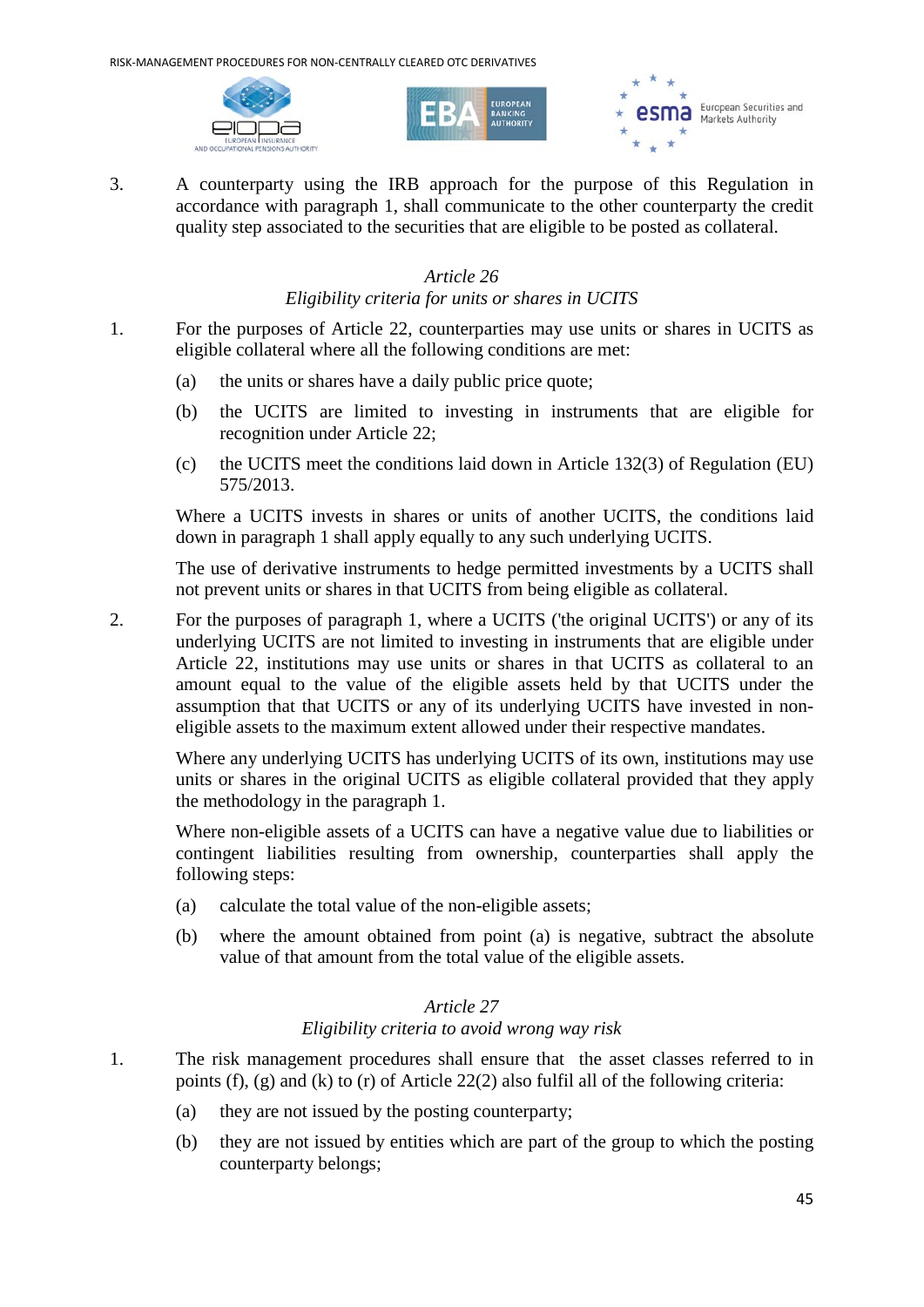





- (c) they are not otherwise subject to significant wrong way risk, as defined in paragraph 1 of Article 291 of Regulation (EU) 575/2013.
- 2. Points (a), (b) and (c) of paragraph 1 shall apply to the risk exposures arising from third party holders or custodians holding initial margin collected in cash.

#### *Article 28*

#### *Concentration limits for initial margin*

- 1. The risk management procedures shall provide that the collateral collected as initial margin in accordance with Article 14 from an individual counterparty meets all of the following conditions:
	- (a) the sum of the values of the collateral collected in the form of the asset classes referred to in points (b),  $(f)$ ,  $(g)$ ,  $(l)$  and  $(m)$  to  $(r)$  of Article 22(2) issued by a single issuer or by entities which are part of the same group does not exceed the greater of the following values:
		- (i) 15% of the collateral collected from that individual counterparty;
		- (ii) EUR 10 million or the equivalent in another currency;
	- (b) the sum of the values of the collateral collected in the form of the asset classes referred to in points (o), (p), (q), of Article  $22(2)$ , where the asset classes referred to in points (p) and (q) of that Article are issued by institutions as defined in Regulation (EU) No 575/2013 does not exceed the greater of the following values:
		- (i) 40% of the collateral collected from that individual counterparty;
		- (ii) EUR 10 million or the equivalent in another currency.

This limit shall also apply to shares in UCITS referred to in point (r) of Article 22(2) where the UCITS is primarily invested in the securities mentioned in this paragraph.

- 2. The risk management procedures shall provide that the collateral collected as initial margin in accordance with Article 14 from an individual counterparty in excess of EUR 1 billion meets the conditions set out in paragraph 4 where each of the counterparties belong to one of the categories listed in paragraph 3.
- 3. The categories referred to in paragraph 2 are:
	- (a) institutions identified as global systemically important institutions ('G-SIIs') in accordance with Article 131 of Directive 2013/36/EU;
	- (b) institutions identified as other systemically important institutions ('O-SIIs') in accordance with Article 131 of Directive 2013/36/EU;
	- (c) individual counterparties, for which the total amount of initial margin to be collected by the counterparty itself from an individual counterparty exceeds EUR 1 billion.
- 4. The conditions referred to in paragraph 2 are: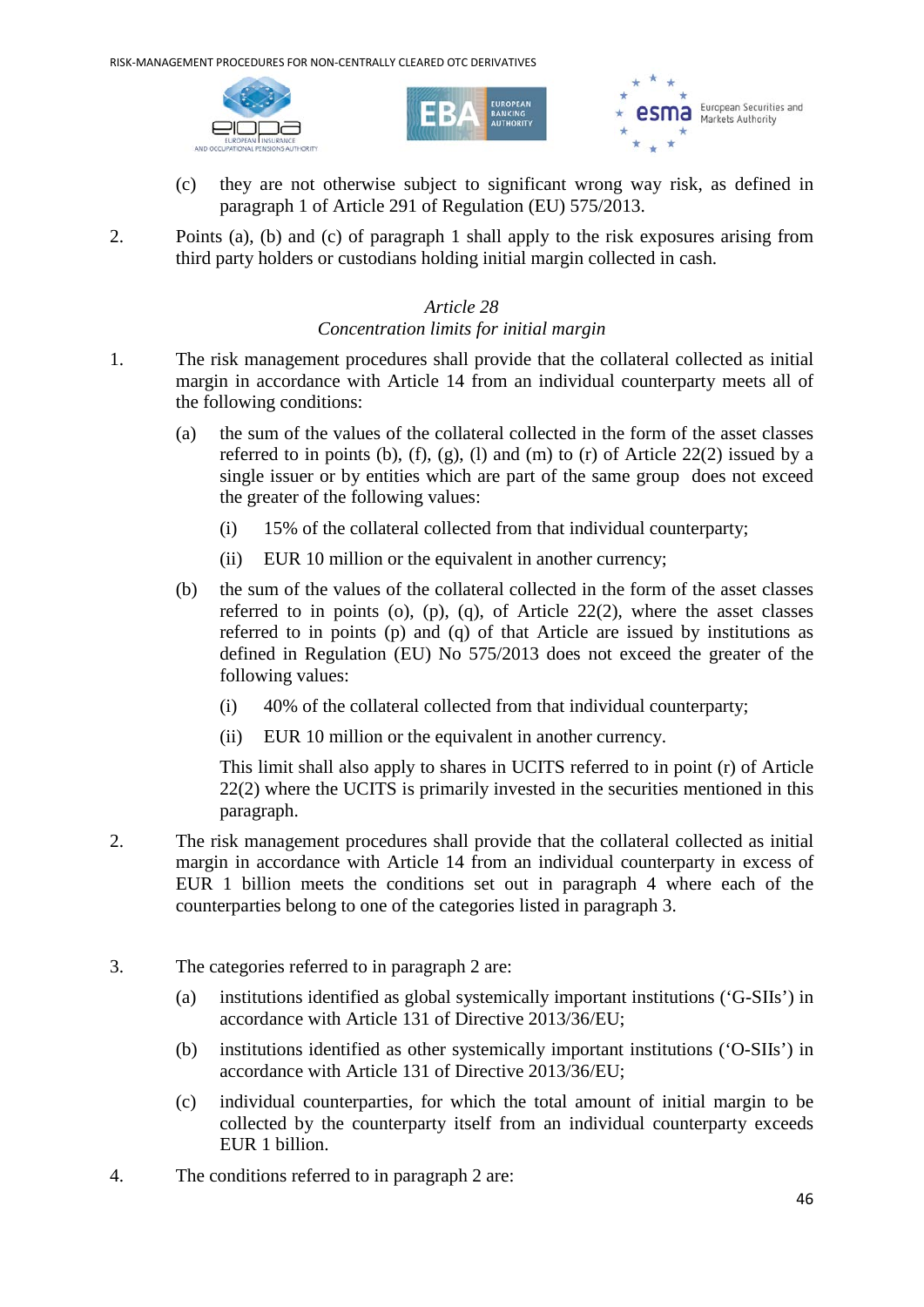





- (a) the sum of the values of the collateral collected in the form of the asset classes (c), (d), (e), (f), (g), (h), (i), (j), (k) and (l) of Article 22(2) issued by a single issuer or by issuers domiciled in the same country shall not exceed 50% of the collateral collected from that individual counterparty.
- (b) point (a) shall apply to the risk exposures arising from third party holders or custodians holding initial margin collected in cash.
- 5. Where G-SIIs or O-SIIs collect initial margin in cash from a single counterparty that is also a G-SII or O-SII, the collecting counterparty shall ensure that not more than 20% of that initial margin is held in cash by a single third party custodian.
- 6. Where the collateral is collected in the form of an asset class that is the same as the underlying asset class of the OTC derivative contract, the collecting counterparty may not apply the diversification requirements set out in paragraphs 1 to 4.
- 7. By way of derogation from the frequency set out in Article 14(3), a counterparty referred to in points (a), (b) and (c) of Article 2(10) of Regulation (EU) 648/2012 may assess compliance with the conditions laid down in paragraph 2 with a frequency of at least three months, provided that the amount of initial margin collected from each individual counterparty was at all times below EUR 800 million during the three months preceding the assessment.
- 8. Where the amount of initial margin collected from any individual counterparty was at least once equal to or exceeded EUR 800 million during the three months preceding a subsequent assessment, a counterparty making use of the derogation referred to in paragraph 7 has to apply the frequency set out in Article 14(3) from that point onwards with the possibility to revert to the lower frequency of paragraph 7 under the conditions set out therein.

## **SECTION 6 COLLATERAL VALUATION**

#### *Article 29*

#### *Calculation of the adjusted value of collateral*

- 1. The risk management procedures shall include the application of haircuts to the market value of collected collateral using either the standard methodology referred to in Annex II or using own estimates as referred to in Article 30.
- 2. In calculating the requirements referred to in Article 30 and Annex II, counterparties may disregard positions in currencies which are subject to a legally binding intergovernmental agreement to limit their variation relative to other currencies covered by the same agreement.

#### *Article 30*

#### *Own estimates of the adjusted value of collateral*

1. Counterparties may use their own volatility estimates for calculating the haircuts to be applied to collateral where the requirements set out in this Article are met.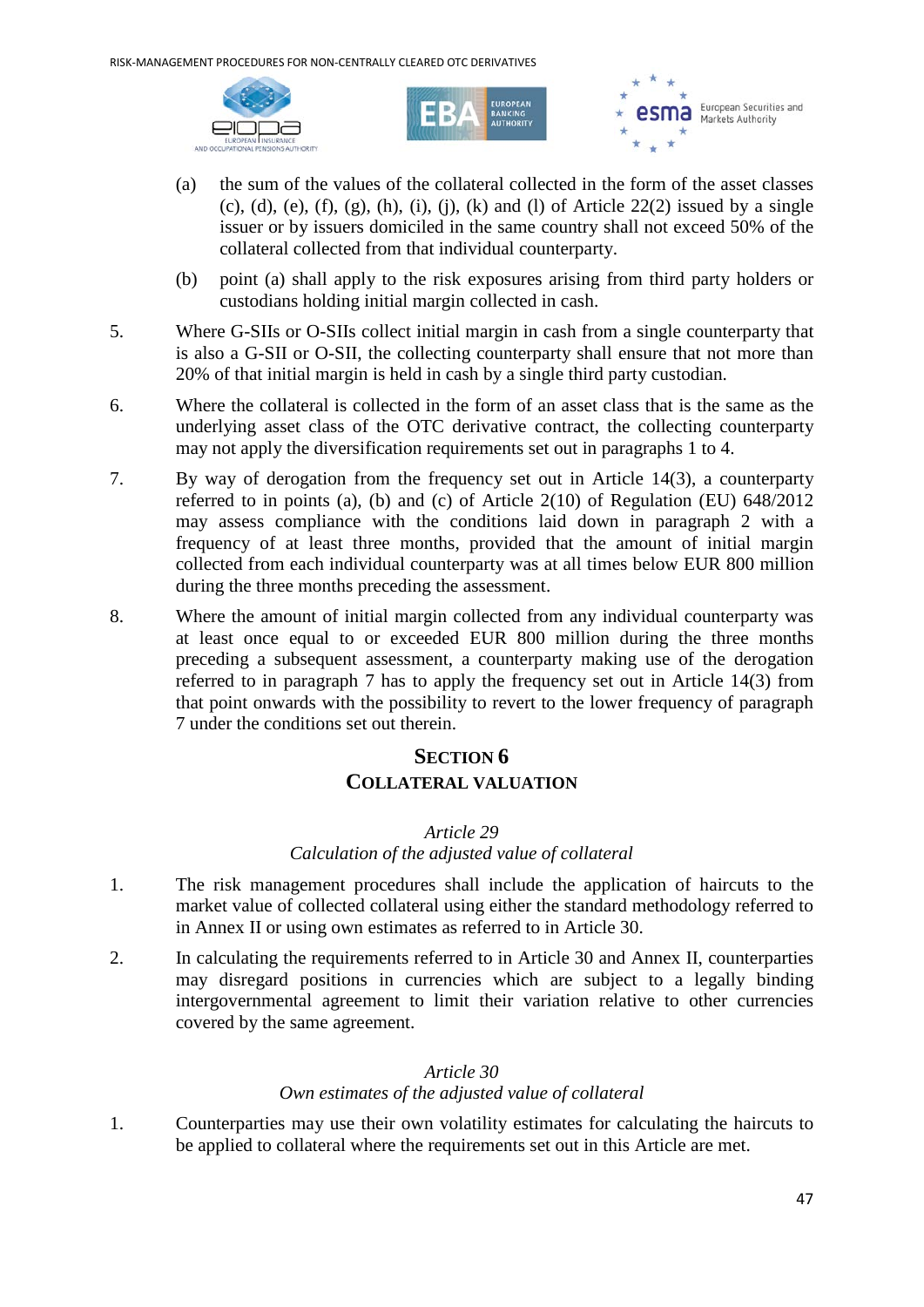





- 2. For debt securities that have a credit assessment from an ECAI, counterparties may use their own volatility estimate for each category of security.
- 3. In determining relevant categories of securities for the purposes of paragraph 2, counterparties shall take into account the type of issuer of the security, the external credit assessment of the securities, their residual maturity, and their modified duration. Volatility estimates shall be representative of the securities included in the category.
- 4. The calculation of the adjusted value of the collateral shall be subject to all the conditions set out in Annex III.
- 5. Counterparties shall update their data sets and calculate haircuts at least once every three months and whenever the level of market prices' volatility changes materially. Procedures shall determine in advance the levels of volatility that trigger a recalculation of the haircuts.
- 6. The estimation of haircuts shall meet all of the following criteria:
	- (a) a counterparty shall use the volatility estimates in the day-to-day risk management process including in relation to its exposure limits;
	- (b) where the liquidation period used by a counterparty is longer than that referred to in point (b) of paragraph 1 of Annex III for the type of OTC derivative contract in question, that counterparty shall increase its haircuts in accordance with the square root of time formula referred to in paragraph 1 of Annex III;
	- (c) a counterparty shall have in place established procedures for monitoring and ensuring compliance with a documented set of policies, for controlling the operation of its system for the estimation of haircuts and for the integration of such estimates into its risk management process;
	- (d) the system for the estimation of haircuts shall be subject to an internal review that meets all of the requirements of paragraph 7.
- 7. The review referred to in paragraph 6(d) shall meet all of the following requirements:

(a) it shall be carried out regularly within the internal auditing process of the counterparty;

(b) the integration of the adjustments into the risk management process of the counterparty shall take place at least once a year;

(c) the review shall cover at least the following aspects of the system:

- (i) the integration of estimated haircuts into daily risk management;
- (ii) the validation of any significant change in the process for the estimation of haircuts;
- (iii) the verification of the consistency, timeliness and reliability of data sources used to run the system for the estimation of haircuts, including the reliability of such data sources;
- (iv) the accuracy and appropriateness of the volatility assumptions.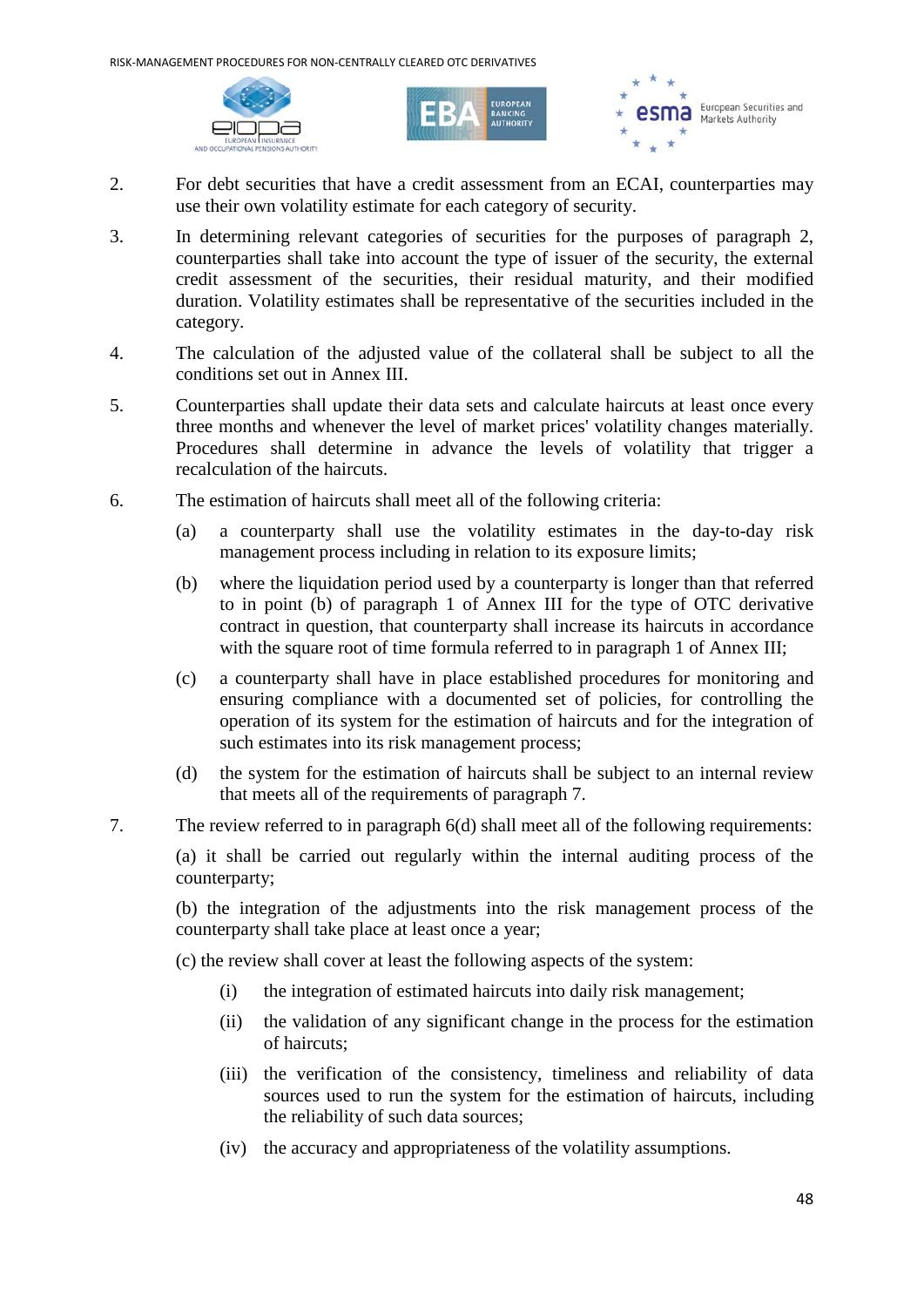





## **SECTION 7 OPERATIONAL PROCEDURES AND DOCUMENTATION**

*Article 31*

#### *Operational process for the exchange of collateral*

- 1. Robust risk management procedures shall be in place in order to ensure the timely exchange of collateral for non-centrally cleared OTC derivative contracts. Those risk management procedures shall include:
	- (a) a detailed documentation of policy and procedures with regards to the exchange of collateral for non-centrally cleared OTC derivative contracts and any related limitation or constraint, covering collateral levels, types and eligibility to be reviewed and updated as necessary and at least annually;
	- (b) documented, consistent and robust processes for escalation with counterparties' organisations, authorisation and recording of any exceptions to the existing policy and procedures referred to in point (a);
	- (c) reporting of material exceptions to senior management;
	- (d) agreement of terms with all counterparties in accordance with this Regulation in respect of the operational process for the exchange of collateral, including:
		- (i) the levels and type of collateral required and any segregation arrangements;
		- (ii) the OTC derivative contracts to be included in the calculation of margin;
		- (iii) the procedures for notification, confirmation and adjustment of margin calls and settlement of margin calls;
		- (iv) the procedures for settlement of margin calls in respect of all relevant types of collateral;
		- (v) the methods, timings and responsibilities for calculating margin and valuing collateral.
	- (e) processes for setting collateral levels;
	- (f) procedures to periodically verify the liquidity of the eligible collateral;
	- (g) procedures for timely re-appropriation by the posting counterparty of the collateral in the event of default of the counterparty collecting the collateral.
- 2. A counterparty using an initial margin model shall be prepared to supply relevant trading documentation referred to in Article 32 to its competent authority at any time.
- 3. The risk management procedures referred to in paragraph 1 shall be tested on a periodic basis and at least once a year.
- 4. for any collateral already posted to the collecting counterparty as initial or variation margin may be substituted by other collateral ('alternative collateral'), provided that all of the following conditions are met: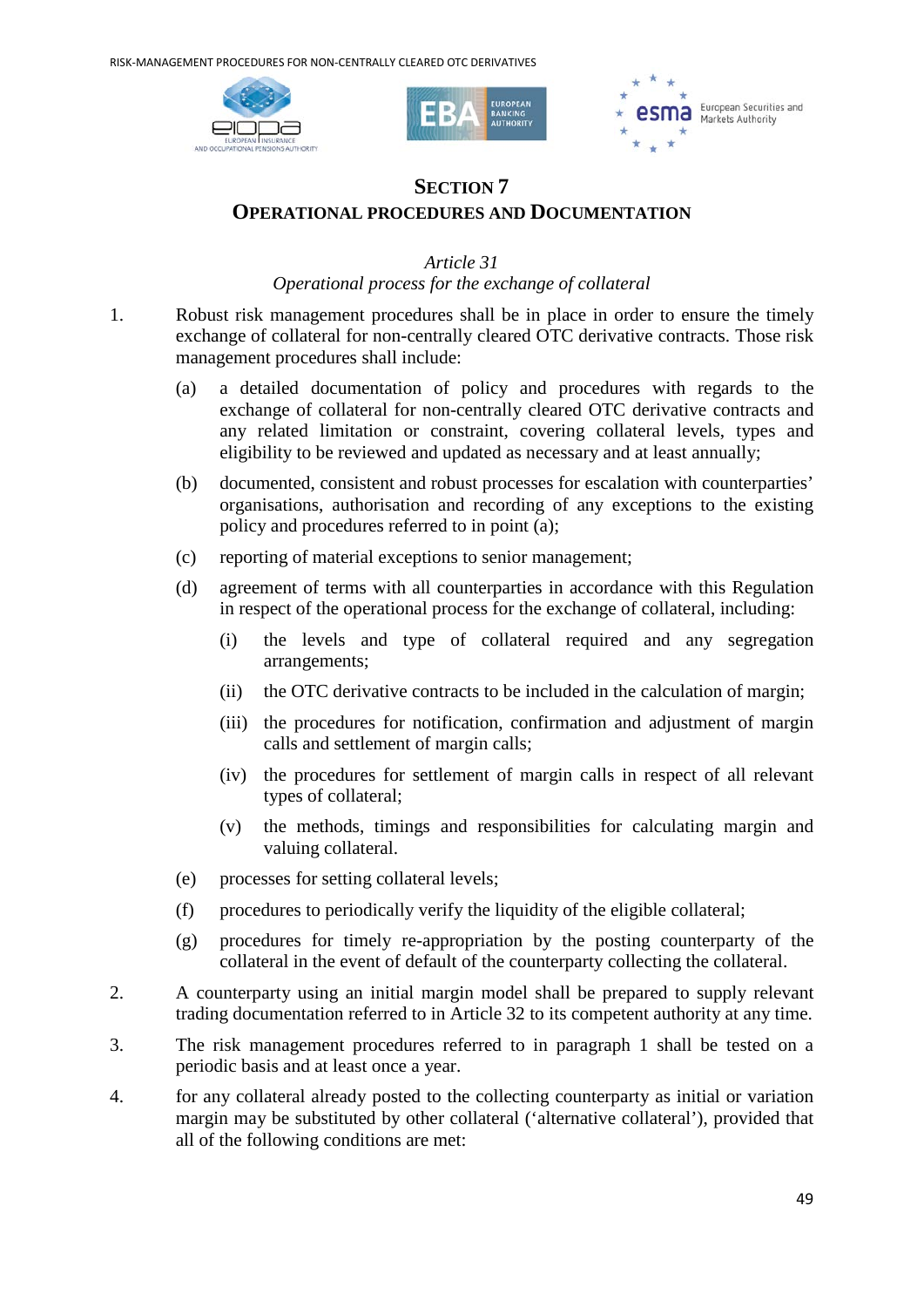





- (a) the substitution is made in accordance with the terms of the agreement between the counterparties;
- (b) the alternative collateral is eligible according to Section 5;
- (c) the value of the alternative collateral after applying any relevant haircut is sufficient to meet all margin requirements.

#### *Article 32 Trading documentation*

- 1. Where counterparties enter into one or multiple OTC derivative contracts, the risk management procedures shall ensure that written trading relationship documentation is executed between them prior to or contemporaneously with entering into noncentrally cleared OTC derivatives transactions. Such documentation shall comprise all material terms governing the trading relationship between the counterparties, including the following:
	- (a) any payment obligations;
	- (b) netting of payments;
	- (c) events of default or other termination events;
	- (d) calculation methods;
	- (e) any netting of obligations upon termination, transfer of rights and obligations;
	- (f) the governing law of the transactions.
- 2. A counterparty shall perform an independent legal review of the legal enforceability of the bilateral netting arrangements and of compliance with the arrangements in each jurisdiction and set up policies ensuring the continuous assessment of compliance. Such legal review may be conducted by an internal independent unit, or by an external independent third party.
- 3. The independent legal review referred to in paragraph 2 shall be considered to have been performed for netting agreements that have been recognised in accordance with Article 296 of Regulation (EU) No 575/2013.

#### *Article 33*

#### *Segregation of initial margins*

- 1. Collateral collected as initial margin shall be segregated in either or both of the following ways:
	- (a) on the books and records of a third party holder or custodian;
	- (b) via other legally binding arrangements;

so that the initial margin is protected from the default or insolvency of the collecting counterparty.

2. Collateral collected as initial margin shall meet all the following requirements: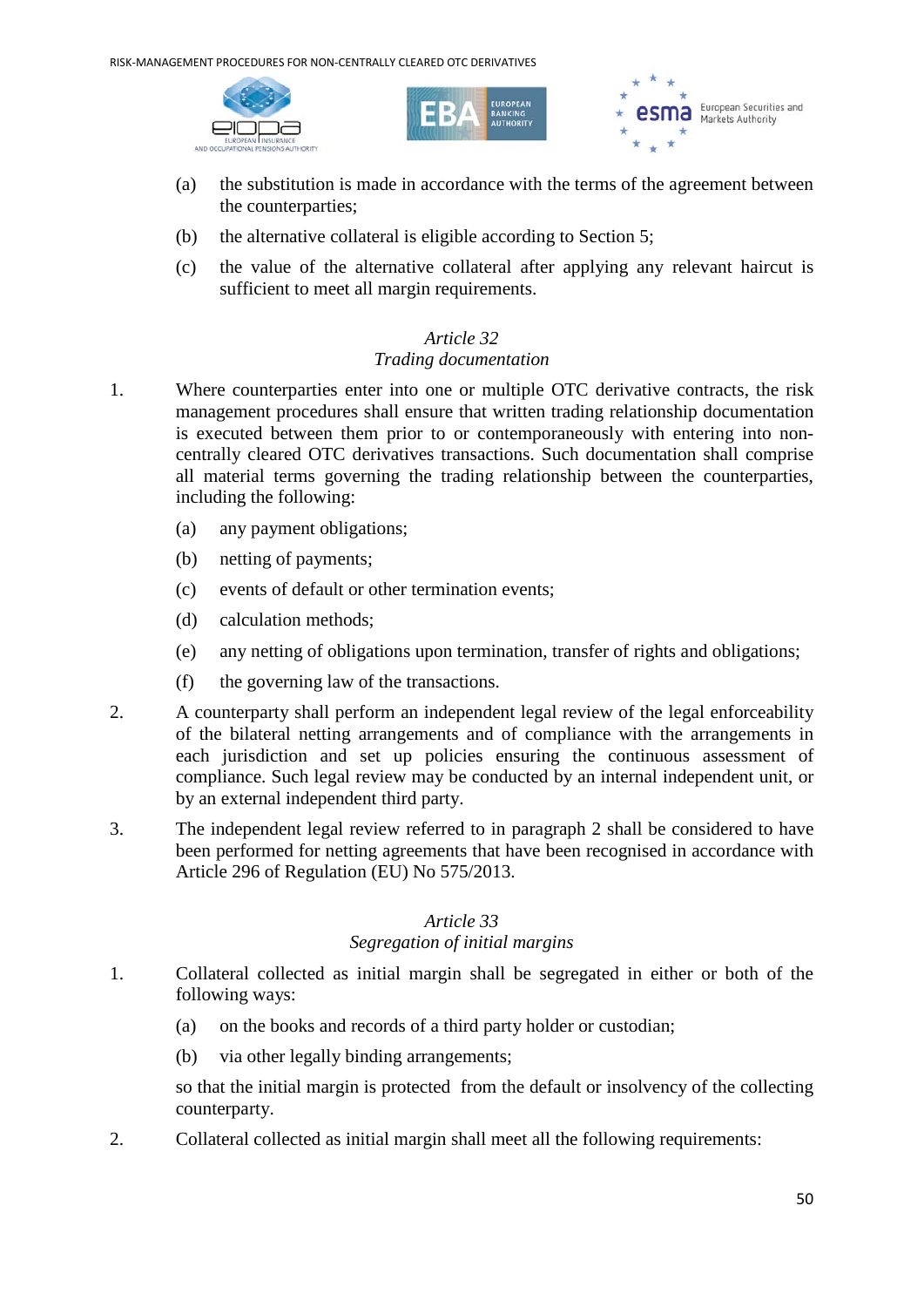





- (a) where collateral is a proprietary asset of the collecting counterparty, it shall be segregated from the other proprietary assets of the collecting counterparty;
- (b) where collateral is not proprietary asset of the collecting counterparty, it shall be segregated from the proprietary assets of the posting counterparty;
- (c) it shall be segregated from the proprietary assets of the third-party holder or custodian.
- 3. Where the collateral is held by the collecting party or by a third party holder or custodian on behalf of the collecting party, the collecting counterparty shall always provide the posting counterparty with the option to segregate its collateral from the assets of other posting counterparties.
- 4. The segregation arrangements shall ensure that collateral posted as initial margins are available to the posting counterparty in a timely manner in case the collecting counterparty defaults.
- 5. A counterparty shall perform an independent legal review in order to verify that the segregation arrangements meet the requirements referred to in paragraphs 1 to 4. A counterparty shall provide documentation to its competent authority supporting the compliance of the arrangements in each jurisdiction and set up policies ensuring the continuous assessment of compliance upon request. Such legal review may be conducted by an internal independent unit, or by an external independent third party.
- 6. By way of derogation from paragraphs 1 and 2, where cash is collected as initial margin, the counterparties shall deposit it with a third party holder or custodian that is not part of the same group as either of the counterparties or with a central bank. The collecting counterparty shall take into account the credit quality of the third party custodian by using a methodology that does not solely or mechanistically rely on external credit quality assessments.

#### *Article 34*

#### *Treatment of collected initial margins*

- 1. The collecting counterparty shall not re-hypothecate, re-pledge nor otherwise re-use the collateral collected as initial margin.
- 2. The requirement laid down in paragraph 1 shall be deemed to be met where a third party holder or custodian reinvests the initial margin received in cash.

## **CHAPTER II**

## **PROCEDURES FOR THE COUNTERPARTIES AND THE RELEVANT COMPETENT AUTHORITIES WHEN APPLYING EXEMPTIONS FOR INTRAGROUP DERIVATIVE CONTRACTS**

#### *Article 35*

#### *Procedures for the counterparties and the relevant competent authorities*

1. The application or notification from a counterparty to the competent authority pursuant to points (6) to (10) of Article 11 of Regulation (EU) No 648/2012 shall be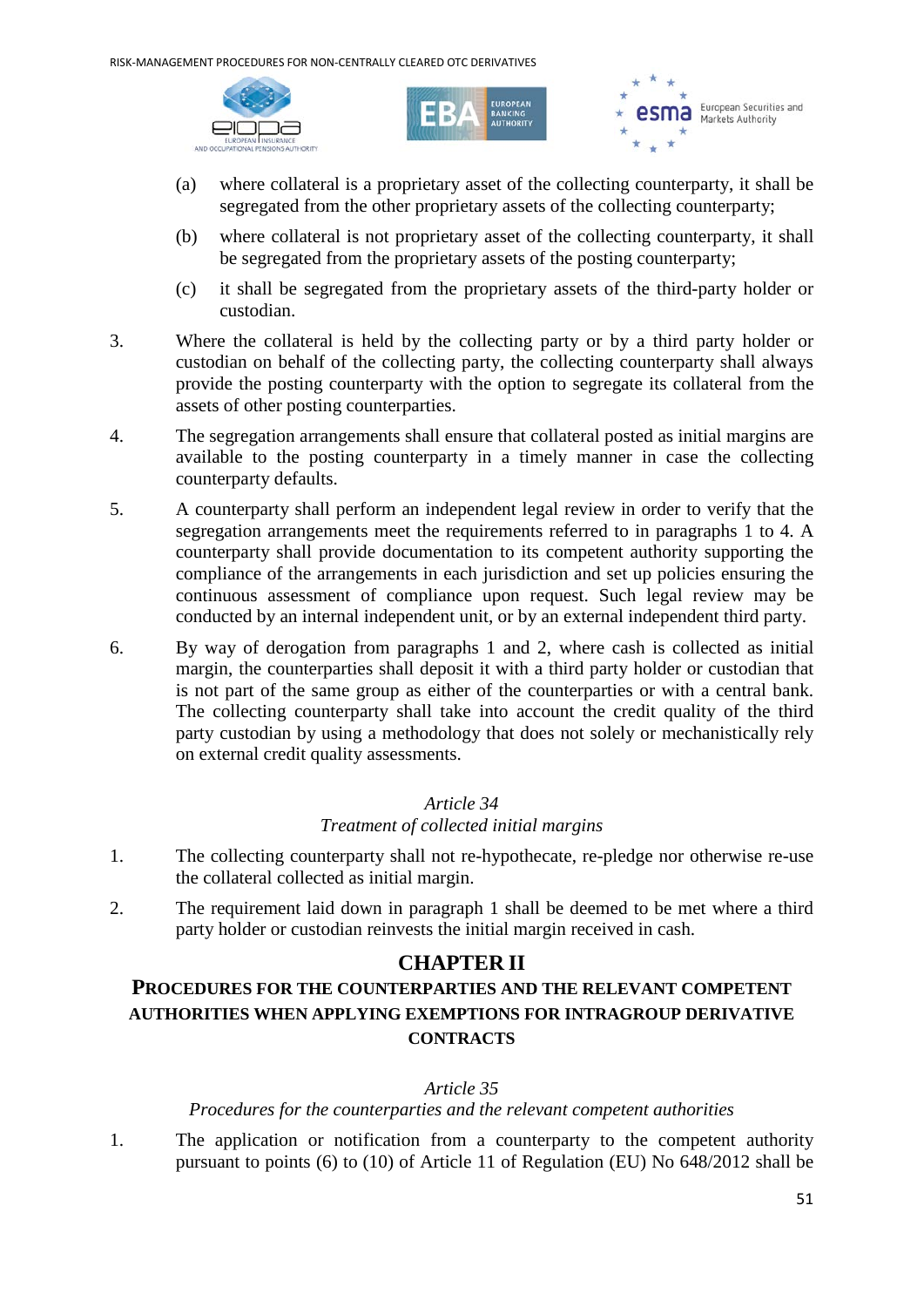





deemed to have been received at the time of receipt by the competent authority of all of the following information:

- (a) all the information necessary to assess whether the conditions specified in Article 3 and in points (6) to (10) of Article 11 of Regulation (EU) No 648/2012, as applicable, have been fulfilled;
- (b) the information and documents referred to in Article 18 of Commission Delegated Regulation (EU) No 149/2013.
- 2. Where a competent authority determines that further information is required in order to assess whether the conditions referred to in point (a) of paragraph 1 are fulfilled, it shall submit a written request for information to the counterparty.
- 3. A decision by a competent authority under Article 11(6) of Regulation (EU) No 648/2012 shall be communicated to the counterparty within three months of receipt of the complete application.
- 4. Where a competent authority takes a positive decision under Articles 11(6), 11(8) or 11(10) of Regulation (EU) No 648/2012, it shall communicate that positive decision to the counterparty in writing including all of the following information:
	- (a) whether the exemption is a full exemption or a partial exemption;
	- (b) in the case of a partial exemption, a clear identification of the limitations of the exemption;
	- (c) any additional relevant information.
- 5. Where a competent authority takes a negative decision under Articles 11(6), 11(8) or 11(10) of Regulation (EU) No 648/2012 or objects to a notification under Articles 11(7) or 11(9) of that Regulation, it shall communicate its negative decision or objection to the counterparty in writing and shall include all of the following information:
	- (a) the identification of the conditions of Articles 3 and 11 (6) to (10) of Regulation (EU) No 648/2012 that are not fulfilled;
	- (b) a summary of the reasons for considering that such conditions are not fulfilled.

Where one of the competent authorities notified under Article 11(7) of Regulation (EU) No 648/2012 considers that the conditions referred to in point (a) or (b) of the first subparagraph of Article 11(7) of that Regulation are not fulfilled, it shall notify the other competent authority within two months of receipt of the notification by the relevant counterparty.

- 6. The competent authorities shall notify the non-financial counterparties of the objection within three months of receipt of the notification referred to in paragraph 5.
- 7. A decision by a competent authority under Article 11(8) of Regulation (EU) No 648/2012 shall be communicated to the counterparty established in the Union within three months of receipt of the complete application.
- 8. A decision by the competent authority of a financial counterparty among those referred to in Article 11(10) of Regulation (EU) No 648/2012 shall be communicated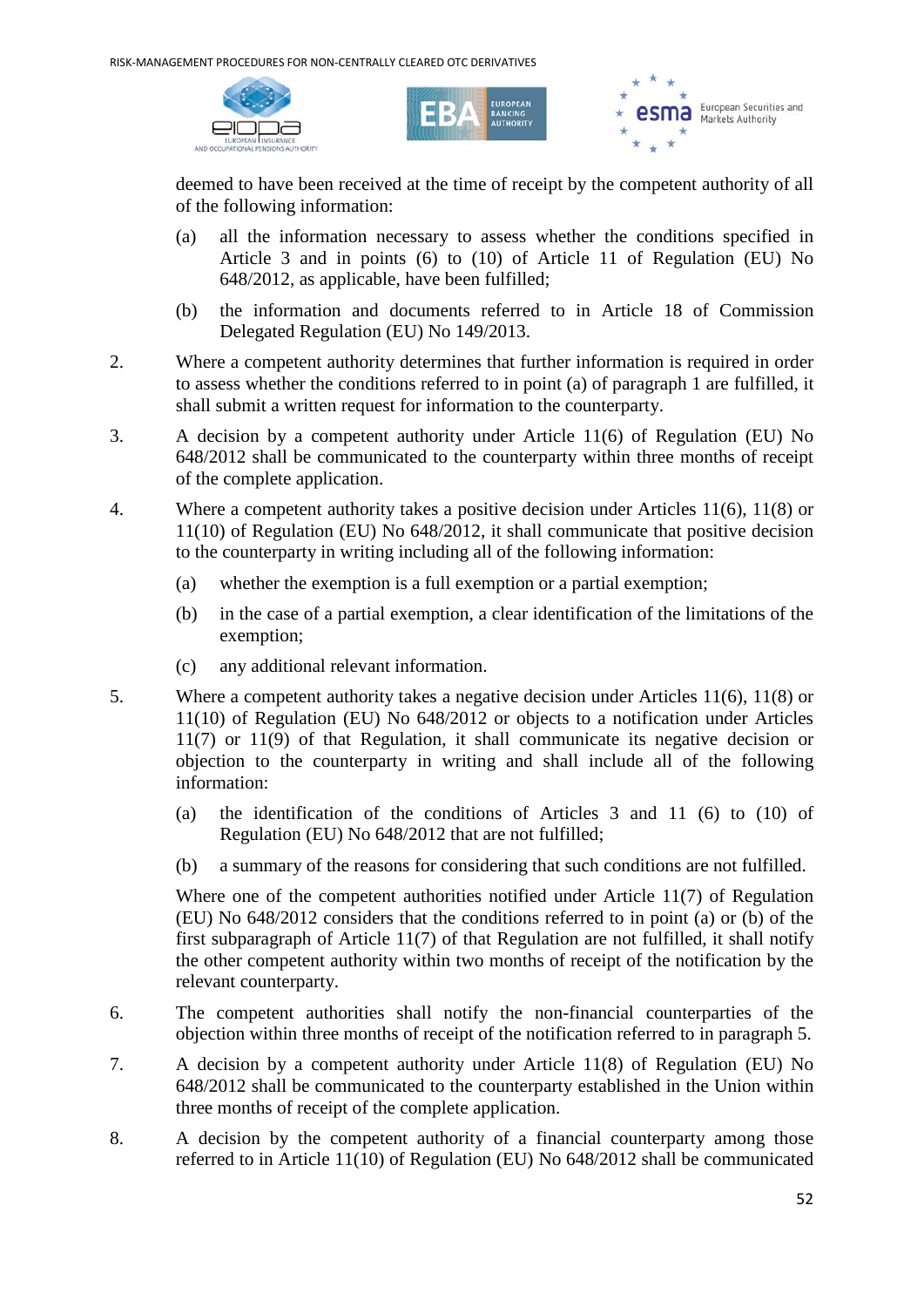





to the competent authority of the non-financial counterparty within two months from the receipt of the complete application for exemption and to the counterparties within three months of receipt of the complete application for exemption.

- 9. Counterparties that have submitted a notification or received a positive decision according to points (6) to (10) of Article 11 of Regulation (EU) No 648/2012 shall immediately notify the relevant competent authority of any change in circumstance that could affect the fulfilment of the conditions of Article 3 and points (6) to (10) of Article 11 of that Regulation, as applicable. The competent authority may decide to object to the application for the exemption or to withdraw its decision following any change in circumstance that could affect the fulfilment of those conditions.
- 10. Where a negative decision or objection is communicated by a competent authority, the relevant counterparty shall submit any other application or notification only if there has been a material change in the circumstances that formed the basis of the competent authority's decision or objection.
- 11. The application or notifications referred to in paragraph 1 shall be submitted on the following date, whichever is latest:
	- (a) the date of entry into force of this Regulation;
	- (b) six months before the date of application of the variation margin requirements for the relevant counterparty, as referred to in Article 39(5).

#### *Article 36*

#### *Prompt transfer of own funds and repayment of liabilities between the counterparties in intragroup derivatives*

The risk management procedures shall ensure the regular monitoring of the exposures arising under intragroup transactions and the timely settlement of the obligations resulting from the intragroup OTC derivative contracts.

## **CHAPTER III**

# **Applicable criteria for applying exemptions for intragroup derivative contracts**

#### *Article 37*

#### *Applicable criteria on the legal impediment to the prompt transfer of own funds and repayment of liabilities*

A legal impediment to the prompt transfer of own funds or repayment of liabilities between the counterparties as referred to in paragraphs 5 to 10 of Article 11 of Regulation (EU) No 648/2012 shall be deemed to exist where there are current or foreseen restrictions of a legal nature including any of the following:

- (a) currency and exchange controls;
- (b) a regulatory, administrative, legal or contractual framework that prevents mutual financial support or significantly affects the transfer of funds within the group;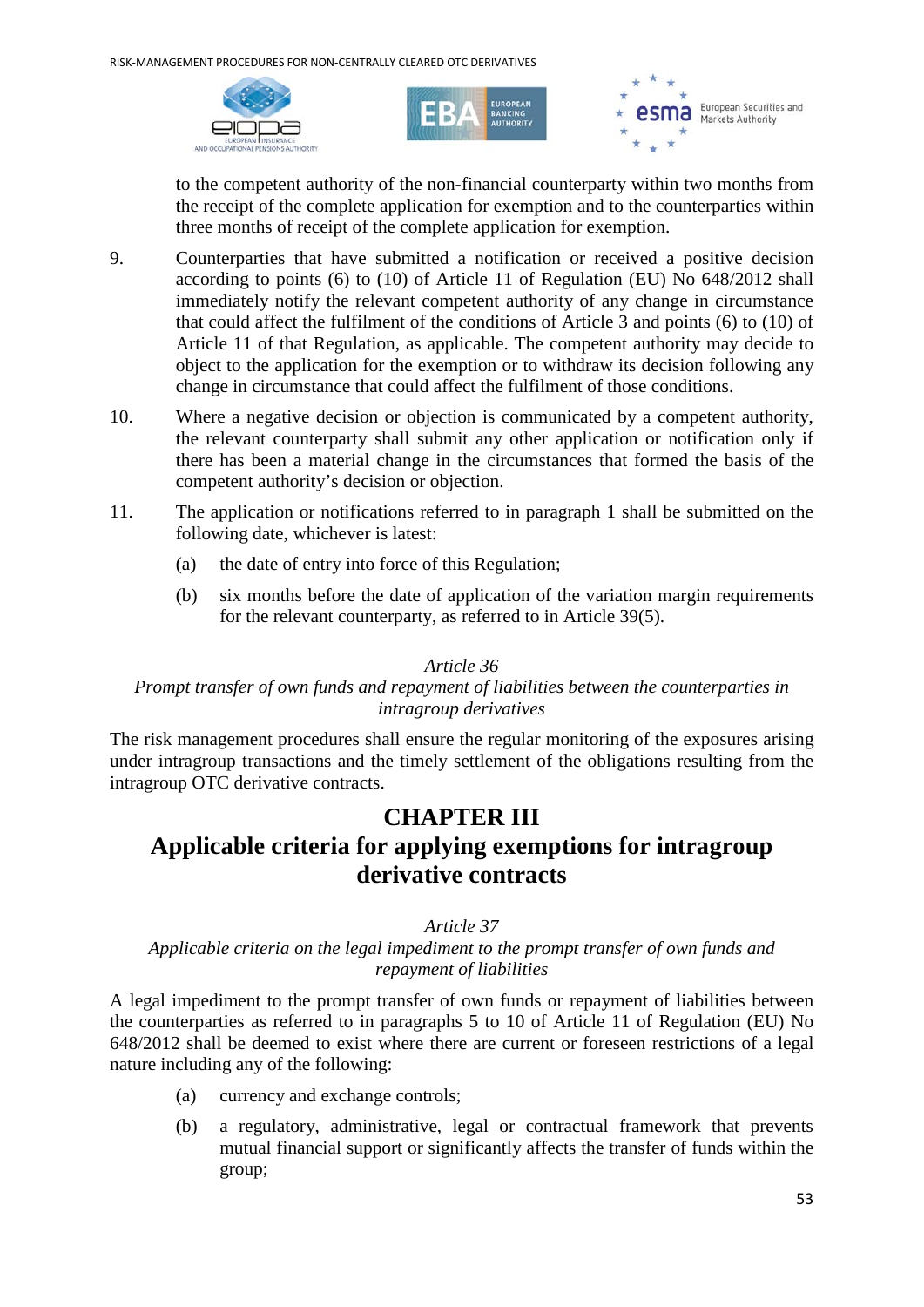





- (c) any of the conditions on the early intervention, recovery and resolution as referred to in Directive 2014/59/EU of the European Parliament and of the Council[8](#page-53-0) are met, as a result of which the supervisor foresees an impediment to the prompt transfer of own funds or repayment of liabilities;
- (d) the existence of minority interests that limit decision-making power within entities that form the group;
- (e) the purpose or the legal structure of the counterparty undertaking, as defined in its statutes, instruments of incorporation and internal rules.

#### *Article 38*

#### *Applicable criteria on the practical impediments to the prompt transfer of own funds and repayment of liabilities*

A practical impediment to the prompt transfer of own funds or repayment of liabilities between the counterparties as referred to in paragraphs 5 to 10 of Article 11 of Regulation (EU) No 648/2012 shall be deemed to exist where there are current restrictions of a practical nature including either of the following:

- (a) insufficient availability of unencumbered or liquid assets to the relevant counterparty when due;
- (b) operational obstacles for such transfers or repayments when due.

## **CHAPTER IV FINAL PROVISIONS**

#### *Article 39 Transitional Provisions*

- 1. The requirements of this Regulation shall apply from 1 September 2016 with the exception of:
	- (a) Articles 35, 36, 37 and 38 which shall apply from the entry into force of this Regulation;
	- (b) Articles  $1(3)(a)$ ,  $8, 9, 14, 33, 34$  and Section 4 which shall apply in accordance with paragraph 2;
	- (c) Article 13 which shall apply in accordance with paragraph 5.
- 2. The Articles referred to in point (b) of paragraph 1, shall apply as follows:

 $\overline{a}$ 

<span id="page-53-0"></span> $8$  Directive 2014/59/EU of the European Parliament and of the Council of 15 May 2014 establishing a framework for the recovery and resolution of credit institutions and investment firms and amending Council Directive 82/891/EEC, and Directives 2001/24/EC, 2002/47/EC, 2004/25/EC, 2005/56/EC, 2007/36/EC, 2011/35/EU, 2012/30/EU and 2013/36/EU, and Regulations (EU) No 1093/2010 and (EU) No 648/2012, of the European Parliament and of the Council (OJ, L 173, 12.6.2014, p. 190).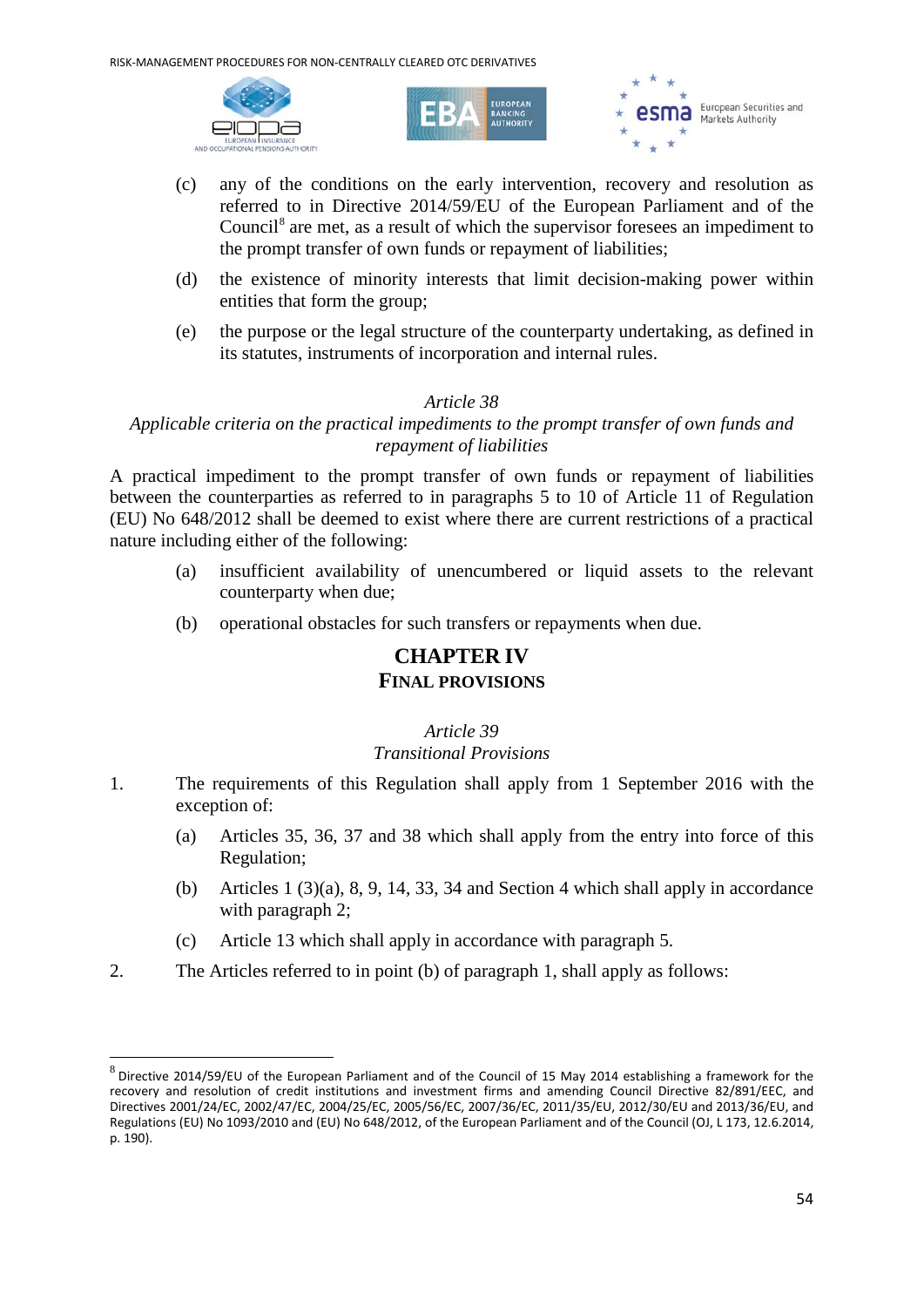





- (a) from 1 September 2016 where both counterparties have or belong to groups, each of which has an aggregate average notional amount of non-centrally cleared derivatives that is above EUR 3.0 trillion;
- (b) from 1 September 2017 where both counterparties have or belong to groups, each of which has an aggregate average notional amount of non-centrally cleared derivatives that is above EUR 2.25 trillion;
- (c) from 1 September 2018 where both counterparties have or belong to groups, each of which has an aggregate average notional amount of non-centrally cleared derivatives that is above EUR 1.5 trillion;
- (d) from 1 September 2019 where both counterparties have or belong to groups, each of which has an aggregate average notional amount of non-centrally cleared derivatives that is above EUR 0.75 trillion;
- (e) from 1 September 2020 where both counterparties have or belong to groups, each of which has an aggregate average notional amount of non-centrally cleared derivatives that is above EUR 8 billion.
- 3. The aggregate average notional amount referred to in points (a) to (e) of paragraph 2 shall be calculated as the average of the total gross notional amount that meets all of the following conditions:
	- (a) recorded in the last business day of the months March, April and May of the year referred to in each of the points (a) to (e);
	- (b) including all the entities of the group;
	- (c) including all the non-centrally cleared OTC derivative contracts of the group;
	- (d) including all the intragroup non-centrally cleared OTC derivative contracts of the group, counting each one of them once.
- 4. For the purpose of the calculation of the aggregate notional amount referred to in paragraph 3, investment funds shall be considered distinct entities and treated as separate investment funds, in accordance with Article 8(3).
- 5. The Articles referred to in paragraph 1(c), shall apply as follows:
	- (a) from 1 September 2016 for all the counterparties referred to in paragraph  $2(a)$ ;
	- (b) from 1 March 2017 for the other counterparties.
- 6. By way of derogation from paragraphs 2 and 5, in respect of contracts referred to in point (a) of Article 7, the requirements set out under paragraph 5 shall apply on one of the following dates, whichever is earlier:
	- (a) 31 December 2018;
	- (b) the entry into force of Commission Delegated Act referred to in Article 4(2) of Directive 2014/65/EU specifying some technical elements related to the definition of financial instruments with regard to physically settled foreign exchange forwards.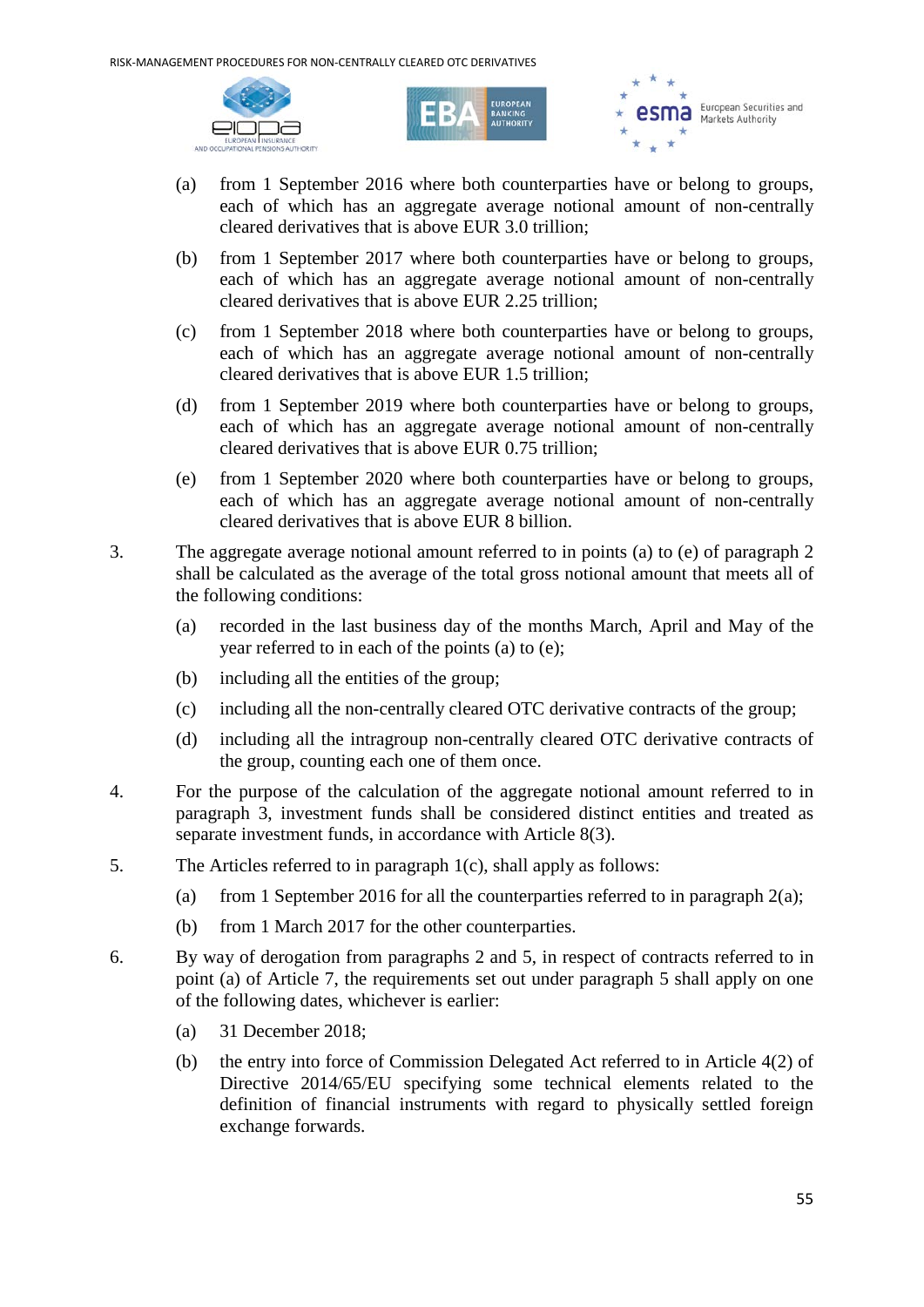





- 7. Articles 13 and 14 shall apply from [please insert date: 3 years after the date of entry into force of this Regulation] for all non-centrally OTC derivatives on single-stock equity options and index options.
- 8. By way of derogation from paragraphs 1 and 5, where the conditions of paragraph 9 are met, the requirements set out under points (b) and (c) of paragraph 1 shall take effect on either of the following dates:
	- (a) [please insert date: 3 years after the date of entry into force of this Regulation] where no equivalence decision has been adopted pursuant to Article 13(2) of Regulation (EU) No 648/2012 for the purposes of Article 11(3) of that Regulation in respect of the relevant third country;
	- (b) the later of the following dates where an equivalence decision has been adopted pursuant to Article 13(2) of Regulation (EU) No 648/2012 for the purposes of Article 11(3) of that Regulation in respect of the relevant third country:
		- (i) 60 days after the date of entry into force of the decision adopted pursuant to Article 13(2) of Regulation (EU) No 648/2012 for the purposes of Article 11(3) of that Regulation in respect of the relevant third country;
		- (ii) the date when the requirements set out under points (b) and (c) of paragraph 1 take effect.
- 9. The derogation referred to in paragraph 8 shall only apply where all of the following conditions are met:
	- (a) the counterparty established in a third country is either a financial counterparty or a non-financial counterparty;
	- (b) the counterparty established in the Union is one of the following:
		- (i) a financial counterparty, a non-financial counterparty, a financial holding company, a financial institution or an ancillary services undertaking subject to appropriate prudential requirements and the counterparty referred to in point (a) is a financial counterparty;
		- (ii) either a financial counterparty or a non-financial counterparty and the counterparty referred to in point (a) is a non-financial counterparty;
	- (c) both counterparties are included in the same consolidation on a full basis in accordance to Article 3(3) of Regulation (EU) No 648/2012;
	- (d) both counterparties are subject to appropriate centralised risk evaluation, measurement and control procedures;
	- (e) the requirements of Articles 35, 36, 37 and 38 are met.
- 10. By way of derogation from paragraph 1, where a Union counterparty enters into an OTC derivative contract with an entity of the same group domiciled in the Union or in a third country, the requirements on the exchange of initial margin set out under point (b) of paragraph 1 shall take effect on 1 March 2017.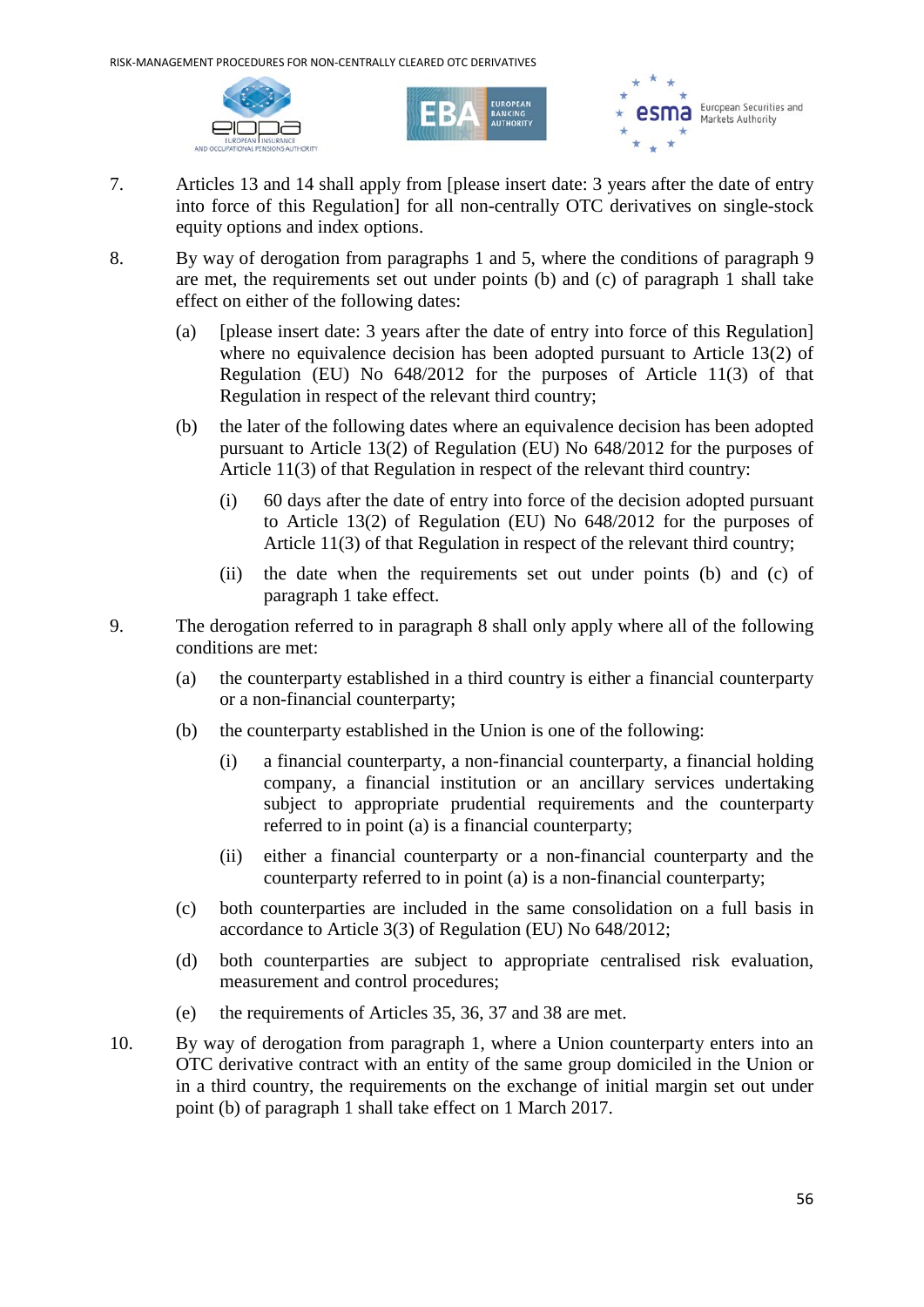





*Article 40 Entry into force*

This Regulation shall enter into force on the twentieth day following that of its publication in the Official Journal of the European Union.

This Regulation shall be binding in its entirety and directly applicable in all Member States. Done at Brussels,

> *For the Commission The President On behalf of the President*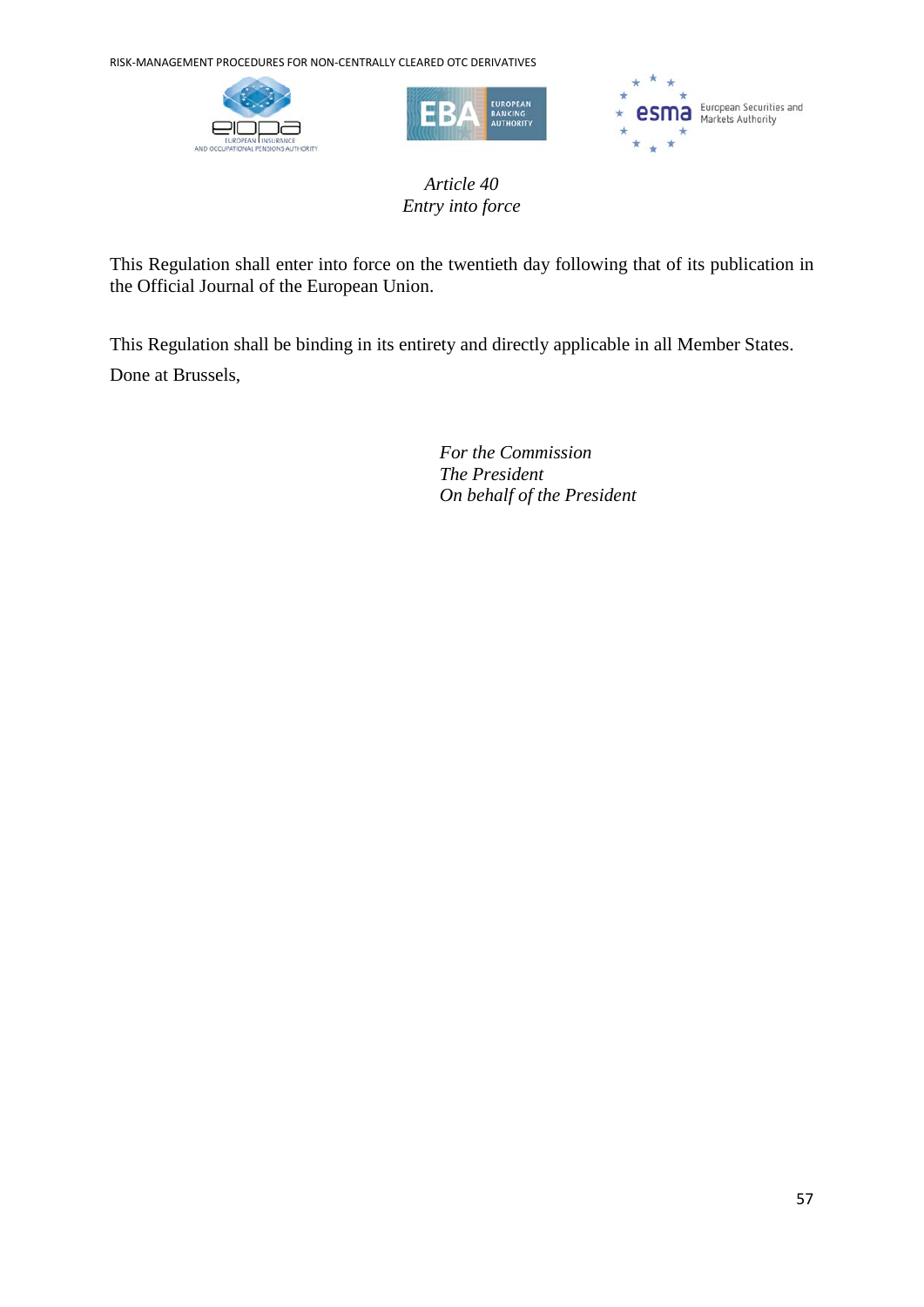





esma European Securities and



Brussels, XXX [...](2013) XXX draft

ANNEXES 1 to 4

## **ANNEXES**

**supplementing Regulation (EU) No 648/2012 on OTC derivatives, central counterparties and trade repositories of the European Parliament and of the Council with regard to regulatory technical standards for risk-mitigation techniques for OTC derivative contracts not cleared by a CCP**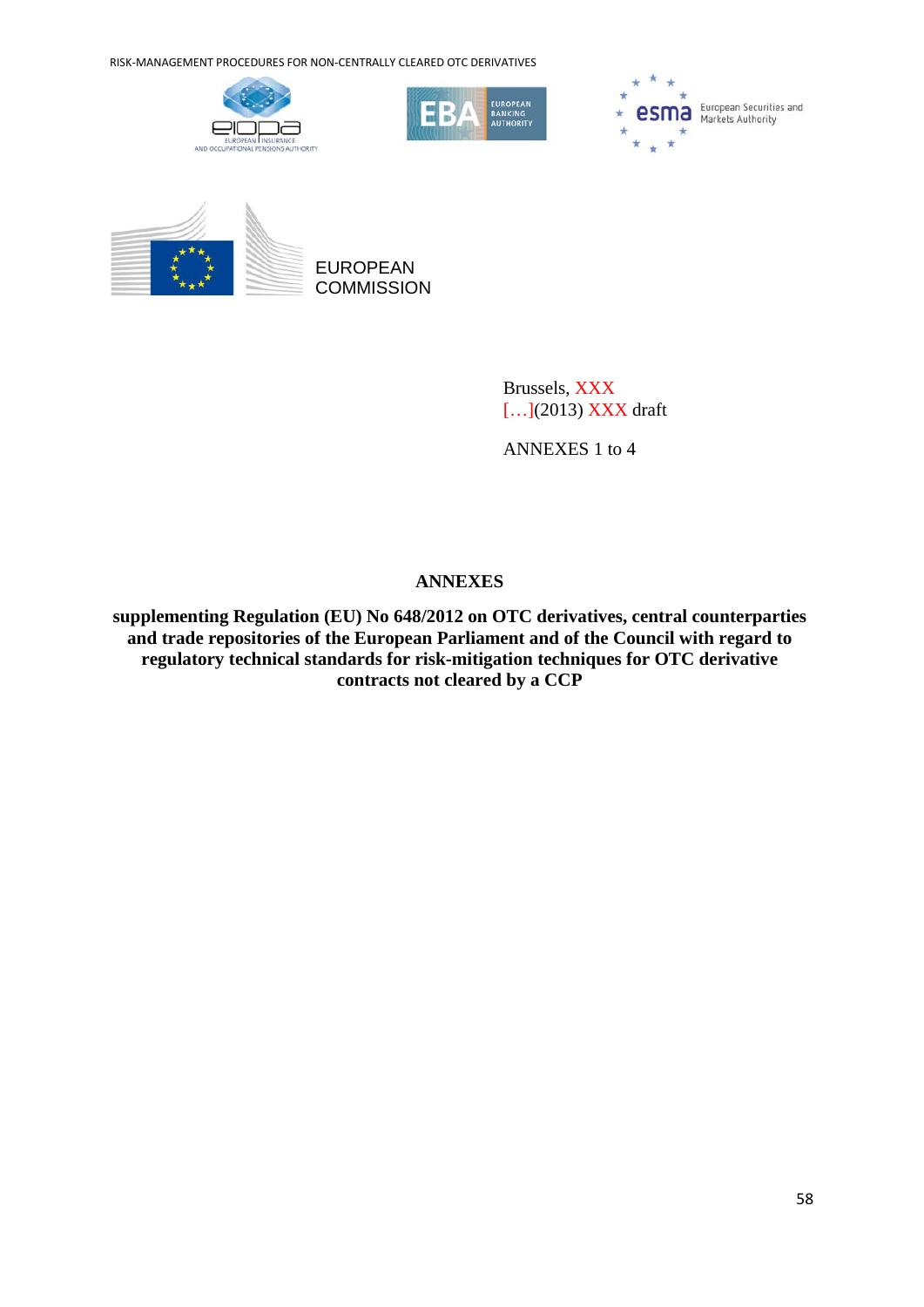





#### **ANNEXES**

## **supplementing Regulation (EU) No 648/2012 on OTC derivatives, central counterparties and trade repositories of the European Parliament and of the Council with regard to regulatory technical standards for risk-mitigation techniques for OTC derivative contracts not cleared by a CCP**

#### **ANNEX I Mapping of PD to Credit quality steps for the purposes of Article 25(2)**

1. An internal rating with a PD equal to or lower than the value in Table 1 of shall be associated to the corresponding credit quality step.

|                            | Probability of default, as defined  |
|----------------------------|-------------------------------------|
| <b>Credit Quality Step</b> | in Article 4(54) of Regulation (EU) |
|                            | 575/2013 lower than or equal to:    |
|                            | 0.10%                               |
|                            | 0.25%                               |
|                            | 1%                                  |
|                            | 75%                                 |

#### **Table 1**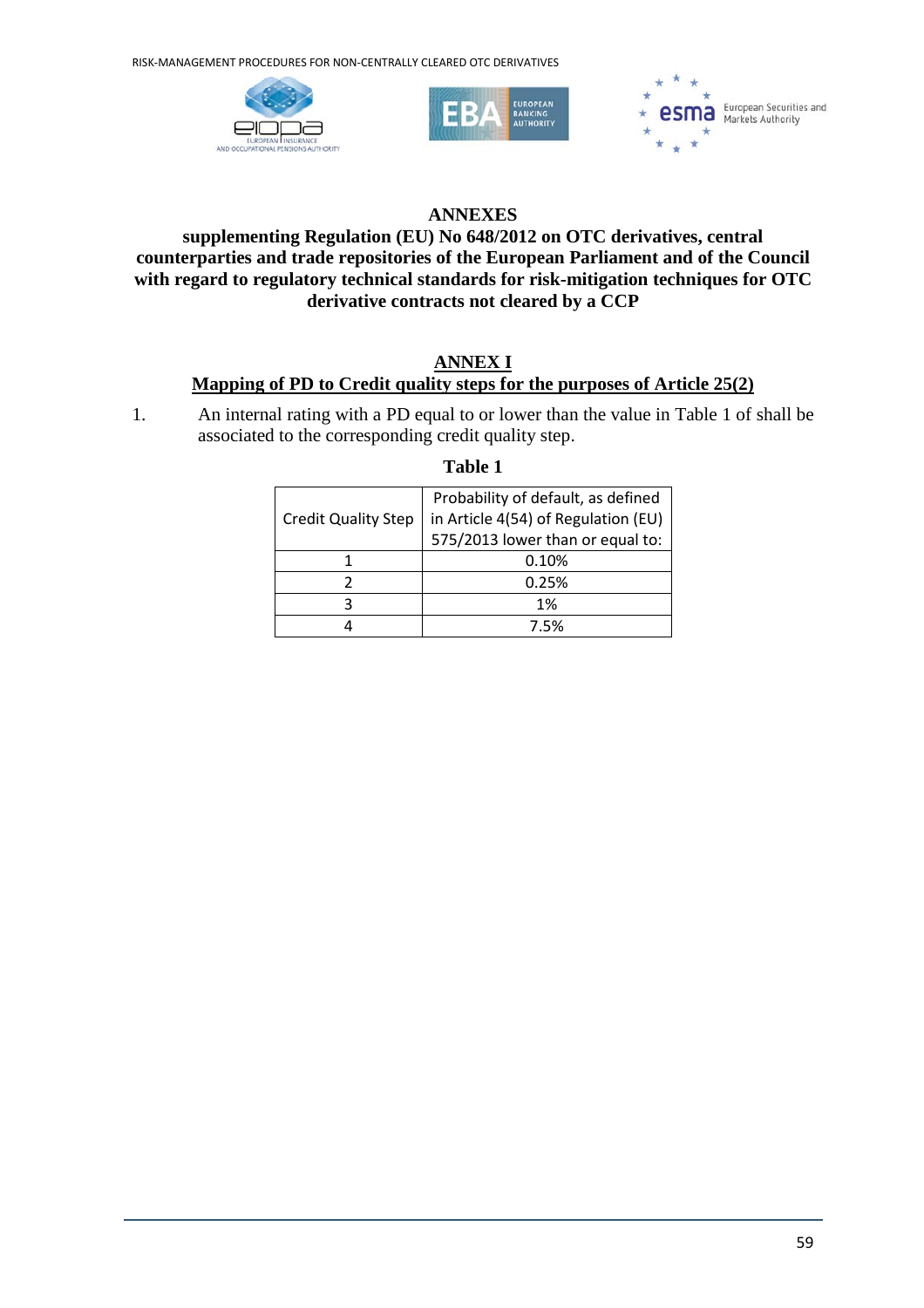





## **ANNEX II**

## **Standard haircuts to the market value of collateral for the purposes of Article 29**

1. The market value of the collateral shall be adjusted as follows:

 $C_{value} = C \cdot (1 - H_C - H_{FX})$ 

where:

 $C =$  the market value of the collateral;

 $H_C$  = the haircut appropriate to the collateral, as calculated under paragraph 2;

 $H_{FX}$  = the haircut appropriate to currency mismatch, as calculated under paragraph 6.

2. Counterparties shall apply at least the haircuts provided in the following Tables 2 and 3:

| <b>Half Cuts for folly term credit quality assessments</b>                                                   |                      |                                                                                                                                           |                                                                                                                               |                                                                                                        |  |  |
|--------------------------------------------------------------------------------------------------------------|----------------------|-------------------------------------------------------------------------------------------------------------------------------------------|-------------------------------------------------------------------------------------------------------------------------------|--------------------------------------------------------------------------------------------------------|--|--|
| Credit<br>quality step<br>with which<br>the credit<br>assessment<br>of the debt<br>security is<br>associated | Residual<br>maturity | Haircuts for debt<br>securities issued<br>by entities<br>described in<br>Article $22(2)(c)$<br>to $(e)$ and $(h)$ to<br>$(k)$ , in $(\%)$ | Haircuts for debt<br>securities issued<br>by entities<br>described in<br>Article 22 (2) (f),<br>$(g)$ , (l) to (n) in<br>(% ) | Haircuts for<br>securitisation<br>positions meeting<br>the criteria in<br>Article $22(2)(0)$<br>in $%$ |  |  |
|                                                                                                              | $\leq 1$ year        | 0.5                                                                                                                                       | $\mathbf{1}$                                                                                                                  | $\overline{2}$                                                                                         |  |  |
| 1                                                                                                            | $>1 \leq 5$          | 2                                                                                                                                         | $\overline{4}$                                                                                                                | 8                                                                                                      |  |  |
|                                                                                                              | > 5                  | 4                                                                                                                                         | 8                                                                                                                             | 16                                                                                                     |  |  |
|                                                                                                              | $\leq 1$ year        | $\mathbf{1}$                                                                                                                              | $\overline{2}$                                                                                                                | $\overline{4}$                                                                                         |  |  |
| $2 - 3$                                                                                                      | $>1 \leq 5$          | 3                                                                                                                                         | 6                                                                                                                             | 12                                                                                                     |  |  |
|                                                                                                              | > 5                  | 6                                                                                                                                         | 12                                                                                                                            | 24                                                                                                     |  |  |
| 4 or below                                                                                                   | $\leq 1$ year        | 15                                                                                                                                        | N/A                                                                                                                           | N/A                                                                                                    |  |  |
|                                                                                                              | $>1 \leq 5$          | 15                                                                                                                                        | N/A                                                                                                                           | N/A                                                                                                    |  |  |
|                                                                                                              | > 5                  | 15                                                                                                                                        | N/A                                                                                                                           | N/A                                                                                                    |  |  |

**Table 2 Haircuts for long term credit quality assessments**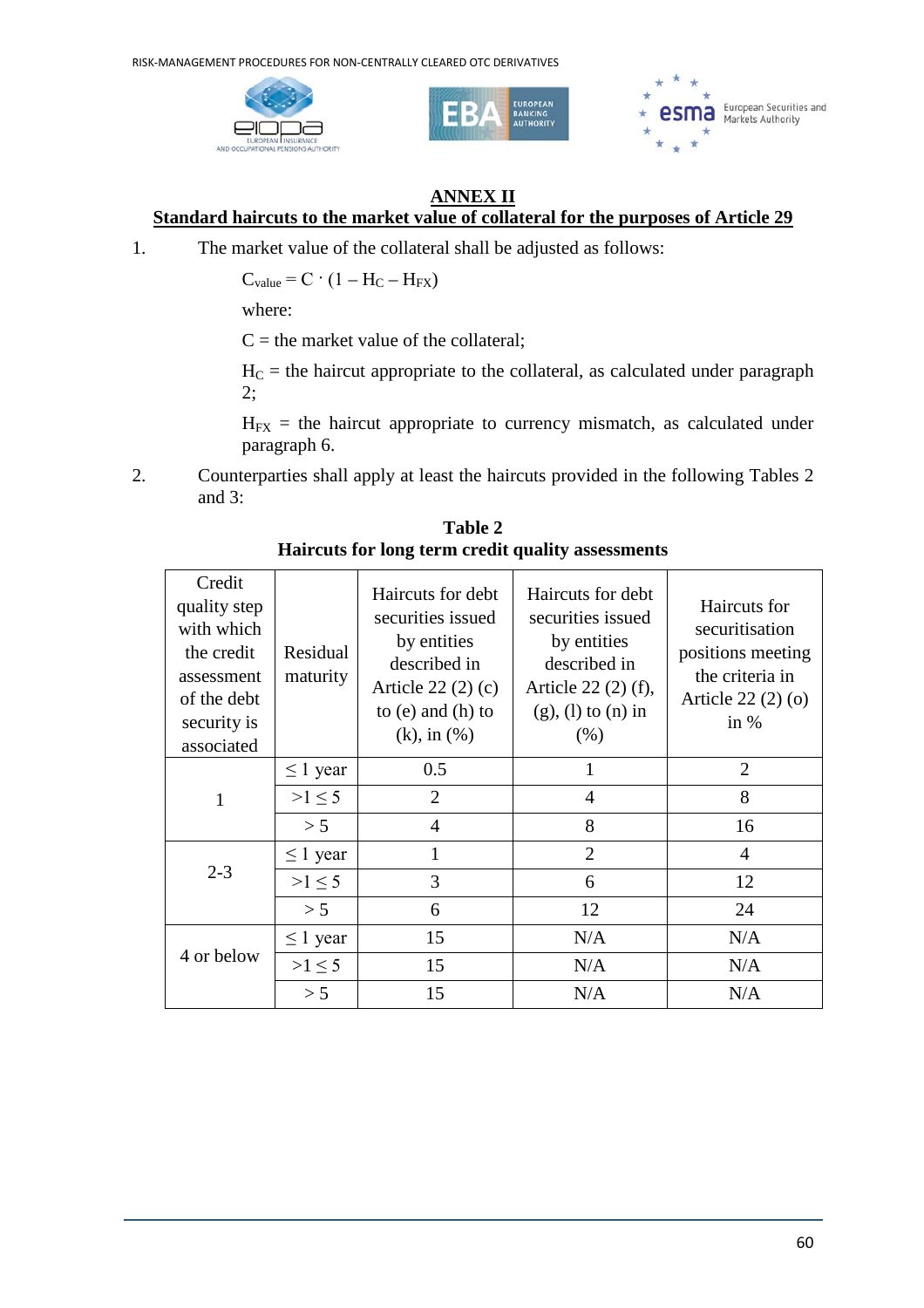





**Table 3 Haircuts for short term credit quality assessments**

| Credit quality step                               | Haircuts for debt                       | Haircuts for debt              | Haircuts for                                              |
|---------------------------------------------------|-----------------------------------------|--------------------------------|-----------------------------------------------------------|
| with which the                                    | securities issued by                    | securities issued by           | securitisation                                            |
| credit assessment                                 | entities described in                   | entities described in          | positions and                                             |
| of a short term<br>debt security is<br>associated | Article $22(2)$ (c) and<br>(i) in $(%)$ | Article 22(2) (m) in<br>$(\%)$ | meeting the criteria<br>in Article 22(2) (o) in<br>$(\%)$ |
|                                                   | 0.5                                     |                                |                                                           |
| 2-3 or below                                      |                                         |                                |                                                           |

- 3. Equities in main indices, bonds convertible to equities in main indices and gold shall have a haircut of 15%.
- 4. For eligible units in UCITS the haircut is the weighted average of the haircuts that would apply to the assets in which the fund is invested.
- 5. Cash variation margin shall be subject to a haircut of 0%.
- 6. For the purpose of exchanging variation margin, a haircut of 8% shall apply to all non-cash collaterals posted in a currency other than those agreed in an individual derivative contract, the relevant governing master netting agreement or the relevant credit support annex.
- 7. For the purpose of exchanging initial margin, a haircut of 8% shall apply to all cash and non-cash collaterals posted in a currency other than the currency in which the payments in case of early termination or default have to be made in accordance with the single derivative contract, the relevant governing master netting agreement or the relevant credit support annex ('termination currency'). Each of the counterparties may choose a different termination currency. Where the agreement does not identify a termination currency, the haircut shall apply to the market value of all the assets posted as collateral.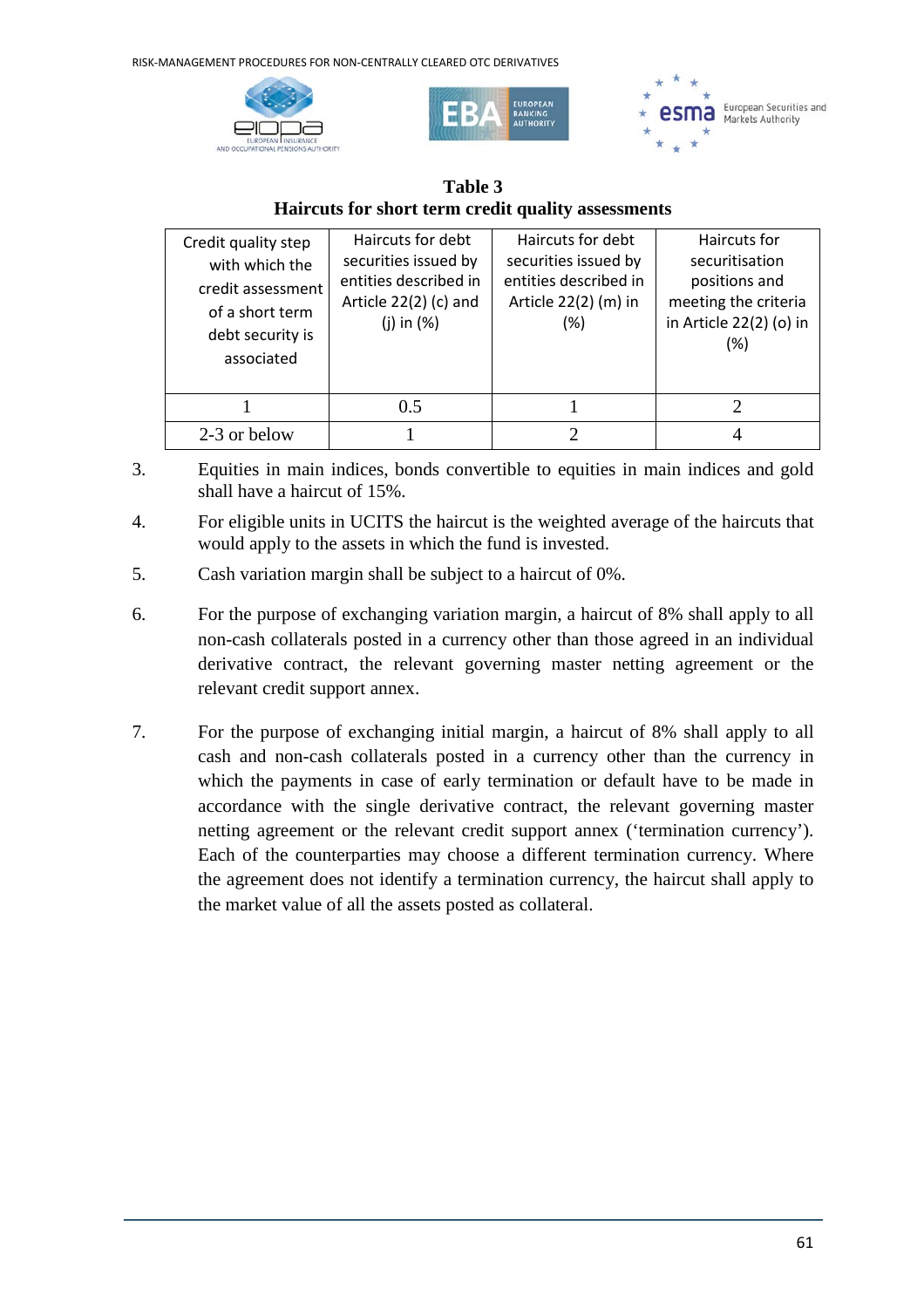





#### **ANNEX III Own estimates of the haircuts to the market value of collateral for the purposes of Article 30**

- 1. The calculation of the adjusted value of the collateral shall meet all of the following criteria:
	- (a) counterparties shall base the calculation on a 99th percentile, one-tailed confidence interval;
	- (b) counterparties shall base the calculation on a liquidation period of at least 10 business days.
	- (c) counterparties shall calculate the haircuts by scaling up the daily revaluation haircuts, using the following square-root-of time formula:

$$
H = H_M \cdot \sqrt{\frac{N_R + (T_M - 1)}{T_M}}
$$

where:

 $H =$  the haircut to be applied;

 $H_M$  = the haircut where there is daily revaluation;

 $N_R$  = the actual number of business days between revaluations;

 $T_M$  = the liquidation period for the type of transaction in question.

- (d) counterparties shall take into account the lesser liquidity of low quality assets. They shall adjust the liquidation period upwards in cases where there are doubts concerning the liquidity of the collateral. They shall also identify where historical data may understate potential volatility. Such cases shall be dealt with by means of a stress scenario;
- (e) the length of the historical observation period institutions use for calculating haircuts shall be at least one year. For counterparties that use a weighting scheme or other methods for the historical observation period, the length of the effective observation period shall be at least one year.
- (f) the market value of the collateral shall be adjusted as follows:

 $C_{value} = C \cdot (1 - H)$ 

where:

 $C =$  the market value of the collateral;

 $H =$  the haircut as calculated in point (c) above.

2. Cash variation margin may be subject to a haircut of 0%.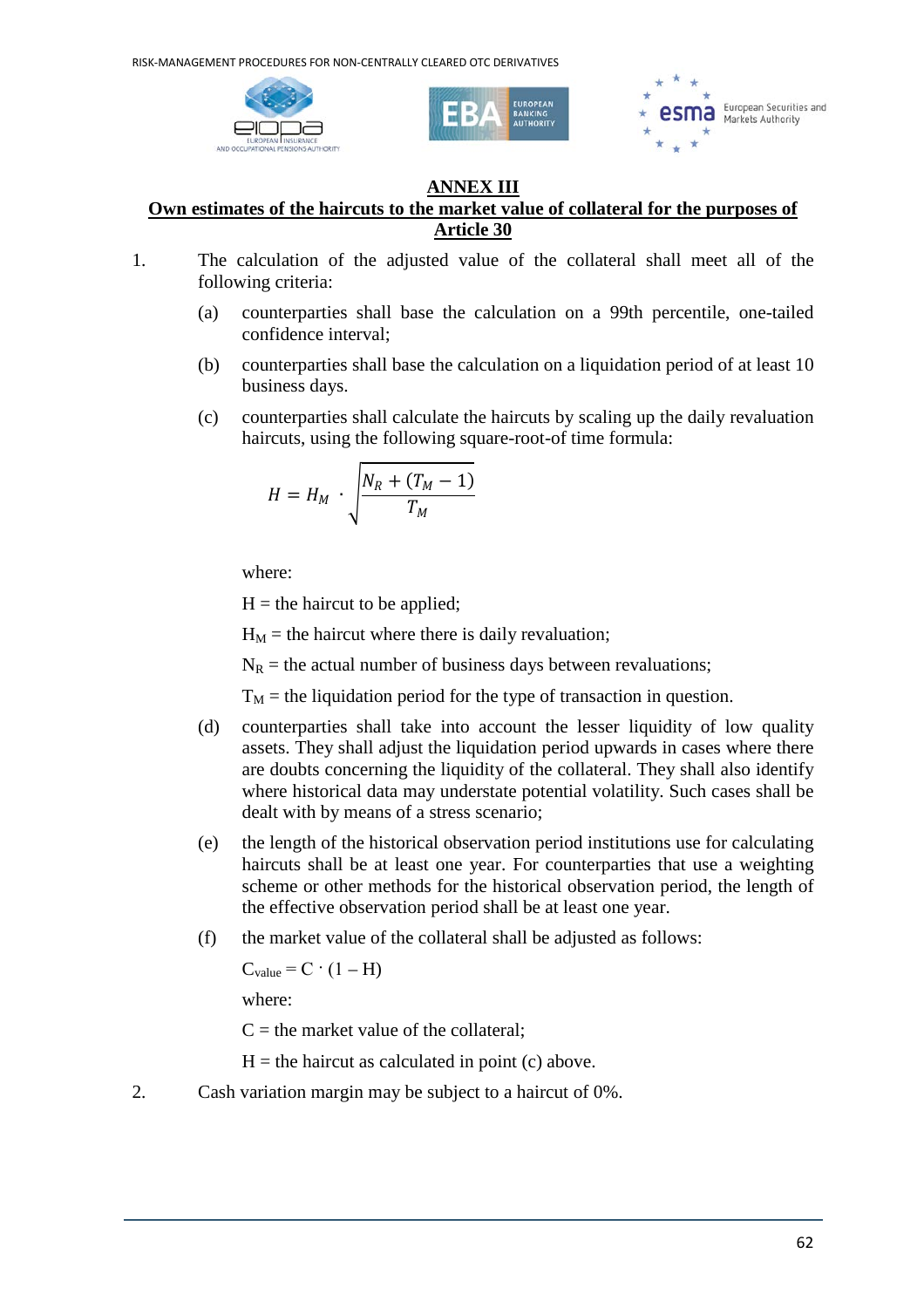





#### **ANNEX IV Standardised Method for the calculation of initial margin for the purposes of Article 15**

1. The notional amounts or underlying values, as applicable, of the |OTC derivative contracts in a netting set shall be multiplied by the percentages in the following Table 1:

| Category                                  | Add-on factor |
|-------------------------------------------|---------------|
| Credit: 0-2 year residual maturity        | 2%            |
| Credit: 2-5 year residual maturity        | 5%            |
| Credit 5+ year residual maturity          | 10%           |
| Commodity                                 | 15%           |
| Equity                                    | 15%           |
| Foreign exchange                          | 6%            |
| Interest rate: 0-2 year residual maturity | 1%            |
| Interest rate: 2-5 year residual maturity | 2%            |
| Interest rate: 5+ year residual maturity  | 4%            |
| Other                                     | 15%           |

| ını<br>h<br>я |  |
|---------------|--|
|---------------|--|

- 2. The gross initial margin of a netting set shall be calculated as the sum of the products referred to in paragraph 1 for all OTC derivative contracts in the netting set.
- 3. The following treatment shall be applied to contracts which fall within more than one category:
	- (a) where a relevant risk factor for an OTC derivative contract can be clearly identified, contracts shall be assigned to the category corresponding to that risk factor;
	- (b) where the condition referred to in point (a) is not met, contracts shall be assigned to the category with the highest add-on factor among the relevant categories;
	- (c) the initial margin requirements for a netting set shall be calculated in accordance with the following formula:

Net initial margin =  $0.4 *$  Gross initial margin +  $0.6 *$  NGR  $*$  Gross initial margin.

where:

- (i) net initial margin refers to the reduced figure for initial margin requirements for all OTC derivative contracts with a given counterparty included in a netting set;
- (ii) NGR refers to the net-to-gross ratio calculated as the quotient of the net replacement cost of a netting set with a given counterparty in the numerator, and the gross replacement cost of that netting set in the denominator;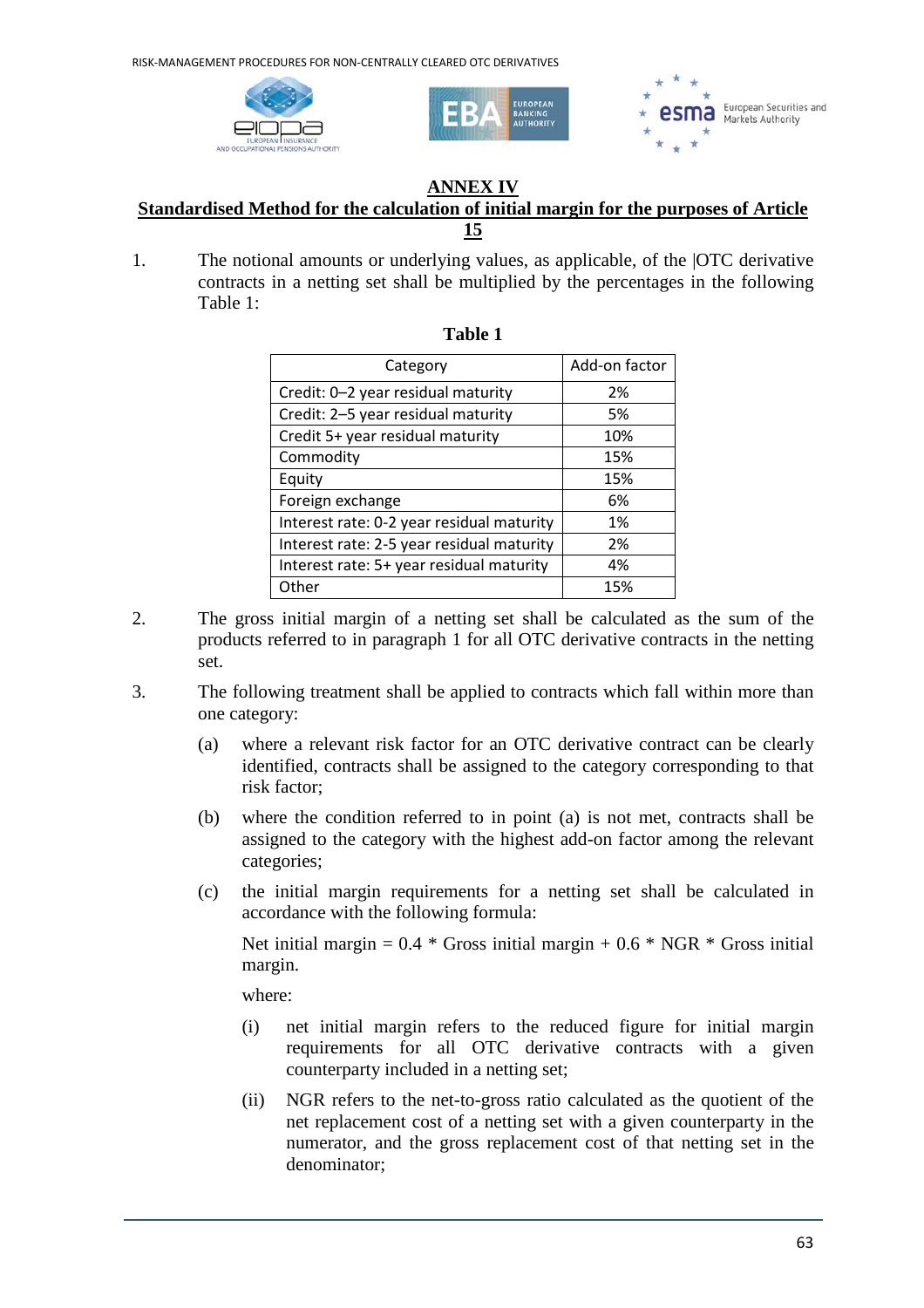





- (d) for the purposes of point (c), the net replacement cost of a netting set shall be the bigger between zero and the sum of current market values of all OTC derivative contracts in the netting set;
- (e) for the purposes of point (c), the gross replacement cost of a netting set shall be the sum of the current market values of all OTC derivative contracts calculated in accordance with Article 11(2) of Regulation (EU) No 648/2012 and Articles 16 and 17 of Commission Delegated Regulation No 149/2013with positive values in the netting set;
- (f) a netted notional amount may be computed before applying the add-ons referred to in paragraph 1 between contracts that are of opposite direction and are identical in terms of all contractual features except their notional amount.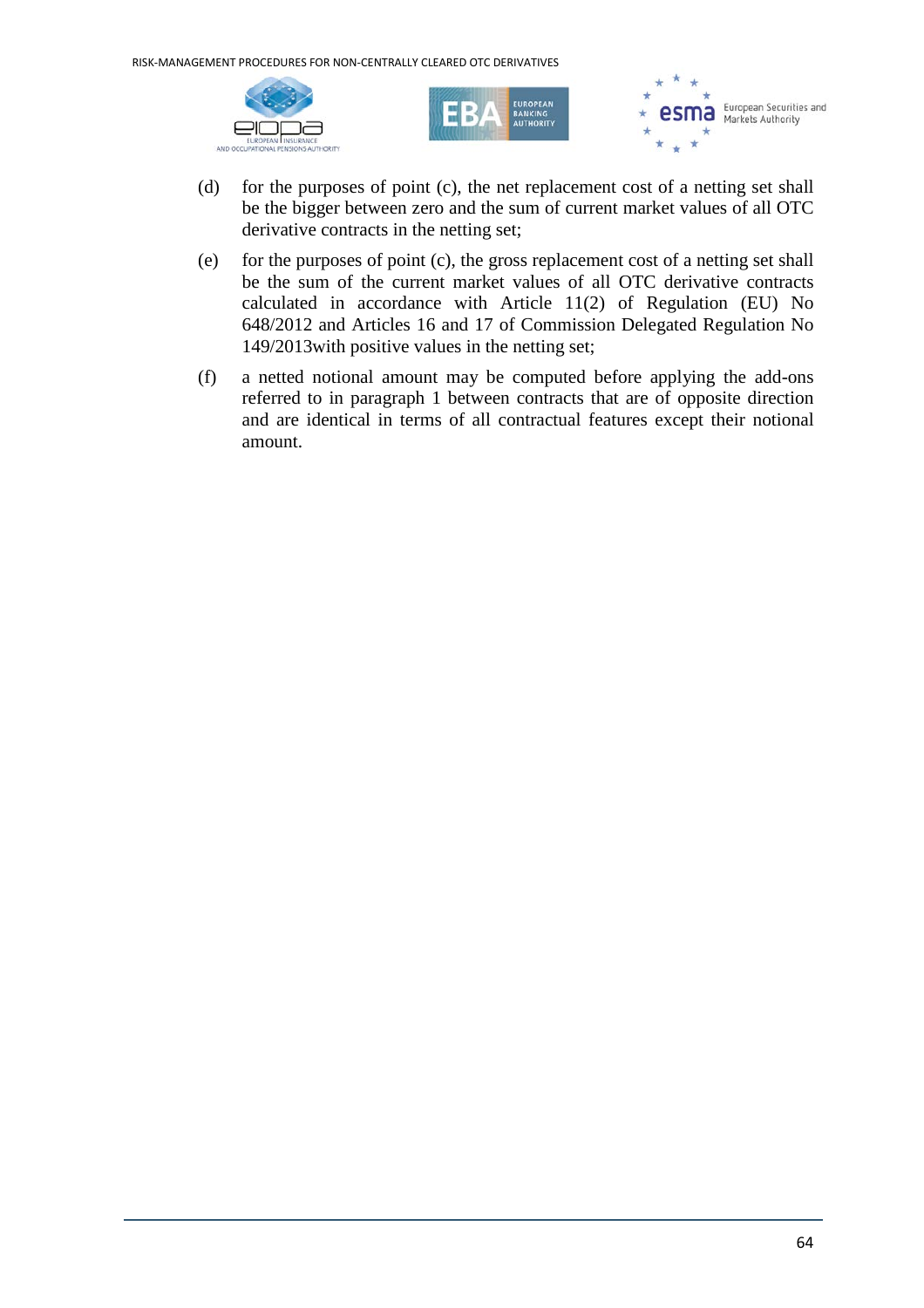





# 4. Accompanying documents

## 4.1 Draft cost-benefit analysis

## **4.1.1 Problem definition**

- 1. This section identifies problems to be addressed by the draft RTS. The core problem that the RTS aim to address is the lack of a harmonised regulatory framework for margin requirements for non-centrally cleared derivatives and associated problems including high systemic risk, regulatory arbitrage and an uneven playing field in the EU market for OTC derivatives. Specifically it is noted that:
	- a) The high volume of non-centrally cleared derivatives<sup>[1](#page-64-0)</sup> poses high systemic risk in the EU market as well as in the rest of the world<sup>[2](#page-64-1)</sup>.
	- b) If the margin requirements for non-centrally cleared derivatives vary across the Member States, then the regulatory framework will give a competitive advantage to financial institutions that operate in the low-margin jurisdictions (resulting in an uneven playing field for institutions in the EU). This would also incentivise institutions that initially operate in high-margin jurisdictions to relocate their business activities to another jurisdiction where the margin requirements are low (regulatory arbitrage).
- 2. These problems prevent the effective and efficient operation not only of the market for non-centrally cleared derivatives but also of the internal market.
- 3. Section [2.1.4](#page-66-0) presents an analysis of the alternative technical options that can effectively address these problems.

#### **4.1.2 Objectives**

 $\overline{a}$ 

- 4. The general and operational objectives of the EMIR, as noted in the recitals of the EMIR, are to respond to the risks emerging from the interconnectedness between institutions operating in the OTC derivative markets by:
	- a) reducing counterparty credit risk, and
	- b) establishing robust risk management.
- 5. The objective of the current RTS is to establish a robust regulatory framework by:

<span id="page-64-0"></span> $<sup>1</sup>$  See Sectio[n 4.1.5,](#page-85-0) where the key statistics in relation to the baseline are presented.</sup>

<span id="page-64-1"></span> $^2$  For example in the countries that are covered by the scope of BCBS-IOSCO.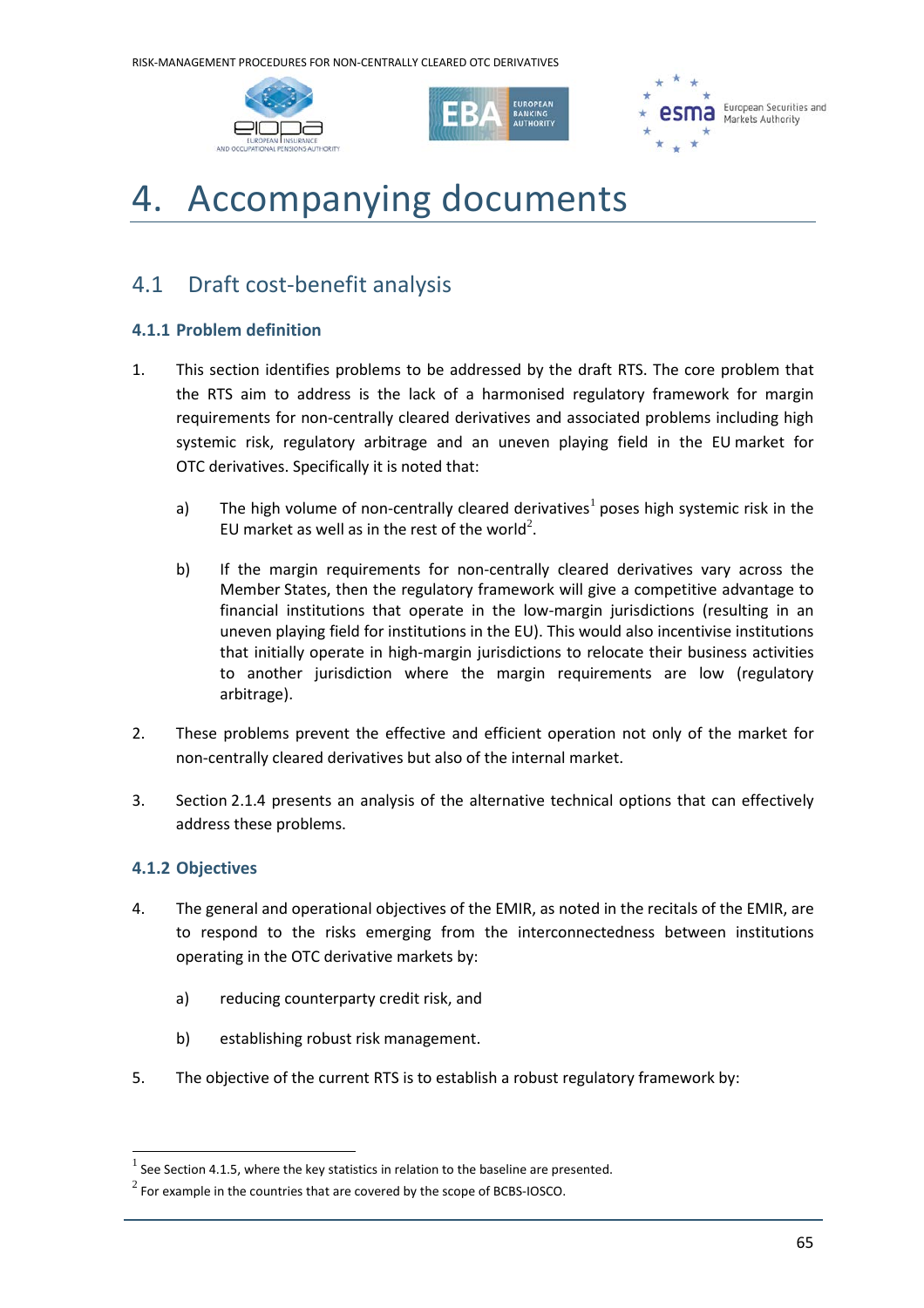





- a) improving prudential regulation so that non-centrally cleared derivatives are bilaterally collateralised and subject to either margin or capital requirements,
- b) harmonising regulatory practice on non-centrally cleared derivatives across the Member States, and
- c) aligning the EU regulatory framework with international practice.
- 6. Article 11 of the EMIR outlines:
	- a) the framework for risk-management procedures for contracts for non-centrally cleared derivatives,
	- b) the overall procedures for intragroup exemptions that national competent authorities must follow, and
	- c) the criteria for the identification of practical and legal impediment to the prompt transfer of funds between counterparties.
- 7. However, this article does not specify what these procedures and criteria should be. As a result, the provisions may lead to variations in the interpretation of these criteria and procedures and a lack of harmonisation in margin requirements across the EU.
- 8. Article 11(15) of the EMIR gives the ESAs power to issue RTS to promote harmonisation in risk-management procedures, procedures for exemptions and criteria for identifying legal and practical impediment to the prompt transfer of own funds and repayment liabilities between counterparties.
- 9. Specification of the rules on the abovementioned provisions is a crucial aspect of the market for non-centrally cleared derivatives. The objective is to mitigate the high risk that the market for non-centrally cleared derivatives currently carries, by complementing the provisions under Article 11 of the EMIR, and ultimately to contribute to the effective and efficient functioning of the internal market.

#### **4.1.3 Baseline**

10. The quantitative analysis in Section 4.1.5 shows the estimated value of aggregate noncentrally cleared activity that is captured by the scope of the current RTS for major European banks. Currently, the estimated value in terms of the total gross notional outstanding amount for non-centrally cleared derivative activities is about EUR 146 trillion. This figure is expected to decrease to about EUR 74.9 trillion (or by 49%) after the implementation of the central clearing obligation, which will require about half of these transactions to be subject to mandatory central clearing. In other words, after the implementation of the margin requirements, about 49% of the OTC derivative market will be captured by the current RTS, and the remaining 51% will be cleared centrally.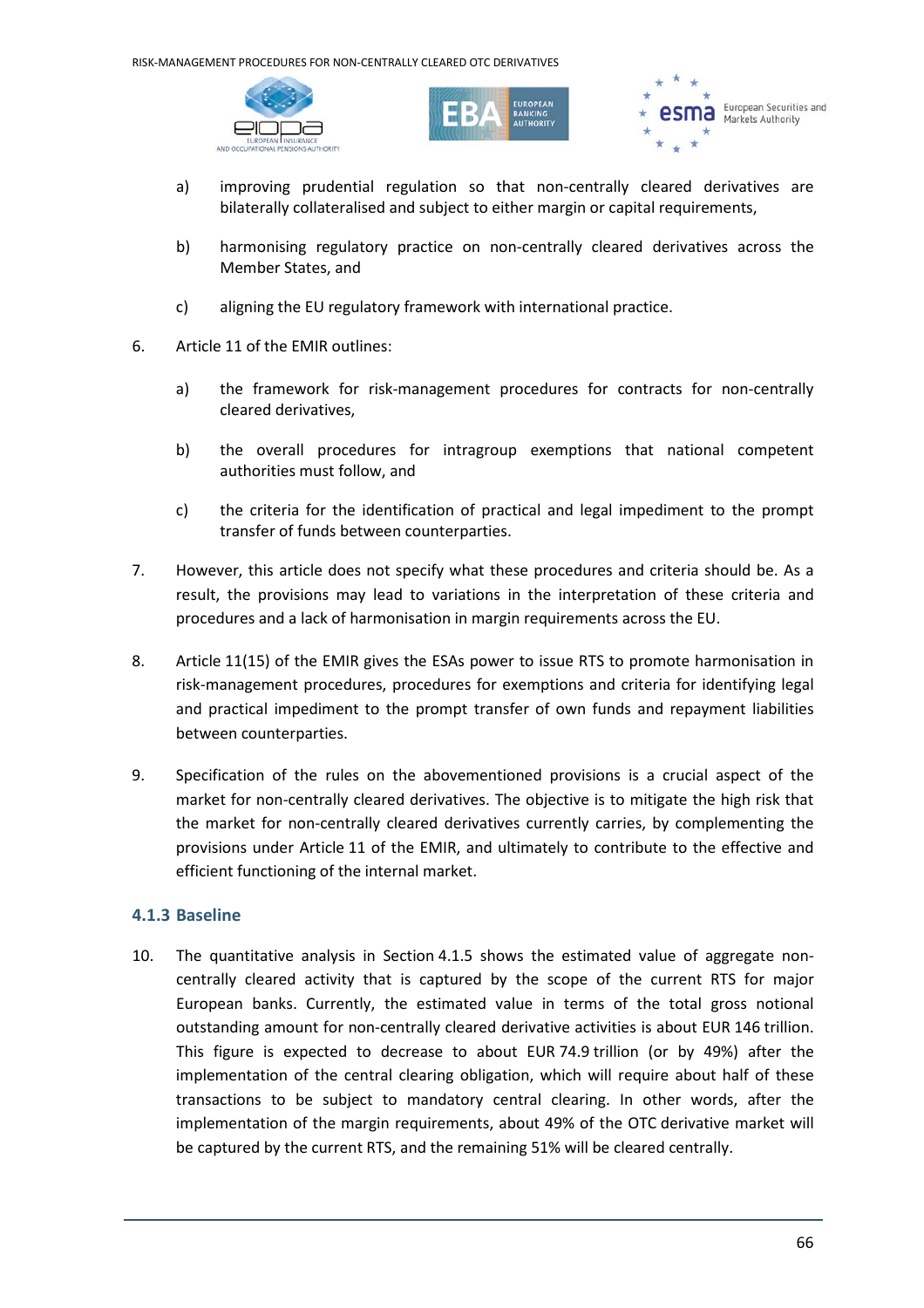





- 11. Similar figures that are based on a larger sample and cover countries outside the EU (e.g. the US and Japan) show that the policy impact in the EU will be similar to the development of the international market for OTC derivatives.
- 12. In terms of initial margin the estimated value of total initial margin currently collected among financial institutions is about EUR 40 billion in the EU. The figure is about 40% of the global value.

#### <span id="page-66-0"></span>**4.1.4 Assessment of the technical options**

- 13. The current section analyses the major technical options that are considered under each section of the current RTS. The assessment of the technical options presents the evidence and the logic behind the choice of a particular policy that shapes the current RTS, including:
	- a) physically settled foreign exchange swaps and forwards, and currency swaps;
	- b) scope of applicability of the initial margin requirements;
	- c) covered bonds;
	- d) eligibility and treatment of collateral;
	- e) credit quality assessment;
	- f) concentration limits;
	- g) phase-in of initial margin requirements;
	- h) procedures concerning intragroup transactions.

#### **Physically settled foreign exchange swaps and forwards, and currency swaps**

- 14. The assessment relates to the scope of derivative instruments to which the margin requirements apply. The regulation covers all derivatives that are not centrally cleared, with the exception of derivatives in certain types of transactions.
- 15. The current options relate to the exclusion of foreign exchange forwards and swaps from the scope of the margin requirements due to their unique characteristics (e.g. product availability) and due to the particular market practices involved (e.g. requirements with regard to product delivery).

#### **Option 1: exemption from the requirement to collect initial margin for physically settled foreign exchange swaps and forwards, and currency swaps**

16. Physically settled foreign exchange swaps and forwards are the derivative instruments by which the underlying financial products (i.e. foreign currency) are physically delivered in exchange for a specific payment. The physical existence and the availability of the underlying financial instrument decrease counterparty risk.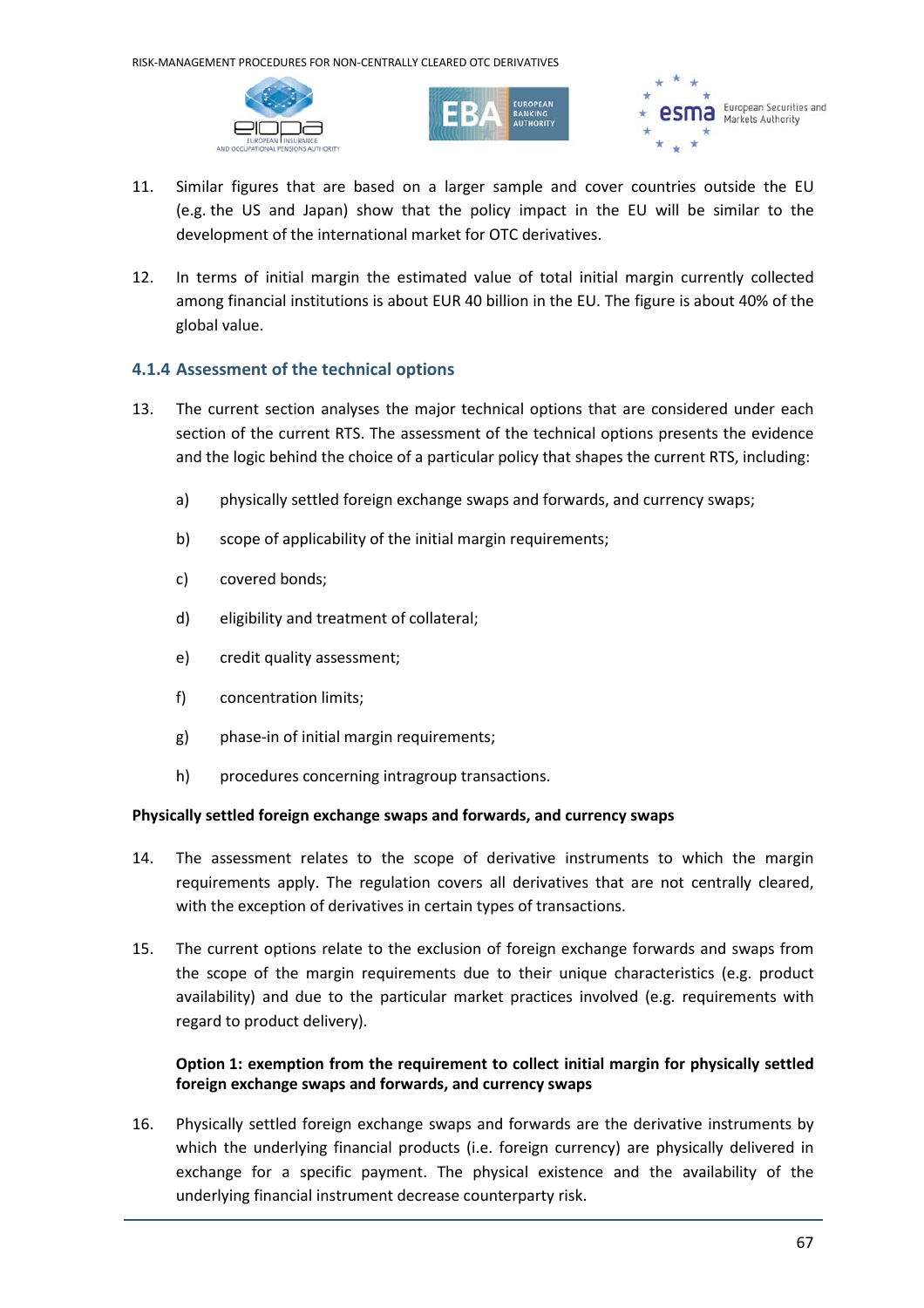





17. However, the physical settlement characteristics do not minimise counterparty risk arising from unforeseen events such as counterparty default.

**Option 2: no exemption from the requirement to collect initial margin for physically settled foreign exchange swaps and forwards, and currency swaps**

- 18. An initial margin requirement for non-centrally cleared physically settled foreign exchange swaps and forwards is expected to minimise the risk associated with counterparty default. This is true particularly for contracts with long maturities, where the uncertainty is greater.
- 19. However, initial margin requirements will result in additional costs for the industry, which may in turn downsize the market for physically settled foreign exchange swaps and forwards. This is true particularly when the international market is taken into account, in particular EU trade with the US market and intra-EU trade across jurisdictions with different currencies.
- 20. Preferred option: the first option (exemption from IM) is the preferred option for the following reasons:
	- a) The BCBS-IOSCO framework specifies that certain physically settled foreign exchange products and swaps should be exempt from the exchange of initial margin, with the intention that the risks associated with the exemption will be considered by the monitoring group established in 2014.
	- b) Given the interconnectedness of the market and international practice, in particular in the US market, an initial margin requirement for physically settled foreign exchange swaps and forwards would put the EU at a comparative disadvantage vis-àvis other players.
	- c) Therefore, to reflect the international dimension of the foreign exchange markets and to maintain international consistency between jurisdictions, it will be beneficial if the technical standards are consistent with the BCBS-IOSCO framework.

#### **Scope of applicability of the initial margin requirements**

21. The assessment relates to the scope of the RTS. It discusses the threshold for the size of the counterparties in terms of gross notional outstanding amounts of OTC derivatives in order to establish which entities should be included in the scope of the current RTS.

#### **Option 1: the RTS would apply to all entities undertaking OTC derivatives transactions**

22. This option does not set a minimum threshold to identify entities that can be exempted from the margin requirements. It sets uniform and comprehensive risk-management requirements for participants in the OTC derivative market. The approach would be effective in achieving the objective of reducing systemic risk in the OTC derivative market.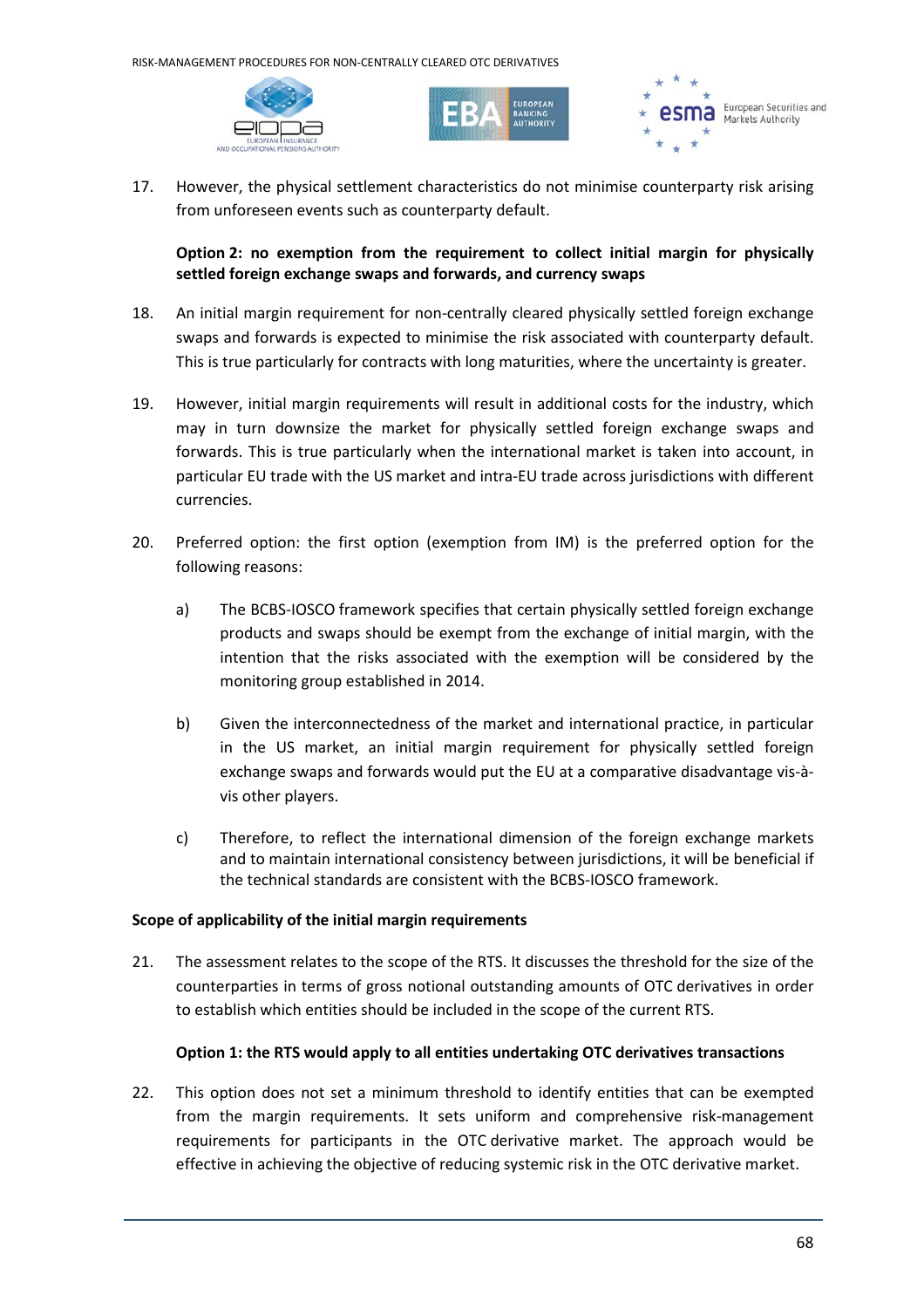





23. However, the uniform application of margin requirements violates the proportionality principle. The ESA recognises the significant change in market practice and potential costs associated with these requirements. This is also acknowledged in the BCBS-IOSCO framework. These costs have the potential to fall disproportionately on smaller market participants, and, in extremis, discourage the use of derivative markets, in particular for risk-reducing activities such as hedging.

#### **Option 2: the RTS would apply to all entities undertaking OTC derivatives transactions, subject to a minimum level**

- 24. In line with international principles, this option introduces a threshold value of EUR 8 billion for gross notional outstanding amounts of OTC derivatives. Entities with aggregated notional outstanding amounts under this threshold are not subject to the initial margin requirements.
- 25. Preferred option: the second option is the preferred option since it respects the proportionality principle and is in line with international practice.

#### **Covered bonds**

- 26. Covered bonds are debt securities backed by a cover pool of predominantly mortgages or public-sector loans serving as collateral. Derivatives can be used in cover pools to hedge interest rate and currency risks, for instance with the purpose of issuing covered bonds in currency denominations other than that of the underlying collateral. Bilateral collateral exchange, as mandated by the EMIR, would require the cover pool to provide collateral to its derivative counterparty. This would give the derivative counterparty a preferential claim to the assets in the cover pool over the covered bondholders, which is incompatible with the senior rights of covered bondholders usually prescribed by existing covered bonds across Europe.
- 27. In this respect, recital 24 of the EMIR provides that:

'When developing draft regulatory technical standards to specify the arrangements required for the accurate and appropriate exchange of collateral to manage risks associated with uncleared trades, ESMA should take due account of impediments faced by covered bond issuers or cover pools in providing collateral in a number of Union jurisdictions. ESMA should also take into account the fact that preferential claims given to covered bond issuers counterparties on the covered bond issuer's assets provides equivalent protection against counterparty credit risk.'

#### **Alternative 1: one-way margin requirement**

28. Under this first alternative, the cover pool is exempted from posting and collecting collateral in the form of initial margin and from posting variation margin to its derivative counterparty if not previously collected.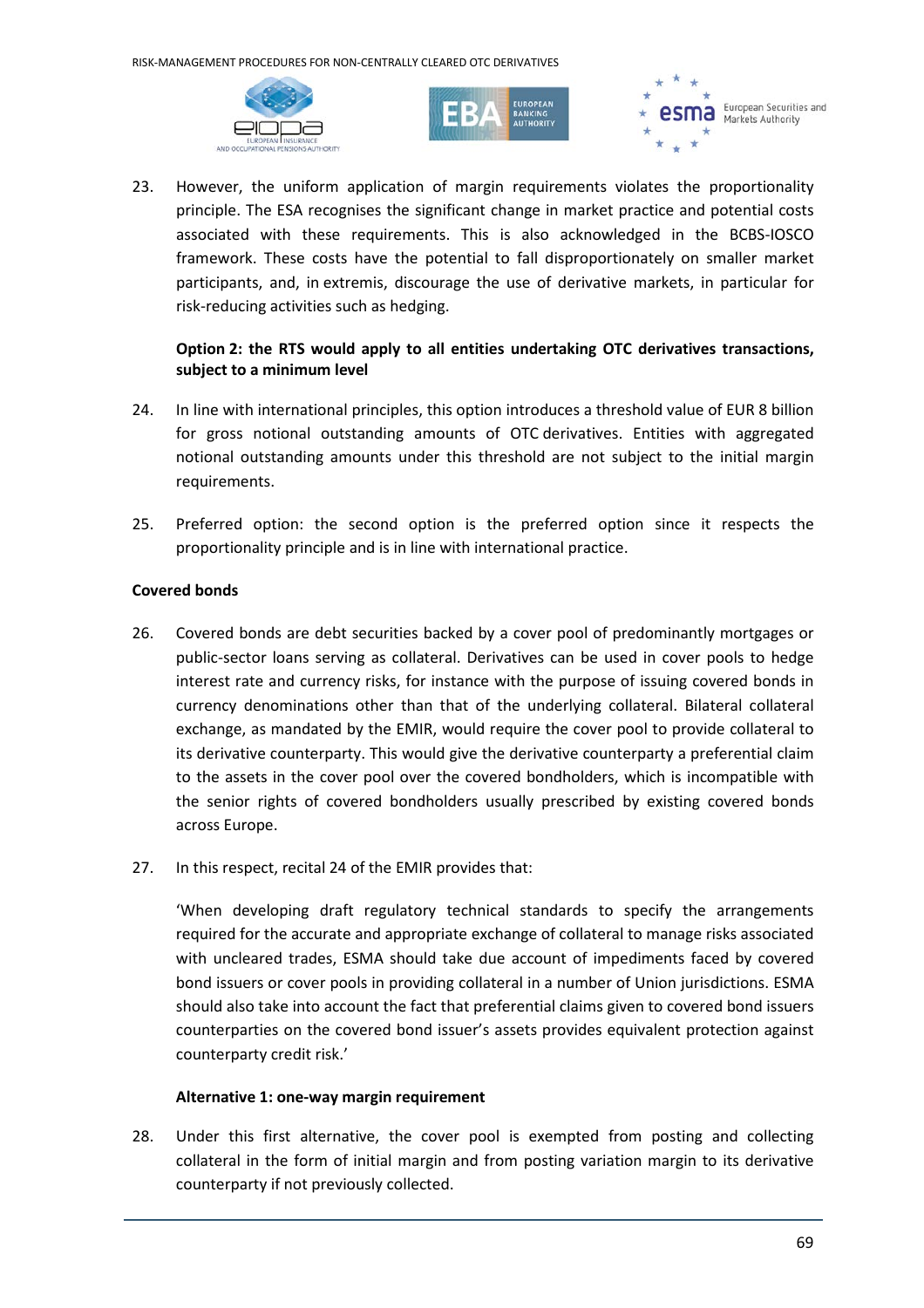





- 29. This alternative relies on specific risk mitigants embedded in covered bond programmes to provide the derivative counterparty with a certain level of protection as an alternative to the exchange of collateral. These risk mitigants include the derivative counterparty benefiting from the appropriate segregation of the assets in the cover pool from the issuer's insolvency estate and a minimum level of legal over-collateralisation.
- 30. Specifically the ESA's consider that the following conditions must be met:
	- a) the derivative is not terminated in case of a resolution or insolvency-related default of the covered bond issuer<sup>[3](#page-69-0)</sup>;
	- b) the derivative counterparty ranks (at least) pari passu with the covered bondholders $4$ ;
	- c) the derivative is recorded in the cover pool of the covered bond programme in accordance with national covered bond legislation and is used only to hedge the interest rate, or currency mismatches of the cover pool;
	- d) the netting set does not include derivatives unrelated to the covered bond programme;
	- e) the covered bond programme meets the requirements of Article 129 of the CRR;
	- f) the covered bond programme is subject to a regulatory  $5$  collateralisation requirement of at least  $102\%$ <sup>[6](#page-69-3)</sup>.
- 31. In cases where the conditions of Alternative 1 are not met, the ESAs have considered the following alternative.

#### **Alternative 2: collateral provider**

 $\overline{a}$ 

32. Under this second alternative, the cover pool is not exempt from posting collateral to its derivative counterparty. Instead, this alternative relies on the interposition of a third-party collateral provider between the cover pool/covered bond issuer and its derivative counterparty to address the legal impediment faced by the cover pool when posting collateral.

<span id="page-69-0"></span> $3$  For the cover pool to be eligible, most European jurisdictions require that the payments on the derivatives cannot be accelerated in case of the covered bond issuer's default. Otherwise, the covered bondholders will lose the benefit of the protection provided by the hedging of the covered bond issuer's insolvency.

<span id="page-69-1"></span> $^4$  Under most European covered bond regimes, the claims of the derivative counterparty can rank equally with, but not take priority over, the claims of the covered bondholders.

<span id="page-69-2"></span> $<sup>5</sup>$  Voluntary over-collateralisation is not taken into account due to the lack of restrictions preventing the issuer from</sup> suddenly reducing it. In the worst-case scenario, the issuer could reduce over-collateralisation to the legally required amount shortly before going into default.

<span id="page-69-3"></span> $<sup>6</sup>$ A minimum collateralisation of at least 102% in respect of the covered bonds in circulation is required in certain</sup> jurisdictions.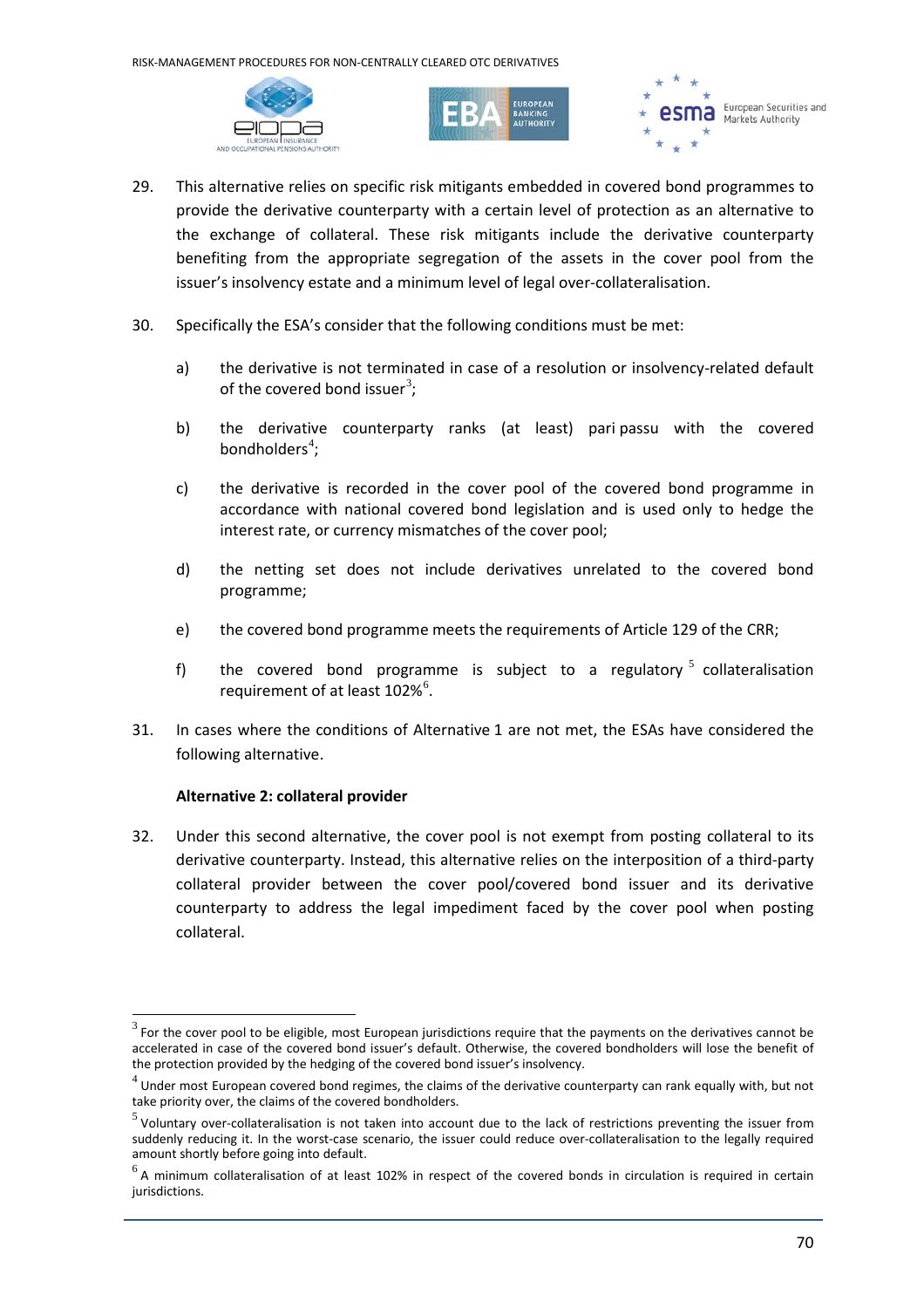





- 33. Under this arrangement, the third party, as a collateral provider, acts as a guarantor for the derivative counterparty. In return, the third party receives a claim on the assets in the cover pool (ranking pari passu or below the covered bondholders) and a fee paid by the covered bond issuer/cover pool.
- 34. There is no need to explicitly take into account the use of a third-party collateral provider, as there is currently no provision preventing a counterparty from using a third-party provider to post the collateral, as long as the collateral is available to the counterparty in the event that the covered bond issuers default.
- 35. It is noted that there appears to be significant scope for market-based solutions that will preserve risk mitigation, which is an overall principle across the technical standards.

#### **Timing for the collateral exchange**

- 36. The BCBS-IOSCO framework does not require a daily collection of collateral (for either VM or IM) although it is required that a regular calculation and exchange takes place. The current industry practice on the exchange of margin varies across entities and types of trades. Variation margin is often exchanged among banks and larger financial institutions. Often, but not always, VM is exchanged in cash. IM is rarely exchanged except with respect to hedge funds or counterparties with lower credit quality. It is therefore difficult to rely on the current practices when laying down the provisions on the timing of the collateral exchange for OTC derivatives.
- 37. According to final and proposed rules outside the EU, different approaches have been pursued by various Regulators for the timing of margin exchange. Some clearly opted for the margin exchange to be executed at T+1, while some flexibility is allowed for the choice of 'T' for cross-border trades over different time zones. Others require an exchange 'without delay' or within few business days of calculation of IM obligations.
- 38. There is a common understanding that the margin calculation can be performed early in the morning of the following business day. The simplicity of the ISDA SIMM model (the most likely candidate for the calculation of IM) allows straightforward calculations. As explained later on, posting available collateral can also be performed quickly.
- 39. Considerations should be made that valuation can only take place after close of trading in the US not only because a trade in EU or Asia may refer to an American exchange, but also because global firms' operational centres, receiving the margin call, may be located in any one of Asia, Europe and the US.
- 40. VM has to be calculated daily. The RTS provides a list of conditions that determine when IM has to be recalculated, but in practice also IM has to be recalculated daily for most of the netting sets. The RTS allow for more time (in practice, one additional day) for the exchange of margins in cross-border netting sets over different time zones. This applies to VM and IM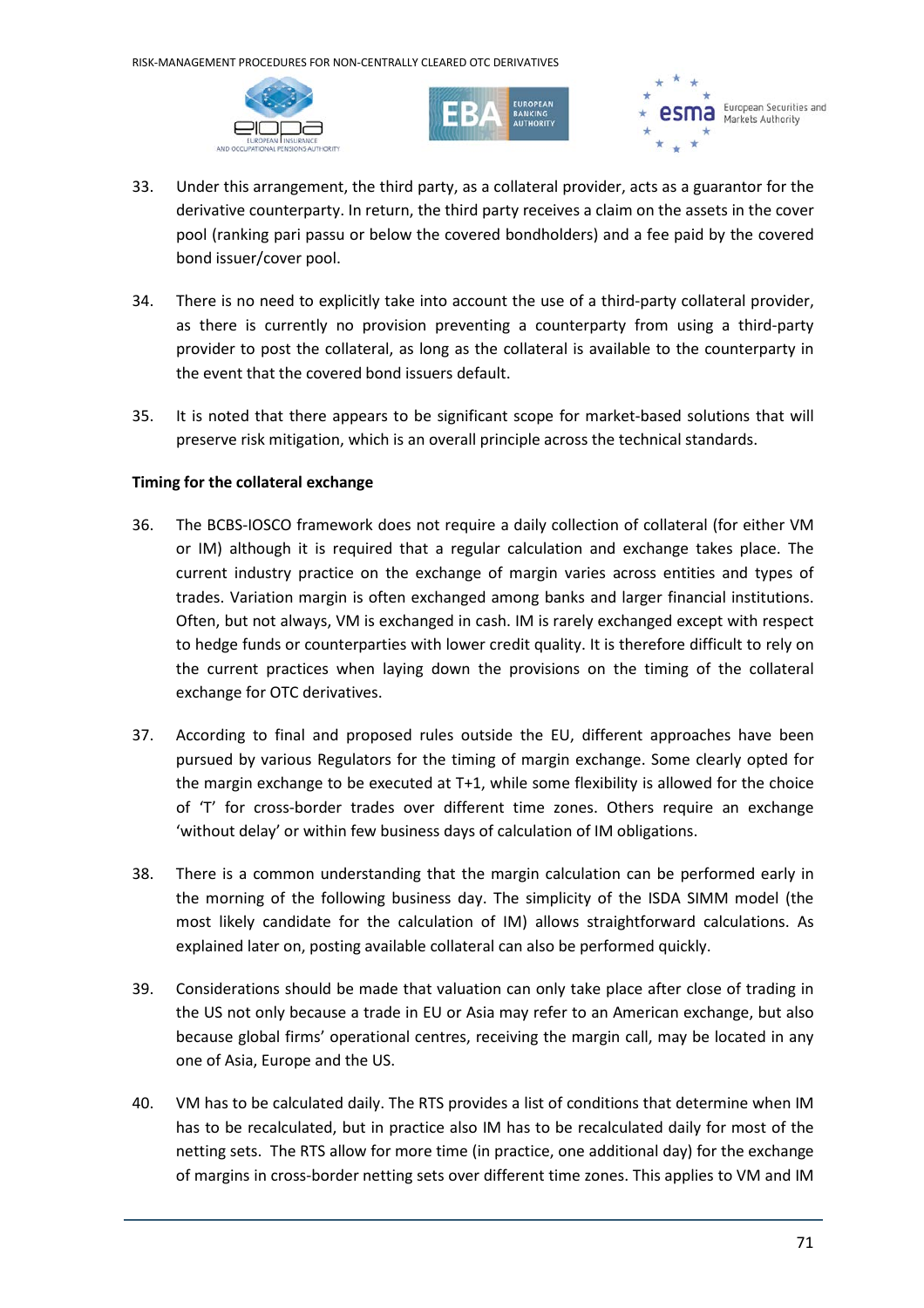





and applies to all the trades in that netting set, new or existing trades. This is in line with the current practice for the calculation of VM in case of trades with Asian counterparties.

- 41. Once there is enough time for calculation and in whichever way the time zone issue is addressed, collateral has to be pledged or transferred. The ability to meet a T+1 call (including collateral pledge or transfer), however, should not be confused with the settlement of securities. In fact, non-cash collateral does not need to follow the settlement cycle (typically based on a delivery-versus-payment system) but it is either a pledge or a free-of-payment title transfer. Major custodians commonly perform these operations on a same-day basis and virtually instantaneously. This is the case for securities held at that custodian or for transfers across major custodians, because the process around the collateral transfer is already a common practice that does not require any change of custodians' internal processes. Constraints can arise where smaller counterparties decide to rely on local and less sophisticated custodians.
- 42. As a consequence, it is clear why some jurisdiction does not account for the full settlement cycle of the securities posted as initial margin where others do allow for this additional time.
- 43. Industry stakeholders' comments in response to the second consultation paper were varied. Although all respondents expressed the need to have more time for posting collateral, the motivations and the time frame suggested varies from 'at least T+3' (ISDA), the 'T+5' of the Japanese Banking Association up to the 'T+7' of some large non-financial counterparties.
- 44. Custodians and banks were consulted on the need of additional time for posting initial margin. Major custodians confirmed they can perform, as they already do, this type of operations immediately also in a cross border context and across major custodians without changing their internal processes. Banks, on the other hand, recognised that if collateral is available, they can post it immediately. However, banks also claim that the technology is not that advanced yet to perform the portfolio reconciliation and margin calculation just 'pushing a button', although this is done for variation margin.
- 45. Banks also claim that typically they do not keep collateral aside to face margin calls but they repo it. Moreover, banks also would like to be able to post the collateral of the desired quality to counterparties after collateral transformation. In both situations, for obtaining the securities back from a repo and for the collateral transformation, banks asked to have a certain number of additional days (after T+1) for the posting of initial margin; the number of days should be related to the settlement cycle of the securities.
- 46. The next sections detail pros and disadvantages of the two alternative approaches described therein.

#### **Options on margin exchange: advantages and drawbacks**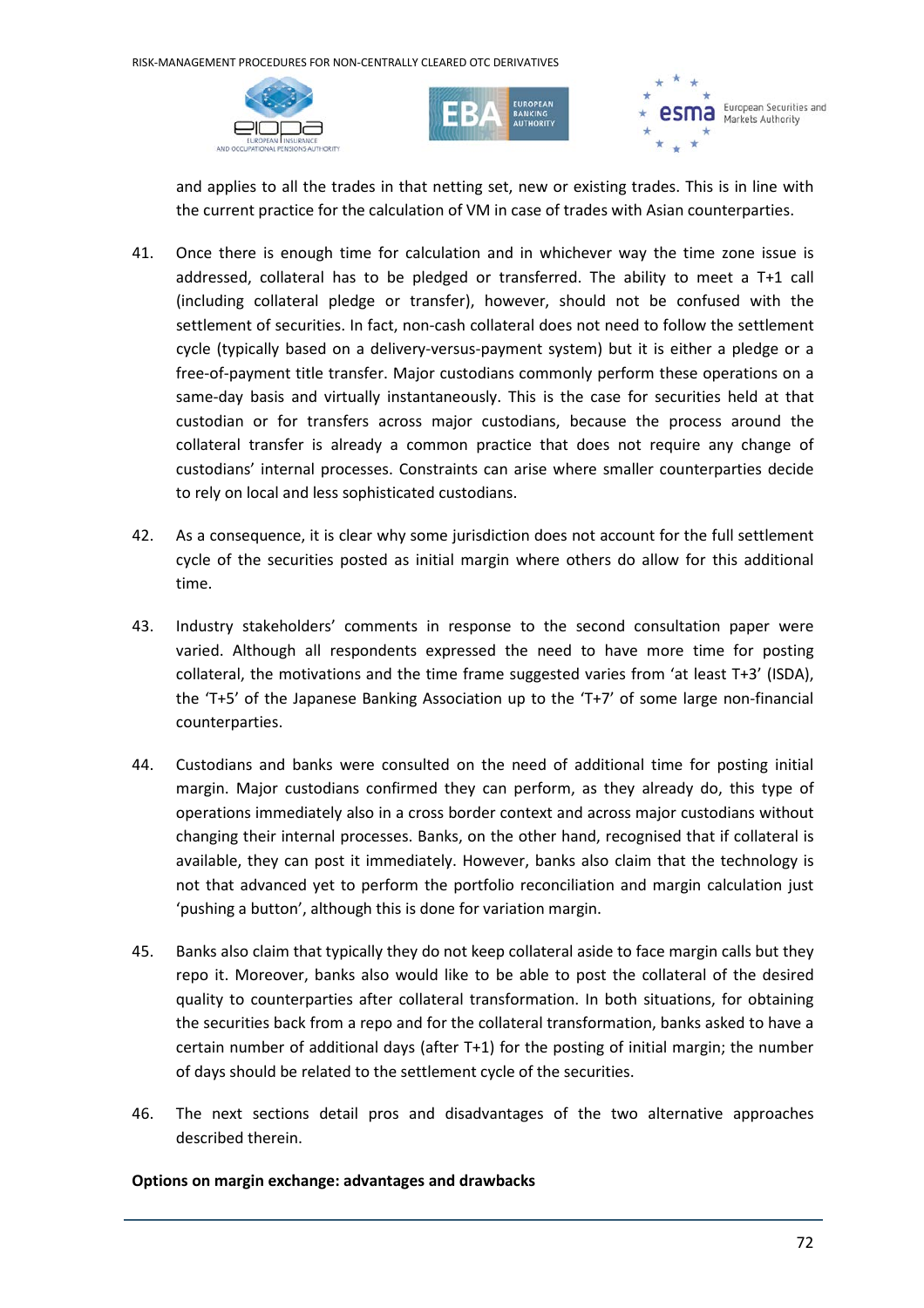





- 47. The BCBS-IOSCO margin framework for OTC derivatives have three main objectives:
	- a. Reducing systemic risk via limiting the interconnectedness among counterparties;
	- b. Incentivise central clearing;
	- c. International consistency of the margin rules.
- 48. The last objective, in particular, aims to avoid regulatory arbitrage because these activities can be easily relocated to another jurisdiction.
- 49. This section highlights pros and cons of the two alternative approaches on the timing for the margin exchange:

**Option 1: initial and variation margin shall be posted at T+1 (which can be T+2 in a cross border context); or**

**Option 2: initial and variation margin shall be posted at T+1 (which can be T+2 in a cross border context) plus a number of days equals to the length of the settlement cycle of the securities.**

50. To note that the current version of the RTS (as the two Consultation Papers) is drafted in accordance with option a) with some additional flexibility for the exchange of VM.

#### **Reducing Systemic risk**

- 51. Keeping those general objectives in mind, it comes without saying that once variation and initial margins are exchanged on a regular basis, both options substantially reduce systemic risk where Option 1 would be more effective.
- 52. Requiring a T+1 posting of IM would not allow counterparties to transform collateral or to post collateral after obtaining back eligible collateral that was unavailable because used for a repo. This may require counterparties that decide not to set aside high-quality collateral to face margin calls to double fund the collaterals (e.g. posting cash) for the time they need to obtain back the securities. In any case, a counterparty would be able to meet requirement under Option 1 because either the posting party has the securities or the cash from the repo. Therefore, it should be able at any time to post one or the other. Posting cash IM is also a viable alternative, although more expensive, also because Regulators seem to agree on the fact that cash IM should not be segregated. Since smaller counterparties do not enter aggressively in repo transactions; therefore this is more an issue for larger institutions.
- 53. A disadvantage of Option 2 is that the clients would end up collecting the lowest quality collateral (to the extent allowed in the RTS and in the bilateral agreement) from their counterparties which in turn would again increase systemic risk.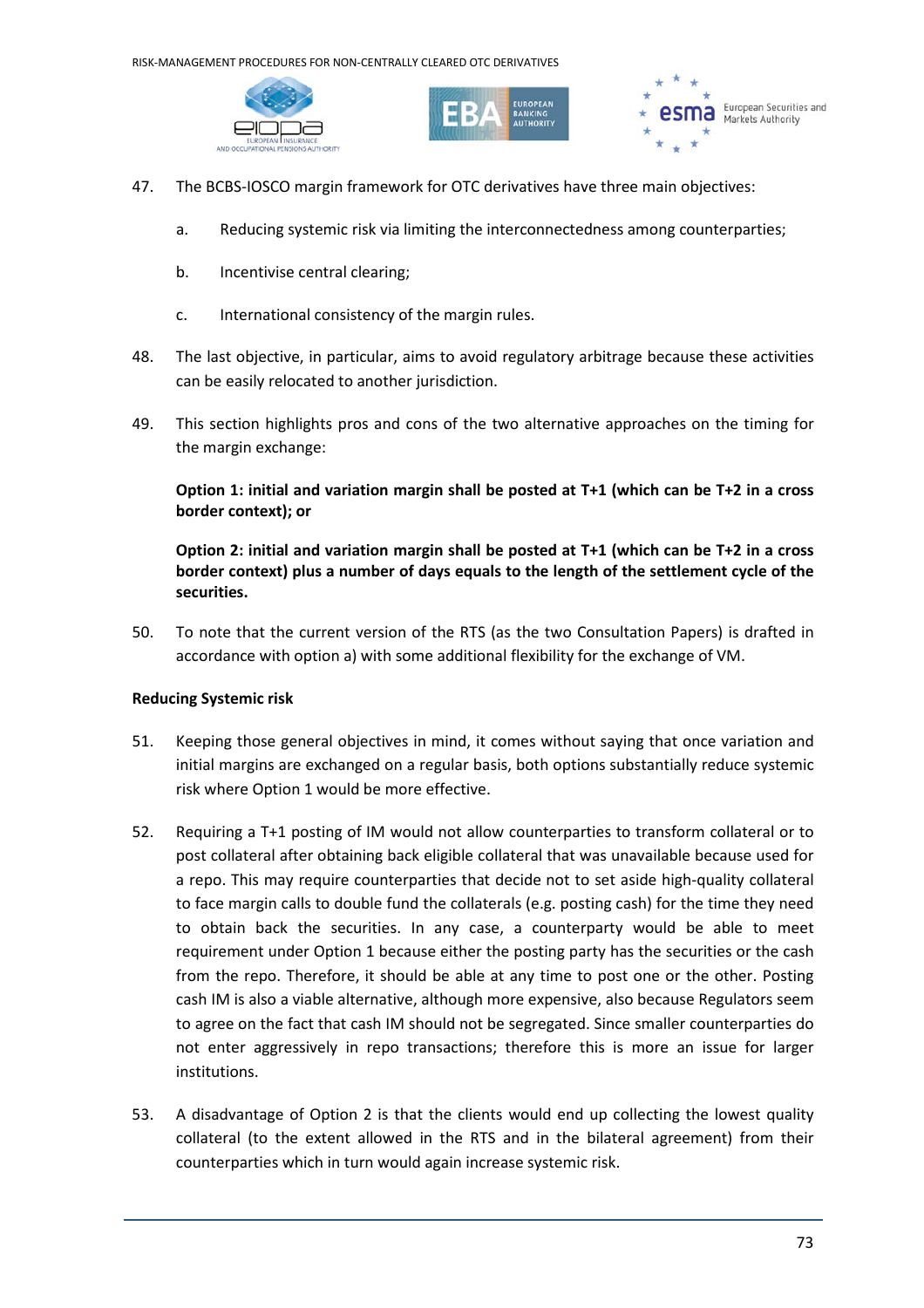





54. It should be recognised that allowing additional time for portfolio reconciliation and the call to be calculated and posted would help limit disputes and therefore reduce operational risk.

#### **Incentives to central clearing**

55. Margins to central counterparties are posted on a T+1 basis and therefore Option 2 would not incentivise central clearing. However, at this juncture it is not possible to conclude whether both options offer enough incentives to central clearing.

#### **International consistency of the margin rules**

- 56. Different approaches on the timing for the margin collection may increase market fragmentation and, potentially, regulatory arbitrage.
- 57. This approach may also limit the ability of certain financial institutions to act globally, posing particular difficulties for transactions either in one direction, dealing with the US, or in the other, dealing with counterparties located in Asia or emerging markets. By this point of view, none of the two options prevails, unless more weight is given to the US market.

#### **Other considerations**

- 58. The T+1 requirement may result in additional costs with respect to Option 2.
- 59. Smaller counterparties (i.e. below the EUR 8 billion threshold) are exempted from IM. Counterparties slightly above the threshold will be in the scope of IM only in 2020 and therefore have time to set up internal systems.
- 60. All these counterparties may also decide to rely on external consultant for the management of derivatives, as non-financial counterparties often do, or to rely on the calculations provided by the investment bank they have as counterparty.
- 61. Financial counterparties below the EUR 8 bn threshold are not subject to IM but are still subject to VM. These counterparties may decide to post securities (likely government bonds) instead of cash because they do not have the liquidity to meet margin calls in cash. For these situations is hard to see how Option 2 would be of much help. For example, insurance companies or pension schemes already have securities at a custodian that can be pledge as collateral without the need of any transformation or delay.
- 62. Based on this analysis, the ESA are of the opinion that Option 1 is should be the preferred one.

#### **Eligibility and treatment of collateral**

63. The assessment specifies the type of collateral that can be used when posting margins bilaterally for non-centrally cleared derivatives. Specifically, the objective of the policy is to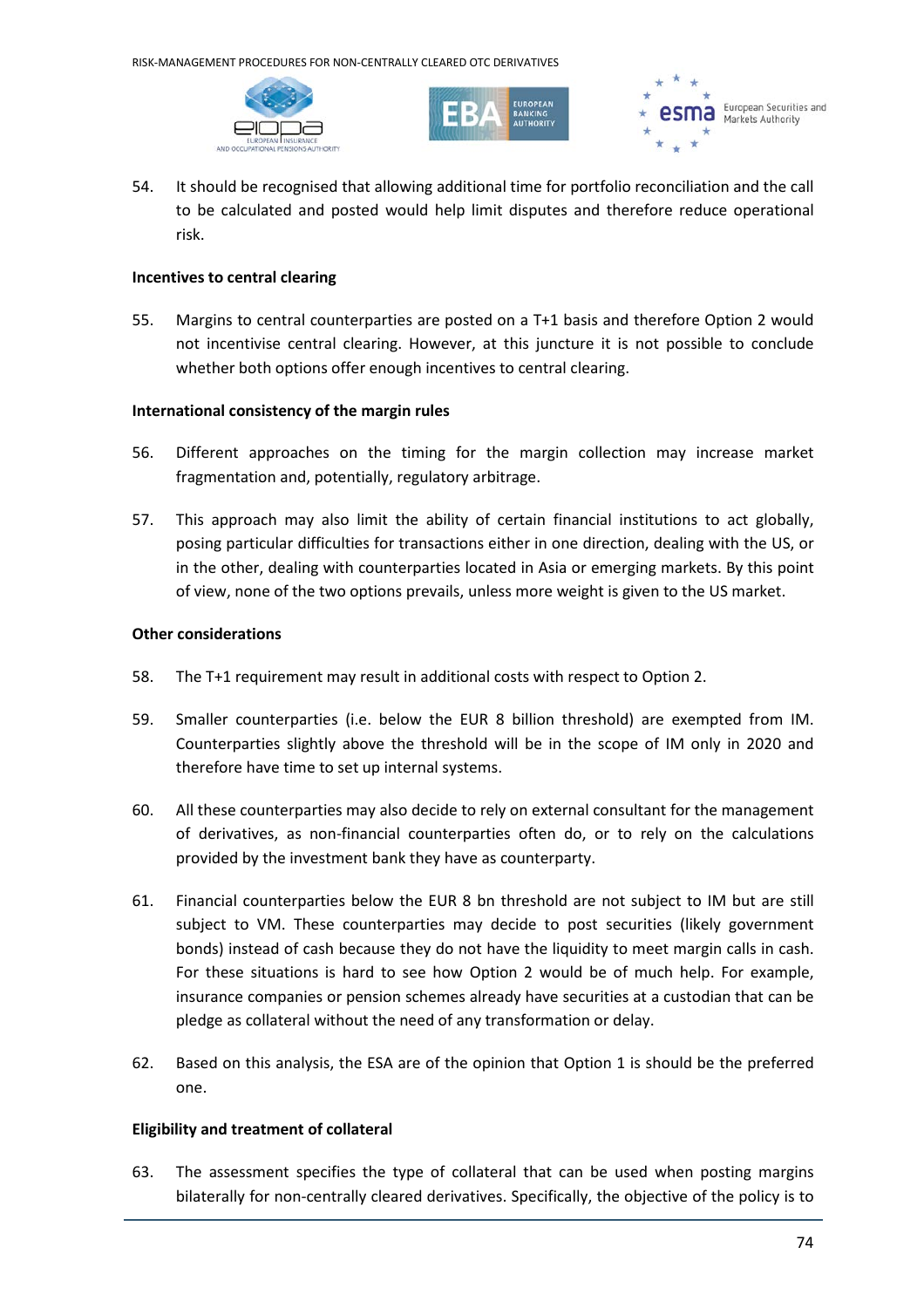





ensure that the characteristics of the collateral are sufficiently liquid and of sufficiently high credit quality.

**Option 1: to specify a list of eligible collateral based on the list from the international standards and further detailed qualitative requirements**

- 64. This option gives market participants leeway to agree on eligible collateral and sets a framework to facilitate the review of these agreements. The option can be easily applied by all market participants and ensures the highest degree of consistency and comparability across all counterparties. The option is expected to minimise the operational cost for the supervisory authorities, since no further assessment of the adequacy of accepted collateral is necessary.
- 65. This framework could rely on existing classifications, such as the eligible financial collateral in the credit risk mitigation framework of the CRR. This would ensure consistency in the framework and provide overall clarity.
- 66. However, this approach will to some extent rely on additional liquidity and credit criteria, such as external ratings, to ensure consistency. This may risk providing a less harmonised implementation if conditions are not clearly specified. However, it is also noted that credit and liquidity risk assessment is an area subject to significant market fluctuations; therefore, some flexibility will be needed, regardless of the approach adopted.

## **Option 2: to provide qualitative requirements that are linked to the requirements set out for collateral posted to a CCP**

- 67. Under this option, the counterparty would be allowed to define its own list of eligible financial collateral based on a set of qualitative minimum requirements provided in the RTS.
- 68. The approach is flexible and easy to adapt. It allows the use of a wide range of collateral as long as it provides sufficient protection against counterparty default. Under this approach, market forces decide on the eligibility of items as collateral.
- 69. With qualitative requirements, counterparties have the option of using their own assessment (e.g. of credit risk) instead of relying on external ratings. However, the approach does not harmonise the practice and allows counterparties considerable discretion in deciding on eligible collateral.
- 70. This is true particularly since the scope of the margin requirements for non-centrally cleared derivatives covers both financial and non-financial counterparties. This could lead to the collecting or posting of collateral that is not highly liquid and cannot be converted into cash rapidly and with minimal price impact.
- 71. The policy would entail high operational costs for national competent authorities. The competent authorities would have to ensure consistency amongst the individual market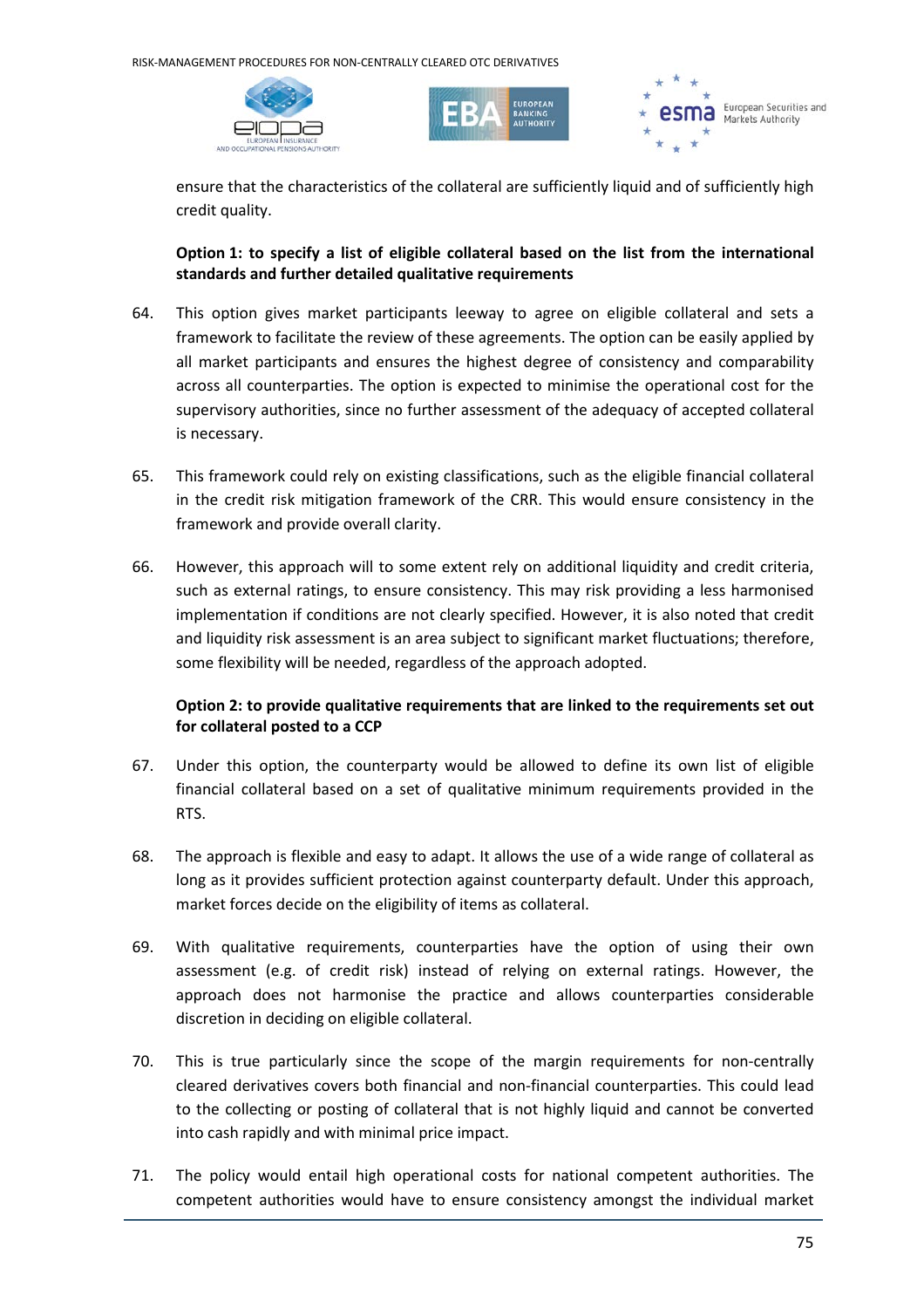





participants and assess the adequacy of each market participant's implementation of the qualitative criteria. The competent authorities would have to approve the eligibility criteria and revise them as part of their supervisory activity.

72. This technical option would also create costs for the industry. Counterparties would have to demonstrate explicitly to the competent authorities that the conditions had been fulfilled and that the conditions were comparable to the approach for CCPs in the technical standards of the EMIR.

## **Option 3: a framework linked to market-based indicators similar to the one under development for the Liquidity Coverage Ratio (LCR), adopting the definition of liquid assets used for the liquidity framework**

- 73. The purpose of the liquidity buffer under the liquidity framework is to raise cash by selling the assets outright or entering into secured funding transactions. The horizon of the LCR is 30 days, which is slightly longer than a normal margin period. However, much emphasis is placed on both the liquidity and the credit aspects in the definition of liquid assets. There appears to be a strong similarity to eligible collateral for margin requirements, since the assets/collateral in both cases need to be able to be sold off in the market within a relatively short interval. Alignment with an LCR approach that is founded on market-based indicators is therefore a credible option.
- 74. However, the liquidity framework is currently not finalised and may not be finalised before the finalisation of the RTS, which leaves a period of uncertainty. Furthermore, the LCR proposal is aimed at institutions, whereas the scope here is broader, as it will also include non-institutions. It may also be argued that, given that the scope of application concerns the relationship between two counterparties, which is significantly smaller than the scope of the liquidity risk profile of an institution, a broader set of collateral should be allowed.
- 75. Preferred option: a list of eligible asset classes limited by qualitative requirements is the preferred option because it more effectively addresses the problems relating to harmonisation and creating a level playing field in the market. The option is less costly and achieves a balance between flexibility and harmonisation. However, it raises the issue of specifying especially the credit quality in greater detail, bearing in mind the requirements of the CRA 3 regulation, which encourages the removal of mechanistic reliance on external ratings. This aspect is discussed in greater detail below.

## **Credit quality assessment**

76. The policy objective is to provide a transparent and harmonised approach for counterparties without an approved internal model for risk assessment. This approach should be easily applicable and traceable by the relevant supervisory authority whilst ensuring that the accepted collateral is of appropriate credit quality.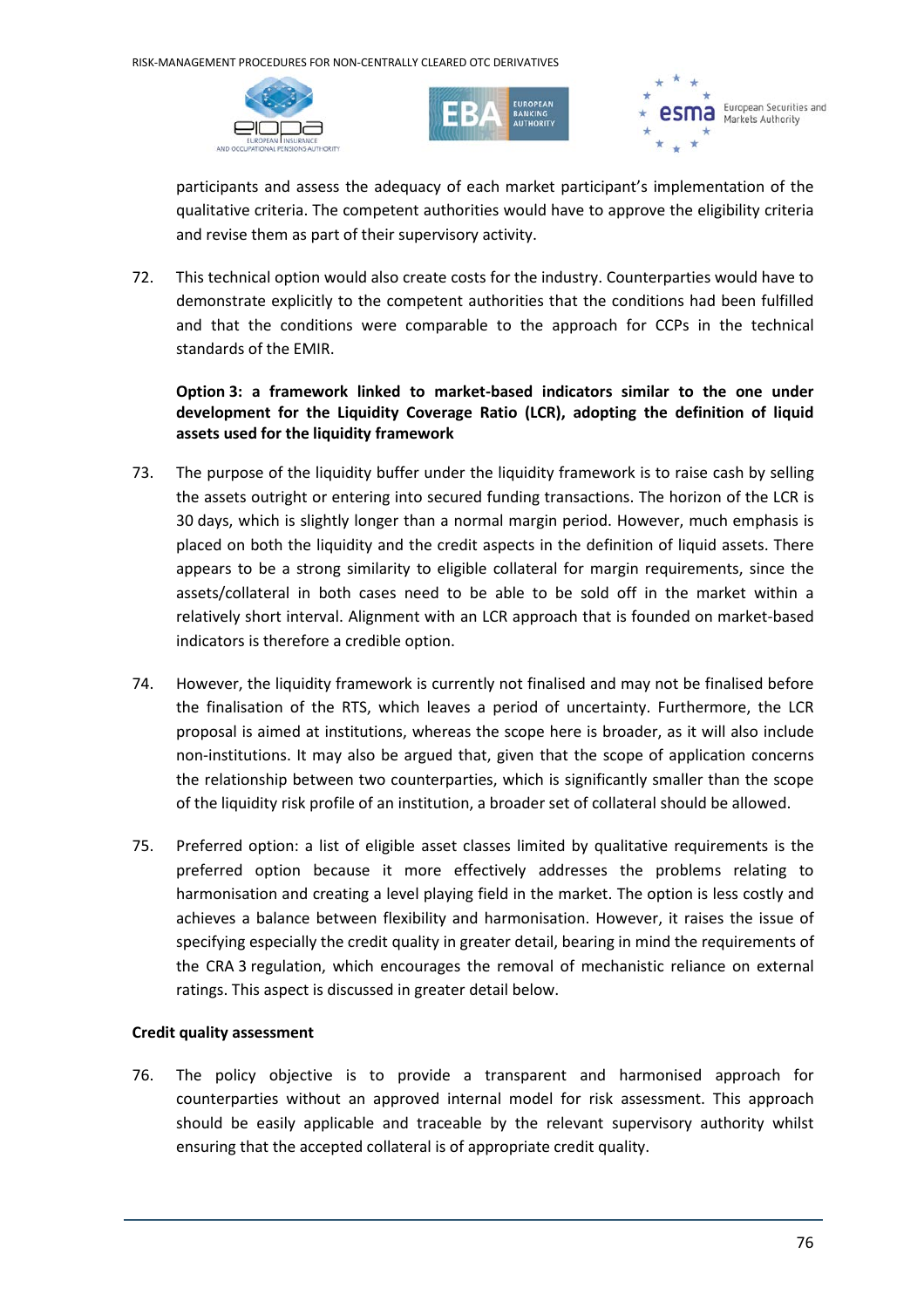





## **Option 1: the RTS could provide only a very high-level definition of high credit quality (e.g. 'investment grade')**

- 77. This technical option allows the use of a wide range of collateral as long as it provides sufficient protection against default by the counterparty. Market developments may suddenly render items on the list unsuitable as collateral. With qualitative requirements, counterparties have the option of using their own assessment (e.g. of credit risk) instead of relying on external ratings.
- 78. Adopting this approach, at least without requiring the counterparties to demonstrate to the competent authorities that the requirement is met, could leave the counterparties with a large amount of discretion. This could lead to the collection or posting of collateral that cannot be converted into cash rapidly and with minimal price impact. Requiring the counterparties to explicitly demonstrate to the competent authority that the criteria have been fulfilled (comparable to the approach for CCPs) will also most likely lead to a nonharmonised approach as the scope of the margin requirements for non-centrally cleared derivatives is extremely broad, covering financial and non-financial counterparties. An approach that works for a limited number of CCPs is more difficult for this very broad range of counterparties.

## **Option 2: the RTS could identify types of collateral where minimum Credit Quality Steps (CQS) would be required, thereby indirectly referring to ratings of external credit assessment institutions**

- 79. This approach is, in part, similar to what is laid down in the CRR. In the case of deterioration in the quality of assets already accepted as collateral that leads to the non-eligibility of this collateral, the draft RTS also allow for a 'grace period' to replace this collateral.
- 80. The option provides an effective alternative for counterparties without an approved internal model. This would ensure transparency and allow for smaller market participants and non-banks to undertake their own assessments. The inclusion of a grace period would mitigate cliff effects by giving counterparties time to replace the collateral.
- 81. The institutions will need to rely on external credit assessments provided by ECAIs.
- 82. Preferred option: Option 2 is the preferred option as it provides an operational framework that also mitigates mechanistic reliance on ratings. However, to mitigate mechanistic reliance, the use of approved IRB models is allowed as an alternative, just as potential cliff effects are mitigated with the introduction of so-called 'grace periods', where counterparties are given time to exchange collateral no longer eligible after rating downgrades.

## **Concentration limits**

83. The policy objective is to ensure that the collateral taker is able to realise sufficient value from the collateral to replace the OTC contracts associated with a defaulted counterparty.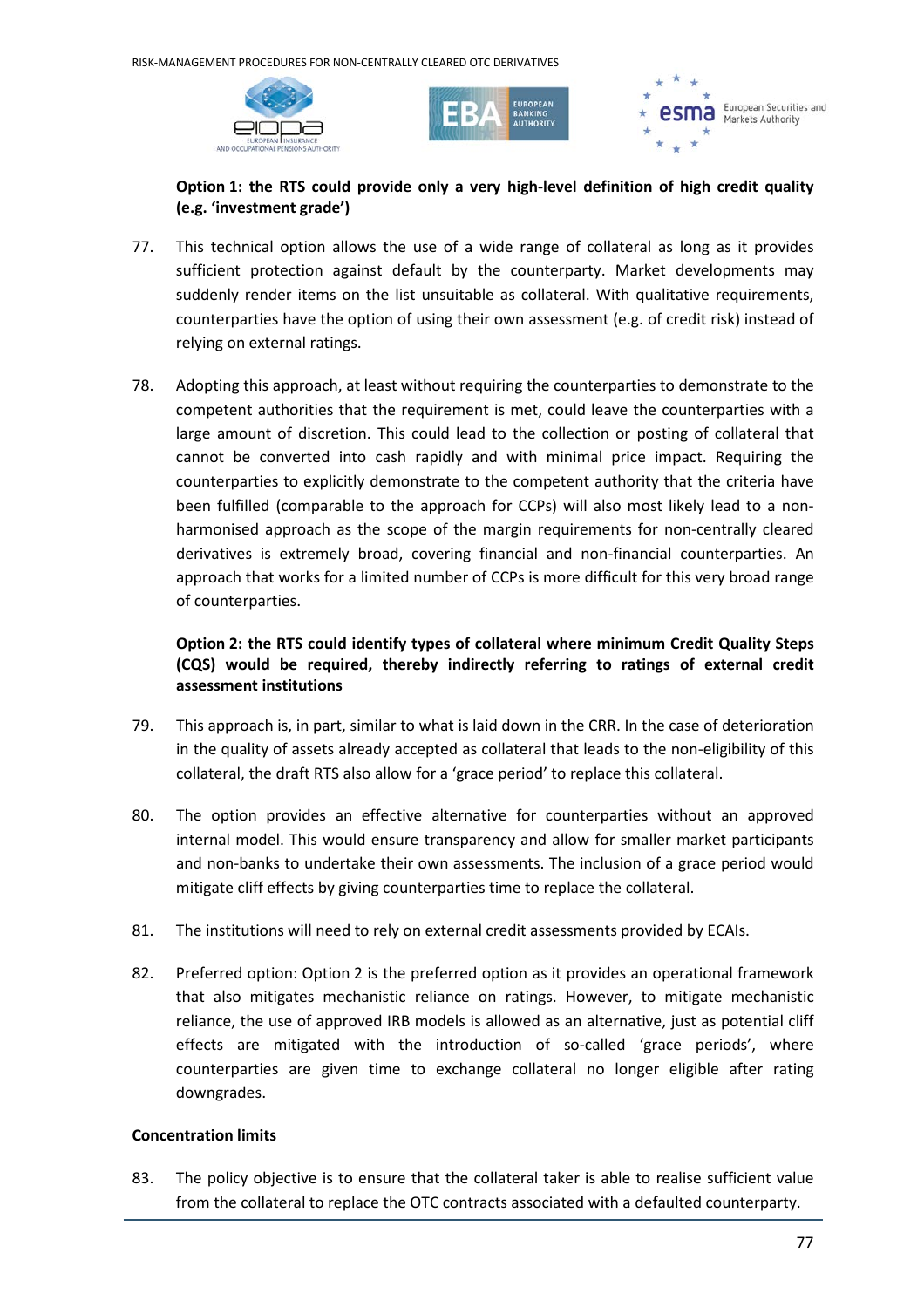





#### **Option 1: no concentration limit**

- 84. Concentration limits make it more difficult for counterparties to find suitable collateral. They also place an additional operational burden on counterparties as the limits have to be monitored and collateral might occasionally have to be replaced in order not to breach the thresholds. Regulators incur additional costs as they have to check whether counterparties are complying with the restrictions.
- 85. However, this process of appropriating the collateral and entering a new contract might take a number of days. Without concentration limits, the initial and variation margins collected might be highly concentrated and not hold their value in a period of significant market stress. The collecting counterparty might also have difficulties in exiting a large position.

## **Option 2: concentration limits for exposures from collected margins that represent a significant proportion of the overall exposures of the collecting counterparty**

- 86. Ideally, this option would achieve the advantages of Option 1 while avoiding unnecessary burdens.
- 87. Option 2 may result in insufficient protection if the threshold is set too high.

#### **Option 3: concentration limits for margins irrespective of position size**

- 88. This requirement ensures a minimum level of diversification for the collected collateral. It also reduces potential problems arising from having to liquidate a large position. The restrictions arising from concentration limits under Option 3 are more predictable for both counterparties than under Option 2.
- 89. Option 3 makes it more difficult to find suitable collateral than Option 1. Compared with this option, it also places an additional operational burden on counterparties. Option 3 might force the collection of diversified collateral even if the initial margin in total were small compared with the collecting counterparty's overall credit exposure. A disadvantage is that smaller counterparties may face difficulties or impediments in posting collateral different from local sovereign debt securities.
- 90. Preferred option: given the considerations above, these draft RTS propose a variant of Option 3 as the preferred option. The concentration limits in relation to sovereign debt securities are applied only to systemically important financial institutions or to parties collecting more than EUR 1 billion from a single counterparty.

#### **Phase-in of initial margin requirements**

91. The assessment covers the approach to transitional requirements. The policy objective is to specify the phase-in requirements for the current RTS.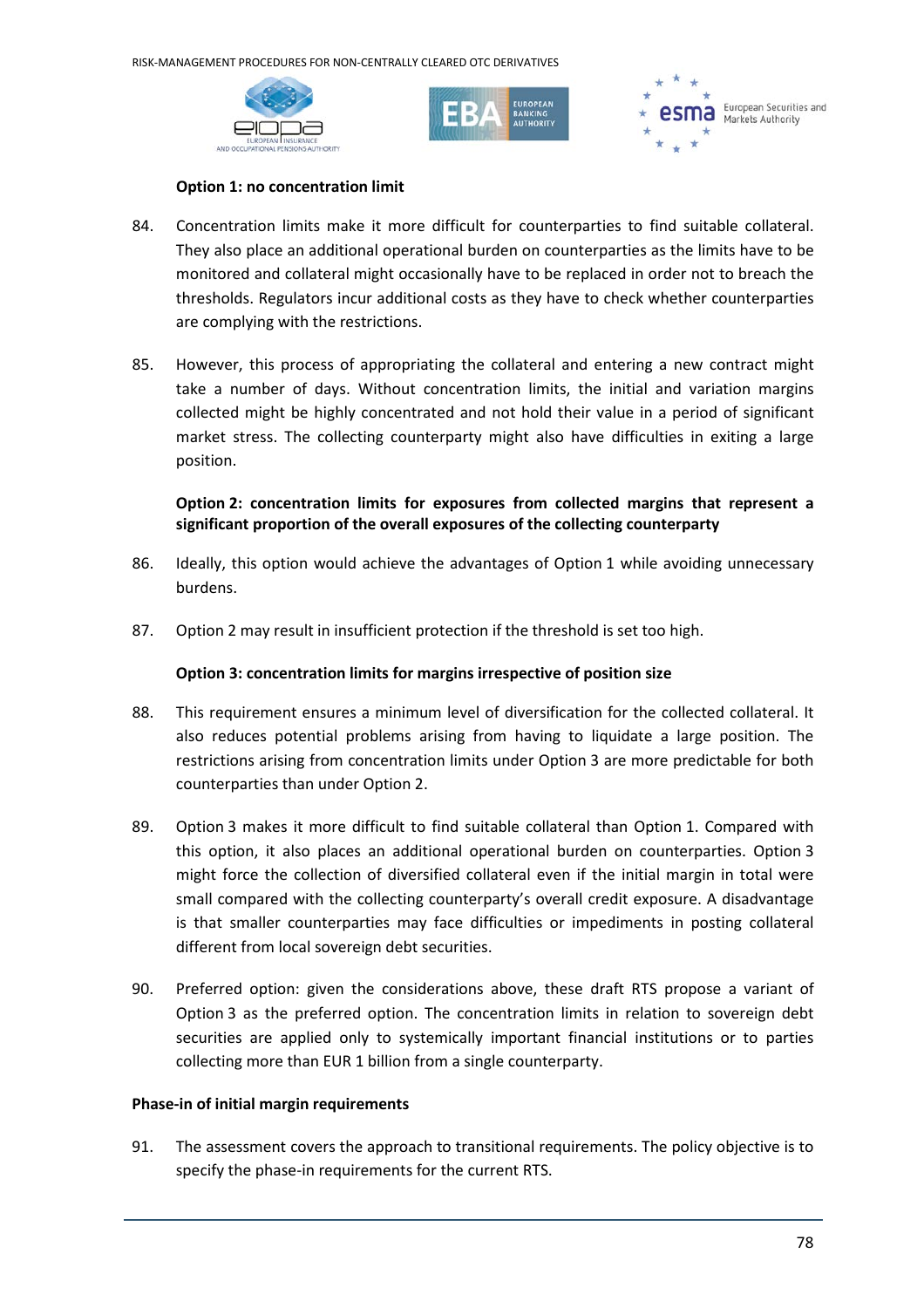





#### **Option 1: to adopt the approach of the international standards that implement a phase-in period of four years, starting with the largest market participants from 1 September 2016**

- 92. The approach gives smaller participants a longer transitional period, i.e. more time to put into place all the necessary processes and systems. Additionally, by adopting the approach of the international standards, the policy takes into account the proportionality principle and creates a level playing field.
- 93. This approach would favour smaller players in terms of costs, but would also leave smaller entities exposed to counterparty risk during the transitional period.

#### **Option 2: not to consider a phase-in schedule**

- 94. An advantage is that there would not be any competitive advantage for smaller participants.
- 95. However, this option would put smaller participants at a disadvantage compared with institutions in third countries.
- 96. Preferred option: given the considerations above, these draft RTS propose Option 1 as the preferred option. This will, furthermore, align with internationally agreed standards.

#### **Procedures concerning intragroup transactions**

**When is the application for intragroup transactions (IGTs) deemed to have been received by the competent authority?**

#### **Option 1: the application is deemed to have been received when it is deemed complete by the competent authority. This option consists of including in the RTS the possibility for the competent authority to ask for more information.**

- 97. The EMIR stipulates, in Article 11(6) to 11(10), that counterparties shall submit applications or notifications to their respective competent authorities. Depending on the nature of the counterparties (financial counterparties, non-financial counterparties or third country entities), the exemption will be subject to either a decision or a potential objection by the competent authorities.
- 98. Advantages: this option adds flexibility to the intragroup exemption procedures. Instead of refusing or objecting to an exemption on the grounds that the competent authority does not have the necessary information to verify that the relevant conditions have been fulfilled, the competent authority will have the option of going back to the applicant and providing more time for the applicant to submit a fuller explanation, which should be to the benefit of counterparties seeking exemption.
- 99. Another advantage is that the timeline within which the competent authorities are required to notify the counterparties of the outcome of the request for exemption will only start once the application or notification is deemed to be complete. Several requests for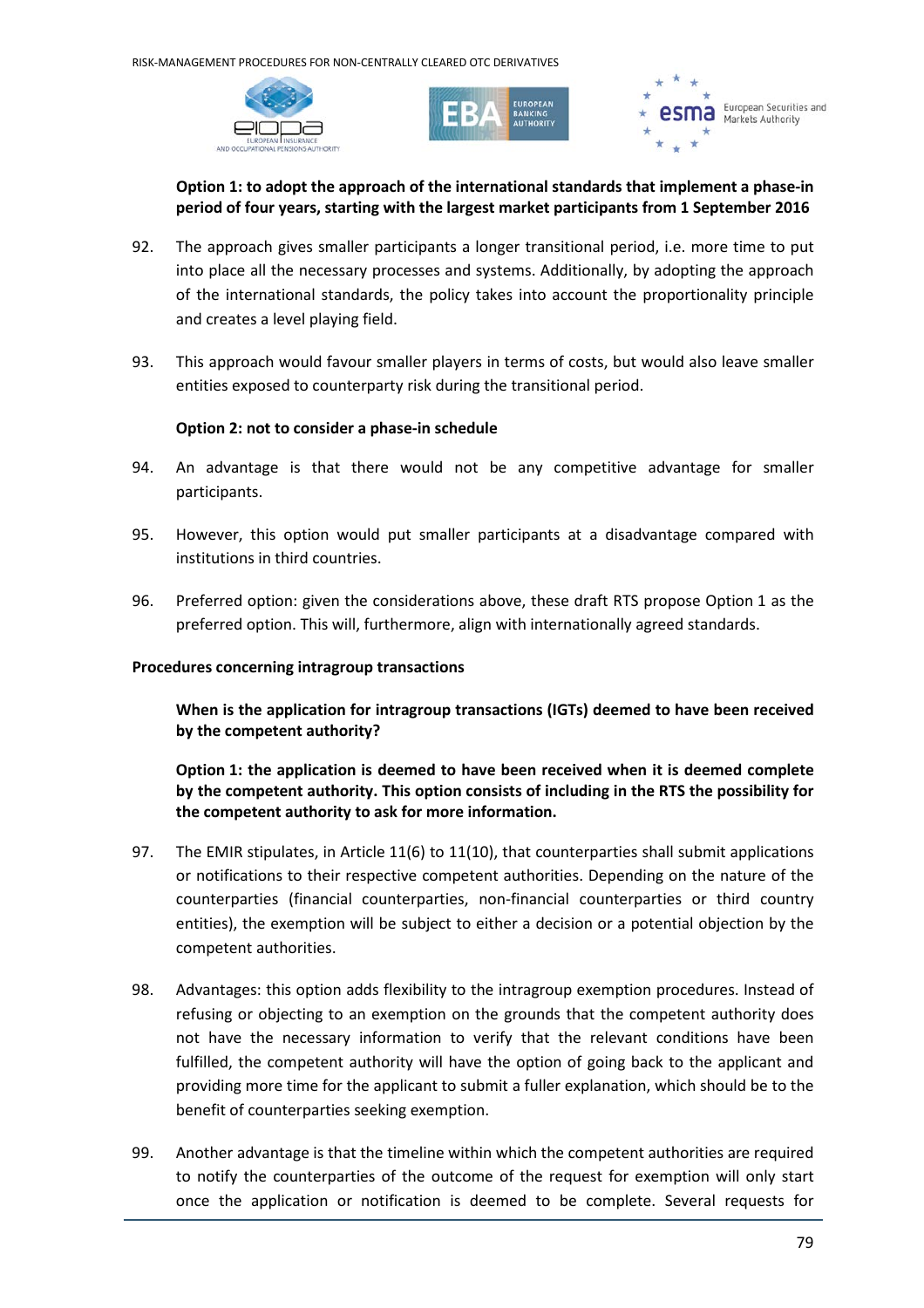





information may be sent, providing both the competent authorities and the counterparties with opportunities to reassess the files and complete the application.

100. Disadvantages: the main disadvantages are issues relating to timing and legal certainty. When counterparties apply for exemption, they will not be able to determine the time required to grant the exemption until their application is deemed complete. This may be particularly problematic under Article 11(6), 11(8) and 11(10), in accordance with which counterparties can only start using the exemption after the decision has been taken by the competent authorities. The risk is that there is no time limit for completing the application.

**Option 2: the application is deemed to have been received upon the initial receipt of the application sent by the counterparty to the competent authority. This option consists of not including in the RTS the possibility for the competent authority to ask for more information.**

- 101. The advantages and disadvantages are the opposite of those of Option 1.
- 102. Preferred option: given the considerations above, these draft RTS propose Option 1 as the preferred option.

**Procedure to be followed under Article 11(7)**

**Option 1: the length of the objection period is set at three months and the objection must be communicated to the other competent authority before it is communicated to the counterparties**

- 103. Article 11(7) specifies the procedure to be followed when two counterparties to an intragroup transaction are non-financial counterparties (NFCs) within the meaning of Article 2(9) of the EMIR.
- 104. Under Article 11(7), each NFC shall notify its competent authority of its intention to apply the exemption, and the exemption is valid unless 'either of the competent authorities does not agree upon fulfilment of the conditions' mentioned in the article. Therefore, both competent authorities have the option of objecting, which, if exercised, would prevent the counterparties from using the exemption.
- 105. Option 1 proposes specifying how the competent authority which chooses to object must communicate this objection to the counterparties and to the other competent authority. More specifically, it requires that (1) the competent authority which chooses to object notifies the other competent authority within two months of receipt of the application and (2) each competent authority notifies its counterparty of the objection within three months of receipt of the application.
- 106. If the procedure is not defined, the following situation could arise: for an intragroup transaction between a counterparty established in country A, and a counterparty established in country B, the exemption is objected to in country A and is in country B. It is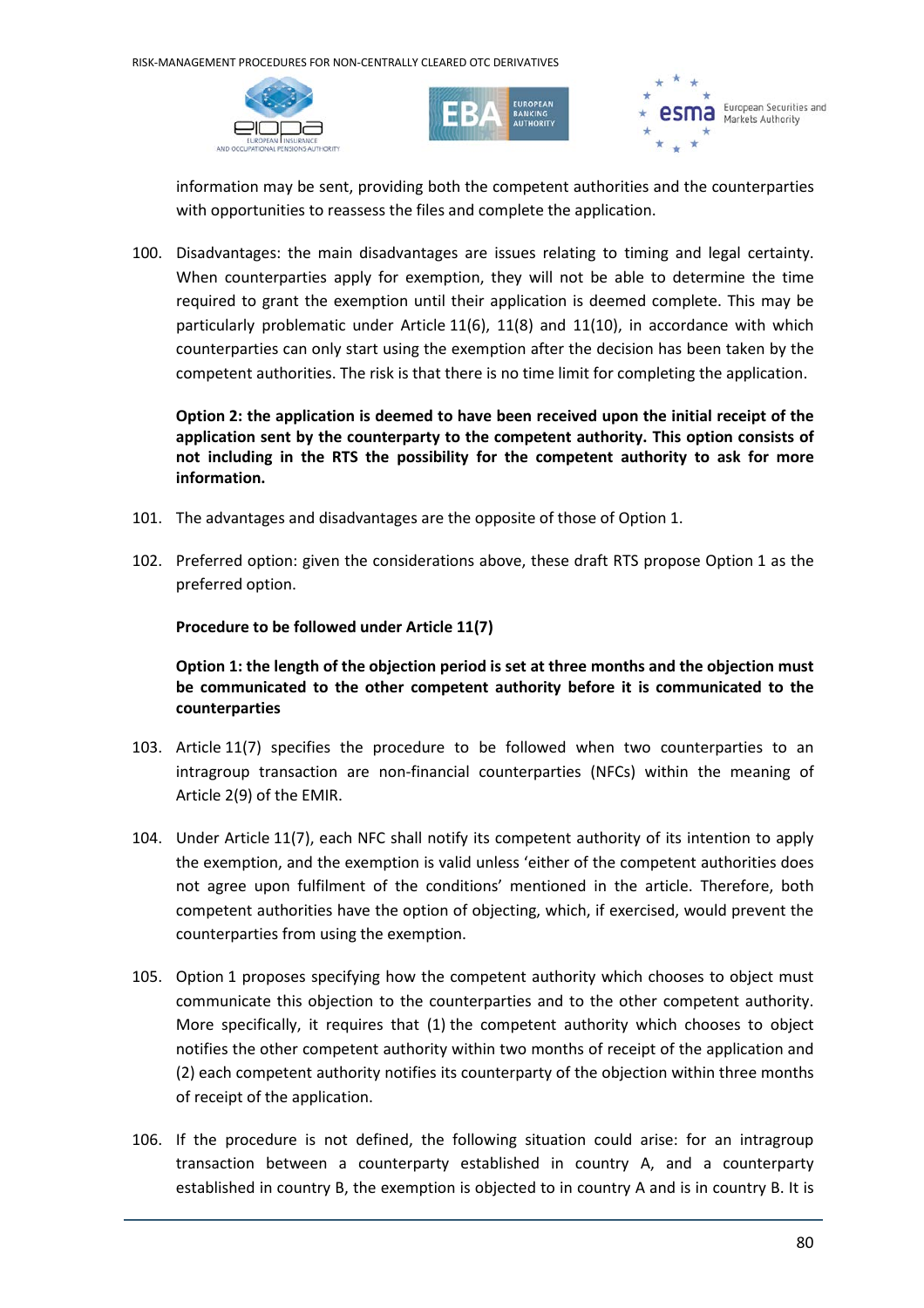





unclear from Article 11(7) whether the objecting competent authority is obliged to inform the other competent authority, let alone the other counterparty. It could therefore be the case that, for the same intragroup transaction, the counterparty established in country A considers itself exempted while the counterparty established in country B does not, which may create a dispute between the counterparties.

- 107. In addition, the timeline within which the competent authorities may object is not defined in Article 11(7), whereas it is set at three months in Article 11(9) concerning the possibility for competent authorities to object to exemptions for intragroup transactions between an NFC and a counterparty established in a third country. Therefore, Option 1 seeks to achieve similar treatment for NFCs whose request is objected to, irrespective of whether the other counterparty is established in the EU or in a third country. Setting the non-objection period at three months provides an NFC applying under Article 11(7) with certainty about the period of time during which its exemption may be objected to and ensures consistency with Article 11(9).
- 108. Finally, Option 1 foresees a period of one month (between the notification of the objection to the other competent authority and the notification of the objection to the counterparties) for the two competent authorities to reach an agreement in the event that only one of the two intends to object. This one-month period may avoid disputes between competent authorities taking place after the counterparties have started to make use of the exemption.
- 109. A disadvantage of this option is that it entails additional costs for the competent authorities as they are required to notify the other competent authority which may disagree. However, this should foster cooperation between competent authorities.

#### **Option 2: the procedure to be followed under Article 11(7) is not further specified**

- 110. The advantages and disadvantages are the opposite of those of Option 1.
- 111. Preferred option: given the considerations above, these draft RTS propose Option 1 as the preferred option.

#### **Procedure to be followed under Article 11(8)**

## **Option 1: to set a maximum period of three months for the competent authority to notify the counterparty of its decision regarding the exemption**

- 112. Article 11(8) specifies the procedure to be followed when the one counterparty to an intragroup transaction is a financial counterparty (FC) within the meaning of Article 2(8) of the EMIR and the other counterparty is established in a third country.
- 113. Under Article 11(8), an IGT is exempted on the basis of a positive decision of the competent authority of the FC.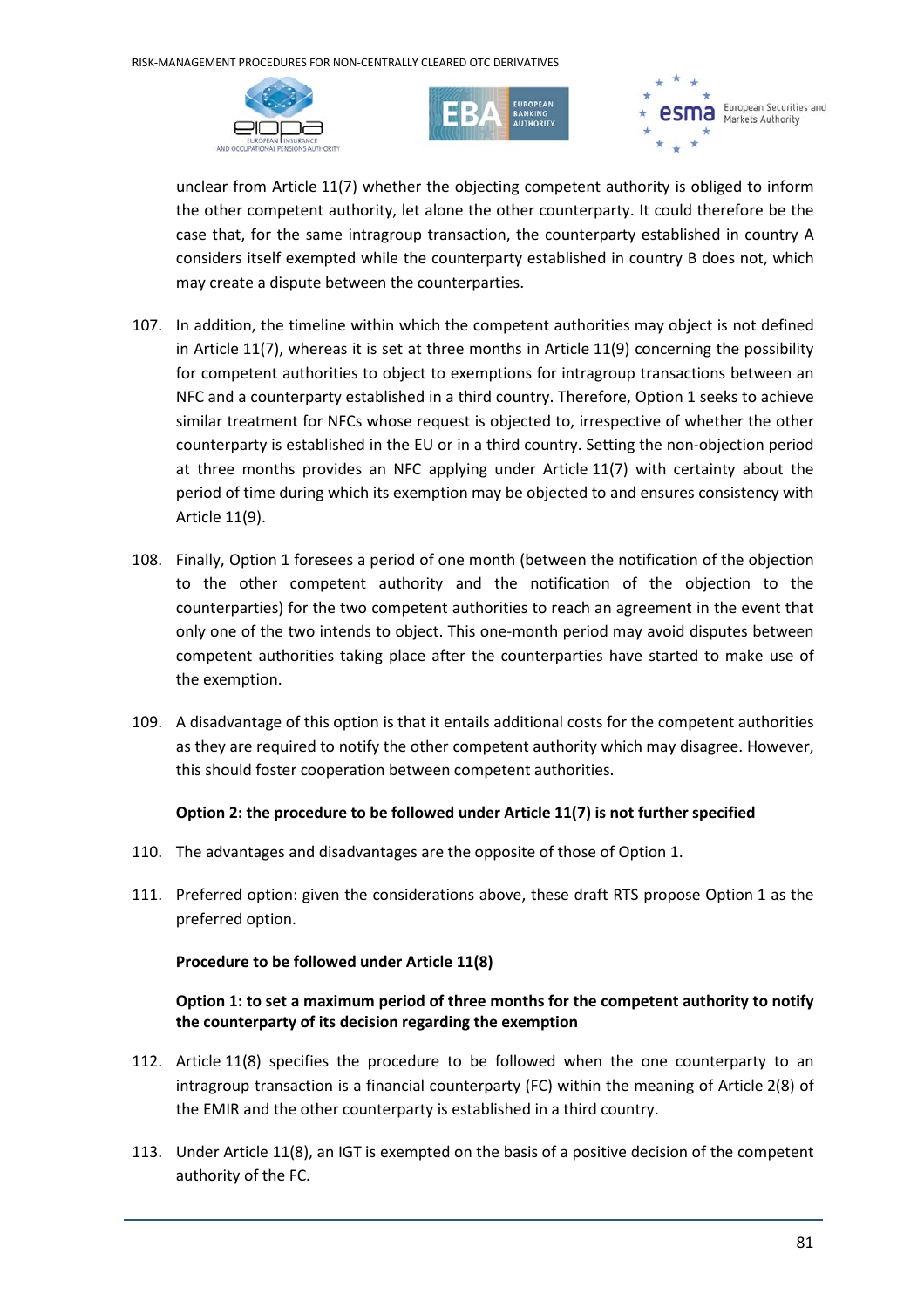





- 114. Option 1 requires the competent authority of the FC to communicate its decision to the FC within three months of receipt of the application.
- 115. Advantages: under Article 11(8), the counterparties are required to wait until the decision is made to make use of the exemption. There is no a priori exemption, unlike in cases where the competent authorities merely have the option of objecting to the use of the exemption. Therefore, it is crucial for the counterparties to have a fixed timeline within which their request for exemption is granted or refused.
- 116. In addition, while the timeline within which the competent authority shall notify the counterparty of its decision is not defined in Article 11(8), it is set at 30 calendar days in Article 11(6) concerning intragroup transactions between two financial counterparties. Setting the non-objection period at three months provides an FC applying under Article 11(8) with certainty about the period of time during which its exemption shall be granted or refused. It also ensures consistency with Article 11(6), although a longer time period (3 months instead of 30 calendar days) is justified by the fact that the other counterparty is established in a third country, which may complicate the assessment to be made by the competent authority.
- 117. Disadvantage: it could be argued that the absence of a defined period of time within which the competent authority has to notify the counterparty of its decision was an intention of Article 11(8) and therefore Option 1 would contradict the initial intention of the text. In practice, this is unlikely to be the case, in view of the legal uncertainty created by the absence of a defined time period as described above.

#### **Option 2: not to further specify the procedure to be followed under Article 11(8)**

- 118. The advantages and disadvantages are the opposite of those of Option 1.
- 119. Preferred option: given the considerations above, these draft RTS propose Option 1 as the preferred option.

#### **Procedure to be followed under Article 11(9)**

#### **Option 1: not to further specify the procedure to be followed under Article 11(9)**

- 120. Article 11(9) specifies the procedure to be followed when a counterparty to an intragroup transaction is an NFC within the meaning of Article 2(9) of the EMIR and the other counterparty is established in a third country.
- 121. Under Article 11(9), an IGT is exempted unless the competent authority of the NFC does not agree on the fulfilment of the conditions defined in the article within three months of the date of notification.
- 122. Under Option 1, no further specification would be added to the RTS.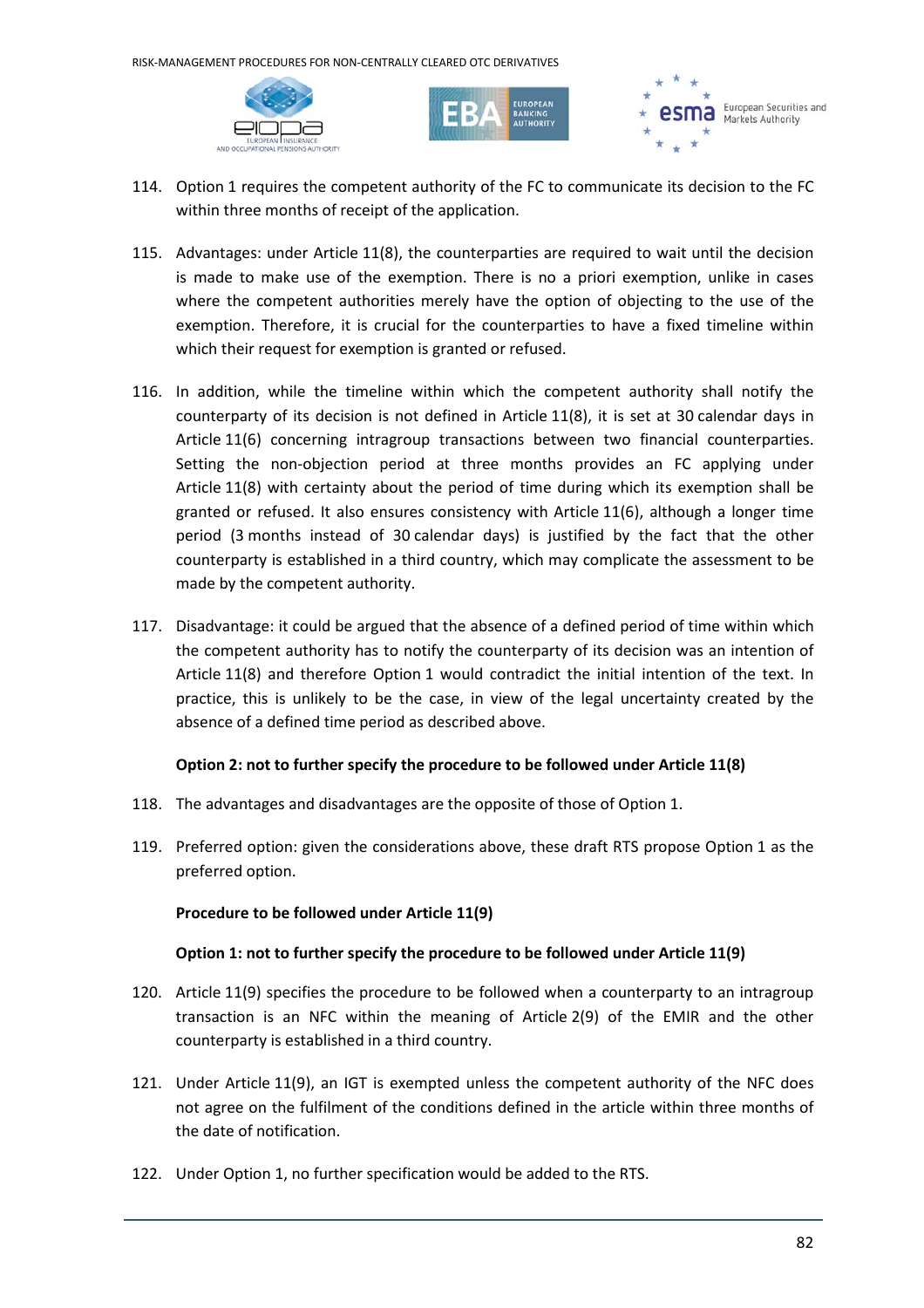





- 123. Advantages: the timeline for the competent authority to object is already defined in Article 11(9). Furthermore, the other competent authority involved in the process a counterparty established in a third country, and the EMIR does not foresee a competent authority playing a role in granting or refusing an exemption. Therefore, it does not seem necessary to further specify the procedure to reach a similar outcome to those of the other cases mentioned in Article 11(6) to 11(10).
- 124. Disadvantages: it could be argued that the competent authority of the counterparty established in a third country should, at a minimum, be consulted or informed of the outcome of an application for exemption. However, this would be outside the mandate defined in Article  $11(15)(c)$ , which requires the ESAs to specify the procedures for the counterparties and the relevant competent authorities to be followed when applying exemptions under Article 11(6) to 11(10). The definition of 'competent authorities' provided in Article 2(13) only includes the competent authorities designated by Member States.

#### **Option 2: to further specify the procedure to be followed under Article 11(9)**

- 125. The advantages and disadvantages are the opposite of those of Option 1.
- 126. Preferred option: given the considerations above, these draft RTS propose Option 1 as the preferred option.

#### **Procedure to be followed under Article 11(10)**

#### **Option 1: to set a maximum period of three months for the competent authority to notify the counterparty of its decision regarding the exemption**

- 127. Article 11(10) specifies the procedure to be followed when one counterparty to an intragroup transaction is an FC within the meaning of Article 2(8) of the EMIR and the other counterparty is an NFC within the meaning of Article 2(9) of the EMIR.
- 128. Under Article 11(10), an IGT is exempted on the basis of a positive decision of the competent authority of the FC, under the condition that the competent authority of the NFC does not object.
- 129. Option 1 requires that (1) the competent authority of the FC informs the competent authority of the NFC within two months of receipt of the application and (2) the competent authority of the FC notifies the FC of the decision within three months of receipt of the application.
- 130. Under Article 11(10), the counterparties are required to wait until the decision is made to make use of the exemption. There is no a priori exemption, unlike in cases where the competent authorities merely have the option of objecting to the use of the exemption. Therefore, it is crucial for the counterparties to have a fixed timeline within which their request for exemption is granted or refused.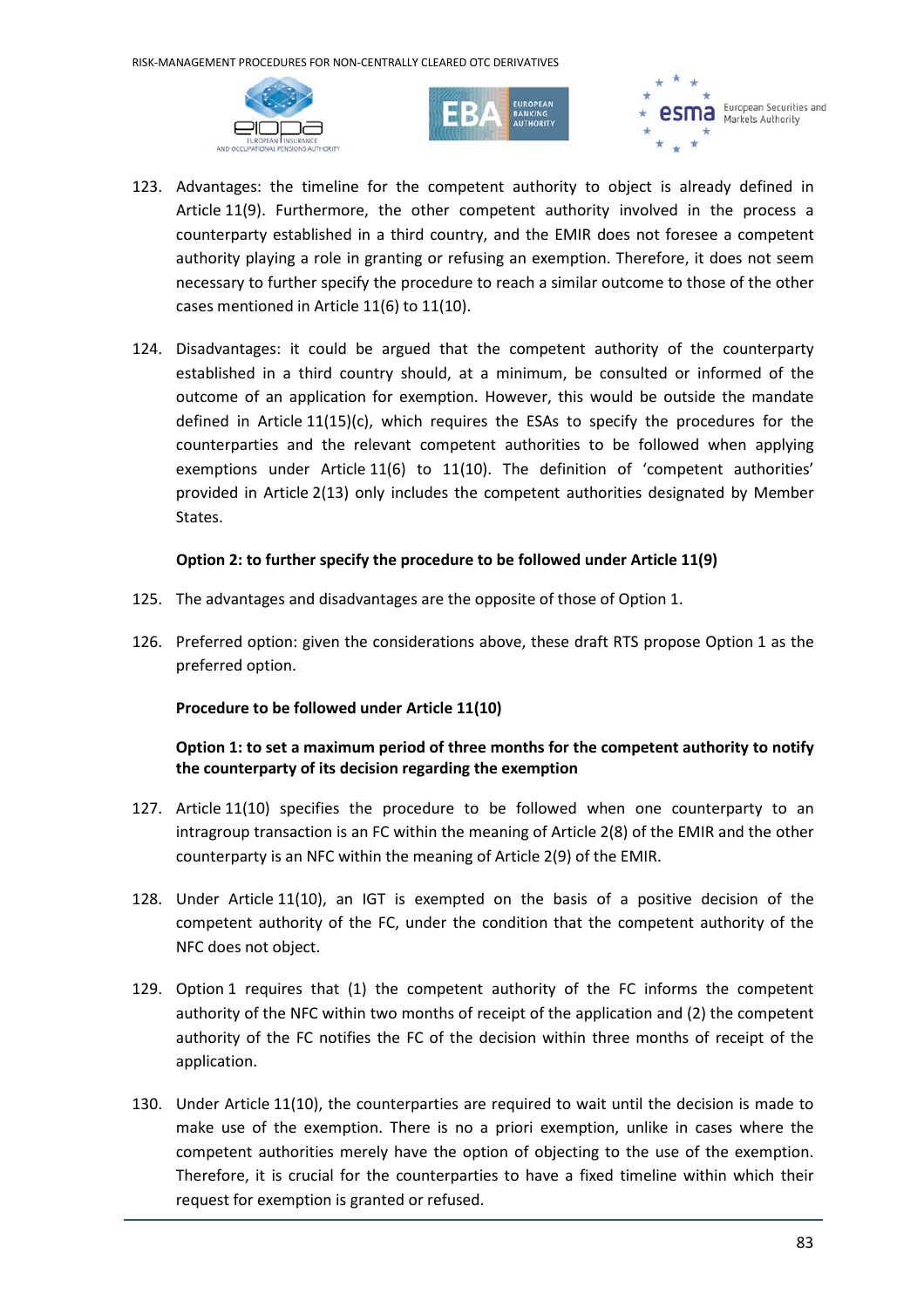





- 131. While the timeline within which the competent authority shall notify the counterparty of its decision is not defined in Article 11(10), it is set at 30 calendar days in Article 11(6) concerning intragroup transactions between two FCs. Setting the period at three months provides an FC applying under Article 11(10) with certainty about the period of time during which its exemption shall be granted or refused. It also ensures consistency with Article 11(6), although a longer time period (3 months instead of 30 calendar days) is justified by the fact that the other counterparty is an NFC.
- 132. Article 11(10) requires the competent authority of the FC to notify the other competent authority of its decision and provides the latter with the option of objecting to the decision of the former. Option 1 proposes the establishment of a timeline within which those communications should be made, to ensure that the FC is made aware of the final decision no later than three months after the submission of its application. Therefore, the competent authority of the FC should notify the other competent authority of its decision within two months, leaving one month for the two authorities to agree on the final decision to be communicated to the FC within three months.
- 133. A disadvantage of this approach would be that the main cost of this option would be borne by the competent authority of the FC as it would need to be ready to communicate its decision to the other competent authority within two months of receipt of the application.

#### **Option 2: not to further specify the procedure to be followed under Article 11(10)**

- 134. The advantages and disadvantages are the opposite of those of Option 1.
- 135. Preferred option: given the considerations above, these draft RTS propose Option 1 as the preferred option.

#### **Procedure to be followed after an exemption has been granted**

## **Option 1: to require counterparties benefitting from an exemption to inform the competent authority in the event of a change that could affect the fulfilment of the conditions under which the exemption has been granted**

136. An exemption from the requirements of Article 11(3) is granted on the basis of a number of conditions stipulated in Article 3 and in Article 11(6) to 11(10). It may be the case that, at a certain point in time, a counterparty has been granted an exemption and, at later point in time, there is a change (e.g. in the risk-management procedures of the counterparty) affecting the fulfilment of the conditions under which the exemption has been granted. This change could mean that if the counterparty were to submit another application after the change had occurred, the exemption would not be granted. By requiring the counterparties benefitting from an exemption to inform the competent authority in the event of a change that could affect the fulfilment of the conditions under which the exemption has been granted, Option 1 ensures equal treatment between all counterparties. Furthermore, it ensures that the competent authority is comfortable at all times that the conditions under which the exemption has been granted continue to be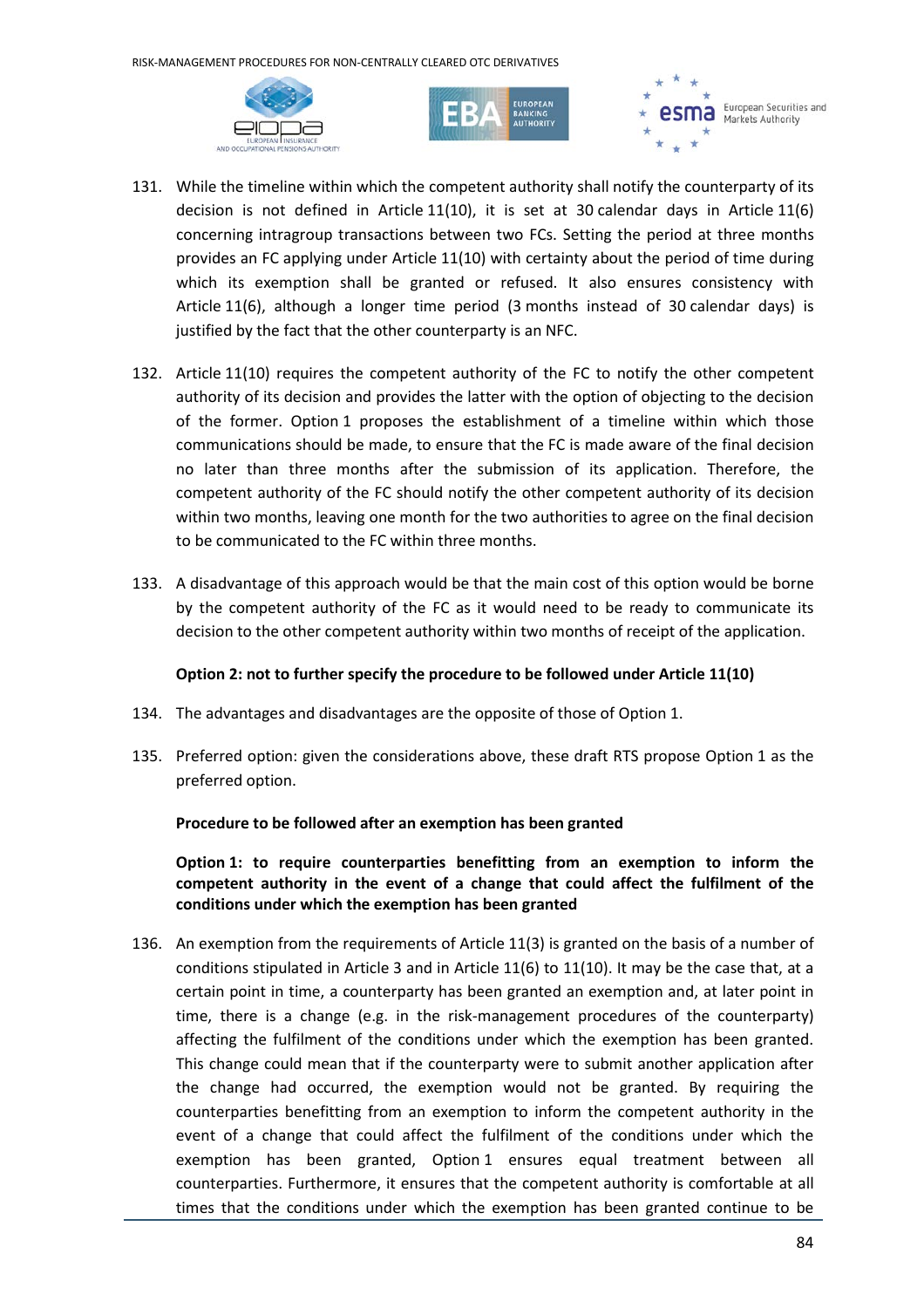





fulfilled, as well as ensuring that it is able to reassess the exemption after such a change has occurred.

137. A disadvantage of this option is that it entails additional costs for both the counterparty and the competent authority, as the exemption cannot be considered as having been granted once and for all. It requires counterparties to monitor changes that may affect the fulfilment of the conditions under which the exemption has been granted. It requires competent authorities to reassess the conditions upon receipt of a notification of those changes.

## **Option 2: not to further specify the procedure to be followed after an exemption has been granted**

- 138. The advantages and disadvantages are the opposite of those of Option 1.
- 139. Preferred option: given the considerations above, these draft RTS propose Option 1 as the preferred option.

#### **How should practical and legal impediments be defined?**

#### **Option 1: define specific cases in which practical and legal impediments are envisaged**

- 140. This option has the following advantages:
	- a) limiting legal uncertainty for counterparties applying for the exemption;
	- b) providing guidance to the competent authorities on the criteria for granting the exemption;
	- c) limiting disputes or divergent assessments between competent authorities.
- 141. A disadvantage is that this approach might be seen as too specific, limiting significantly the cases in which the exemption can be granted. However, it should be noted that it was the specific intention of the legislator when adopting the EMIR to apply this exemption in a restrictive manner. This is the reason for all the different procedures to be followed depending on the counterparties involved and for the inclusion of the reference to practical and legal impediments, with a mandate to ESMA to further specify what those practical and legal impediments are.

#### **Option 2: define in a very broad manner what practical legal and impediments might be**

- 142. The advantages and disadvantages are the opposite of those of Option 1. In addition, this option would not respect in full the mandate given to ESMA to develop technical standards.
- 143. Preferred option: given the considerations above, these draft RTS propose Option 1 as the preferred option.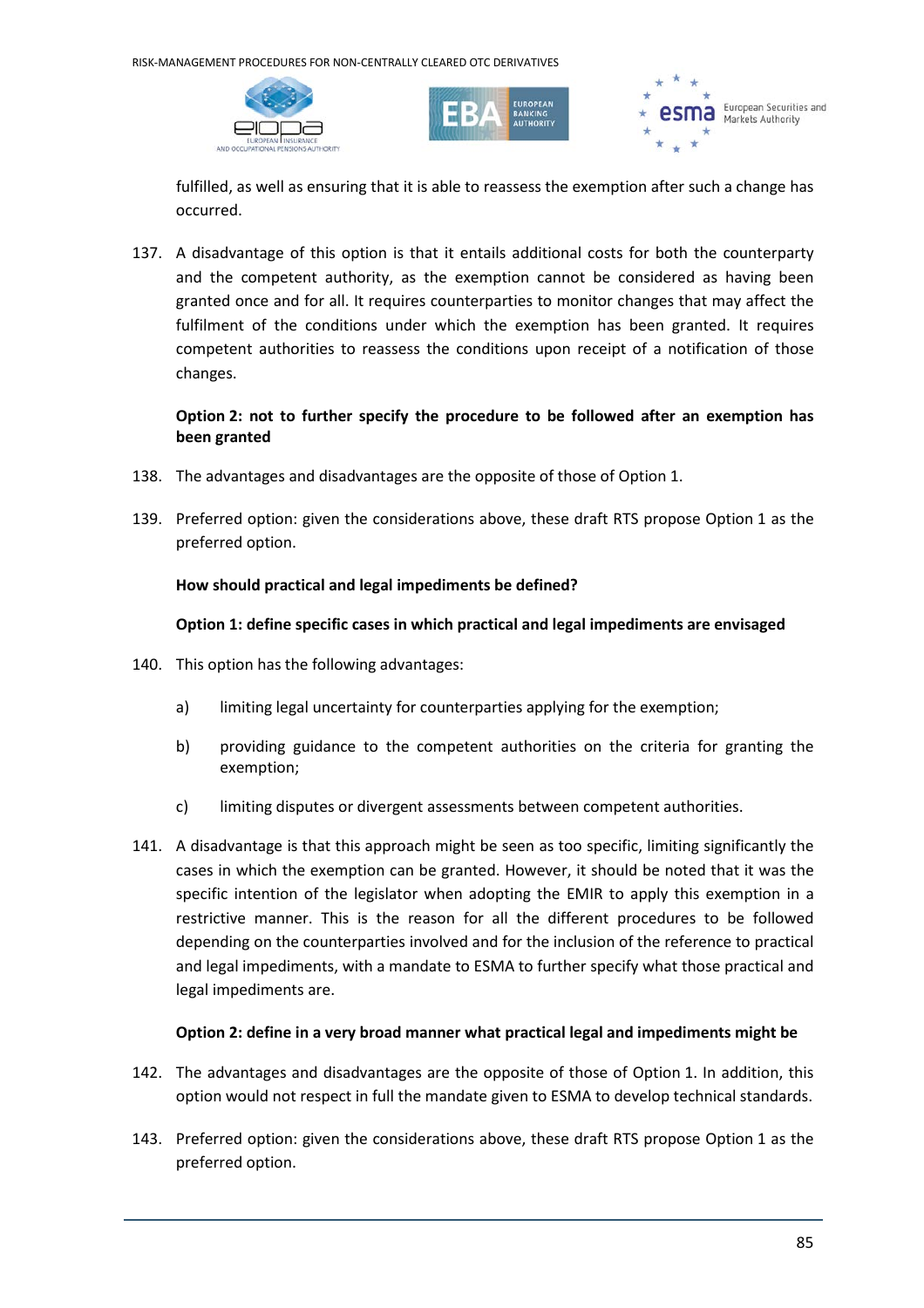





#### **Should restrictions stemming from insolvency, resolution or similar regimes be included in the legal impediments?**

#### **Option 1: including the restrictions**

- 144. This option has the advantage of specifying one particular case of legal impediment, with the advantages and disadvantages described in the previous section. In addition, these restrictions are the typical restrictions impeding the proper transfer of funds between entities of the same group.
- 145. If one entity within a group does not have access to the funds necessary to liquidate its exposure with another entity of the same group that has entered into insolvency and an IGT exemption is granted, the first entity would have an uncollateralised exposure with an entity of the same group and would face all the risks stemming from the default of the second entity, which is exactly the situation that the bilateral margin requirements are intended to avoid'.
- 146. However, different insolvency rules affect IGTs and many of those rules limit the prompt transfer of funds, from an operational or legal perspective. If applied in a restrictive manner, reference to insolvency proceedings might leave a very limited number of transactions benefitting from the exemption.

#### **Option 2: excluding the restrictions**

- 147. The advantages and disadvantages are the opposite of those of Option 1 (including the restrictions).
- 148. Preferred option: given the considerations above, these draft RTS propose Option 1 as the preferred option.

#### **4.1.5 Quantitative analysis**

149. This section describes the baseline for the RTS in the EU market for non-centrally cleared derivatives. The statistics are based on the most recent comparable data. Describing the baseline, i.e. the current situation in the EU market, helps the reader to understand the magnitude of the current problem and the potential improvements in the market that the technical options under the current RTS are intended to achieve.

#### **4.1.6 Introduction and main findings**

- 150. The descriptive statistics partially complement the arguments presented in Section [2.1.1,](#page-64-0) 'Problem definition', Section [2.1.1,](#page-64-0) 'Baseline', and Section [2.1.3,](#page-65-0) 'Assessment of technical options', and provide insights on:
	- a) the value of non-centrally cleared derivatives in the EU market;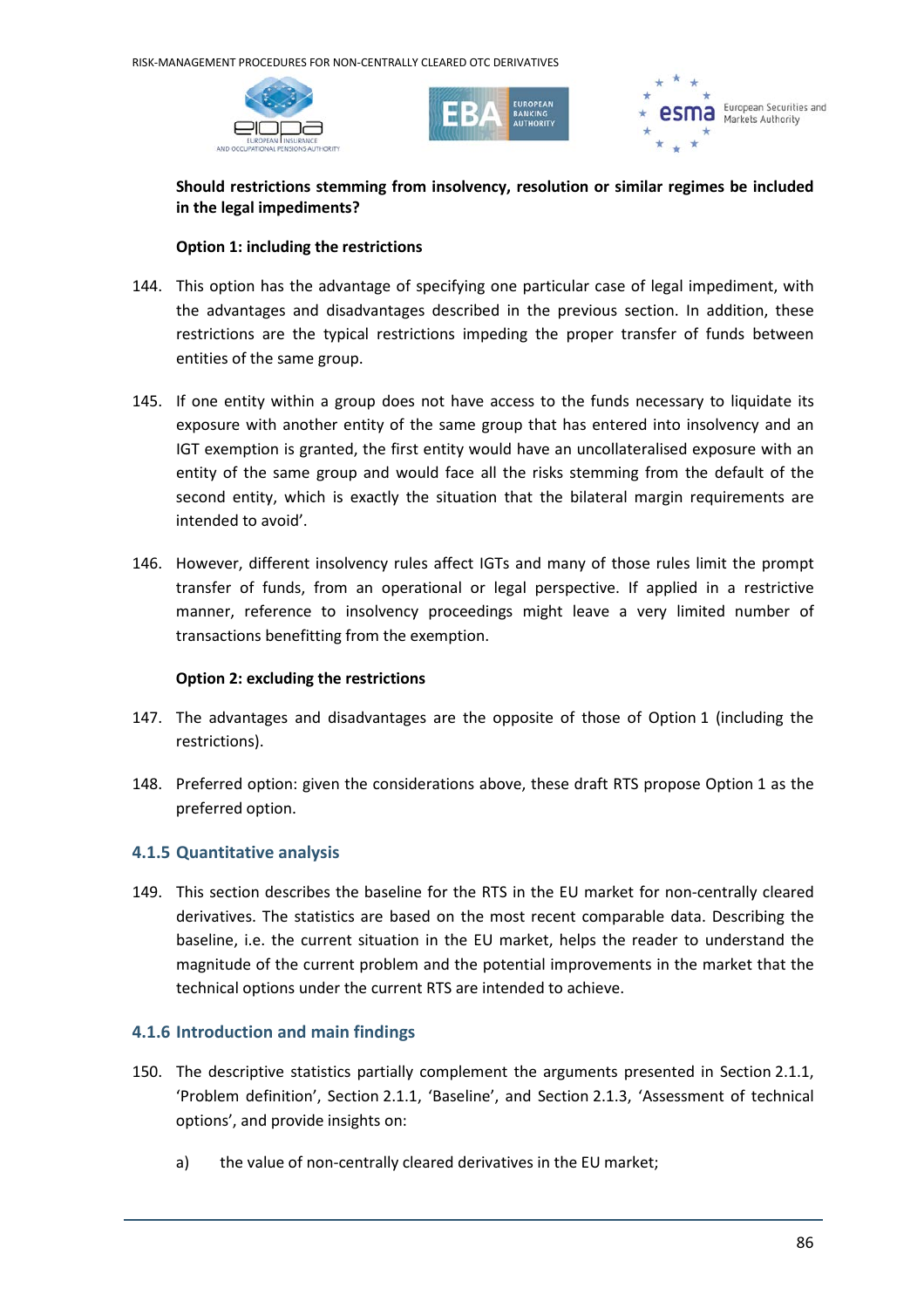





- b) the value of OTC derivatives that are cleared bilaterally under the current RTS and those that fall under the central clearing mechanism;
- c) the impact of the threshold regime on the EU market for non-centrally cleared derivatives; and
- d) the effect of the phase-in requirements on the total notional amount of derivatives.
- 151. The BCBS-IOSCO quantitative impact study on margins (Basel-QIS) launched a quantitative survey in July 2012 before the final proposal for margin requirements for non-centrally cleared derivatives to assess the liquidity costs of margin requirements for non-centrally cleared OTC derivatives. The results were published together with the revised version of the international standards<sup>[7](#page-86-0)</sup> (the second consultative document).
- 152. This section aims to give an overview of the liquidity costs that are generated by the margin requirements in the EU market. It is believed that the data available will be sufficient for the purposes of this impact assessment, considering that the further collection of data would represent a significant burden for counterparties.
- 153. The ESAs have engaged with industry experts and stakeholders to monitor the initiatives of the market participants and the extent to which they will influence the impact of this regulation, most notably the introduction of common internal models with a widespread application.
- 154. Furthermore, an overview of the initial phase of the transitional provisions shows the coverage of the non-centrally cleared OTC derivative markets during the transitional period, giving a rough indication of the number of counterparties.
- 155. The assessment has been undertaken on the assumption that the figures provided by the European contributors, despite their limited number, were a reasonably good representation of the liquidity costs across the EU. Furthermore, the implementation of the EUR 50 million threshold impacted heavily on the overall initial margin requirements. The BCBS-IOSCO quantitative impact study was conducted on the assumption that the threshold was available at counterparty level, but the final framework only allows it at consolidated group level.
- 156. This analysis shows that:
	- a) looking both at notional amounts and at the initial margin requirements, European institutions make up around half of the overall sample;
	- b) the results for the EU concerning the proportion of OTC derivatives expected to be subject to central clearing and the levels of initial margins estimated under the internal models are broadly in line with the results of the BCBS-IOSCO findings; and

<span id="page-86-0"></span><sup>7&</sup>lt;br>Thargin requirements for non-centrally cleared derivatives – Second consultative document, issued by BCBS and IOSCO in February 2013.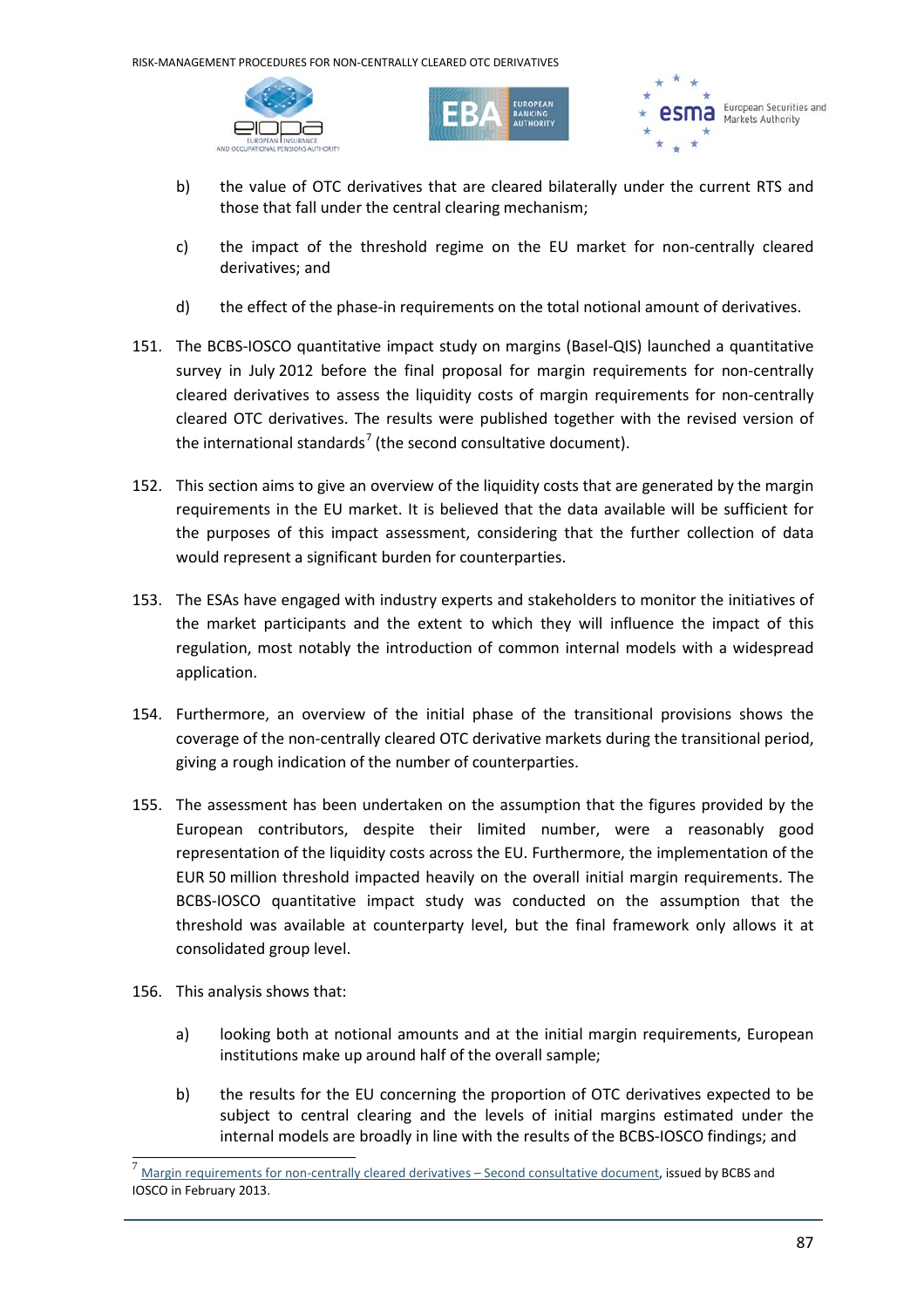





- c) the overall estimate of initial margin requirements for the EU ranges from EUR 200 billion to EUR 420 billion. The details of the calculation of these estimates are reported in Section 4.1.8. The following sections elaborate on all of these aspects in greater detail.
- 157. The ESAs will, however, continue to follow the work of the expert group that the BCBS and IOSCO set up to monitor the implementation of the margin framework in the various jurisdictions. Therefore, any potential changes in'the overall impact of this reform will be noted.

## **4.1.7 Methodology and assumptions**

- 158. For the QIS, the BCBS and IOSCO collected information with a reference date of 30 June 2012. Nonetheless, some of the respondents provided the most recent data available. For this analysis, the ESAs asked the national competent authorities that are also members of the BCBS or IOSCO to disclose the same data sets reported to the BIS for its exercise. Therefore, the global and European results should be comparable. For this analysis, the data sample comprises 20 institutions from 6 jurisdictions<sup>[8](#page-87-0)</sup> in the EU, in comparison with 39 respondents (of which 36 were banks or insurers) from 10 jurisdictions to the global QIS. The data were reviewed by national supervisors in September 2012 to ensure quality, accuracy and consistency<sup>[9](#page-87-1)</sup>.
- 159. For this analysis, the ESAs followed roughly the same approach used by the BCBS and IOSCO in their analysis. Most of the uncertainty with regard to these results is because the assumptions of the original survey do not fit the final framework perfectly, in particular:
	- a) This study is based on two calculation methods, namely the standard schedule and internal estimates of the initial margins; the possible introduction of widely used third party models is not taken into account.
	- b) The estimates delivered for the QIS were based on the assumption of the first consultative document<sup>[10](#page-87-2)</sup> that the threshold could apply at counterparty level; the current draft RTS prescribe that the EUR 50 million threshold can be implemented only at group level.
	- c) The results of the global QIS survey disclosed in the second consultative document were based on the assumption that no netting would be allowed in the standard model (the 'standard schedule' in the terminology used by BCBS-IOSCO). However, the final draft RTS assume that using the standardised method, netting benefits can

<span id="page-87-0"></span> $\frac{8}{8}$  Fifteen banks, two insurers, one in the utility sector, one non-financial and one classified as 'other', from France, Germany, Italy, the Netherlands, Spain and the United Kingdom.

<span id="page-87-1"></span> $9$  In addition to the data collected during the survey, other sources and references were used, such as the FSB progress report on OTC derivative reform, the BIS official statistics and the data on EU banks provided by SNL Financial.

<span id="page-87-2"></span><sup>&</sup>lt;sup>10</sup> [Margin requirements for non-centrally-cleared derivatives –](http://www.bis.org/publ/bcbs226.htm) consultative document, issued by BCBS and IOSCO on 6 July 2012.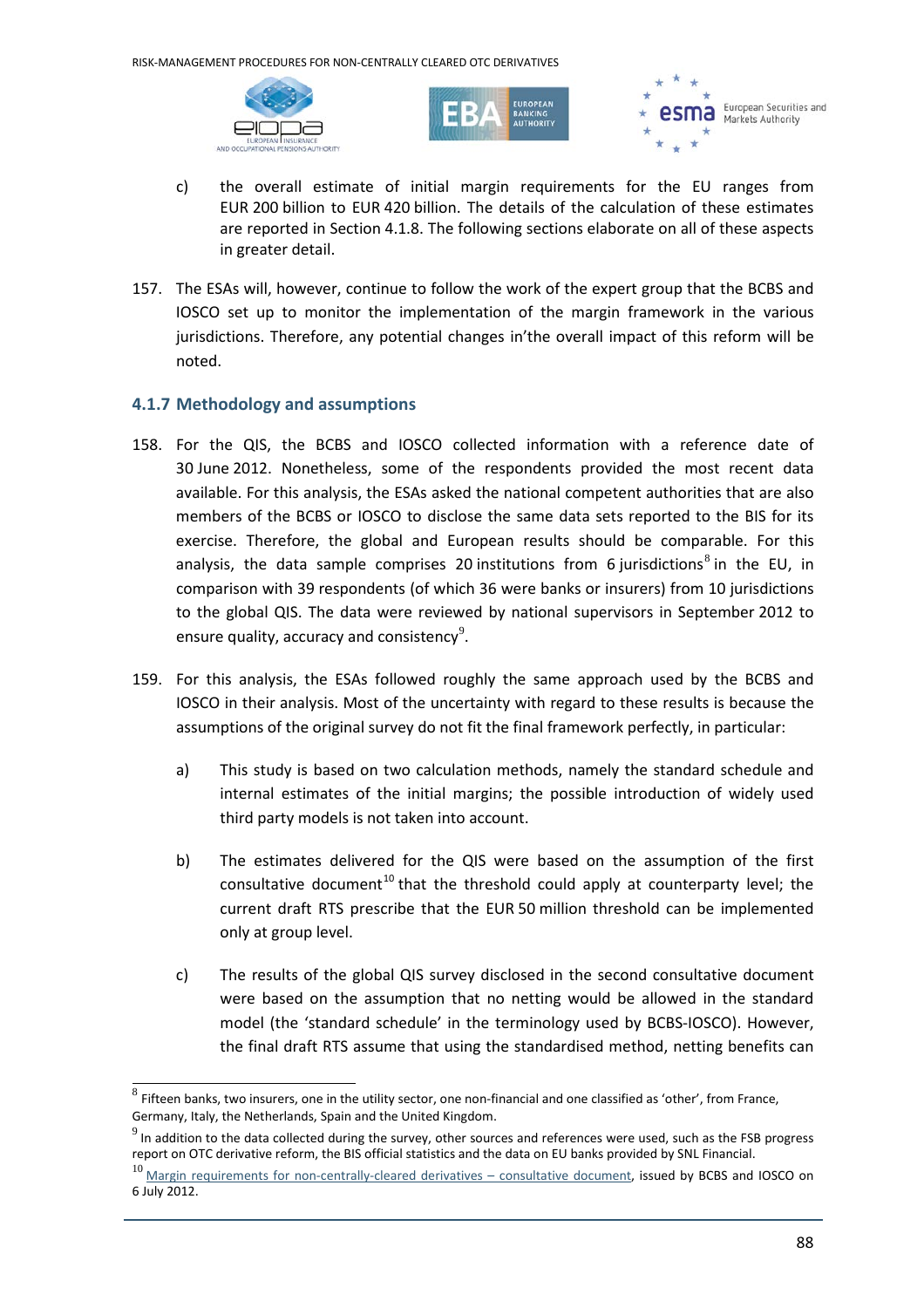





be captured by applying the net-to-gross ratio (NGR). Firstly, this analysis cannot really be adjusted for that. Secondly, this means that the estimates relating to the standardised model can be interpreted as an upper limit.

- d) The same correction factors are applied to rescale the data from the FSB estimates and the global QIS estimates to take into account differences in the sample of data providers. These adjustments may not perfectly fit the conditions of the European market.
- 160. For example, the overall non-centrally cleared derivative activity in the EU can be estimated by comparison with the results of the BCBS-IOSCO QIS.

## **4.1.8 Summary of the results**

11

 $\overline{a}$ 

- 161. Making an appropriate comparison with the QIS conducted by BCBS-IOSCO is a non-trivial exercise for which a number of considerations need to be taken into account. Firstly, the data presented by BCBS-IOSCO underwent a data cleansing procedure that took into account double reporting, i.e. two counterparties reporting the same trade, and adjustments for the fact that the full sample did not cover all banks. This complicates an outright comparison, as the same procedures cannot be consistently applied to the EU sample.
- 162. Consequently, a number of assumptions have to be made, in particular that the European markets mirror to a large extent the conditions in the global derivative markets. This assumption does not appear to be particularly controversial given the global nature of the derivative markets. Any scaling in the BCBS-IOSCO quantitative impact study is consequently also reflected in the European analysis. However, this does introduce some elements of estimation error.
- 163. Tables 1 and 2 provide an idea of the proportion of European respondents in the BCBS-IOSCO sample.

| <b>Respondents</b> | Foreign<br>exchange | Interest<br>rate | <b>Credit</b> | Eauity  | Commodity | Other | <b>Current total gross</b><br>notional outstanding |
|--------------------|---------------------|------------------|---------------|---------|-----------|-------|----------------------------------------------------|
| EU                 | 26 182              | 107 029          | 8912          | - 3 208 | 478       | 132   | 145 939                                            |
| BCBS-              | 54 958              | 230 136          | 24 265        | 6 596   | 2 027     | 515   | 318 497                                            |

Table 1: European and global derivative activity according to underlying asset classes (in EUR billion). These results include centrally and non-centrally cleared derivatives.

164. The overall size of the EU OTC market, prior to the introduction of centralised clearing, is around EUR 146 billion among the participants in the EU sample, which covers the largest European counterparties. Table 1 shows that the EU counterparties make up 46% of the overall QIS sample and that the majority of EU exposures stem from foreign exchange and

Compare with Table 2, row 1, p. 29 of the second consultative document.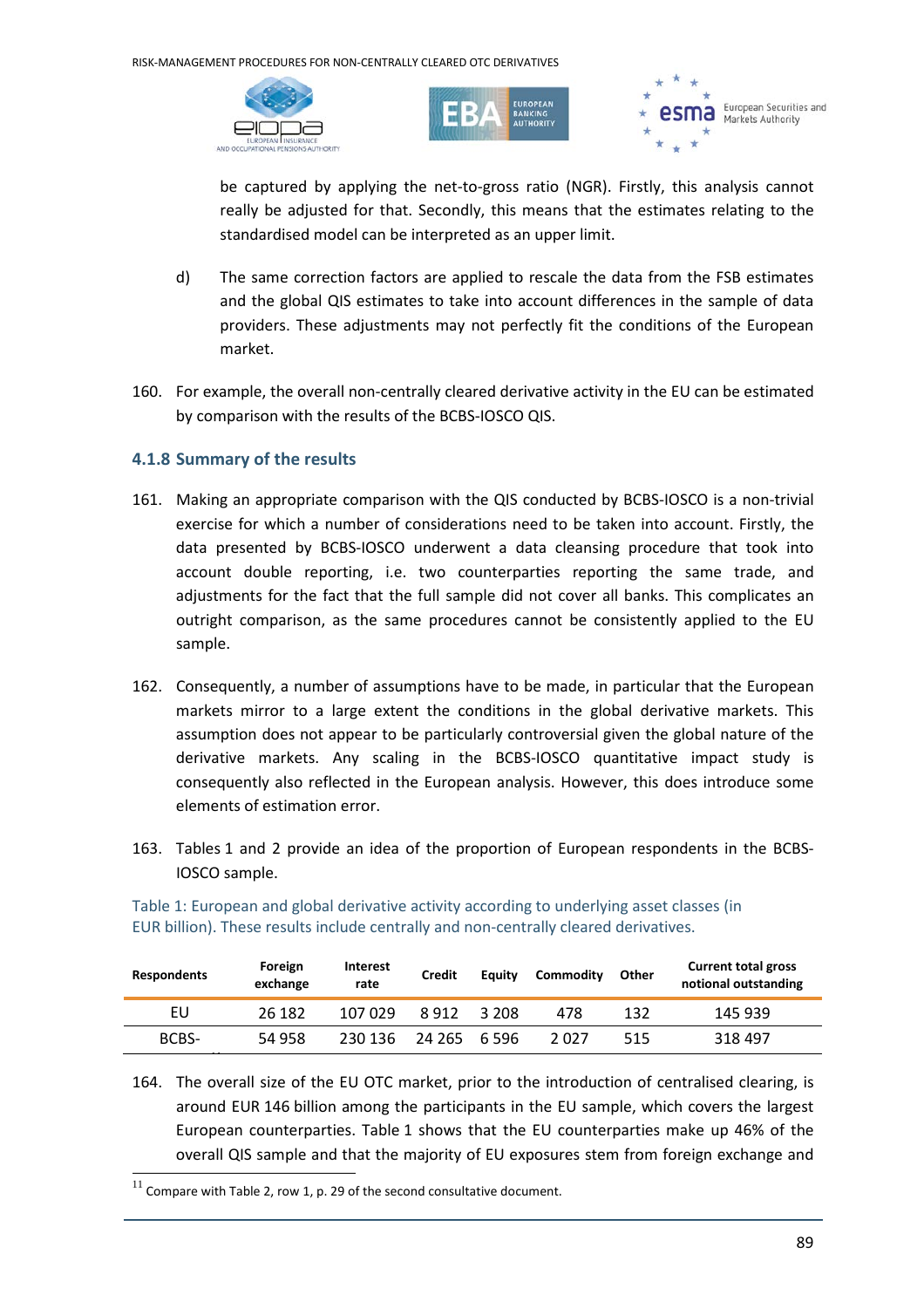





interest rate derivatives. The total proportion is slightly higher than the figures presented in other surveys investigating the European derivative market, probably reflecting an overrepresentation of European institutions in the BCBS-IOSCO QIS.

165. However, the above figures are affected by a number of issues, as some contracts have been double-counted, as counterparties have individually reported their overall activity. Therefore, trades that both counterparties have reported will have been included twice. This is difficult to adjust for, given that it requires details of the specific counterparties, so the unadjusted numbers are presented and provide an upper limit. However, adjustments have been made to account for the differences in sample size and the size of the overall derivative market.

Table 2: QIS data for EU countries: non-centrally cleared derivative activity after central clearing takes effect (in EUR billion).

| <b>Respondents</b>                     | Foreign<br>exchange | <b>Interest</b><br>rate | <b>Credit</b> | Equity | Commodity | Other | <b>Total gross</b><br>notional<br>outstanding |
|----------------------------------------|---------------------|-------------------------|---------------|--------|-----------|-------|-----------------------------------------------|
| EU                                     | 21 447              | 48 3 3 8                | 3 3 9 2       | 1 469  | 233       | 42    | 74 920                                        |
| BCBS-IOSCO <sup>12</sup><br>(adjusted) | 47863               | 107 209                 | 12 132        | 2 908  | 1 2 1 2   | 409   | 171 733                                       |

166. The notional amount of derivative contracts, presented on a gross basis, shows that potentially EUR 75 trillion of derivatives could fall under the scope of the current RTS. However, in practice, the amount will be significantly lower, as contracts between the large counterparties in the sample have been counted twice, not all counterparties will be above the EUR 8 billion threshold applying from 2019 and physically settled foreign exchange contracts will not be subject to initial margins. Consequently, the overall potential for noncentrally cleared contracts is expected to be substantially lower.

#### **4.1.9 Estimates for the European market**

- 167. In this section, the estimates based on the European sample are compared with the results published in the second consultative document.
- 168. The estimates based on the European sample are labelled 'EU'. In all the tables below figures are reported in EUR billion and rounded to the nearest billion for readability.

Table 3: QIS data for EU countries: non-centrally cleared derivative activity before and after central clearing takes effect (in EUR billion)

| <b>Respondents</b> |               | Foreign<br>exchange | <b>Interest</b><br>rate | <b>Credit</b> | Eauity  | Commodity | Other | Total gross<br>notional<br>outstanding |
|--------------------|---------------|---------------------|-------------------------|---------------|---------|-----------|-------|----------------------------------------|
| EU                 | <b>Before</b> | 26 181              | 107 029                 | 8912          | 3 2 0 8 | 478       | 132   | 145 939                                |
|                    |               |                     |                         |               |         |           |       |                                        |

<span id="page-89-0"></span> $12$  Table 3, p. 30 of the second consultative document.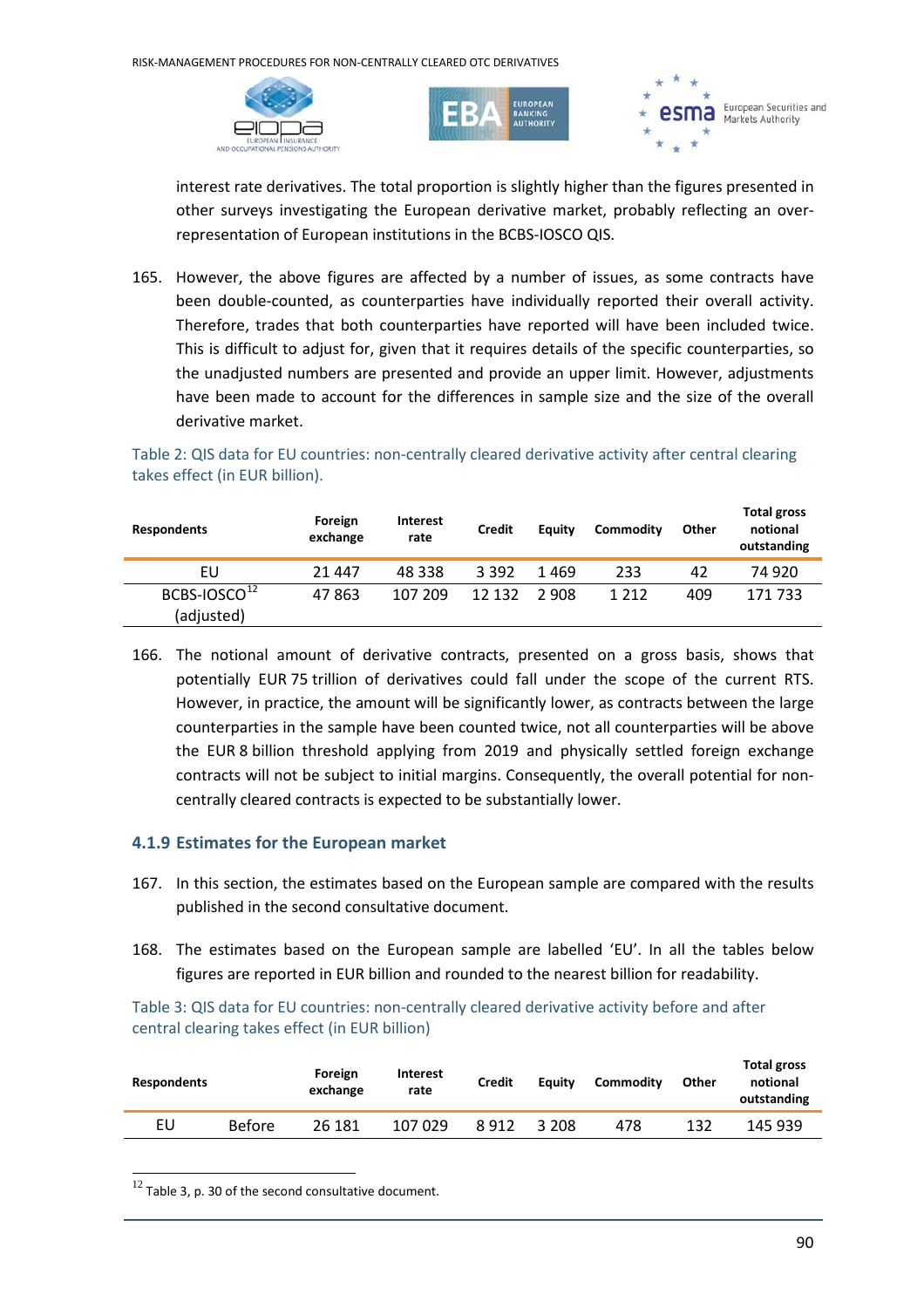





| <b>Respondents</b>           |               | Foreign<br>exchange | <b>Interest</b><br>rate | <b>Credit</b> | Equity | Commodity | Other | <b>Total gross</b><br>notional<br>outstanding |
|------------------------------|---------------|---------------------|-------------------------|---------------|--------|-----------|-------|-----------------------------------------------|
|                              | After         | 21 447              | 48 338                  | 3 3 9 2       | 1469   | 233       | 42    | 74 920                                        |
|                              | Reduction     | 18%                 | 55%                     | 62%           | 54%    | 51%       | 68%   | 49%                                           |
|                              |               |                     |                         |               |        |           |       |                                               |
|                              | <b>Before</b> | 54 958              | 230 136                 | 24 265        | 6596   | 2027      | 515   | 318 497                                       |
| BCBS-<br>IOSCO <sup>13</sup> | After         | 47863               | 107 209                 | 12 132        | 2 908  | 1 2 1 2   | 409   | 171 733                                       |
|                              | Reduction     | 13%                 | 53%                     | 50%           | 56%    | 40%       | 21%   | 46%                                           |

- 169. Table 3 summarises the previous tables, presenting a breakdown of the derivatives that are expected to be centrally cleared and those that are expected to be non-centrally cleared as gross notional amounts. The last row in the table shows that the estimated reduction in the total gross notional outstanding amount after mandatory clearing enters into force is about 49%.
- 170. Once an estimate of the overall non-centrally cleared derivative activity is available, a comparison can be carried out between the current practice concerning the exchange of initial margins and the amount of initial margins collected after the full implementation of the margin framework. This is based on the simplifying assumption that the overall activity in 2019, the end of the phase-in period, and the data used for this analysis remain similar.
- 171. In line with the supervisory guidance on foreign exchange transactions,  $14$  these draft RTS prescribe minimum regulation for the exchange of variation margins but not for initial margins relating to physically settled FX forwards and swaps (and a similar treatment of cross-currency swaps). Table 4 gives an overview of the activity relating to these kinds of derivatives and compares the EU estimates with the BCBS-IOSCO estimates.

Table 4: Gross notional outstanding amounts (EUR billion) of foreign exchange OTC derivatives (after CCP clearing) subject to these RTS.

|                          | Foreign exchange swaps and forwards |                                           |                                                      |                                                                                                |  |
|--------------------------|-------------------------------------|-------------------------------------------|------------------------------------------------------|------------------------------------------------------------------------------------------------|--|
| <b>Respondents</b>       | Maturity < 1 month                  | <b>Maturity between</b><br>1 and 6 months | <b>Maturity</b><br>between<br>6 months and<br>1 year | <b>FX derivatives after</b><br>removing swaps and<br>forwards included in<br>the other columns |  |
| EU                       | 2 2 4 7                             | 3 5 4 8                                   | 1 2 5 2                                              | 14 401                                                                                         |  |
| BCBS-IOSCO <sup>15</sup> | 8 2 2 5                             | 12 5 10                                   | 4 2 1 2                                              | 47 863                                                                                         |  |

172. It should be noted that Table 4 refers to non-centrally cleared transactions after mandatory clearing. The figures represent a significant amount, yet a relatively small proportion of all

<span id="page-90-0"></span> $^{13}$  Table 3, p. 30 of the second consultative document.

<span id="page-90-1"></span><sup>&</sup>lt;sup>14</sup> [Supervisory guidance for managing risks associated with the settlement of foreign exchange transactions,](https://www.bis.org/publ/bcbs241.htm) issued by BCBS in February 2013.

<span id="page-90-2"></span> $15$  Table 6, p. 33 of the second consultative document.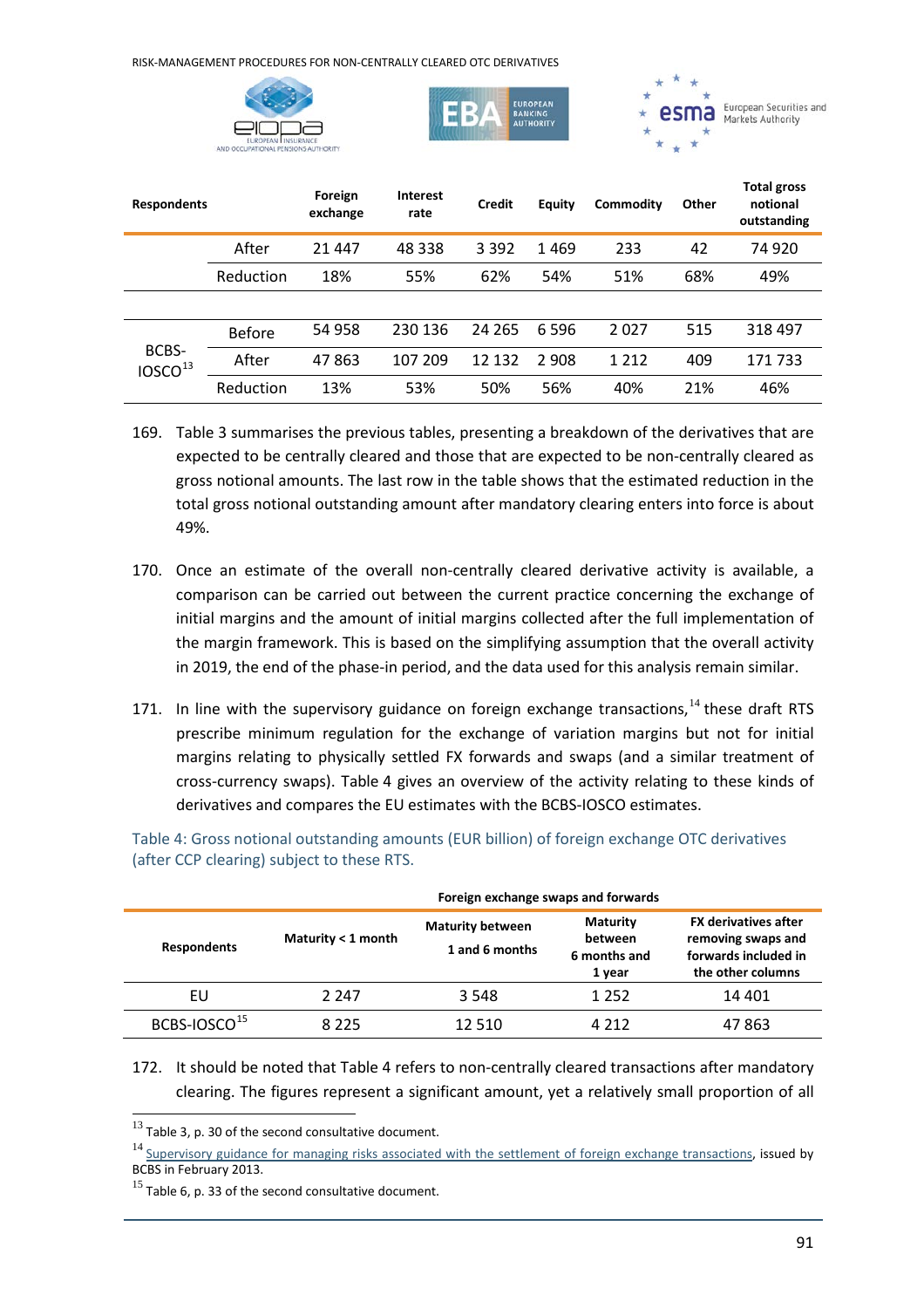





derivatives subject to margin requirements. It should be noted that, under this proposal, physically settled FX forwards and swaps are subject to a variation margin but not to an initial margin.

173. With regard to existing practices, only very limited initial margins are exchanged today, as illustrated in [Table](#page-91-0) 5.

<span id="page-91-0"></span>Table 5: Comparison between estimated and provided initial margin amount under the current practice (EUR billion)

| Respondents              | <b>Total notional outstanding</b> | Initial margin posted | Initial margin collected |
|--------------------------|-----------------------------------|-----------------------|--------------------------|
| - EU                     | 145 939                           |                       | 37                       |
| BCBS-IOSCO <sup>16</sup> | 318 497                           |                       | 95                       |

- 174. The exchange of variation margins seems to be common practice among financial institutions but the exchange of initial margins is rare. Initial margins are currently collected under very specific circumstances and only with respect to certain counterparties. Therefore, the estimate of approximately EUR 100 billion on a global basis and less than EUR 40 billion in the EU for initial margins currently collected is in line with expectations.
- 175. The introduction of the EUR 50 million threshold (the threshold) has a substantial impact on the overall amount of initial margin required. Data are available only on the assumption that the threshold is applied at counterparty level. These draft RTS prescribe that the threshold can be applied only to the total amount of initial margin required when calculated at consolidated group level.
- 176. The BCBS and IOSCO report the final results as an estimate of the effects that the introduction of the threshold would have on top of the possibility of allowing netting among asset classes. These results are shown in Table 6 and compared with the EU estimates in the following table. The netting effect, although not negligible, is limited to around 8–14%. The last column is obtained by multiplying the estimates based on the QIS sample by 1.3, i.e. the assumption is that the Basel-QIS sample covers around 75% of the global market.

Table 6: Initial margin requirements under the threshold regime, global estimates

|                                         | Initial margin requirements                                       |                                                                       |                                                                                  |
|-----------------------------------------|-------------------------------------------------------------------|-----------------------------------------------------------------------|----------------------------------------------------------------------------------|
| <b>Threshold level</b><br>(EUR million) | QIS-sample<br>No netting across<br>asset classes<br>(EUR billion) | QIS-sample<br><b>Netting across asset</b><br>classes<br>(EUR billion) | <b>Rescaled to global</b><br>market <sup>17</sup><br>No netting<br>(EUR billion) |

<span id="page-91-1"></span> $^{16}$  Table 4a, p. 31 of the second consultative document.

<span id="page-91-2"></span> $17$  Rescaled to entire global market: second column (no netting) multiplied by 1.3 =1/75%.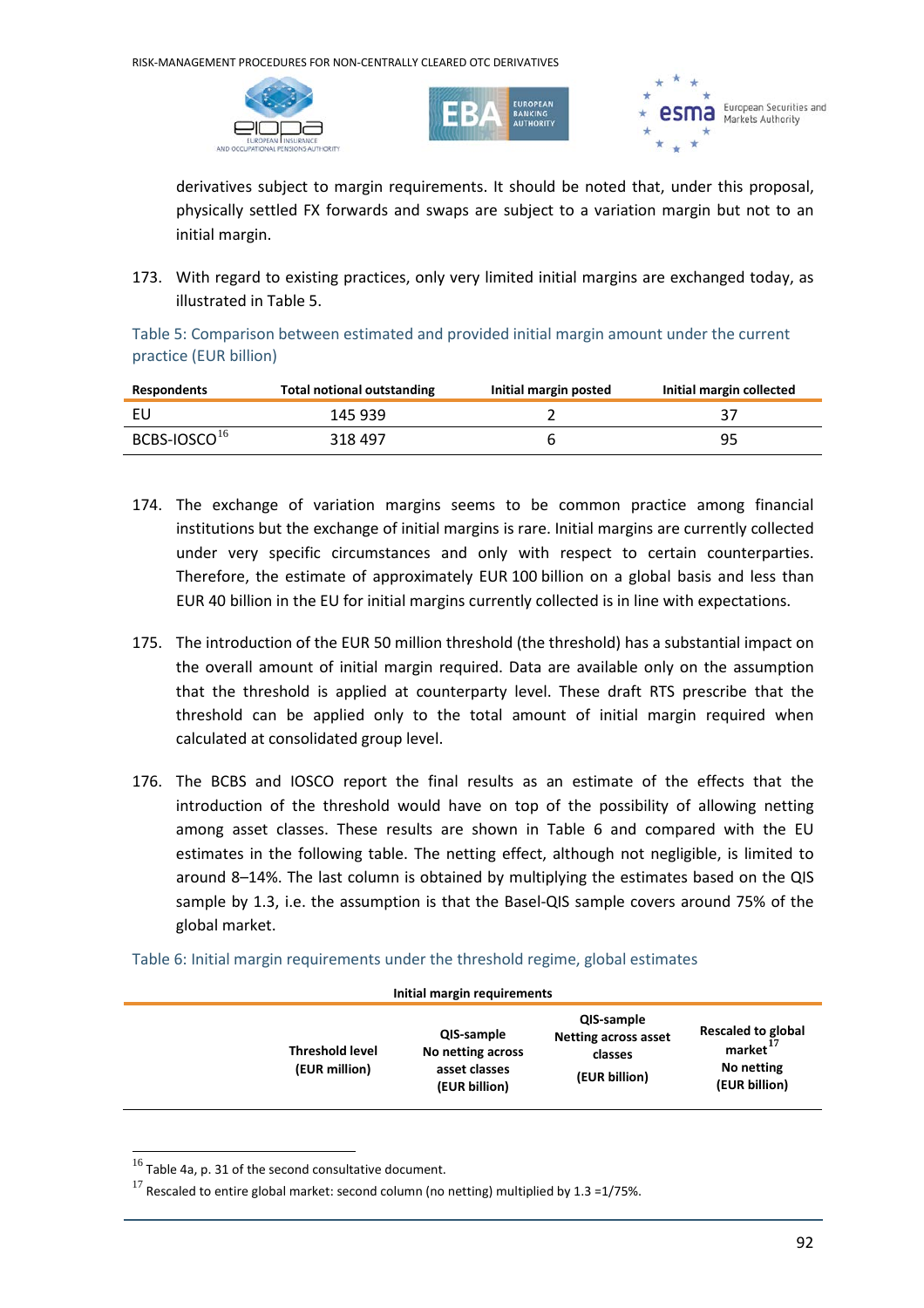

- 177. The results of the BCBS and IOSCO survey show that the overall impact, i.e. the amount of initial margin required once the framework enters fully into force, varies between EUR 1.7 trillion (threshold set to 0) and EUR 0.7 trillion (threshold set to EUR 50 million).<sup>[19](#page-92-1)</sup>
- 178. With the same assumptions, a similar range can be estimated specifically for the EU, based on the European sample. To avoid double counting, the second and third columns were estimated using only the margins collected.

| Initial margin requirements |                                         |                                                                        |                                                                            |                                                                              |  |
|-----------------------------|-----------------------------------------|------------------------------------------------------------------------|----------------------------------------------------------------------------|------------------------------------------------------------------------------|--|
|                             | <b>Threshold level</b><br>(EUR million) | European sample<br>No netting across<br>asset classes<br>(EUR billion) | European sample<br><b>Netting across asset</b><br>classes<br>(EUR billion) | <b>Rescaled to EU</b><br>market <sup>20</sup><br>No netting<br>(EUR billion) |  |
|                             | 0                                       | 323                                                                    | 260                                                                        | 420                                                                          |  |
| EU                          | 50                                      | 155                                                                    | 116                                                                        | 201                                                                          |  |

Table 7: Initial margin requirements under the threshold regime, European estimates

## **4.1.10 Scheduled implementation in the European Union (phase-in)**

- 179. EBA evaluated the phase-in requirements using available public data. Data were extracted from SNL Financial reports for year-end 2012. The data sample covers 143 banks from 25 different European countries, representing a total notional amount of EUR 233 874 billion.
- 180. In the sample, the number of banks subject to initial margin requirements during the phase-in described in the final article of the draft RTS, assuming unchanged derivative activity, will be relatively limited during the first four years. However, it should also be noted that Table 8 refers only to banks and not to other counterparties and therefore only provides a lower limit for the counterparties subject to the requirements.
- 181. However, it should also be noted that the EUR 3 trillion threshold for the first period does not exactly identify the amount of transactions that will be subject to initial margin requirements in the first phase. This is due to the fact that counterparties exceeding the

<span id="page-92-0"></span> $^{18}$  Table 5, p. 32 of the second consultative document.

<span id="page-92-1"></span> $19$  Second consultative document, p. 33.

<span id="page-92-2"></span> $^{20}$  Rescaled to entire EU market: second column (no netting) multiplied by 1.3 =1/75%.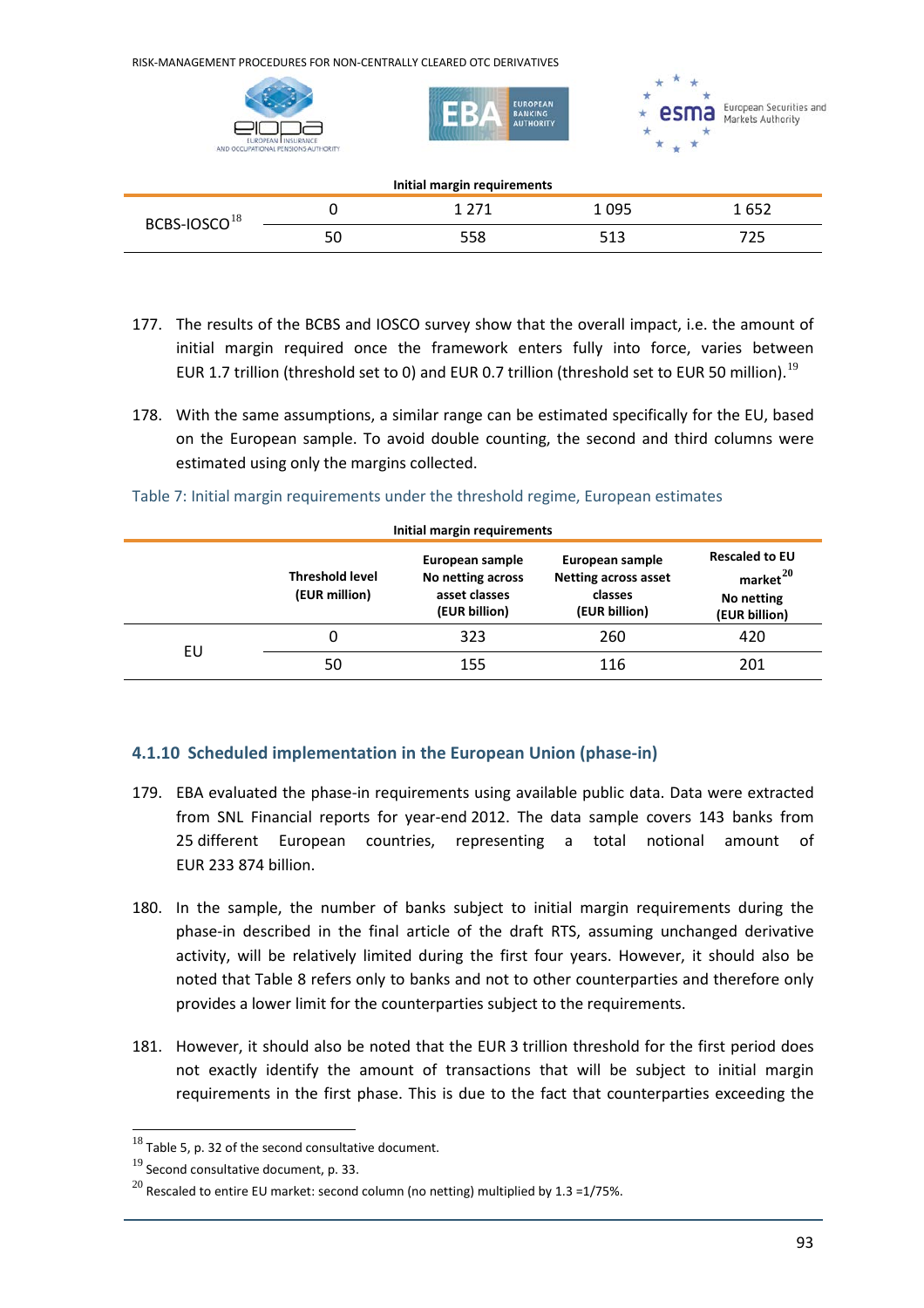





EUR 3 trillion threshold will be subject to initial margin requirements only if their counterparty also meets the same condition. In other words, the exchange of collateral for initial margin will be required only if both counterparties are above the threshold. The ESAs estimate that fewer than half of the contracts in question will actually meet this condition as of September 2016.

## Table 8: Phase-in thresholds for initial margin requirements (EUR billion)

| <b>Phase-in dates</b> | <b>Thresholds</b> | <b>Number of institutions</b><br>above the threshold |
|-----------------------|-------------------|------------------------------------------------------|
| 1 September 2016      | 3 000             | 12                                                   |
| 1 September 2017      | 2 2 5 0           | 13                                                   |
| 1 September 2018      | 1 500             | 14                                                   |
| 1 September 2019      | 750               | 17                                                   |
| 1 September 2020      | x                 | 59                                                   |

182. In terms of number of institutions, and not necessarily in terms of the amount of margin to be collected, the largest implementation burden will be at the end of the phase-in period.